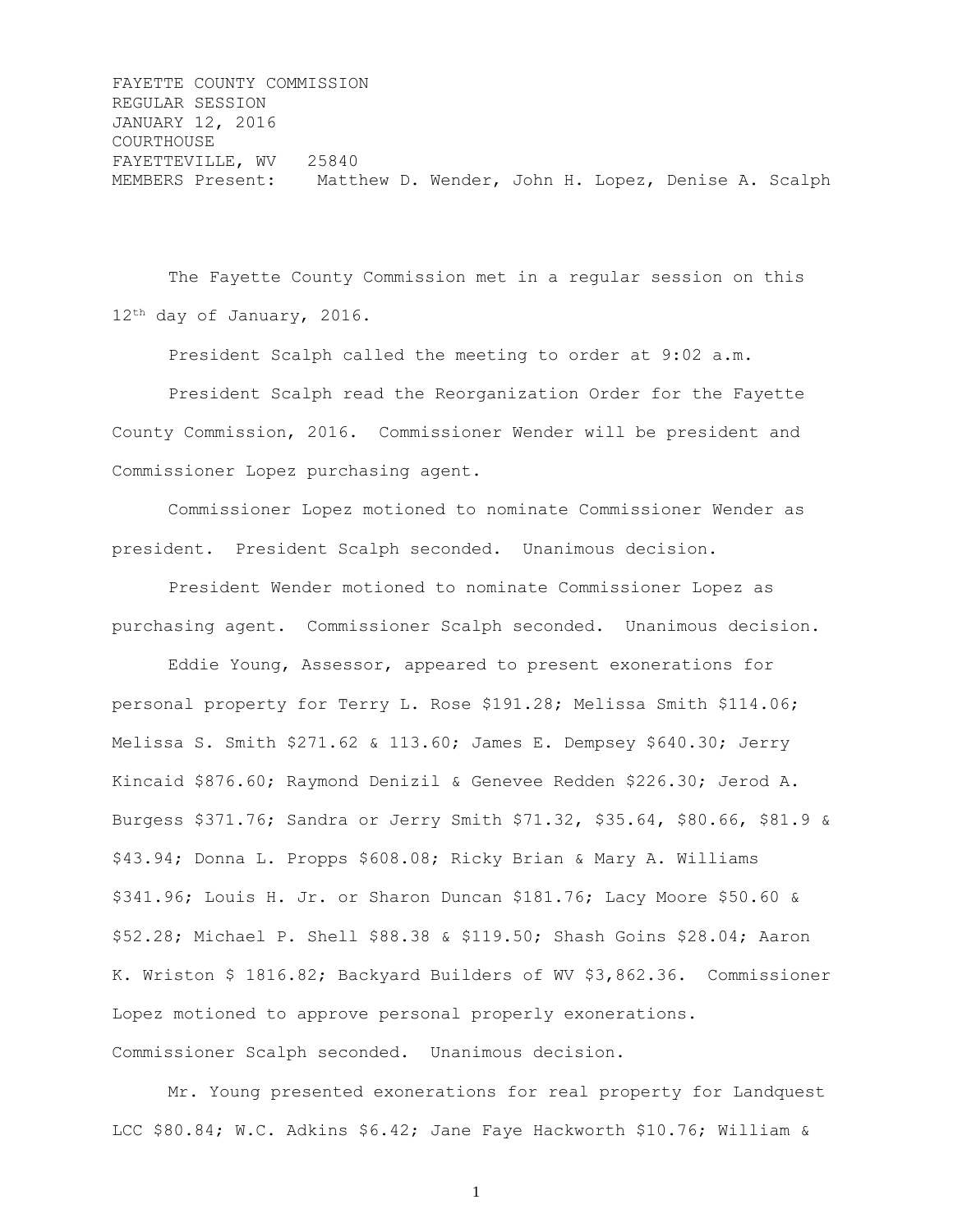Mary Fedukovich \$312.04; Cleo Jane Stone \$245.70; Rebecca A. Satterfield \$688.70 & \$55.02; CGP Development \$777.14. Commissioner Scalph motioned to approve the real property exonerations. Commissioner Lopez seconded. Unanimous decision.

Commissioner Lopez motioned to approve the 1st half payroll and to release checks on January 15th and approve vouchers and invoices and release checks today. Unanimous decision. Commissioner Scalph seconded. Unanimous decision.

Commissioner Scalph motioned to approve the December 2nd and 15th minutes. Commissioner Lopez seconded. Unanimous decision.

Debbie Berry, County Administrator presented letters for the Commission to sign to Eddie Young, Assessor, and Larry Harrah, Prosecuting Attorney, informing them of dates and times for the Board of Equalization and Review for 2016. Commissioner Scalph motioned to approve and sign letters to Mr. Young and Mr. Harrah. Commissioner Lopez seconded. Unanimous decision.

Ms. Berry presented a Consumer Sales and Service Tax Report for approval and signature of President Wender for the period ending December 2015. Commissioner Scalph motioned to authorize President Wender to sign. Commissioner Lopez seconded. Unanimous decision.

Ms. Berry presented a letter to the Supreme Court requesting reimbursement for rent for the Family Law Judge for the month of February, 2016 in the amount of \$3,375.00 for the Commission to approve and sign. Commissioner Scalph motioned to sign the letter. Commissioner Lopez seconded. Unanimous decision.

Ms. Berry presented a letter from Shanna Toler, board secretary of the White Oak Public Service District requesting the reappointment of Thomas Dragan as commissioner at the PSD. Commissioner Lopez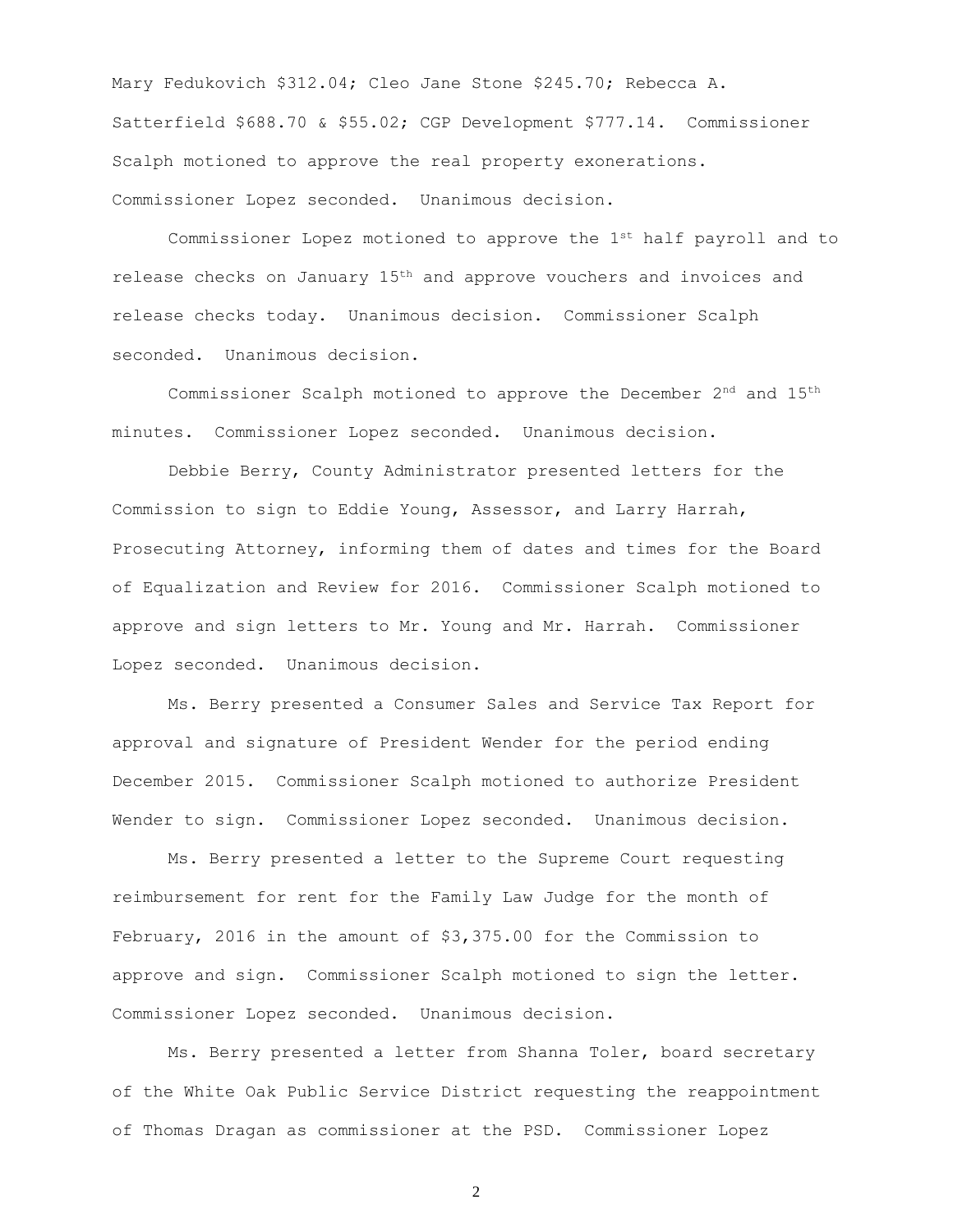motioned to approve the reappointment. Commissioner Scalph seconded. Unanimous decision.

Ms. Berry presented a letter from Russell G. Deering with the Gauley River Public Service District requesting the reappointment of Ted Elliot as commissioner at the PSD. Commissioner Lopez motioned to approve the reappointment. Commissioner Scalph seconded. Unanimous decision.

Ms. Berry presented a letter from Gary Davis, Chair of the Fayette County Board of Zoning Appeals requesting the appointment of William Light to replace Clifford Ramsey who has resigned due to health concerns. Commissioner Lopez motioned to approve the appointment. Commissioner Scalph seconded. Unanimous decision.

Ms. Berry presented documents from the State Auditor's office for the Commission to approve and sign for the audit of Fiscal Year 2015, ending June 30, 2015. Commissioner Scalph motioned to authorize President Wender to sign the contract and questionnaire. Commissioner Lopez seconded. Unanimous decision.

Commissioner Scalph motioned to authorize President Wender to sign a letter to Larry Harrah, Prosecuting Attorney, regarding the 2015 audit. Commissioner Lopez seconded. Unanimous decision.

Ms. Berry presented an order for the Commission to approve and sign changing the reimbursement rate for mileage allowance from fiftyseven and one half cents (57.5) to fifty-four (54) cents per mile effective January 1, 2016. Commissioner Scalph motioned to approve the mileage reimbursement rate and sign the order. Commissioner Lopez seconded. Unanimous decision.

Ms. Berry presented a drawdown and project completion report for the WV Courthouse Facility Grant for Phase 2 of Courthouse Roof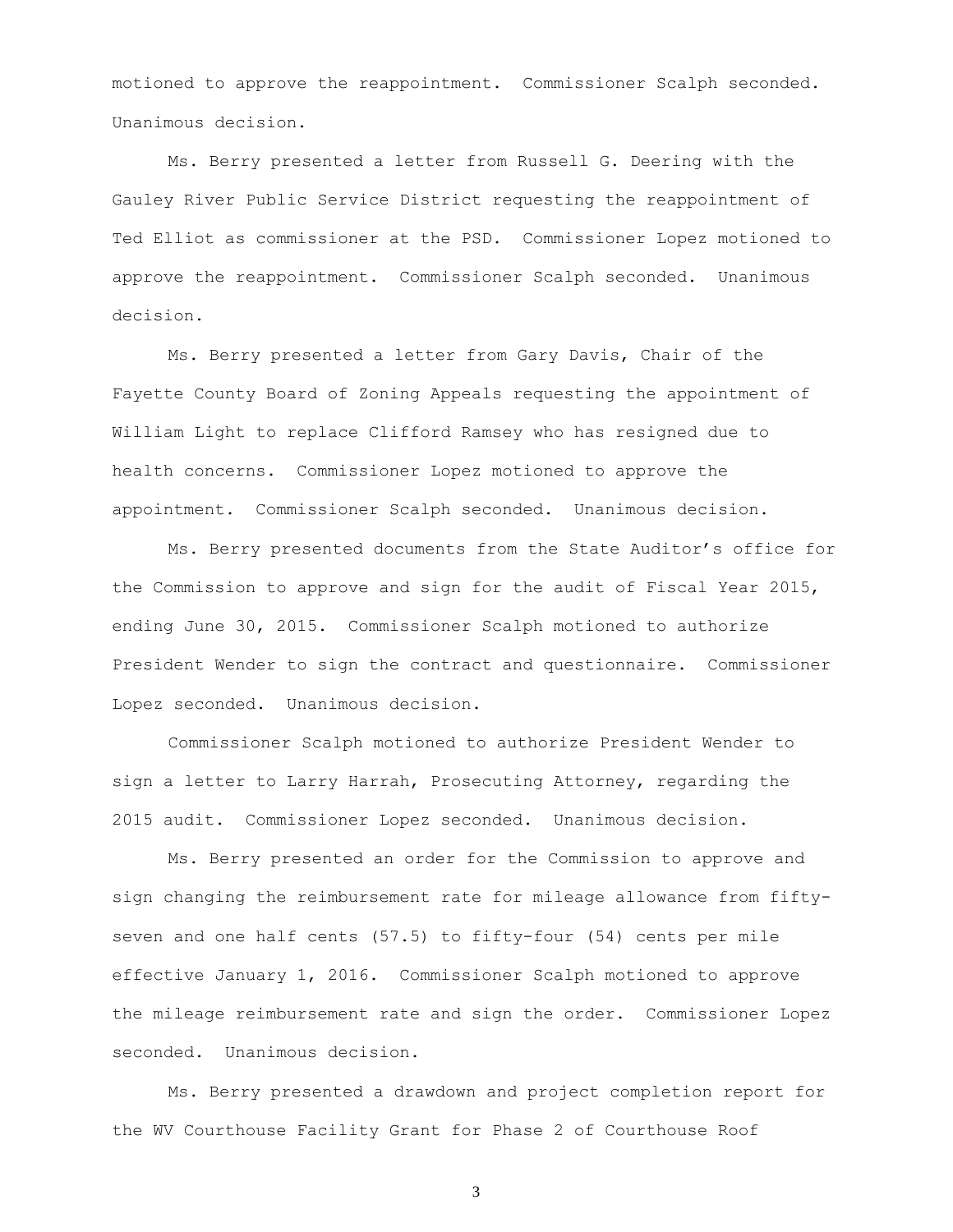project for the Commission to approve and sign. Commissioner Scalph motioned to approve and sign the drawdown. Commissioner Lopez seconded. Unanimous decision.

Ms. Berry presented a letter to Robert Fala, Director, Department of Natural Resources with concerns about the Park Superintendent position at Plum Orchard Lake Wildlife and Management Area for the Commission to sign. Commissioner Scalph motioned to approve the support letter. Commissioner Lopez seconded. Unanimous decision.

Ms. Berry presented orders and letters appointing the following to the Parks and Recreation Advisory Board: Andrea Mender, Lauren Weatherford, Victoria Mason (1 year terms); Aletha Stolar, David "Tug" Chamberlin, and Kerrie Dixon (2 year terms); and Dennis Feazell, Les Thomas and Melanie Seiler (3 year terms.) Commissioner Scalph motioned to approve the orders and sign the letters appointing the Parks and Recreation Advisory Board. Commissioner Lopez seconded. Unanimous decision.

Adam Hodges appeared for Farmland Protection Board to present two Sunday Road properties for easements. Kessler property – interested in an easement with the county. Jim and Patricia White's property – interested in an easement with NRCS and county. The Commission is to review these properties before any money is spent.

The Commission tabled the White property until Mr. Hodges can obtain approval from the NRCS.

The Commission does not see an issue with placing an easement on the Kessler property. Commissioner Scalph motioned to authorize the Farmland Protection Board to pursue with an easement with the Kessler family. Commissioner Lopez seconded. Unanimous decision.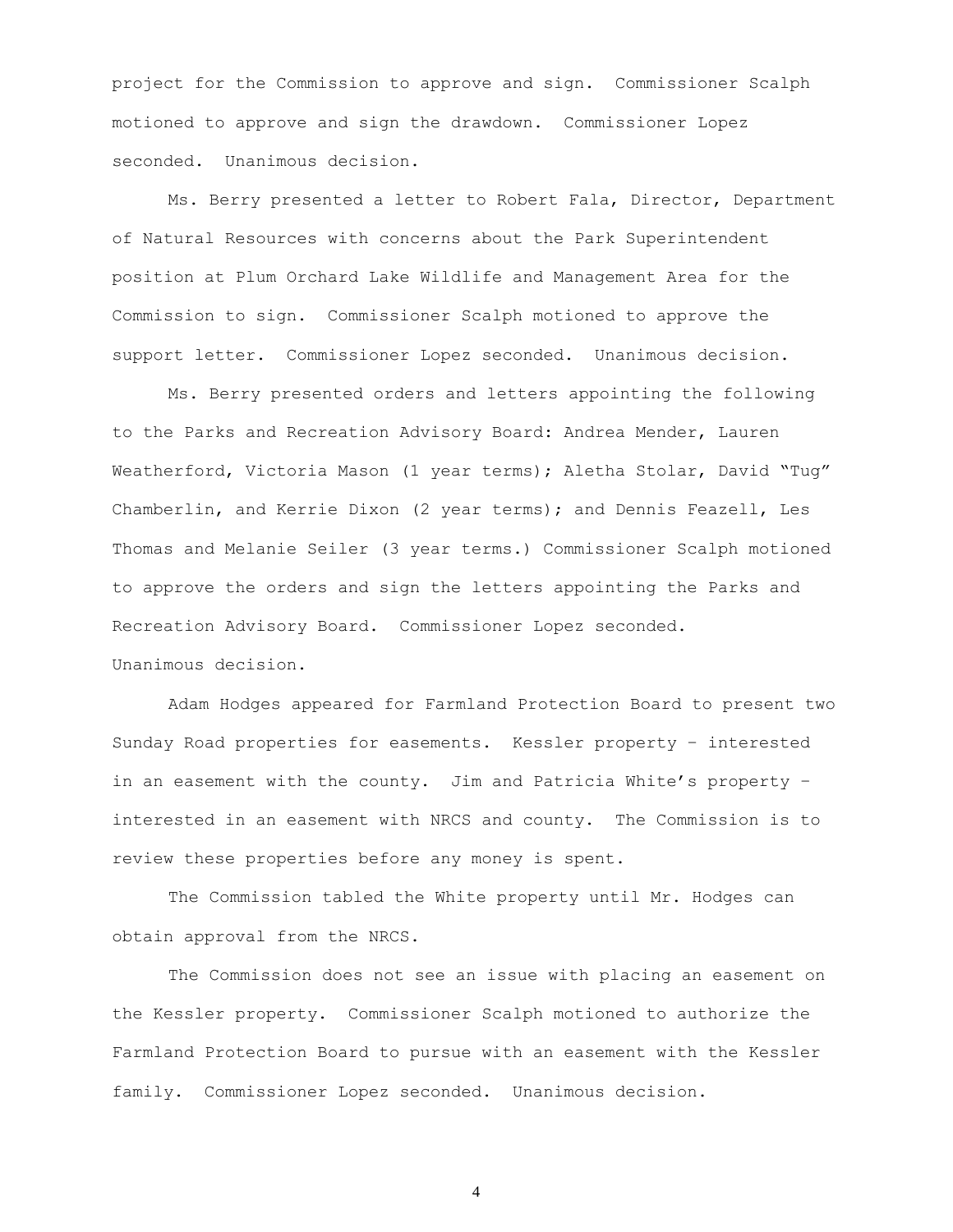Ms. Berry presented a \$500.00 quote from Bill Buzzo Jr., for an asbestos inspection for the incinerator. James P. Robertson, Engineer with Division of Air Quality, WV DEP, has informed that they do not have requirements for the actual demolition and removal of the incinerator but we do need to have an asbestos inspection conducted by a licensed asbestos inspector prior to removal. President Wender suggested tabling the issue and asked Ms. Berry to obtain more quotes.

Ms. Berry presented a permit application from the Fayette County Health Department for the Fayette County Park for approval and signature of President Wender. Commissioner Scalph motioned to approve President Wender to sign. Commissioner Lopez seconded. Unanimous decision.

Ms. Berry presented a lease and option agreement for a pumper truck for the Gauley River Volunteer Fire Department. Commissioner Scalph motioned to authorize President Wender to sign the agreement. Commissioner Lopez seconded. Unanimous decision.

Ms. Berry presented a maintenance contract with Casto Technical Services for heating and cooling at the Courthouse Annex for approval and signature. Commissioner Lopez motioned to approve the contract. Commissioner Scalph seconded. Unanimous decision.

Ms. Berry presented a notice from the WV Division of Culture and History that the Soldiers and Sailors Memorial Building will be considered by the WV Archives and History Commission for nomination to the National Register of Historic Places on January 29, 2016 at 1:30 p.m. Ms. Berry asked that Ami Dangerfield, Commission Assistant, be allowed to attend to present the nomination. Commission approved.

Discussion was held regarding the Fayette County Solid Waste Authority Secretary/Treasurer position. The Commission asked Ms.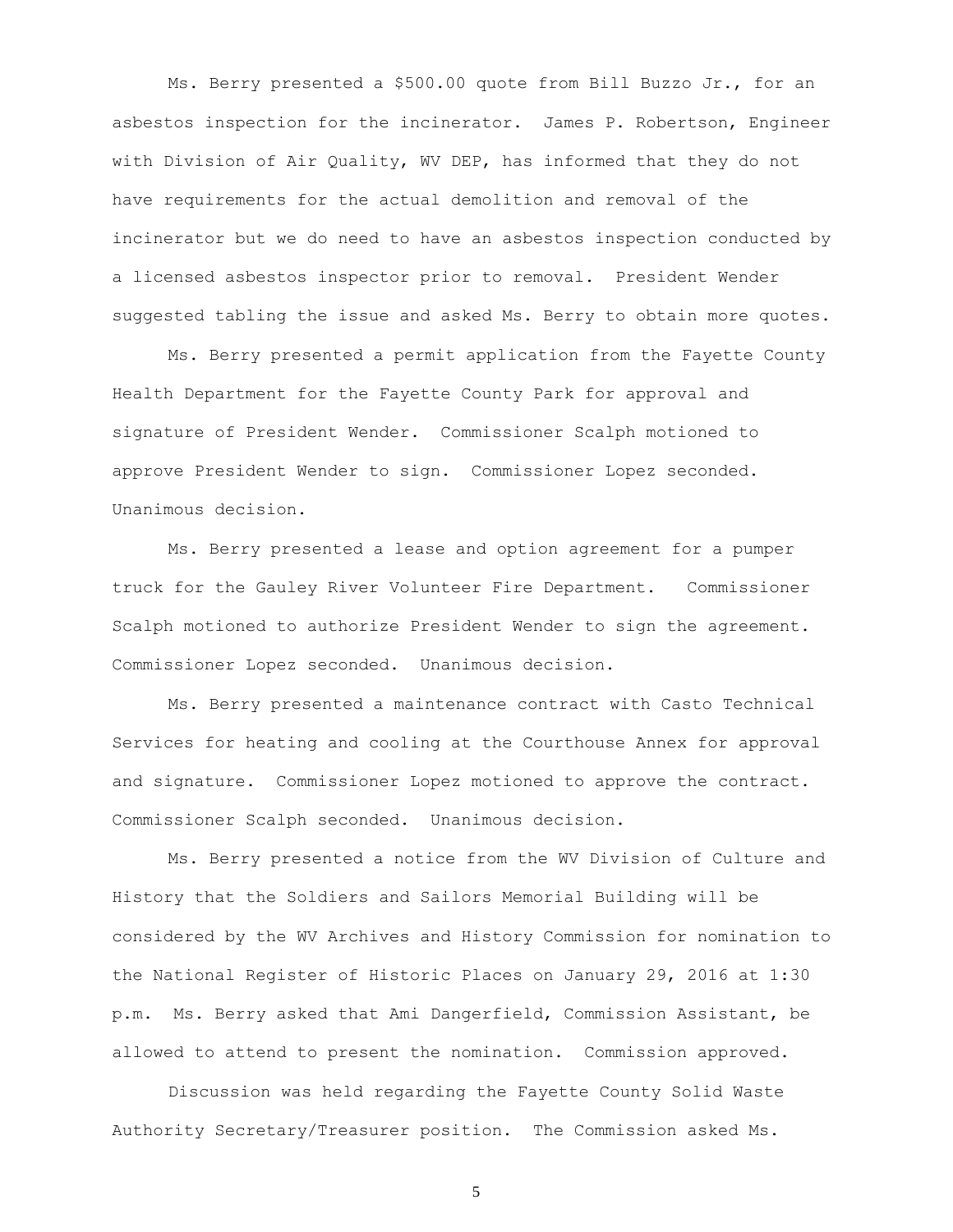Berry to consider who would be a good candidate, speak with those people and also make a list of responsibilities.

The Commission then held the 2<sup>nd</sup> reading of the Injection Well Ordinance. Liz Campbell, Assistant Prosecuting Attorney, presented 2 amendments. 1 amendment is a deletion. The other removed wording.

President Wender read the ordinance. Then opened the floor to the public for brief statements.

Eden Gilkey, 12 year old Fayette County resident, spoke in favor of the ordinance.

Brandon Richardson presented the commission with a petition with more than 5,000 signatures of residents asking for the ordinance to be passed.

George Patterson, attorney for Bowles Rice in Charleston, representing Danny Webb Construction, spoke against the ordinance and asked the Commission to deny the ordinance

Attorney Robert Stonestreet, representing EQT, spoke against the ordinance and asked the Commission to reject or at least delay approval.

Charlie Burd, Independent Oil and Gas Association, spoke against the ordinance and asked the Commission to reject it.

Tom Rhule, attorney, spoke in favor of the ordinance. He also spoke about the exemptions that the oil and gas companies receive with their permits.

President Wender spoke about the happenings over the past several months. The DEP has not made any contact with the Commission after the Commission requested a meeting several times.

President Wender publicly thanked attorney Tom Rist for all of his efforts.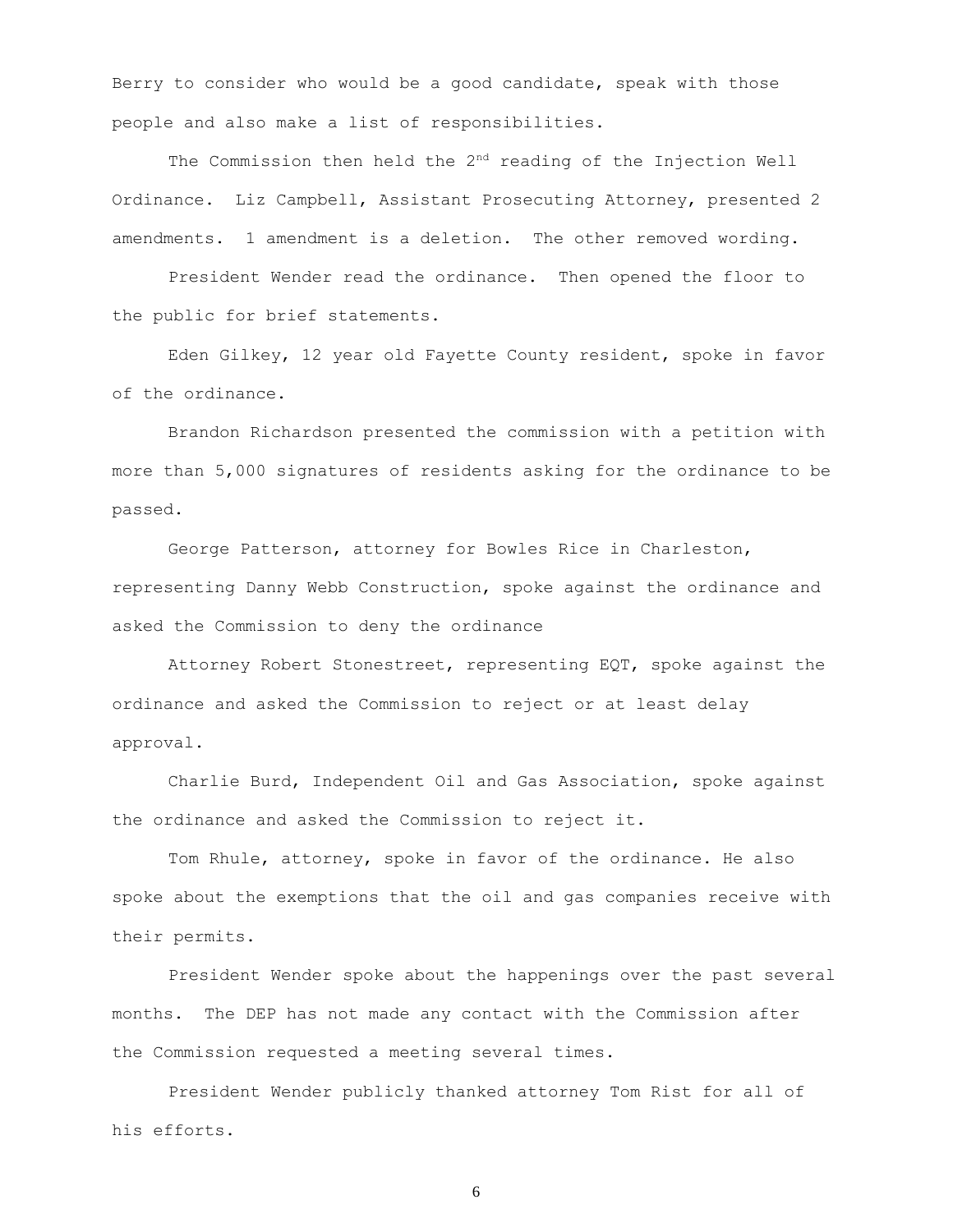Commissioner Scalph thanked everyone for their information. She feels that Fayette County has been used as a dumping site.

Commissioner Scalph motioned to adopt the Injection Well Ordinance as read today. Commissioner Lopez seconded. Unanimous decision.

The Commission then read the WVU Collaborative Agreement.

Rochelle Goodwin, Attorney and WVU employee appeared.

President Wender gave a brief history of the happenings of WVU Tech moving to Raleigh County.

The proposed agreement is to help the Montgomery area with economic development, including for WVU to upkeep buildings in their current state until 2025.

President Wender reviewed the highlights of the agreement.

The Fayette County Commission agreed in a previous meeting to not be involved in any lawsuit to prevent the WVU move.

Commissioner Scalph thanked Ms. Goodwin for helping the Valley district and asked her to let everyone know.

Will Thornton spoke regarding how we will assure this agreement stays in place till completion. He told the Commission to take precautions.

Ms. Goodwin spoke about what is already underway from the agreement.

Adam Hodges asked if the definition for the UKV area had been set. President Wender stated that he does not have an answer but he hopes it will be a roll off effect for the surrounding areas.

Commissioner Scalph motioned to approve the agreement and become a party to it. Commissioner Lopez seconded. Unanimous decision.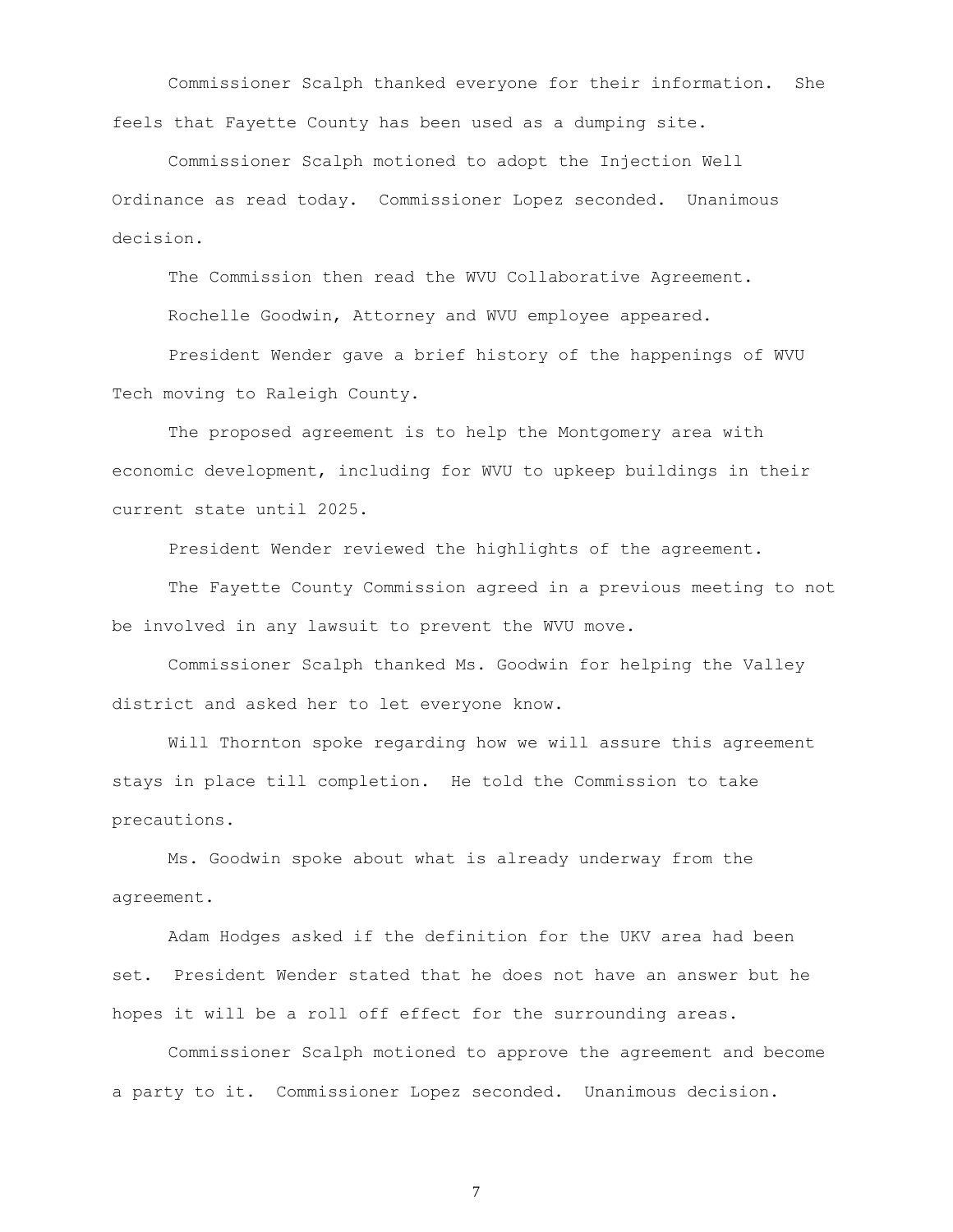John David, appeared to request help with a generator. The total cost is \$40,000.00 for the generator from Lowe's. The Red Cross wants to partner with SALS.

At an Oak Hill city hall meeting that Mr. David attended, Bill Hannabass, Oak Hill City Manager, spoke about the need for a generator during emergencies.

The SALS building in Oak Hill can hold 500+ people. The Beards Fork property can hold 35-40.

Commissioner Scalph suggested talking with Kevin Walker, OEM Director, about grant options.

President Wender requested that this item be discussed in a budget session.

Stephanie Sears, Staff Accountant, and Eddie Young, Assessor, appeared to give a financial update.

There will be a special work session for the coal severance budget on January 28th.

The jail budget will be moved from coal severance to general county.

President Wender left the meeting at 12:00 p.m.

Ms. Berry presented invoices for the Animal Shelter that the dog tax fund cannot cover. A decision has been tabled until discussions can take place with the New River Humane Society.

The meeting was adjourned at 12:14 p.m.

FAYETTE COUNTY COMMISSION SPECIAL SESSION JANUARY 28, 2016 COURTHOUSE FAYETTEVILLE, WV 25840 MEMBERS Present: Matthew D. Wender, John H. Lopez, Denise A. Scalph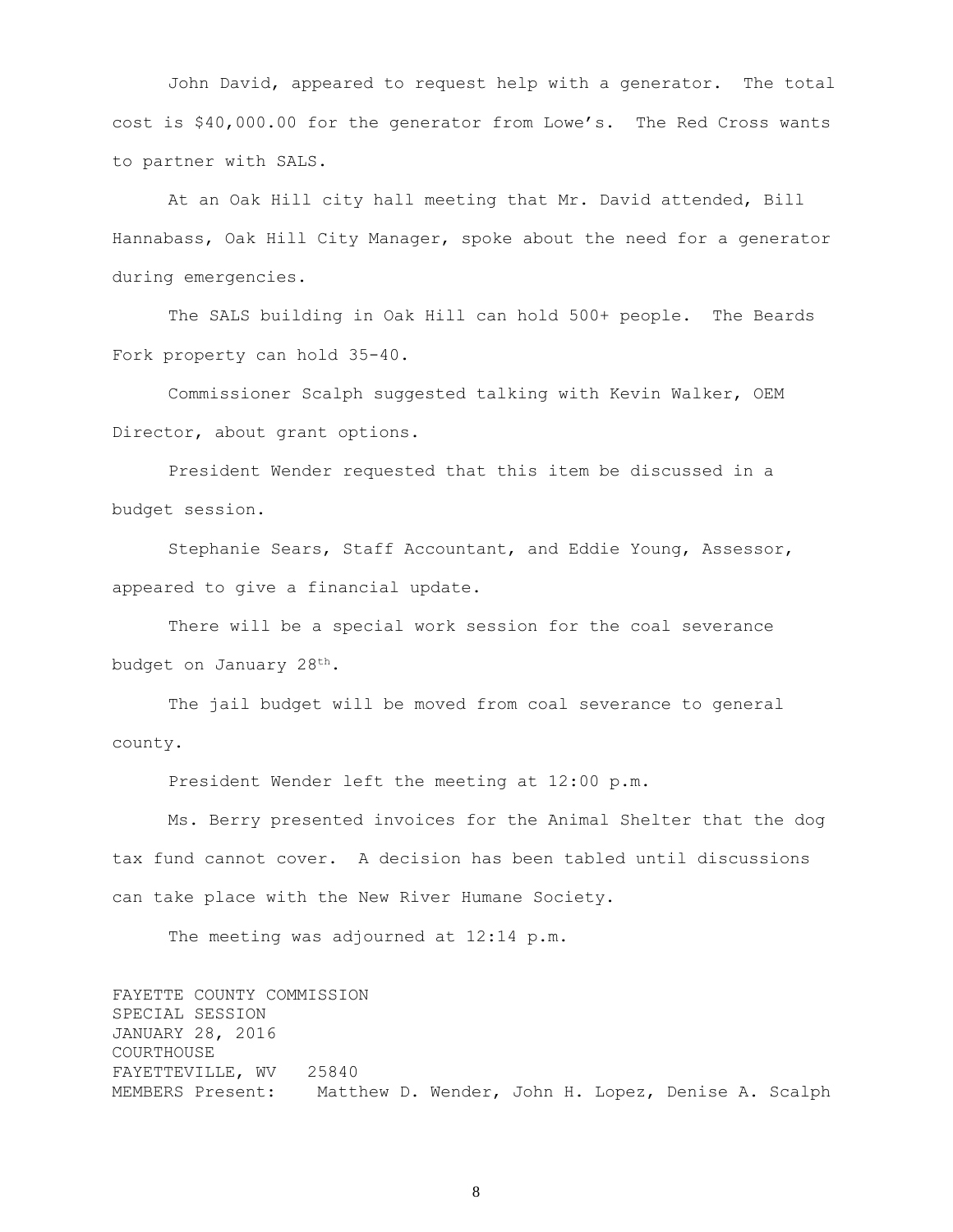The Fayette County Commission met in a special session on this 28th day of January, 2016.

President Wender convened the 2016 session of the Board of Equalization and Review at 9:04 a.m.

No one was present with a request for the Board.

The Board will reconvene if someone brings a case forward.

The Board recessed as the Board of Equalization and Review until February 2<sup>nd</sup>.

President Wender called the meeting to order at 9:05 am.

Eddie Young, Assessor, presented 4 refunds for Rebecca Satterfield \$26.82 and \$335.74; CGP Development Company Inc. \$397.22; and Landquest \$80.00 which was already processed.

Commissioner Scalph motioned to approve the refund that had been previously processed. Commissioner Lopez seconded. Unanimous decision.

Commissioner Lopez motioned to approve the other 3 refunds. Commissioner Scalph seconded. Unanimous decision.

Commissioner Lopez motioned to approve 2nd half payroll and release on the 29<sup>th</sup>. Commissioner Scalph seconded. Unanimous decision.

Debbie Berry, County Administrator, presented a refund request presented by Mr. Young, due to a clerical error, to Thomas and Tammy Koontz for \$6,812.82.

Commissioner Scalph motioned to approve the refund due to a clerical error from 2011 to 2015. Commissioner Lopez seconded. Unanimous decision.

Commissioner Scalph motioned to approve the January  $12<sup>th</sup>$  minutes. Commissioner Lopez seconded. Unanimous decision.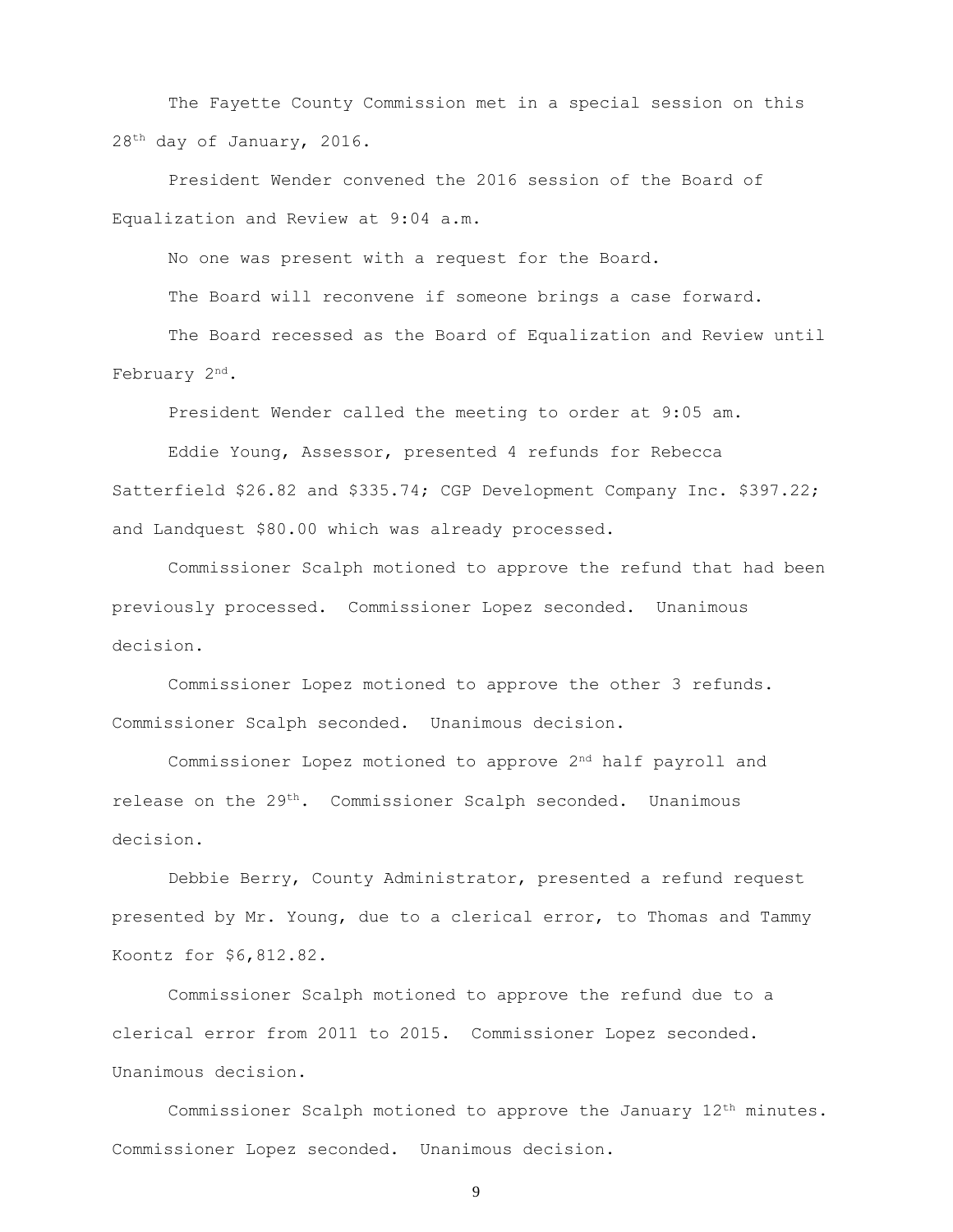Commissioner Lopez motioned to approve vouchers and invoices and release checks today. Commissioner Scalph seconded. Unanimous decision.

Kevin Walker, OEM director, appeared to recommend a person for the planner position. There were 7 applicants and the panel also looked at applicants for the Assistant Resource Coordinator position. 8 were given interviews.

Mr. Walker reviewed the interview process and recommended hiring Tiffany Cottell. He recommended that over the next year, she complete 6 training classes in each 3 month period, receiving a pay raise after each trimester until she reaches \$30,000.00.

Commissioner Scalph motioned to approve the recommendation to hire Tiffany Cottell. Starting salary will be \$25,000.00 following the probationary schedule suggested. Ms. Cottell will start on February 2, 2016. Commissioner Lopez seconded. Unanimous decision.

Kelly Jo Drey, Resource Coordinator, appeared to discuss a support letter for a ground water study. Ms. Drey has been working with Doug Chamber with USGS to complete a ground water study. The grant is for \$260,000.00. There are 3 partners: USGS, Fayette County Commission and the National Parks Service. The New River area, Gauley area and Bluestone area. USGS will test the quality of the water.

USGS gave the Fayette County Commission an option to test the quality of water with a 1:1 grant. The Commission would be required to commit \$15,000.00 for each 3 years. Ms. Drey read the support letter. President Wender stated the quality of water is the main concern.

Commissioner Scalph motioned to approve and sign the support letter. Commissioner Lopez seconded. Unanimous decision.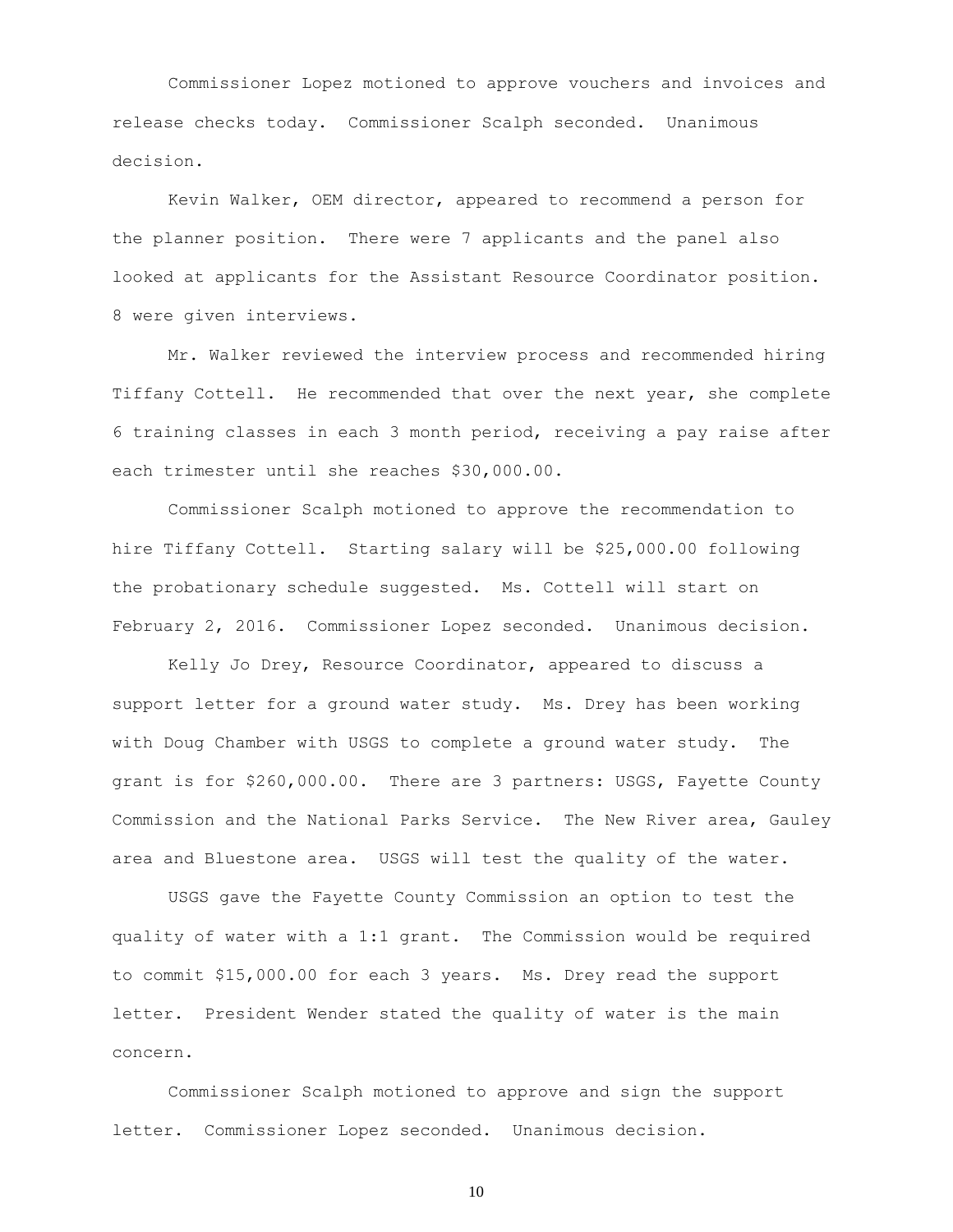President Wender requested that all other county commissions involved also write support letters. Ms. Drey will work with John Tuggle, Region IV Planning & Development, to contact the other commissions.

Dan Bickerton, West Virginia American Water (WVAW), appeared to discuss the New River Water Treatment Plan project. WVAW is expanding their area by 9 or 10 acres so more land application residuals can be included. The Commission owns the facility and WVAW wanted to keep them informed. President Wender asked if any of the plans need to go before the Planning Commission and requested that Ms. Berry contact Tim Richardson and keep him up to date.

Jonathon Grose, Mayor of Gauley Bridge, appeared to update the Commission about the town of Gauley Bridge. The discussion started with the old Gauley Bridge High School Football Field area. The town owns this area and wants to renovate it. If the WVU Tech football field falls through for Valley, this would be their home field. Mr. Grose wants to show the community that Gauley Bridge is there for them.

Mayor Grose is having an assessment conducted on the Miller House across from Gino's to see what needs to be done. They are in the process of re-opening the travel center across from Sunoco. President Wender suggested that Mayor Grose contact the Tamarack Foundation.

Mayor Grose suggested to the Commission renovating Hawks Nest Golf Course into a water park. President Wender suggested Mayor Grose speak with Brookfield, the owner of the golf course land, to see if they have any interest in that project.

President Wender stated how pleased the Commission is to have an energetic mayor who wants to make a piece of Fayette County a better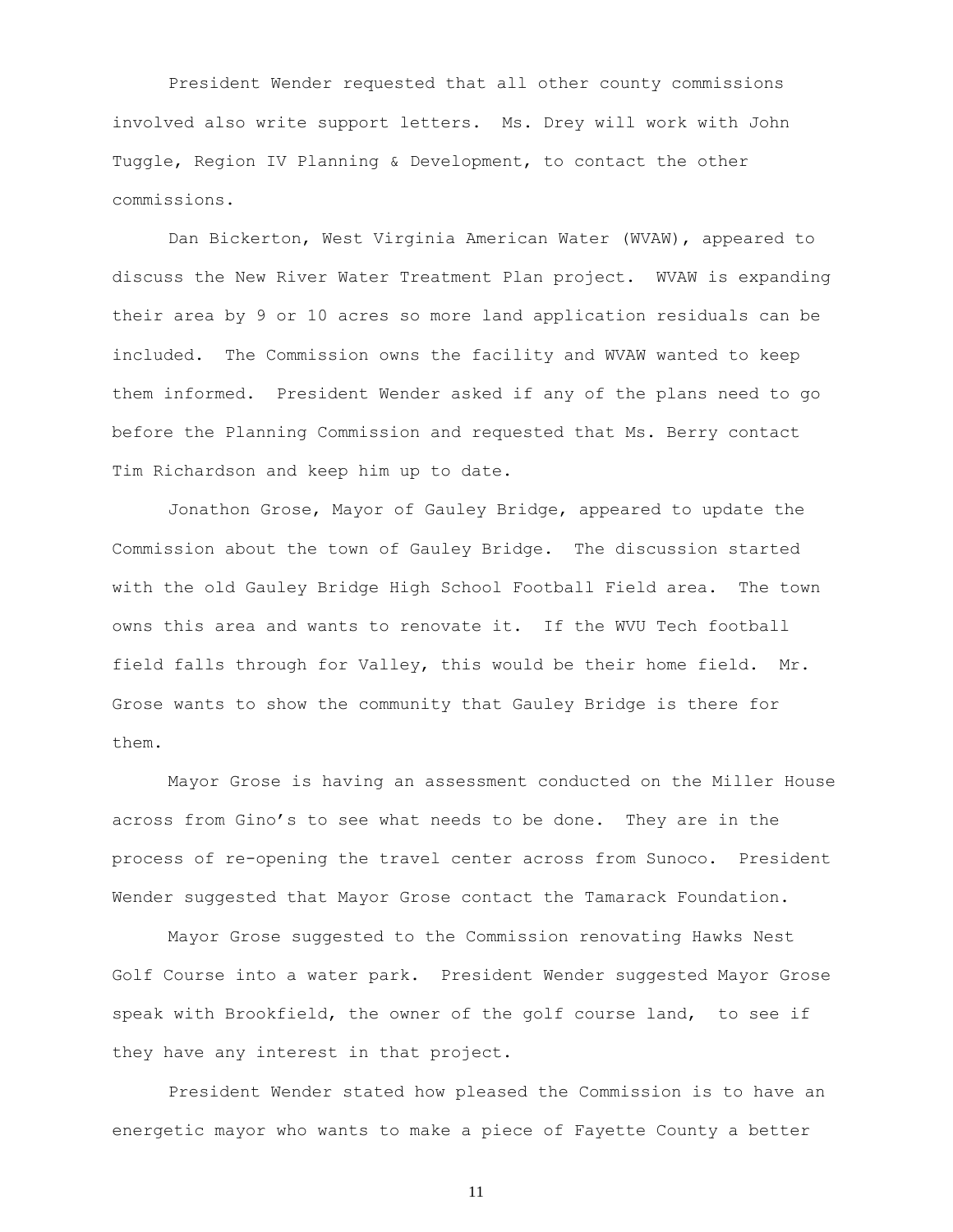place. Mayor Grose mentioned he is also working to have a grocery store located back in city limits.

Ms. Berry presented an order designating boards for the Presidential election. Commissioner Lopez motioned to approve and sign the order. Commissioner Scalph seconded. Unanimous decision.

Ms. Berry presented a letter for approval and signature of President Wender to Steven Cole, WV Department of Transportation concerning a road in the community of Midway, outside of Oak Hill that has poor drainage and large, deep potholes. Commissioner Lopez motioned to approve the order and authorize President Wender to sign. Commissioner Scalph seconded. Unanimous decision.

Ms. Berry presented another letter to Mr. Cole for approval and signatures of the Commission requesting the installation of signage stating "SHARE THE ROAD" for public safety along an advertised Scenic Byway/Backway for: Entrance to the WV Turnpike to Pax, Mossy and Mahan; Intervals along Paint Creek Road between Pax and Mossy; Intervals along Paint Creek Road between Mossy and Mahan. Commissioner Scalph motioned to approve and sign the letter to Mr. Cole. Commissioner Lopez seconded. Unanimous decision.

President Wender requested that a copy be sent to Midway resident, Bessie Thomas.

Ms. Berry presented a budget revision which was tabled until the budget work session on February 2nd.

Adam Hodges appeared to discuss the Meadow River Rail Trail project agreement. There is no additional cost with this agreement. No signatures were needed; simply informational. Doug Hylton will appear for signatures once completed.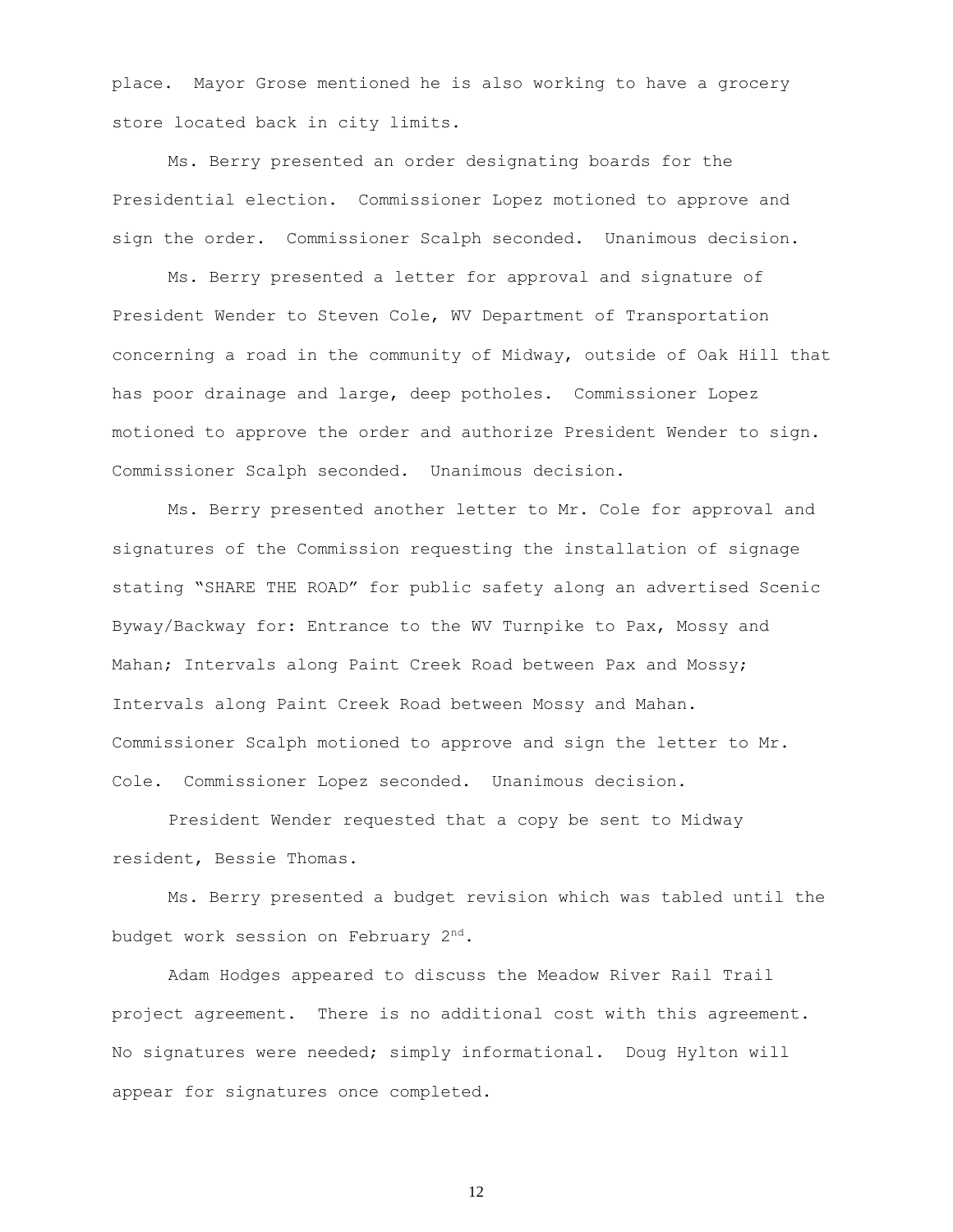Ms. Berry presented a Fayette County Fire Levy Pumper Replacement Agreement for Gauley River Volunteer Fire Department for approval and signatures. Commissioner Scalph motioned to approve and sign the agreement. Commissioner Lopez seconded. Unanimous decision.

 Ms. Berry presented a Fayette County Fire Levy Pumper Replacement Agreement for the City of Oak Hill Fire Department for approval and signatures. Commissioner Scalph motioned to approve and sign the agreement. Commissioner Lopez seconded. Unanimous decision.

Ms. Berry presented support letters for approval and signature of President Wender to local legislators thanking them for continued support of the mission of funding the CFIA and notifying them of what the Courthouse Facility Improvement Authority is doing with fees collected for Courthouse projects. President Wender suggested that a list of county funding be attached. Commissioner Scalph motioned to approve the letters. Commissioner Lopez seconded. Unanimous decision.

Ms. Berry presented a letter to Melissa Garretson-Smith for completion of Phase 2 of the courthouse roof project. The Commission signed.

Ms. Berry presented a discussion on a request from John David to place Page-Kincaid PSD on the next round of funding from SCBG. President Wender suggested tabling until we have commitment for our next in line, Armstrong Creek PSD. Ms. Berry will write a letter to John David.

Ms. Berry presented a Memorandum of Understanding for approval and signature of President Wender in accordance with the Violence Against Women Act to develop more comprehensive strategies addressing violence against women. Commissioner Scalph motioned to approve and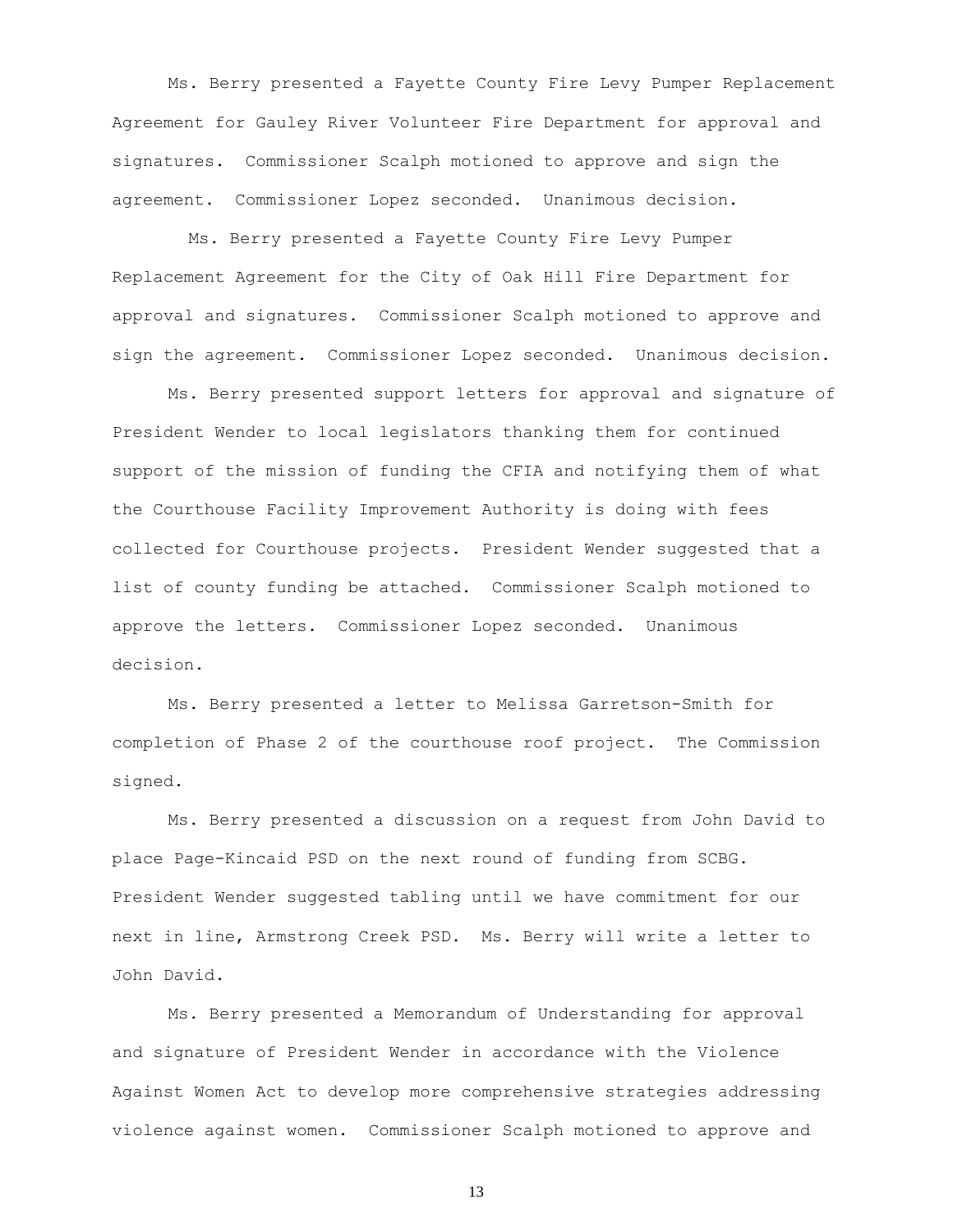authorize President Wender to sign the Memorandum of Understanding. Commissioner Lopez seconded. Unanimous decision.

Ms. Berry presented a letter for approval and signatures to Kevin Walker, James Bennett and staff thanking them for their hard work during Storm Jonas. Commissioner Scalph motioned to approve the letter. Commissioner Lopez seconded. Unanimous decision.

Angela Gerald appeared to discuss Smithers and Ansted projects. A discussion was held about Smithers and what the city needs to do next. Mayor Hobbs will need to schedule a timed to appear before the Commission.

Commissioner Scalph motioned to approve to pay for the asbestos inspection on the Larry Brown property. Commissioner Lopez seconded. Unanimous decision.

Ms. Gerald will contact Mr. Brown to see if the gas tanks have been removed. Ms. Gerald will also contact Ansted and Empire Salvage to get the contract started.

Ms. Gerald then presented two quotes that need approval. Nancy Ratliff in Whipple \$3,750.00 and Heather Jones in Stover Hollow in Scarbro \$5,800.00. Commissioner Lopez motioned to approve the two quotes. Commissioner Scalph seconded. Unanimous decision.

Ms. Berry presented NRHS bills. President Wender stated we will pay this bill and send a letter stating what we have paid above and beyond budget and the Commission hopes that they are being cognizant of their utility usage. Heat should not be set at such a high temperature. Commissioner Scalph motioned to approve the payment. President Wender seconded. Unanimous decision.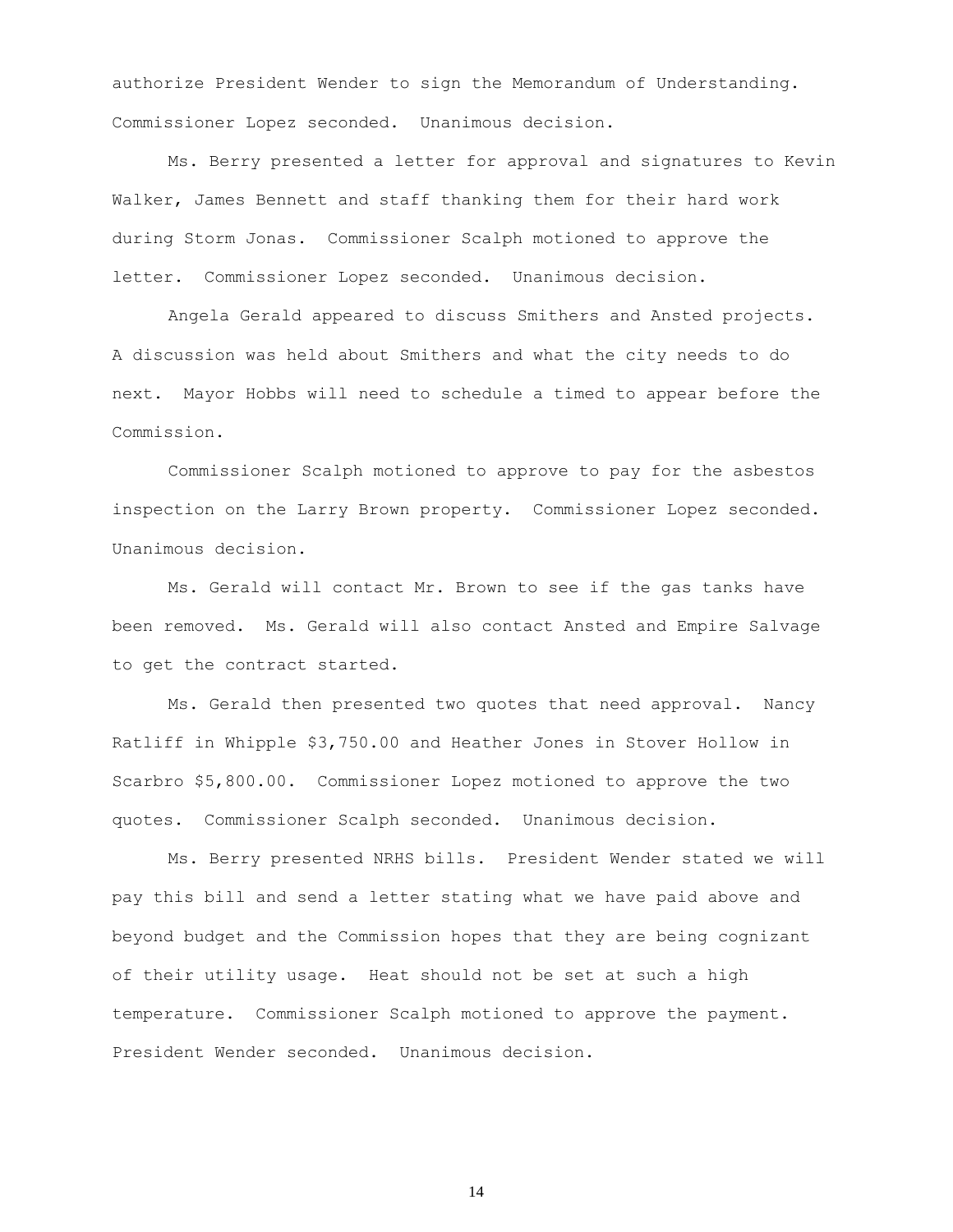Commissioner Scalph motioned to enter into an executive session for legal consultation at 11:56 a.m. President Wender seconded. Unanimous decision.

The Commission exited the executive session at 2:00 p.m. The Commission signed a letter to all employees regarding a courthouse mass notification system.

The meeting was adjourned at 2:30 p.m.

FAYETTE COUNTY COMMISSION SPECIAL SESSION February 2, 2016 COURTHOUSE FAYETTEVILLE, WV 25840 MEMBERS Present: Matthew D. Wender, John H. Lopez, Denise A. Scalph

The Fayette County Commission met in a special session on this 2<sup>nd</sup> day of February, 2016.

President Wender reconvened the 2016 session of the Board of Equalization and Review at 9:12 a.m.

No one was present with a request for the Board.

The Board will reconvene if someone brings a case forward.

The Board recessed as the Board of Equalization and Review until February 5<sup>th</sup>.

President Wender called the meeting to order at 9:13 a.m.

Larry Harry, Prosecuting Attorney, appeared to discuss estates of Rosa Luster, Herman Hawver and Lawrence Smailes.

Mr. Harrah stated that the Luster estate has been unsettled since 2003. Tom Fast was curator. Mr. Harrah suggested removing Tom Fast as curator. A Fiduciary Commissioner has been assigned so nothing else needs to be done.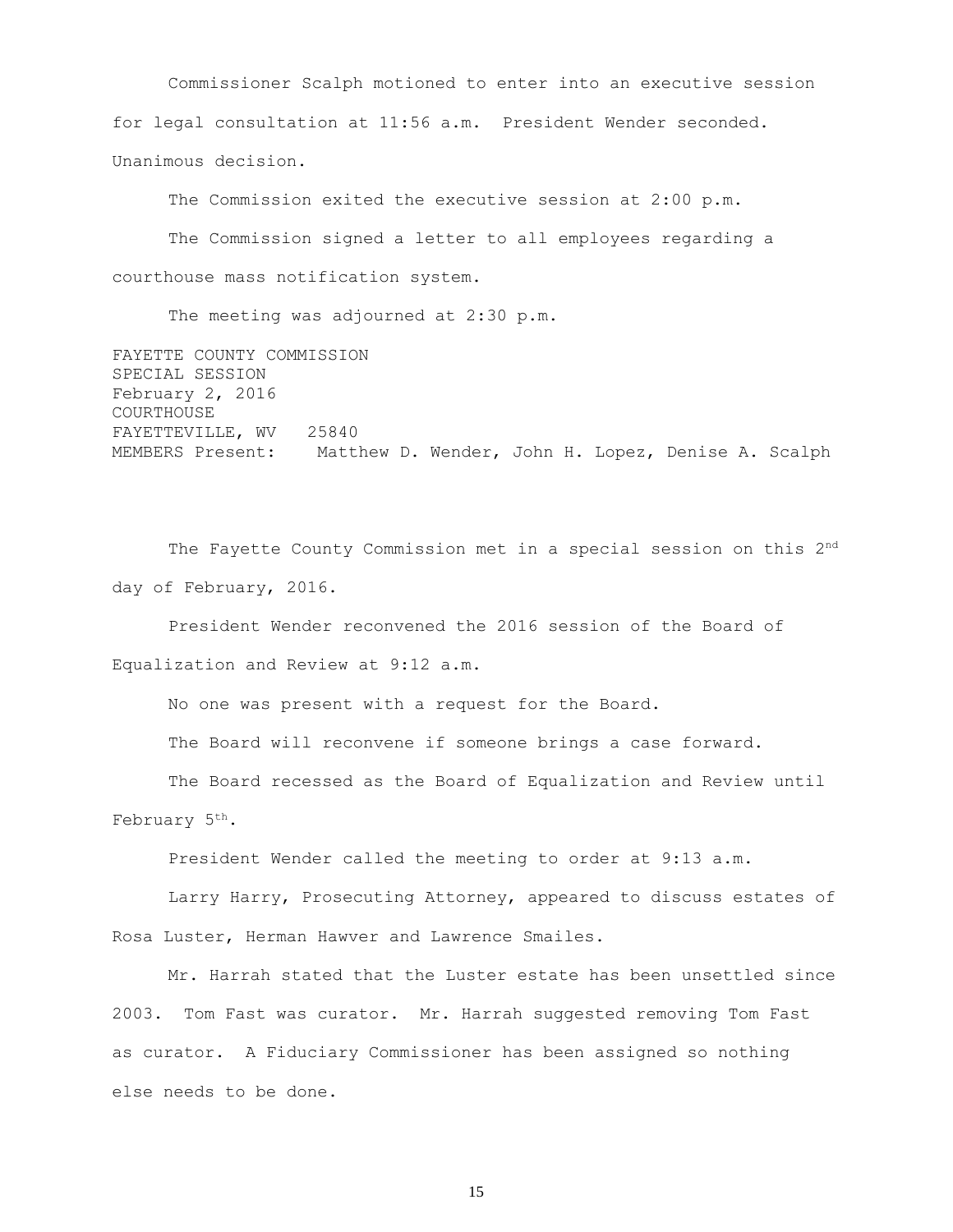Mr. Harrah presented an order to remove Tom Fast as curator in the estate of Rosa Luster. Commissioner Scalph motioned to approve and sign the order. Commissioner Lopez seconded. Unanimous decision.

 Mr. Harrah stated that the Herman Hawver estate needs a Fiduciary Commissioner appointed. Mr. Harrah suggested Paul Clay and presented an order. Commissioner Scalph motioned to appoint Paul Clay as Fiduciary Commissioner in the Herman Hawver estate. Commissioner Lopez seconded. Unanimous decision.

The estate of Lawrence Smailes is requesting the executrix be removed. This will necessitate an evidentiary hearing. The Prosecutor's office will send out notices and schedule the hearing on a future Commission meeting date.

Discussion was held on the special commitment of funds for further advocacy for funding for facilities of Fayette County Schools. President Wender suggested tabling this until the February  $10^{\text{th}}$ meeting.

Debbie Berry, County Administrator, presented a letter to Page-Kincaid PSD regarding SCBG funding, stating that this will be tabled until we have commitment for our next in line, Armstrong Creek PSD. Commissioner Scalph motioned to approve and sign the letter. Commissioner Lopez seconded. Unanimous decision.

Ms. Berry presented a letter to the New River Humane Society stating what we have paid above and beyond budget and the Commission hopes they are being cognizant of their utility usage. Heat should not be set at such a high temperature. Commissioner Scalph motioned to approve and sign the letter. Commissioner Lopez seconded. Unanimous decision.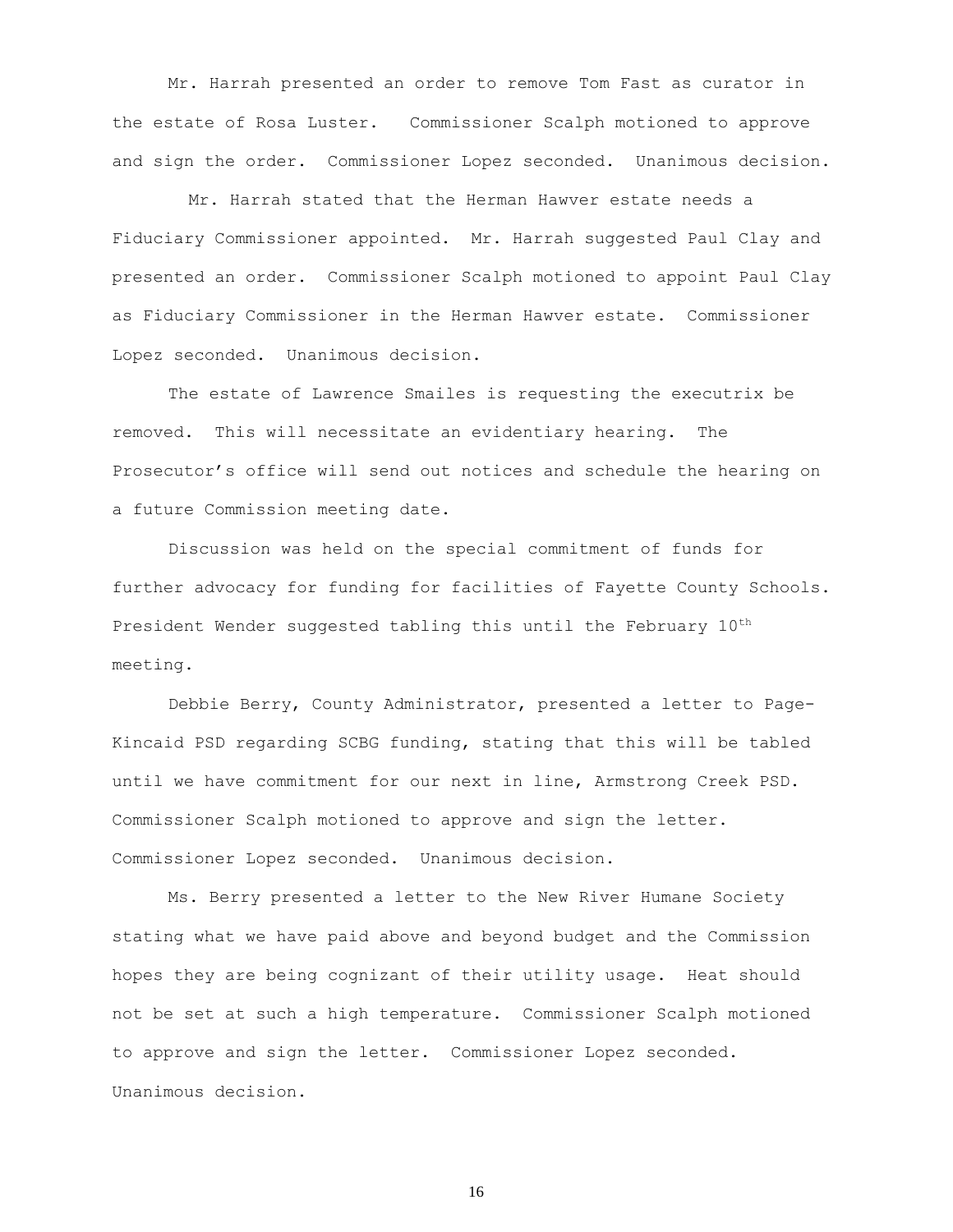Ms. Berry read a letter from Eddie Young, Assessor, regarding his PVC budget which will be considered in the March budget session.

Ms. Berry presented a resolution naming New River Gorge Regional Development Authority as the 2016 Fayette County Economic Development Entity. Commissioner Scalph motioned to approve and authorize President Wender to sign. Commissioner Lopez seconded. Unanimous decision.

Discussion was held on the Fire Association site rental agreement for space at the Office of Emergency Services building. Commissioner Scalph motioned to approve the agreement with the Fire Association. Mr. Harrah will make minor adjustments and the Commission will sign on February 5th. Commissioner Lopez seconded. Unanimous decision.

The Commission then held a work session on Coal Severance and General County budgets. Further discussion will be held on February  $5^{\text{th}}$  .

The meeting was adjourned at 12:28 p.m.

FAYETTE COUNTY COMMISSION SPECIAL SESSION February 5, 2016 COURTHOUSE FAYETTEVILLE, WV 25840 MEMBERS Present: Matthew D. Wender, John H. Lopez, Denise A. Scalph

The Fayette County Commission met in a special session on this 5<sup>th</sup> day of February, 2016.

President Wender called the meeting to order at 9:09 a.m.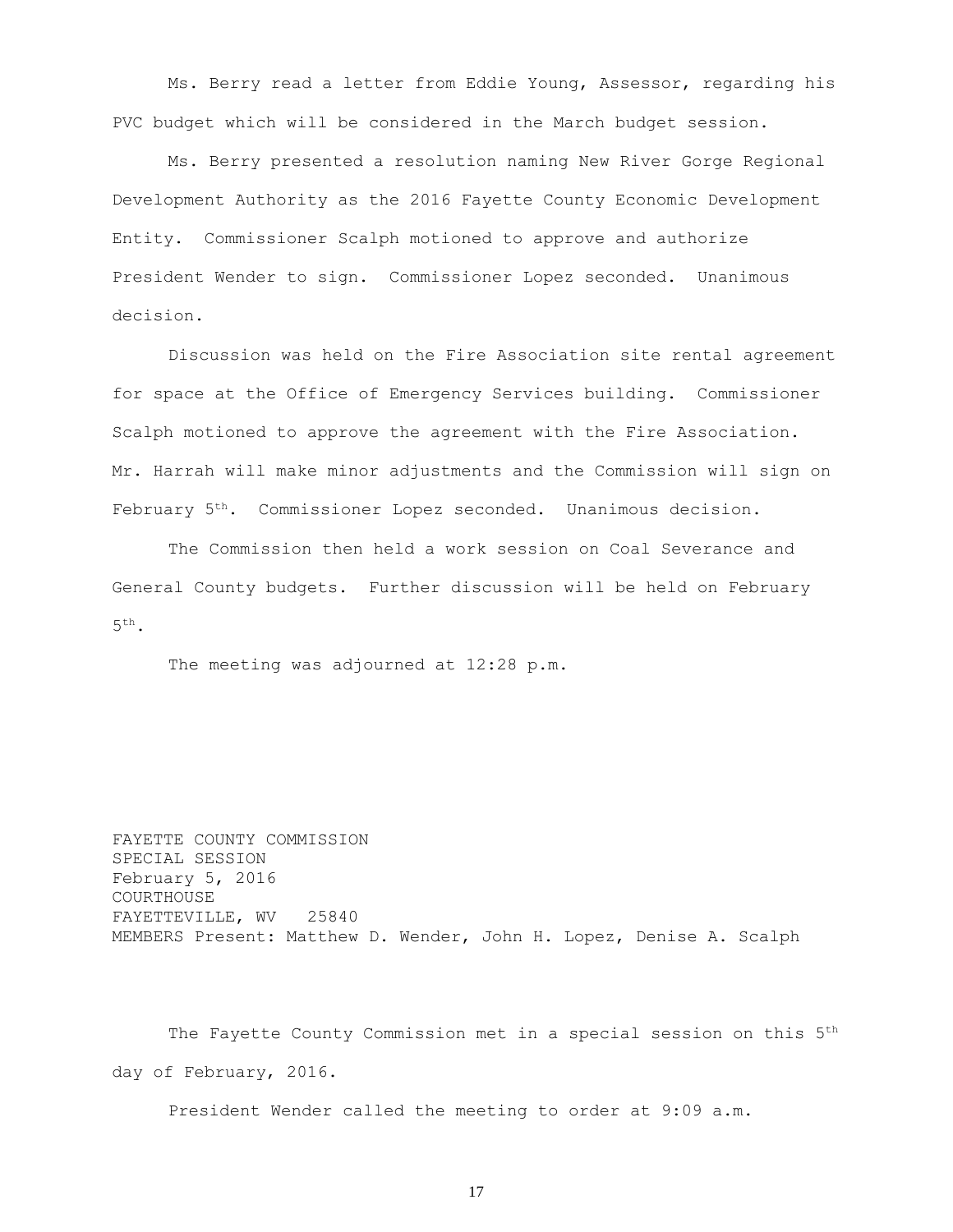Commissioner Lopez motioned to approve vouchers and invoices and release checks today. Commissioner Scalph seconded. Unanimous decision.

Debbie Berry, County Administrator, presented a letter from EnAct to reappoint Judson Wallace to their board. Commissioner Lopez motioned to reappoint Judson Wallace to the EnAct board. Commissioner Scalph seconded. Unanimous decision.

Ms. Berry presented letters for signature of the Commissioners to elected officials and department heads, requesting each to submit their budget proposals prior to March 1, 2016 and to schedule a time for discussion on Friday March 4, 2016. Commissioner Lopez motioned to approve the letters. Commissioner Scalph seconded. Unanimous decision.

Ms. Berry presented the Fayette County Fire Association rental agreement for President Wender to sign. The agreement was approved in a previous meeting.

The Commission held a discussion regarding Wolf Creek PSD. President Wender requested finding out how a PSD is started. President Wender will speak with some interested people and tell them we have a file available for review. A petition would have to be presented to the Commission to start the process.

Ms. Berry presented an order to Combine or Divide and Segregate land for Arbradella Minter. Commissioner Lopez motioned to approve the order. Commissioner Scalph seconded. Unanimous decision.

The Commission reconvened as the Board of Equalization and Review at 9:54 a.m. to hear mineral property cases.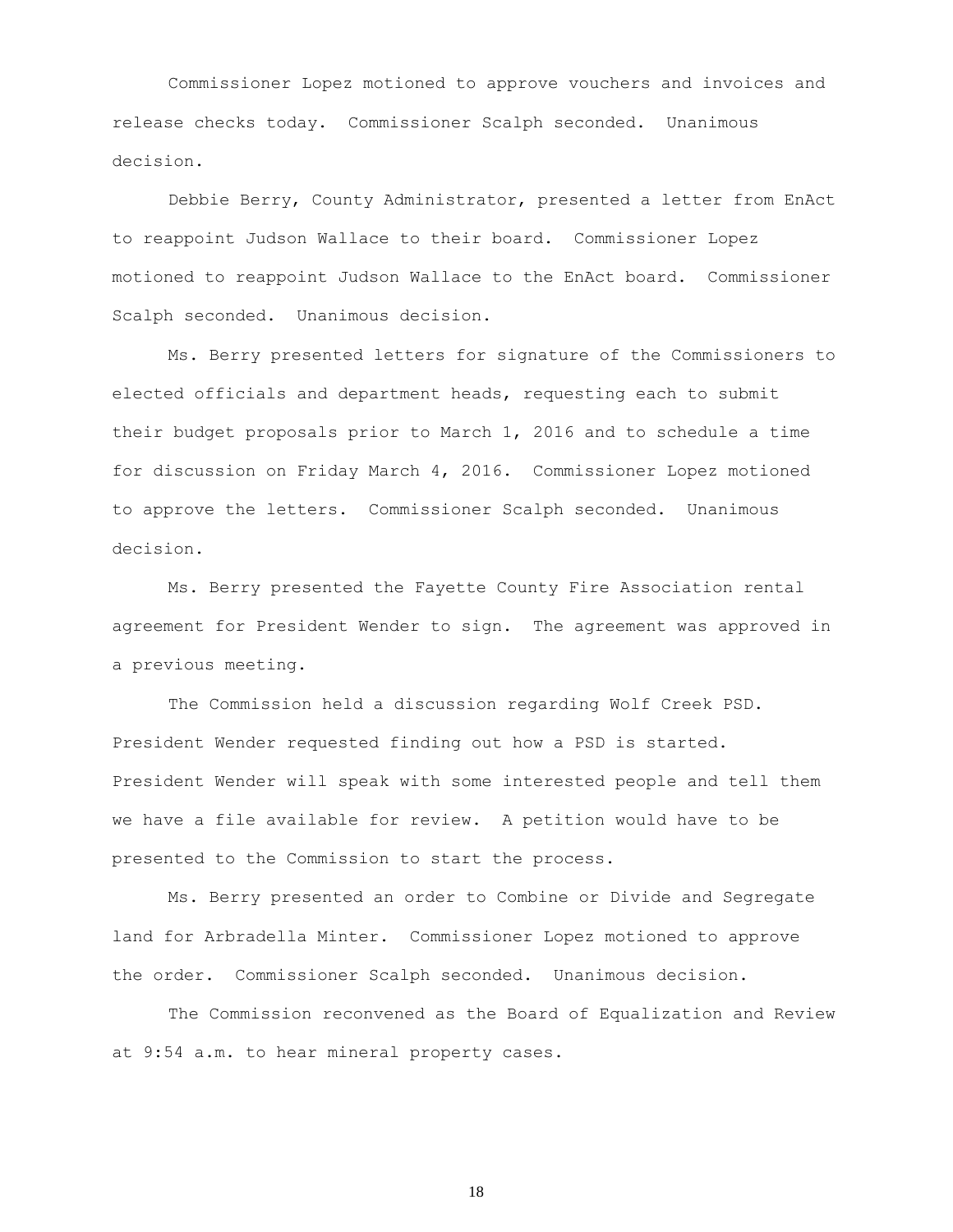Doug McKenzie with Walter Energy and Phillip Wriston of Imperial Colliery and Eagle Land appeared along with Chris Farmer and Pam Kordusky from the State Tax Office. All involved took oaths.

Doug McKenzie, Walter Energy, stated that the coal reserves are nonexistent on 2 of the properties:

10-01-9999-0621-6178

10-01-9999-0602-5749

Mr. McKenzie contends there is not any coal in the Beckley seam. Last fall, the State changed the classification from T-20 to T-40.

10-01-9999-0900-2986

This land is classified as T-40. Mr. McKenzie contends it has less than 30 inches. The State shows more than 30 inches. Mr. McKenzie contends they are using the wrong modeling and asked that they rerun the modeling. Requests zero value on all properties.

Phillip Wriston, Imperial Colliery, presented 6 managed timberland properties:

> 03-0017-0002 01-0017-0044 01-0017-0045 01-0024-0021 01-0024-0028 04-0009-0065

Mr. Wriston stated that the values were previously spread between T-1, T-2 and T-3 but this year, 99% of Timberland Properties are incorrectly labeled T-1. Adjoining properties are still split between T-1, T-2 and T-3. Asking for continuity and fairness.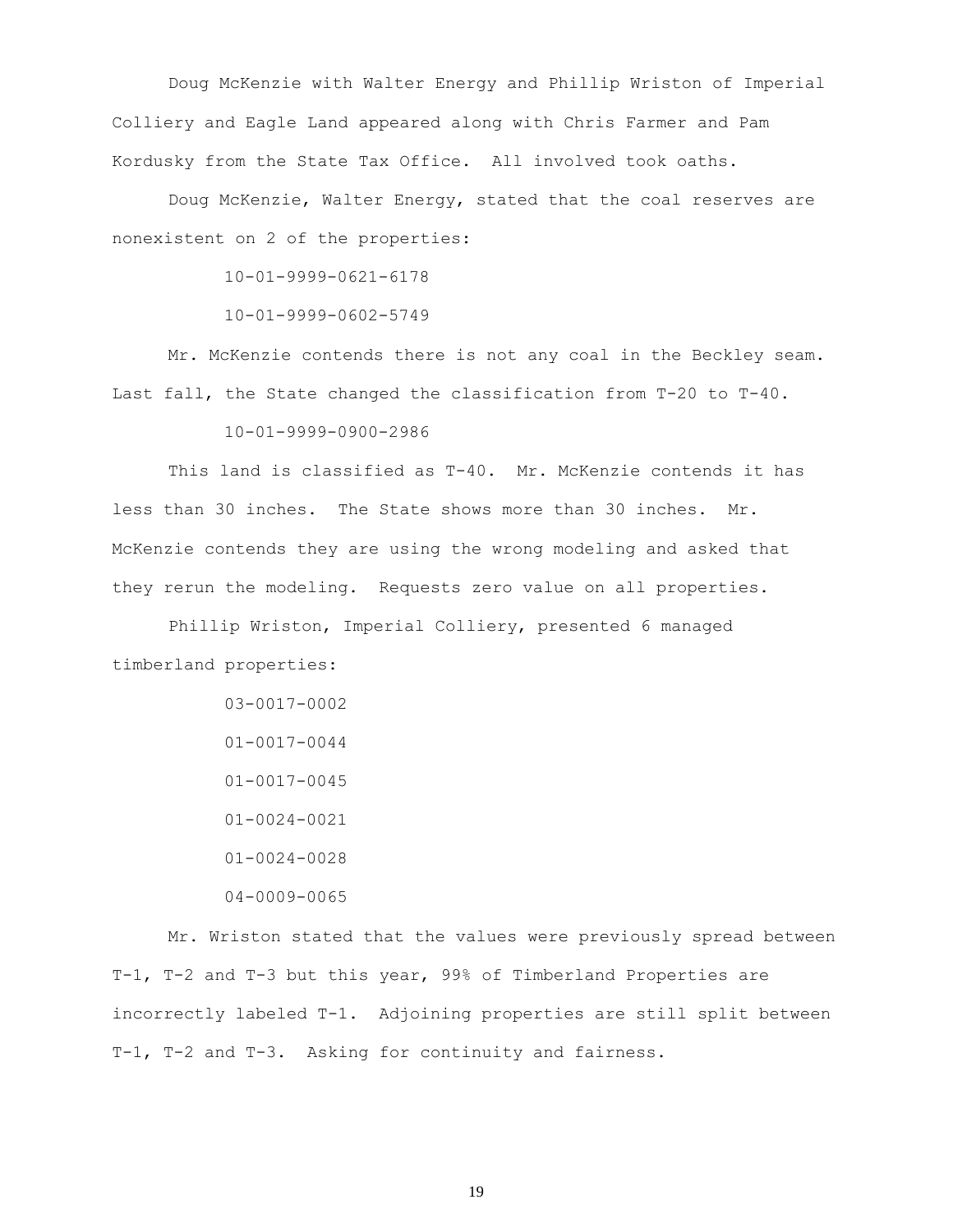Mr. Wriston, Eagle Land, presented 03-0072-0001. The state shows over 400 acres of minable land on the map. Mr. Wriston contends there is only 100 acres. The land is classified T-40 for coal.

President Wender excuses the state to discuss with the petitioners. The States said that they did not need to meet with Mr. McKenzie and would like to discuss before recessing.

Mr. Farmer first discussed the property 10-01-9999-0621-6178 - 79 acres at Laurel Creek. The State lowered the value last year for \$27,048.00 to \$2,705.00; T-20 to T-40. The State will not go any lower. Contends there is in fact coal there and drill holes from surrounding properties show there is more than 30 inches. T-40 is the correct assessment. Mr. McKenzie acknowledges that the property is already at T-40 but does not agree.

Mr. Farmer discussed 10-01-9999-0602-5749 - 596 acres at Laurel Creek. This is the same situation as 6178. The State lowered the value from around \$30,000.00 to \$6,346.00. Mr. Farmer stated that the drill holes are from the edges of the properties and are not good samples. T-40 is the correct assessment. Mr. McKenzie acknowledges that the property is already at T-40 but does not agree.

Mr. Farmer presented 10-01-9999-0900-2986 - 160.3 acres at Horseshoe/Sewell. The State contends it is and always has been classified as T-40 with a total coal value of \$4,400.00. This is as low as the State will go; suggests no change. Mr. McKenzie contends it was previously valued as T-20 and was reduced but would like it at zero value. T-40 is the correct assessment. Mr. McKenzie acknowledges that the property is already at T-40 but does not agree.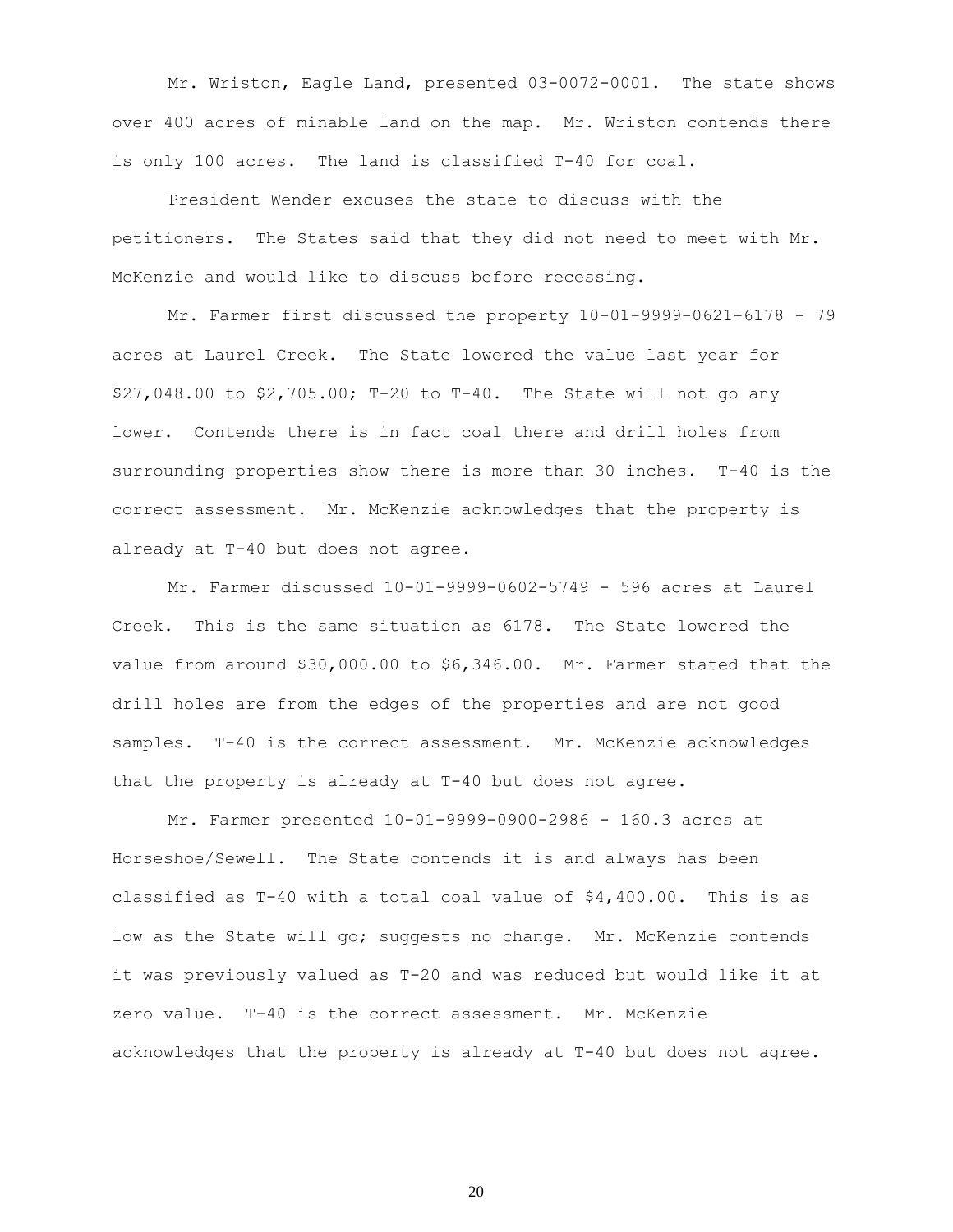The Commission recessed as the Board of Equalization and Review at 10:16 a.m. so the State could deliberate with Eagle Land and Imperial Colliery.

The Commission discussed the budget.

The Commission reconvened as Board of Equalization and Review at 11:06 a.m.

The State gave a report of Phillip Wriston, Eagle Land. The State's geologist erroneously put the value on coal that was mined in 2014. 250 acres should have been left out. 56 acres were added as reserves classified as T-20. \$2,673,735 appraised value was a mistake on the State's part. \$245,856.00 is the new appraised value.

The State then addressed the Phillip Wriston, Imperial Colliery. State Tax Attorney Timothy Waggoner stated that managed timberland is not viewed as fair market value. He believes the County Commission does not have the authority to change timberland values.

Pam Kordusky, State Tax Department, did not receive a report from Imperial Colliery for 2015 for managed timberland, so the system rolled over for Tax Year 2016. She sent it to the GIS department and they returned what the values should be based on a study of soil grades from WVU. If they had filed their report on time, they would have used the county average as in previous years. The actual soil grade from the WVU survey was better than the county average and increased the value. Last year, land was spread out as T-1, T-2 and T-3. This year, due to the mapping department findings from the WVU study, it is now 99% T-1 and 1% T-2. This is because Imperial did not file on time in 2015 and values were no longer pulled from the county average.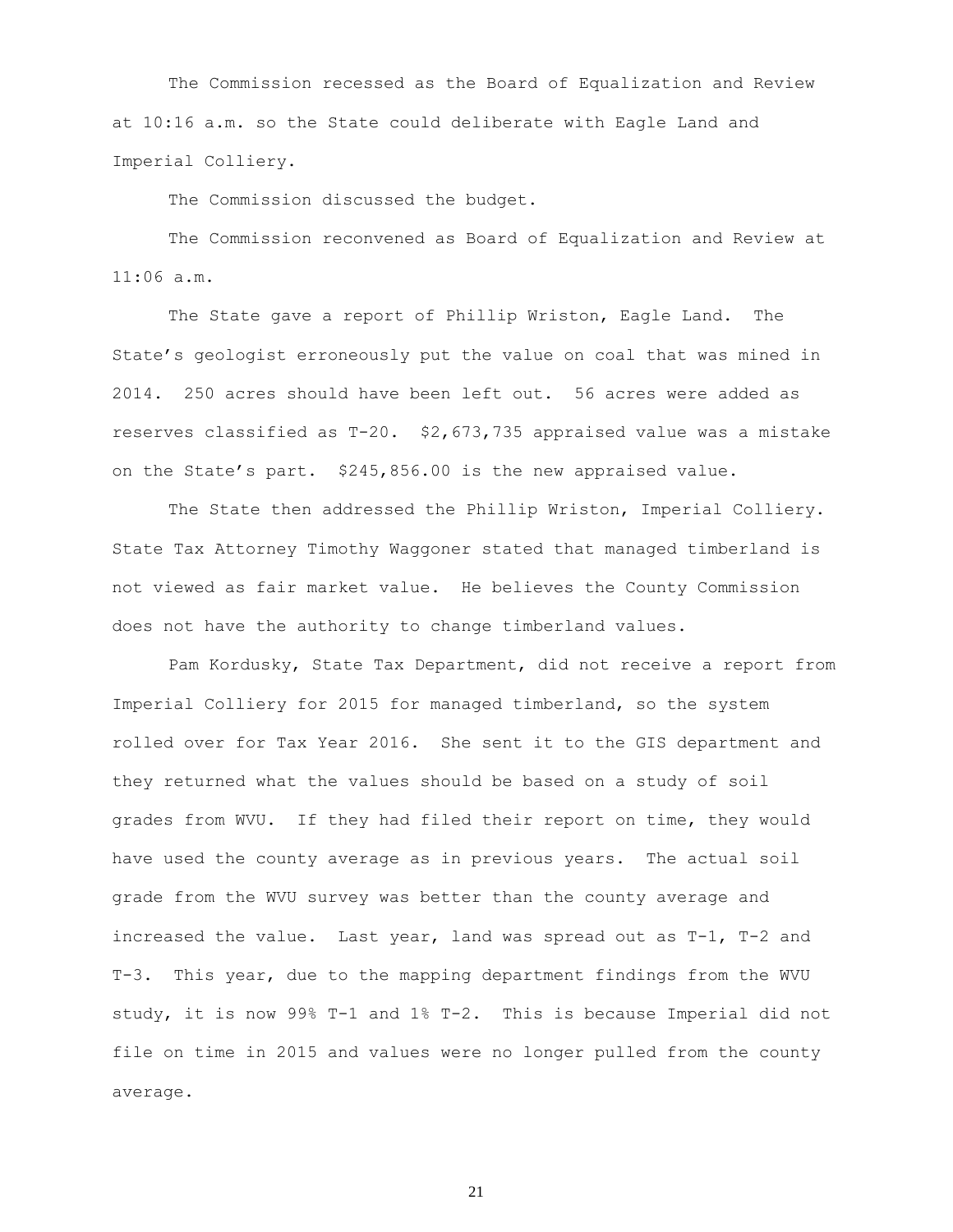Jack Booda, Imperial, asked in all fairness, to spread out in Fayette County. They are not arguing value, they just want fairness.

19 properties are still unmapped and Imperial is asking those to be mapped.

Eddie Young asked if the new soil grades researched by WVU could be used for all but 19 properties. The State said yes.

President Wender asked if the Commission could contest the values of the remaining 19 properties and ask WVU to complete soil grades. Research needs to be done to answer what the Commission can do.

President Wender asked if the state could review the 19 properties. The State will check and the Commission will send a formal request by letter.

The Commission recessed as the Board of Equalization and Review at 11:32 a.m. until February 10<sup>th</sup> at 9:00 a.m.

The Commission will review these requests and a decision will be made by February 24<sup>th</sup>.

The meeting was adjourned at 11:42 a.m.

FAYETTE COUNTY COMMISSION SPECIAL SESSION February 10, 2016 COURTHOUSE FAYETTEVILLE, WV 25840 MEMBERS Present: Matthew D. Wender, John H. Lopez, Denise A. Scalph

The Fayette County Commission met in a special session on this 10th day of February, 2016.

President Wender called the meeting to order at 9:24 a.m.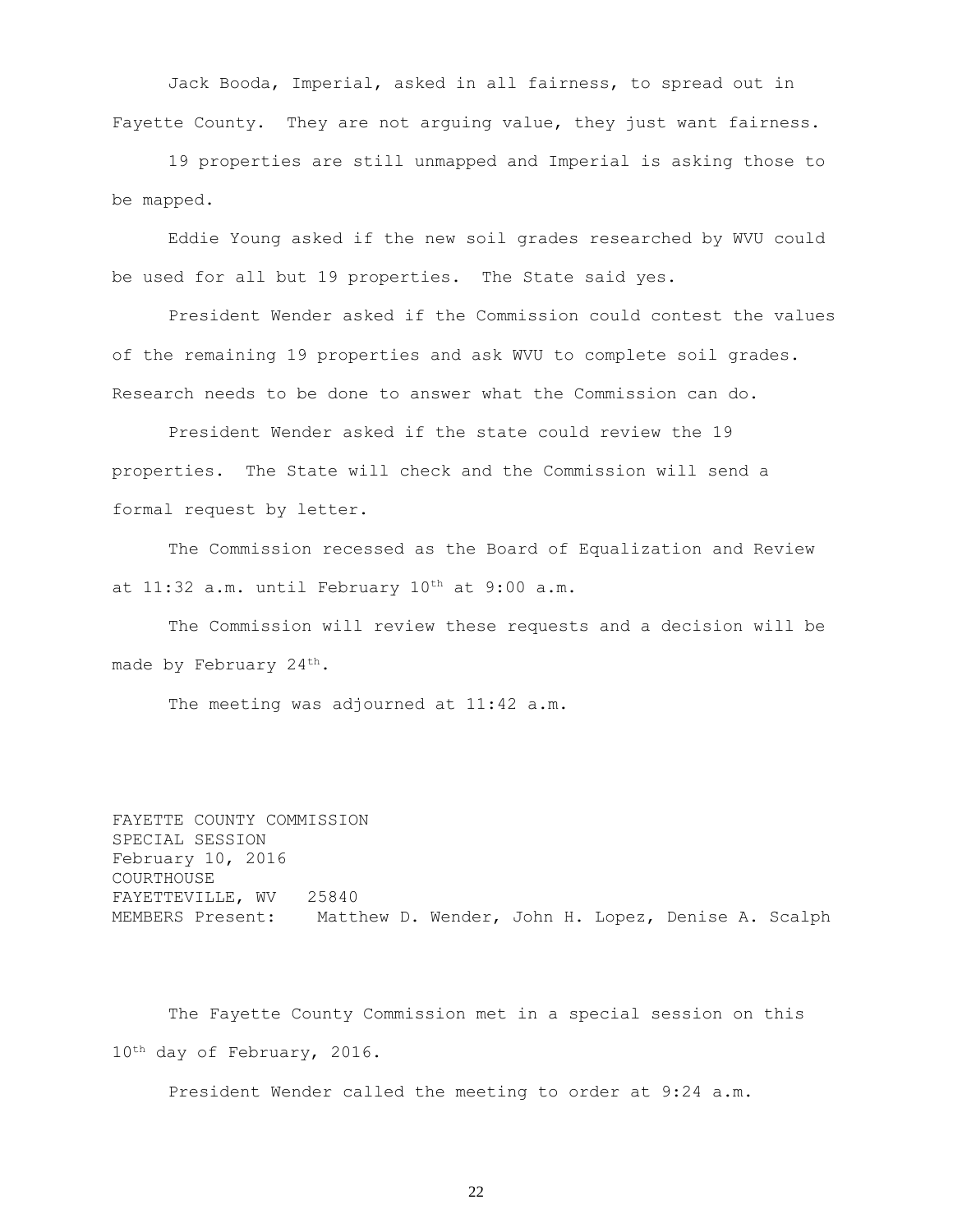Commissioner Lopez motioned to approve 1st half payroll and release checks on the 12<sup>th</sup>. Commissioner Scalph seconded. Unanimous decision.

Commissioner Lopez motioned to approve vouchers and invoices and release checks today. Commissioner Scalph seconded. Unanimous decision.

Debbie Berry, County Administrator, presented the Commission with a drawdown for Community Corrections for the month of January, 2016 in the amount of \$12,539.89 for President Wender to sign. Commissioner Scalph motioned to authorize President Wender to sign the drawdown. Commissioner Lopez seconded. Unanimous decision.

Ms. Berry presented a letter from Putnam County Aging Program requesting recommendation of potential candidates for their board of directors to represent Fayette County. Commissioner Lopez motioned to nominate Commissioner Scalph to the board and approve and sign the letter. President Wender seconded. Unanimous decision.

Ms. Berry presented a letter from John Steadman, Fayetteville Elementary Music teacher requesting the use of Soldiers and Sailors Memorial Building on May  $3^{rd}$  through May  $12^{th}$ , 2016 for music rehearsals and performances. Commissioner Lopez motioned to approve the request. Commissioner Scalph seconded. Unanimous decision.

Ms. Berry presented a letter to the Supreme Court of Appeals for signatures requesting reimbursement for rent for Family Law Judge for the month of March 2016, in the amount of \$3,375.00. Commissioner Lopez motioned to approve and sign the letter. Commissioner Scalph seconded. Unanimous decision.

Ms. Berry presented a letter to Jimmy Gianto, WV Division of Homeland Security for President Wender to sign requesting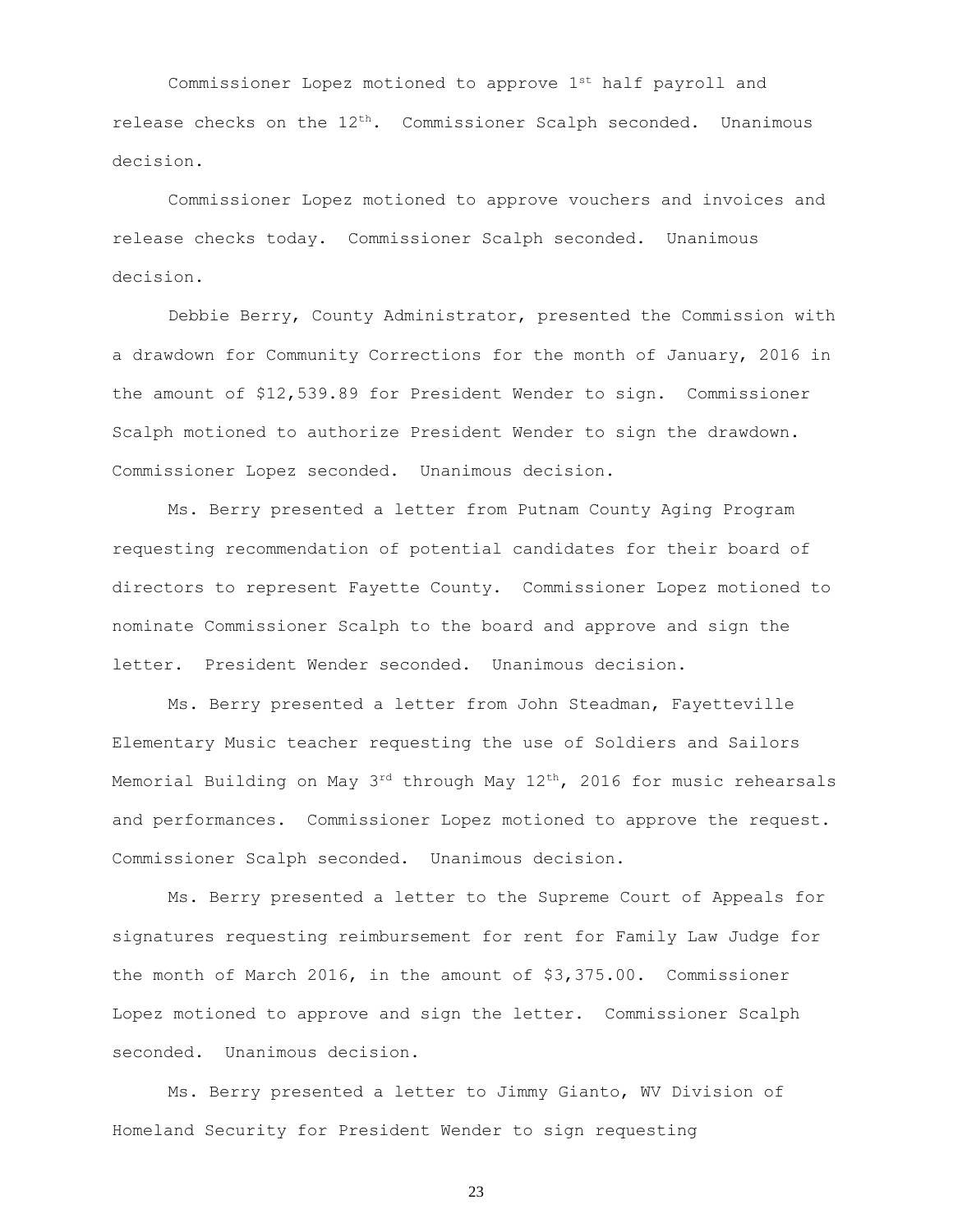reimbursement for costs incurred and paid by the Fayette County Commission in connection with the administration of the Fayette County Emergency Management Program. Commissioner Scalph motioned to approve and asked Stephanie Sears, Staff Accountant, to review figures. Commissioner Lopez seconded. Unanimous decision.

The Commission reconvened as the Board of Equalization and Review at 9:36 a.m. No one was present for a hearing. The Commission recessed as Board of Equalization and review at 9:37 a.m. until February 16, 2016.

Ms. Berry presented an application for Leave Donation from David Bennett, Fayette County Park Maintenance worker, for 32 hours. Commissioner Scalph motioned to approve the application. Commissioner Lopez seconded.

Eddie Young, Assessor, appeared to make the commission aware that the public utilities will be down by \$500,000.00 in value. The Commission asked for a telephone conference with the State for an explanation.

Commissioner Scalph motioned to enter into an executive session at 9:45 a.m. for legal consultation. Commissioner Lopez seconded. Unanimous decision.

The Commission reconvened at 10:46 a.m.

The Commission discussed a special commitment for further advocacy for Fayette County Schools.

President Wender stated that the Commission has weighed this discussion for some time now. Commissioner Scalph motioned to approve the special commitment of funds for further advocacy of funds, up to \$15,000.00, for Fayette County Schools and agreed to be plaintiffs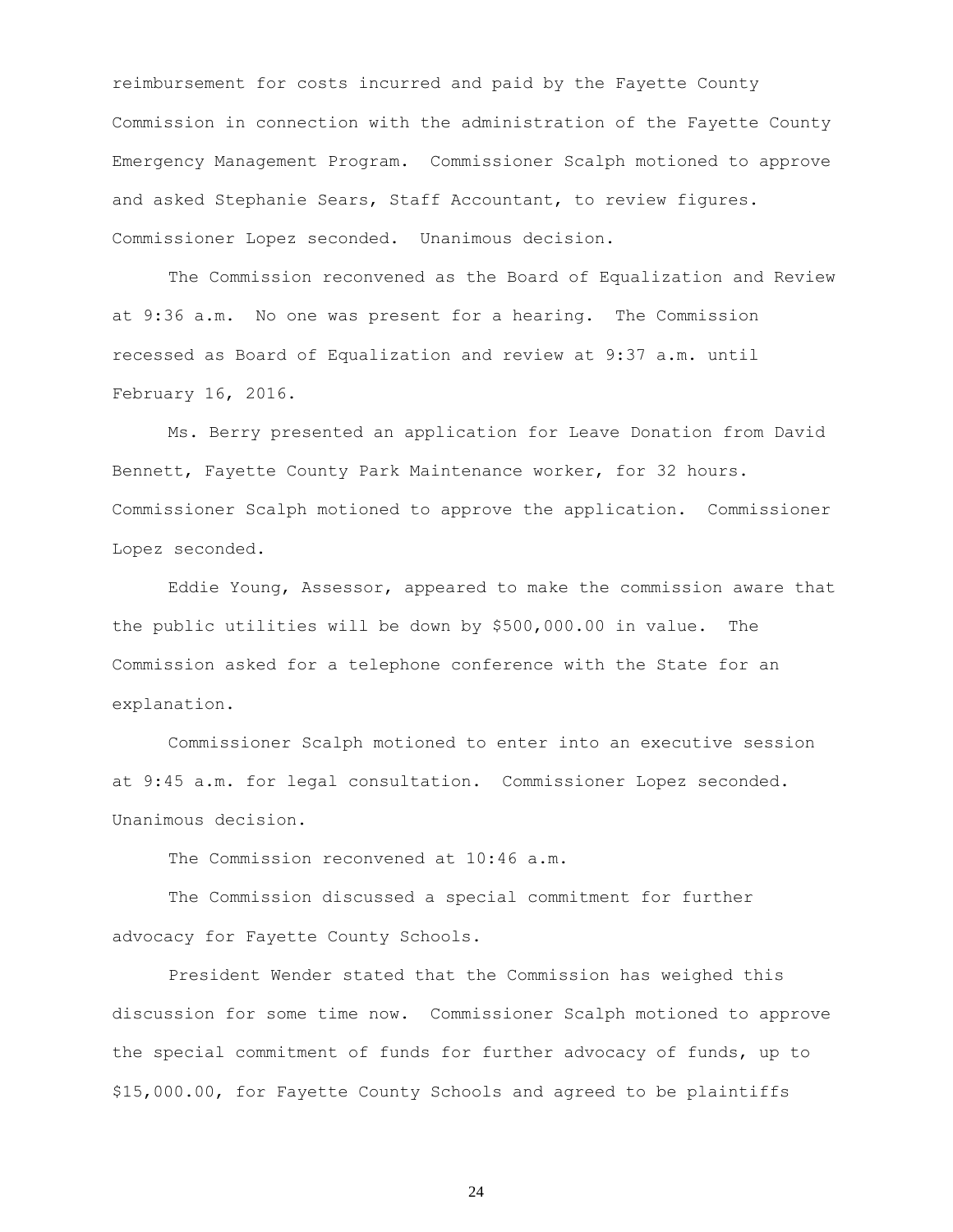provided matching funds from the public sector are available and if there is a lawsuit. Commissioner Lopez seconded. Unanimous decision.

Gabriel Peña, Assistant Resource Coordinator, appeared to discuss a letter to the Department of Highways. The DOH stated that Grant Street does not fall within their jurisdiction. They claim it is a County Commission and property owner responsibility. The DOH will look at the road and asks members of the Commission to be present as well as the Department of Environmental Protection. The Commission is disappointed with the DOH response to the Commission's request. Commissioner Scalph asked Mr. Peña to research different avenues the Commission may take. President Wender and Mr. Peña will meet with the DOH and invite Region IV.

President Wender motioned to take a 10 minute recess at 11:00 a.m. Commissioner Lopez seconded. Unanimous decision.

The Commission reconvened at 11:06 a.m.

Honorable Judge Paul Blake and Jerry Willoughby, Probation, appeared to discuss the relocation of the Probation Department to the Belinda Morton property. A layout is presented for the Drug Court office that was completed by Silling Associates.

The Drug Court is currently located in Judge Blake's law library and he would like her moved as quickly as possible because she will soon start seeing more clients.

Judge Blake thinks the whole Probation Department can be relocated to this building. He does not feel the current proposed layout sufficiently utilizes the building.

Commissioner Scalph asked if we know what monies could be received from the Supreme Court for security and such.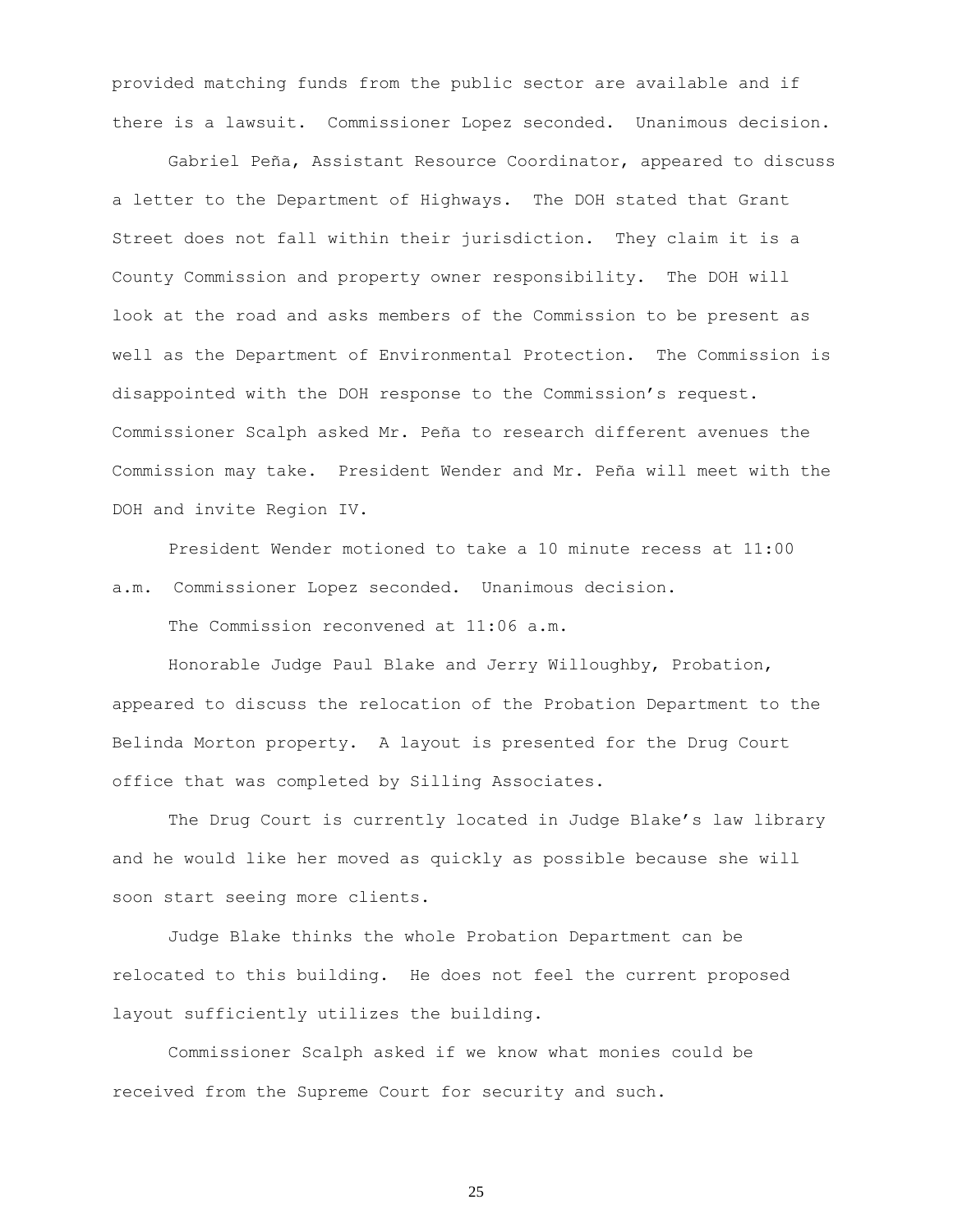President Wender suggested asking Mike Moore with Silling Associates to attend a meeting and for Mr. Willoughby to find out what the Supreme Court will pay for.

Also, Charlie Bryant with the Day Report Center should also attend the meeting to discuss how their clients can help and Allen Ballard and Melvin Withrow will also perform some of the work.

President Wender asked for a time frame. Judge Blake said that the Drug Court officer will start seeing clients in mid-March and he would like to be up and running by then.

President Wender suggested that Ms. Berry call Mr. Moore immediately to see when he can come and also provide Mr. Ballard with the drawings so he can give us an estimated supplies list.

Judge Blake also brought up the jail bill issue. He stated that he himself tries to be conscientious of jail time but some things can not be helped. Further discussion was held regarding the jail bill issue.

The Commission then discussed the budget.

The meeting was adjourned 2:00.

 FAYETTE COUNTY COMMISSION SPECIAL SESSION February 16 2016 COURTHOUSE FAYETTEVILLE, WV 25840 MEMBERS Present: Matthew D. Wender, John H. Lopez, Denise A. Scalph

The Fayette County Commission met in a special session on this 16th day of February, 2016.

President Wender called the meeting to order at 9:15 a.m. Commissioner Scalph motioned to approve the minutes of January  $28<sup>th</sup>$  and February  $2<sup>nd</sup>$ . Commissioner Lopez seconded. Unanimous decision.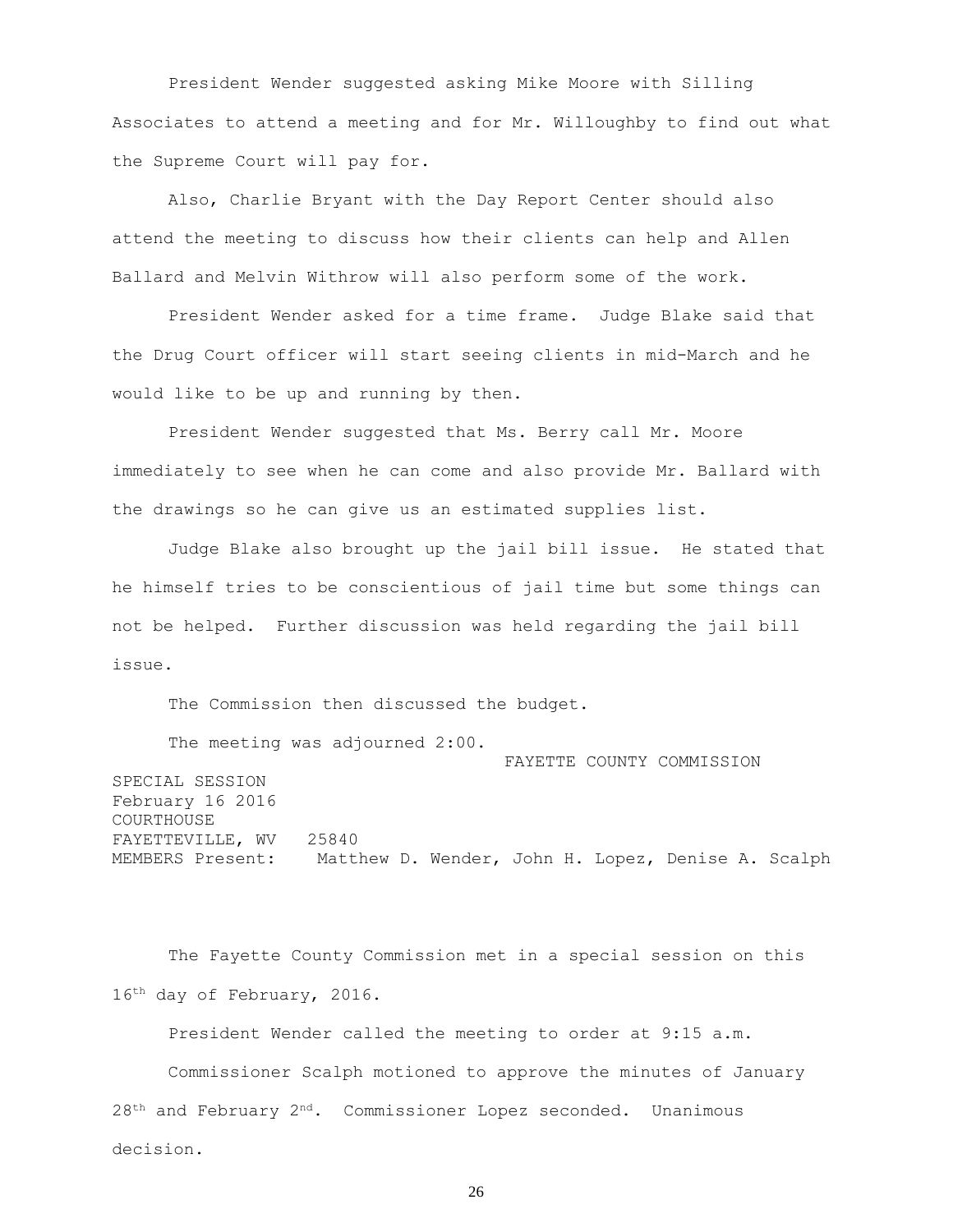The Commission briefly recessed at 9:16 a.m.

The Commission reconvened at 9:22 a.m.

Ms. Berry presented 2 demolition agreements that the Commission approved in prior meetings.

Commissioner Lopez motioned to authorize President Wender to sign the demolition agreement for Heather Jones, Scarbro. Commissioner Scalph seconded. Unanimous decision.

Commissioner Lopez motioned to authorize President Wender to sign the demolition agreement for Nancy Ratliff, Alta. Commissioner Scalph seconded. Unanimous decision.

Ms. Berry presented a letter to Region IV regarding the county's financial constraint. Commissioner Scalph motioned to approve and sign the letter to Region IV. Commissioner Lopez seconded. Unanimous decision.

The Commission reconvened as the Board of Equalization and Review at 9:56 a.m. No one was present to be heard.

The Commission recessed as the Board of Equalization and Review until Friday, February 19, 2016 at 9:00 a.m.

The Commission held a budget work session.

Discussion was held on the request from Judson Wallace for funds to help with the Upper Kanawha Valley Community Center expenses.

President Wender suggested asking Mr. Wallace to call a meeting of his board in May and the Commission will meet with them to state the Commission's stance on this situation. The Commission can no longer fund these projects but will help with plans for the future of the organization. The Commission will also send a letter stating that they will pay \$500.00 a month for March and April (to be used for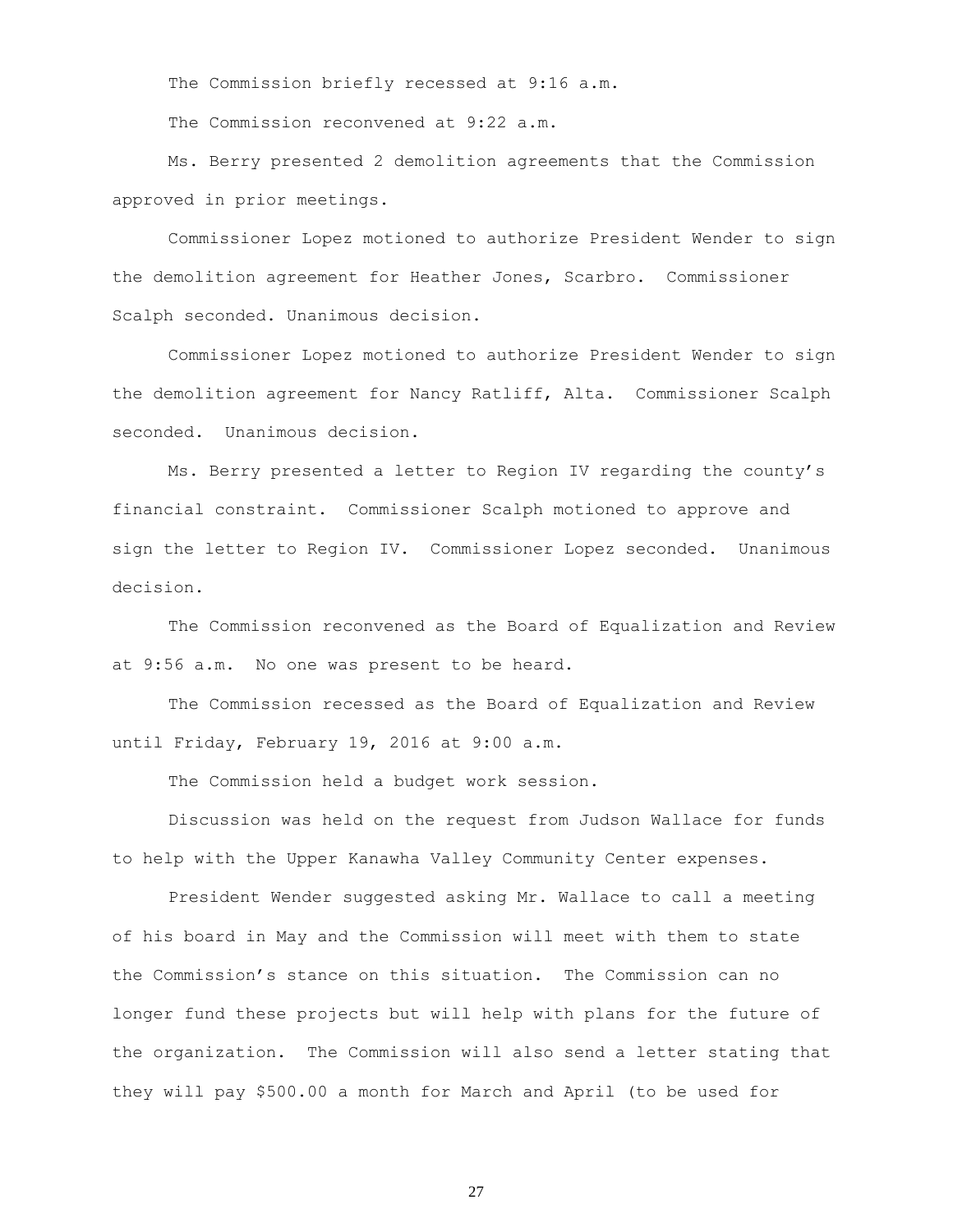heating, water and lights) and then the Commission and their board will come up with a plan for the future.

Commissioner Lopez motioned to approve \$500.00 for March and April until the meeting is held. President Wender seconded. Unanimous decision.

Commissioner Scalph motioned to release the check to Mountain State Justice for \$5,000.00. President Wender seconded. Unanimous decision.

Commissioner Scalph motioned to approve Coal Severance Budget Revision Number 3. President Wender seconded. Unanimous decision.

Commissioner Scalph motioned to approve General County Budget Revision Number 4. President Wender seconded. Unanimous decision.

The Commission recessed for lunch at 1:07 p.m.

The Commission reconvened with the New River Humane Society (NRHS) at 2:30 p.m.

President Wender explained the budget worksheets to the NRHS.

President Wender stated that the NRHS needs to operate within its budget. The Dog Tax is not adequate to meet any additional funding requests and the Commission can no longer provide funds outside of what is approve in their budget.

Charlie Bryant, Day Report Center, spoke about the Community Correction workers and what his department can do to help the shelter.

The NRHS board is going to meet and develop a plan. They will contact Mr. Bryant to coordinate the NRHS work at the shelter.

The meeting was adjourned 3:19 p.m.

## FAYETTE COUNTY COMMISSION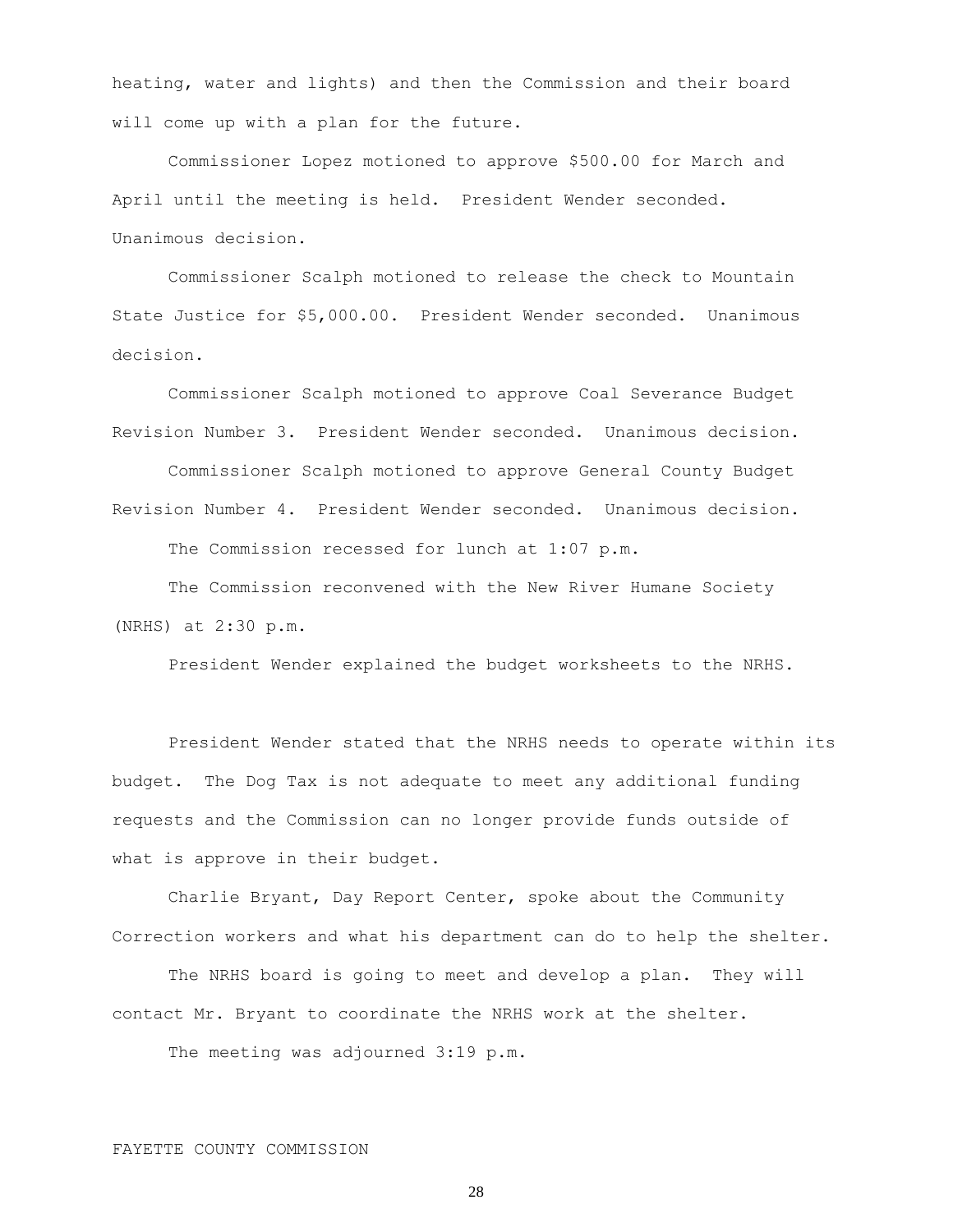SPECIAL SESSION February 19 2016 COURTHOUSE FAYETTEVILLE, WV 25840 MEMBERS Present: John H. Lopez, Denise A. Scalph

The Fayette County Commission met in a special session on this 19th day of February, 2016.

Commissioner Scalph called the meeting to order at 9:10 a.m. The Commission reconvened as the Board of Equalization and Review at 9:10 a.m. No one was present to be heard.

The Commission recessed as the Board of Equalization and Review at 9:11 a.m. until Wednesday, February 24<sup>th</sup> at 9:00 a.m.

Stephanie Sears, Staff Accountant standing in for the County Administrator, presented a letter to Judson Wallace of the Upper Kanawha Valley Community Center, stating that a meeting should be scheduled with the Commission and the community center Board to discuss plans for their financial future. The Commission also agreed to allocate \$500.00 a month for March and April, 2016 to assist with utilities expenses at the community center. Commissioner Scalph motioned to approve the letter and allocation. Commissioner Lopez seconded. Unanimous decision.

Ms. Sears presented a letter to Roy Kees, Division of Air Quality of the WV Department of Environmental protection, regarding the Public Notice for Draft Permit R13-3277 for Mountain Valley Pipeline, LLC's Stallworth Natural Gas Compressor Station located in Fayette County and requesting a public meeting for the Meadow Bridge area. Commissioner Scalph motioned to approve and sign the letter. Commissioner Lopez seconded. Unanimous decision.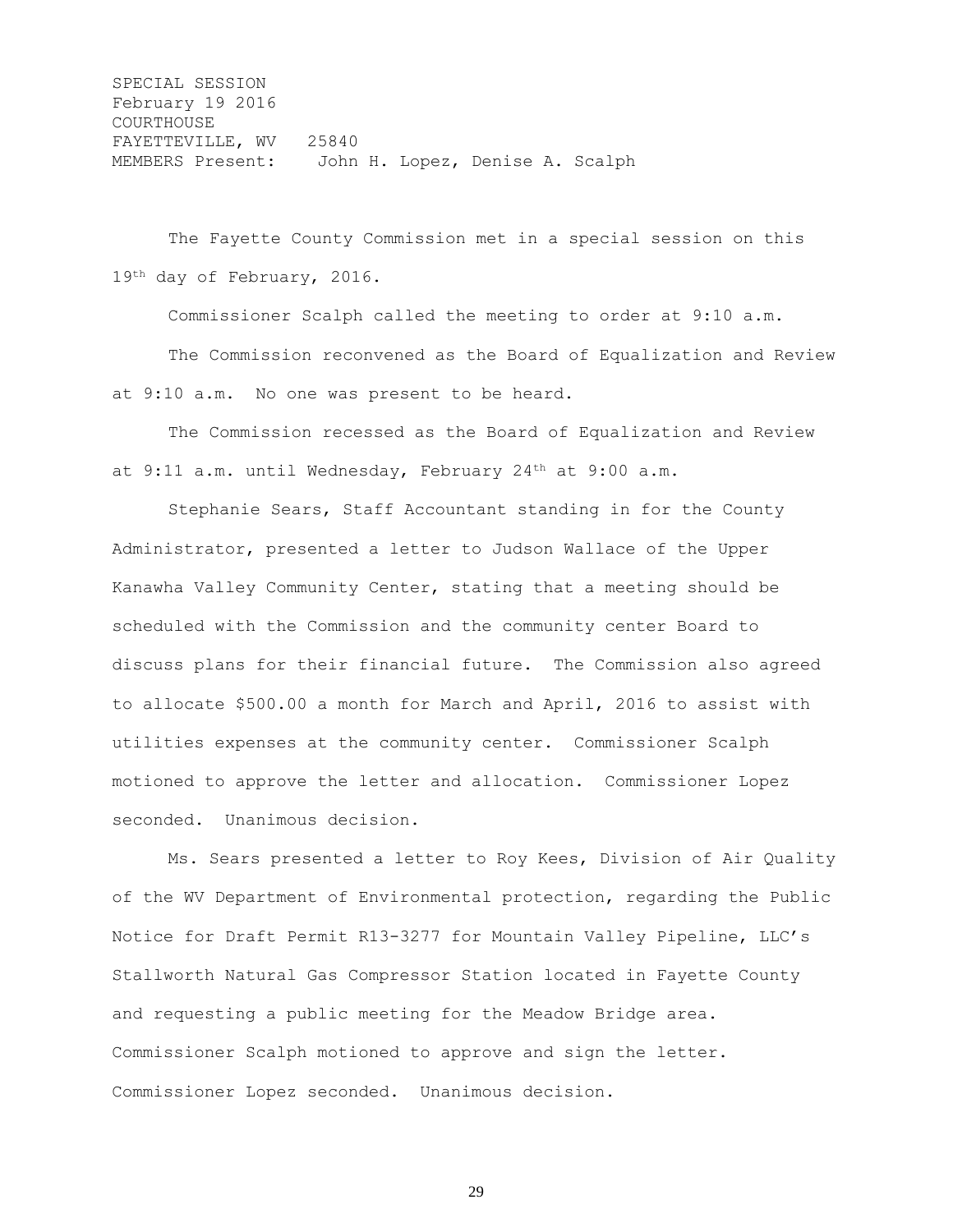Ms. Sears presented the Management Representation Letter for the financial statement audit for fiscal year ending June 30, 2015. Commissioner Scalph motioned to approve and sign the letter. Commissioner Lopez seconded. Unanimous decision.

Commissioner Lopez motioned to enter into an executive session at 10:00 a.m. Commissioner Scalph seconded. Unanimous decision.

The Commission reconvened at 11:35 a.m.

Angela Gerald, Dilapidated Buildings, presented the agreement with the City of Smithers and the Fayette County Commission. Tom Skaggs, Smithers mayor, will be placed on a future agenda. Their town attorney will need to draw up the contracts and other paperwork.

The meeting was adjourned 11:43 a.m.

FAYETTE COUNTY COMMISSION SPECIAL SESSION February 24, 2016 COURTHOUSE FAYETTEVILLE, WV 25840 MEMBERS Present: Matthew D. Wender, John H. Lopez, Denise A. Scalph

The Fayette County Commission met in a special session on this 24<sup>th</sup> day of February, 2016.

Commissioner Scalph called the meeting to order at 9:09 a.m. President Wender entered the meeting late and requested that Commissioner Scalph call the meeting to order in his absence.

Eddie Young, Assessor, appeared to present exonerations for personal property for David W. Dilley \$782.02; Amanda Kennan \$221.08; Lura E. Goard, Jr. \$320.12; Sandra M. Williams \$296.76; Sharon E. or Gary W. King \$141.62; Anita G. Armstrong \$100.70; Sandra L. & Leon E. Tredway \$172.02; Ernest J. & Gail F. Avis \$313.86; Brian K. & Sherry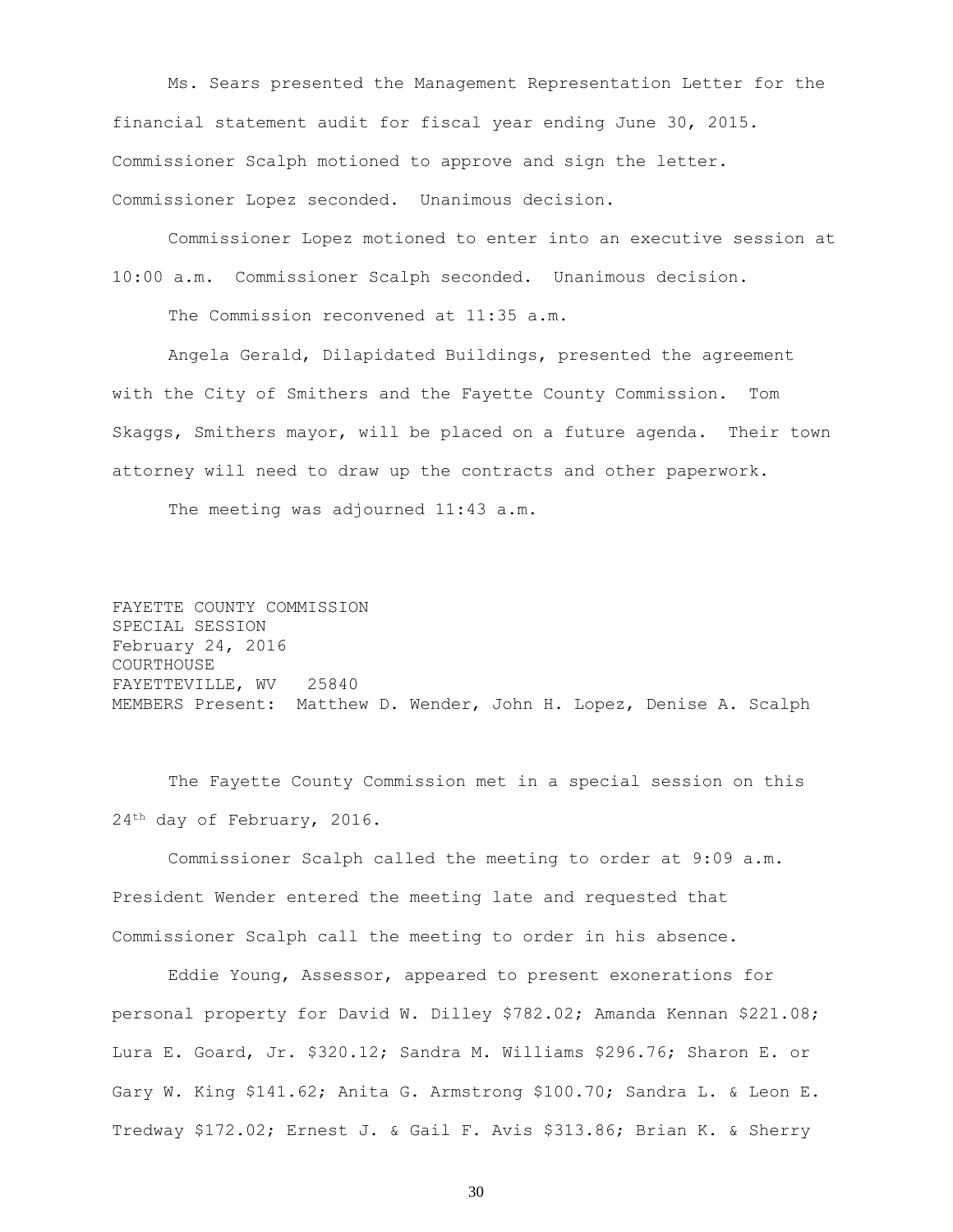D. & Kevin Moore \$69.54; Billy J. & Rosetta Byrd & Andrew Stone \$446.52; Shanda White \$52.08, \$52.82, \$56.70; Leah McAllister \$0.60; Jonathon Wayne Walter \$62.12; James Ray & Sharon Ann Ellison \$62.80. Commissioner Lopez motioned to approve the personal property exonerations. Commissioner Scalph seconded. Unanimous decision.

Mr. Young presented exonerations for real property for Alice Carte Shuler \$256.20; William Chapman \$524.96; Joshua K. & Jennifer Ellison \$530.34; Johnny D. & Theresa Critchley \$656.38. Commissioner Scalph motioned to approve the real property exonerations. Commissioner Lopez seconded. Unanimous decision.

Commissioner Lopez motioned to approve vouchers and invoices to be released today and approve  $2^{nd}$  half payroll to be released the  $29^{th}$ . Commissioner Scalph seconded. Unanimous decision.

Commissioner Scalph motioned to approve the minutes for February 5, 10 and 16. Commissioner Lopez seconded. Unanimous decision.

Discussion was held on the curator on the Lois Bowyer Estate. The curator is Brandon Steele and his order was completed on October 28, 2015. He replaced Tom Fast as curator.

The Commission reconvened as the Board of Equalization and Review at 9:30 a.m. No one was present to be heard.

Letters have been prepared with the Commission's decisions to be mailed to the petitioners.

Commissioner Lopez motioned to adjourn as Board of Equalization & Review sine die at 9:33 a.m. Commissioner Scalph seconded. Unanimous decision.

Kelly Jo Drey, Resource Coordinator, appeared to give an update on PSDs. Ms. Drey's report is attached.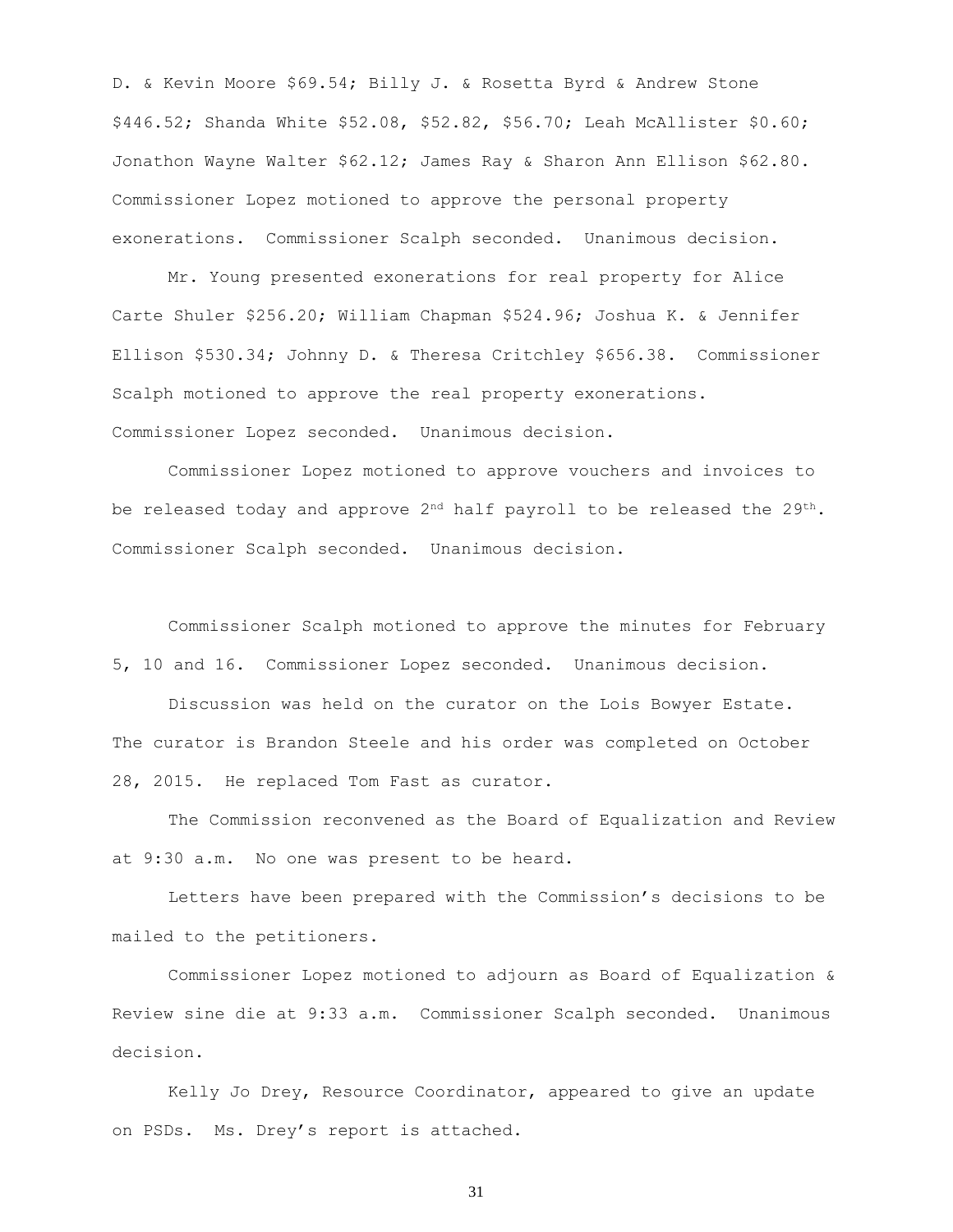Brian Sparks, Lauren Weatherford, Andrea Mender, and Kelsey Laubach appeared to update the Commission on the WVU Extension Office projects.

Ms. Mender presented about the Youth Development Program, programs outside of the 4-H Club and other special interest clubs.

Ms. Weatherford discussed her projects including the Living Well Group partnering with WV Food Links.

Ms. Laubach presented her programs. She stated that 50% or more of Fayette County students receive free or reduced lunch. Her position in grant funded and requires that she visit schools to educate the children about nutrition.

Mr. Sparks gave the farmer's market update. They expect growth this year.

Mike Moore, Sillings Associates, appeared to discuss the Belinda Morton building project and the Probation office.

Mr. Moore stated what needs to be done to update the building. The estimate is \$119,875.00. The Commission reviewed the 2 floor plan options from Sillings. Mr. Moore will complete more drawings and email them to all involved.

Judge Blake, Jerry Willoughby and the Commissioners will meet on February 29, 2016 at 9:00 a.m. to further discuss the plans.

Ms. Berry presented 3 Orders to Combine or Divide and Segregate Land for Andrew D. & Jenny Marie Pense; Jerry Page; and Steve J. & Rita Pawlus, respectively. Commissioner Lopez motioned to sign the orders. President Wender seconded. Unanimous decision.

Ms. Berry presented the WVU Upper Kanawha Valley Collaboration Agreement for President Wender's signature. The document was approved January  $12^{th}$ , 2016 during a regular meeting and is between the West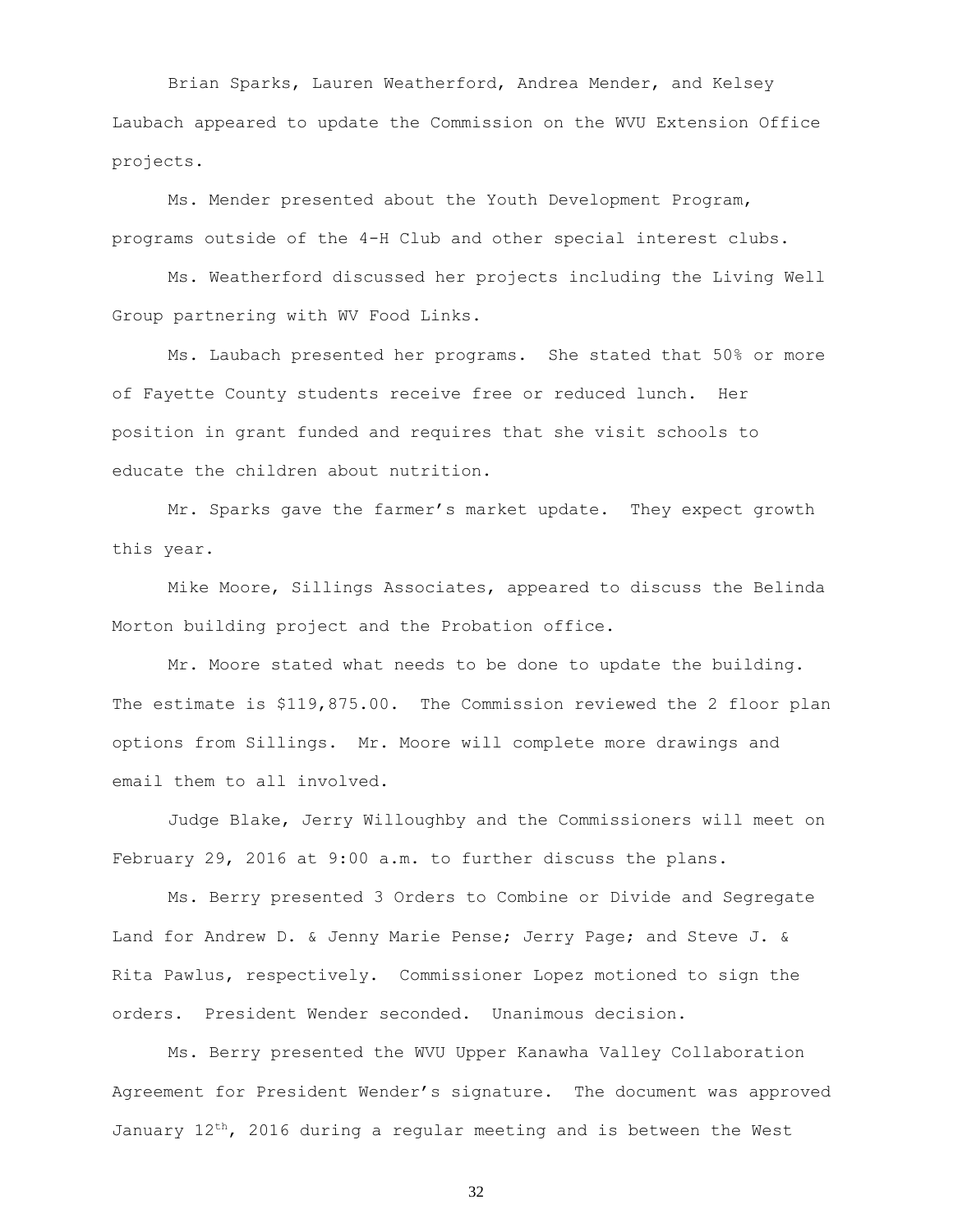Virginia Board of Governors on behalf of West Virginia University, an agency and higher education institution of the State of West Virginia ("University"; the County Commission of Kanawha County, a political subdivision under the laws of the State of West Virginia ("Kanawha County"); the County Commission of Fayette County, a public corporation and governing body of Fayette County, a political subdivision under the laws of the State of West Virginia ("Fayette County"); and the City of Smithers, a municipal corporation under the laws of the State of West Virginia ("Smithers"). Commissioner Scalph motioned to authorize President Wender to sign the agreement. Commissioner Lopez seconded. Unanimous decision.

Ms. Berry presented an order for the Fayette County Commission to approve the list of Election officials submitted from the Chairmen of the Democratic and Republican Executive Committees appointing workers for the Primary Election to be held May 10, 2016. Commissioner Scalph motioned to approve and sign the order. Commissioner Lopez seconded. Unanimous decision.

Ms. Berry presented a Memorandum of Understanding between the Fayette County Commission and the Fayette County Day Report Center for the Community Corrections Program for President Wender to sign. Commissioner Scalph motioned to approve and authorize President Wender to sign the MOU. Commissioner Lopez seconded. Unanimous decision.

Ms. Berry presented a letter from Fayetteville Elementary School Principal Ellen Deel, requesting the use of Soldiers and Sailors Memorial Building on March  $4<sup>th</sup>$ , 2016 to hold Jump Rope for Heart event to raise money for the American Heart Association. Commissioner Lopez motioned to approve the request. Commissioner Scalph seconded. Unanimous decision.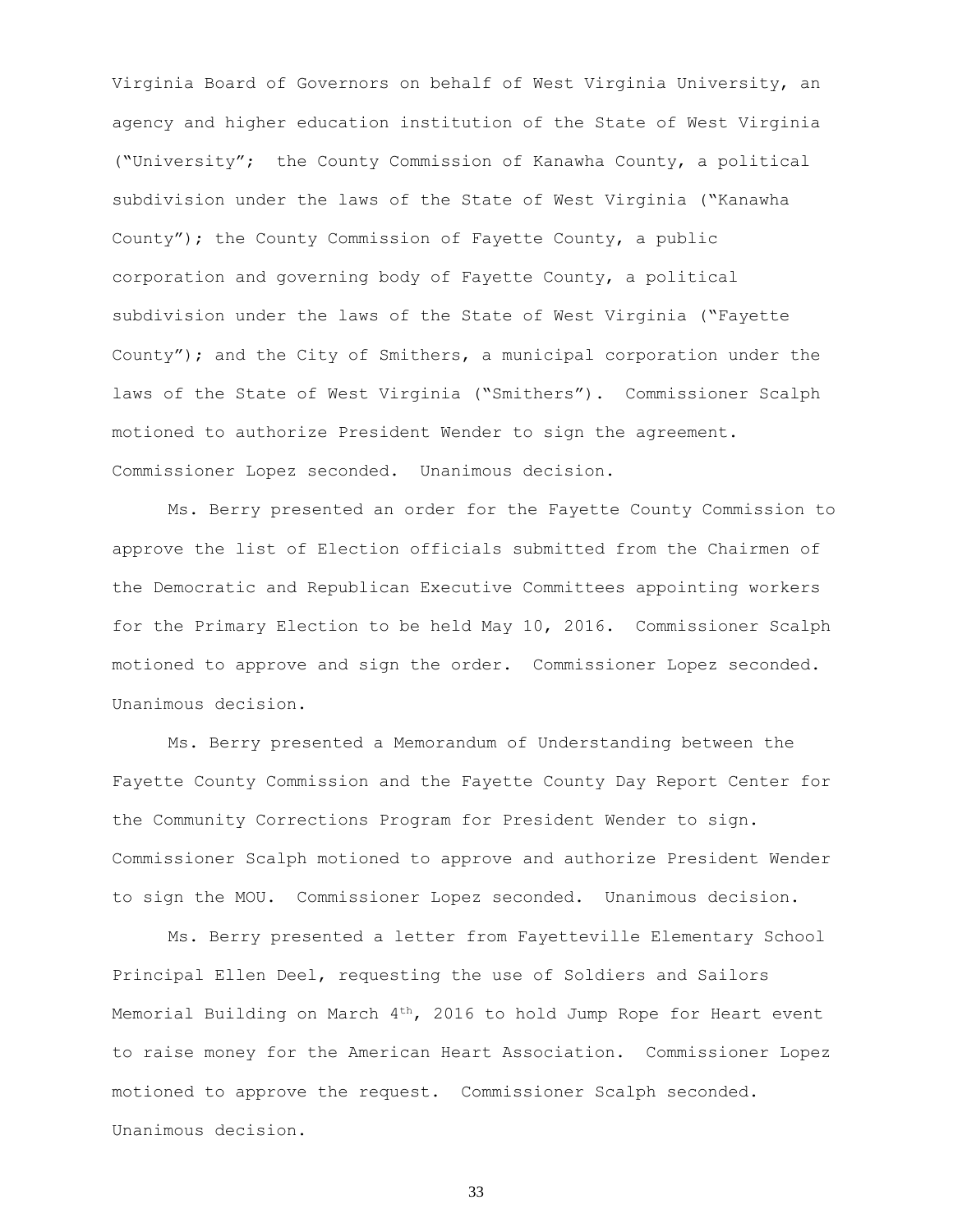Ms. Berry presented an application for a permit to operate Harlem Heights Park for President Wender to sign for the Fayette County Health Department. Commissioner Scalph motioned to approve and authorize President Wender to sign the application. Commissioner Lopez seconded. Unanimous decision.

Ms. Berry presented a Drug Free Affidavit for President Wender to sign for the CFIA grant which is required for public projects. Commissioner Lopez motioned to approve and authorize President Wender to sign. Commissioner Scalph seconded. Unanimous decision.

Discussion was held regarding moving the March 18th meeting to March 17<sup>th</sup>. This discussion was tabled.

The Commission met with Elected Officials regarding the current outlook of the FY 2017 budget. This was for informational purposes only.

The meeting was adjourned 12:36 p.m.

FAYETTE COUNTY COMMISSION SPECIAL SESSION February 29, 2016 COURTHOUSE FAYETTEVILLE, WV 25840 MEMBERS Present: Matthew D. Wender, Denise A. Scalph

The Fayette County Commission met in a special session on this 29th day of February, 2016.

President Wender called the meeting to order at 9:05 a.m.

Judge Paul Blake and Jerry Willoughby appeared to discuss the Belinda Morton property for use for Drug Court and Probation.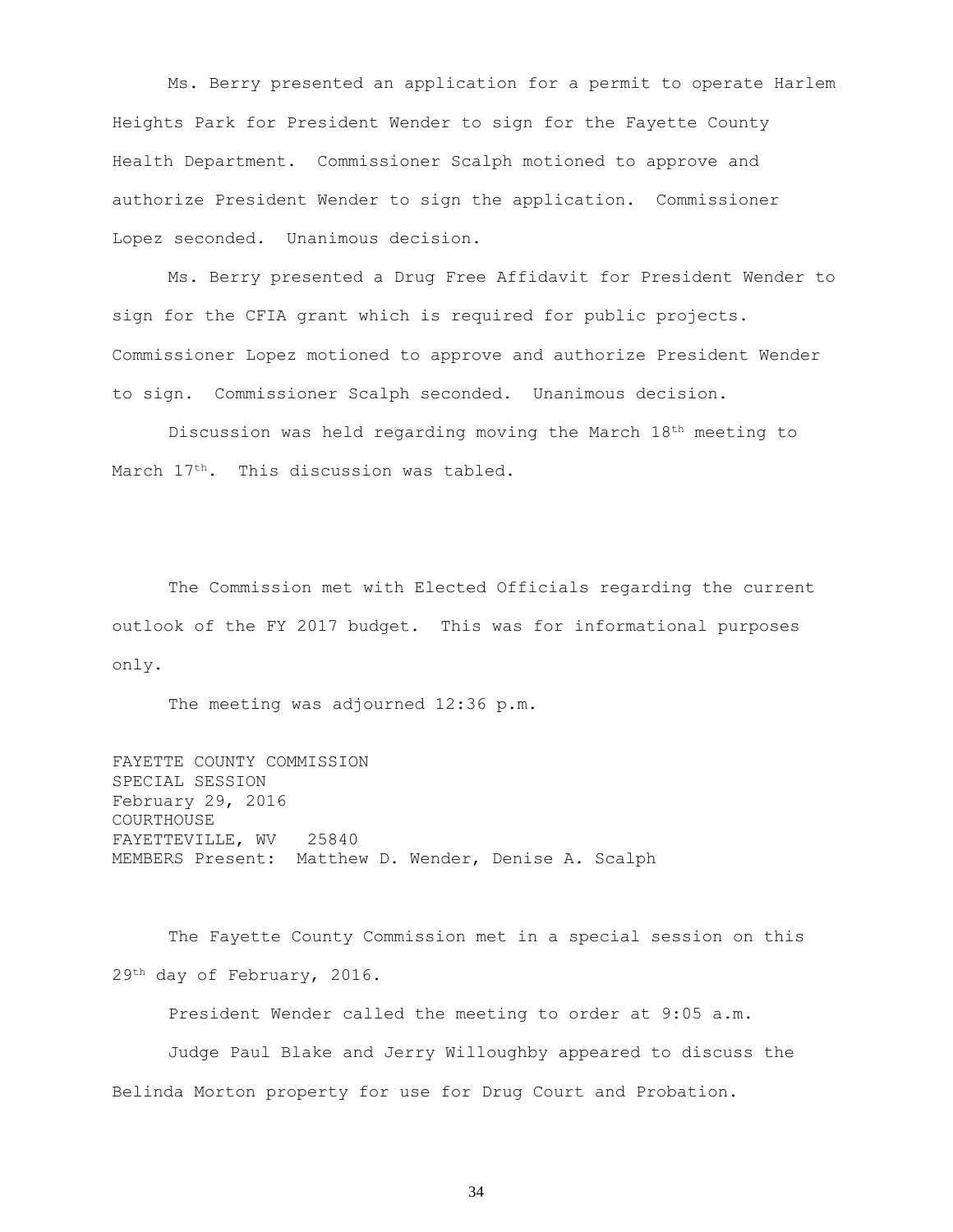Allen Ballard spoke with Debbie Berry, County Administrator, and Mr. Willoughby on Friday, February 26, 2016 and informed them that the walls they originally thought were load bearing are not.

Mr. Willoughby suggested that with this new information, the plans could be reworked.

The Commission and Judge Blake reviewed the plans that Mike Moore of Sillings Associates sent last week.

Mr. Moore feels that running this plan by the Supreme Court and Probation for their approval would be a good idea.

Mr. Ballard can present the plan to the Fire Marshal and Mr. Moore is willing to prepare the plans.

President Wender requested that Melvin Withrow, Maintenance, and Mr. Ballard prepare a materials list with costs.

Judge Blake wants to complete the Drug Court portion first so that the Drug Court officer can move.

Ms. Berry will contact Charlie Bryant with the Day Report Center to set up their clients to assist.

The Commission will discuss this again on March  $4<sup>th</sup>$ , 2016 at 8:30 a.m.

Ms. Berry presented reappointments for the Urban Renewal Authority for Guy Dooley and Will Thornton. Commissioner Scalph motioned to approve the reappointments to the URA. President Wender seconded. Unanimous decision.

Discussion was held on the Solid Waste Authority employee. The Commission agreed that Ami Dangerfield will prepare the financials, payroll and accounts payable and Gabe Pena will take minutes and phone calls. Ami Dangerfield will receive \$4,000.00 from the SWA budget and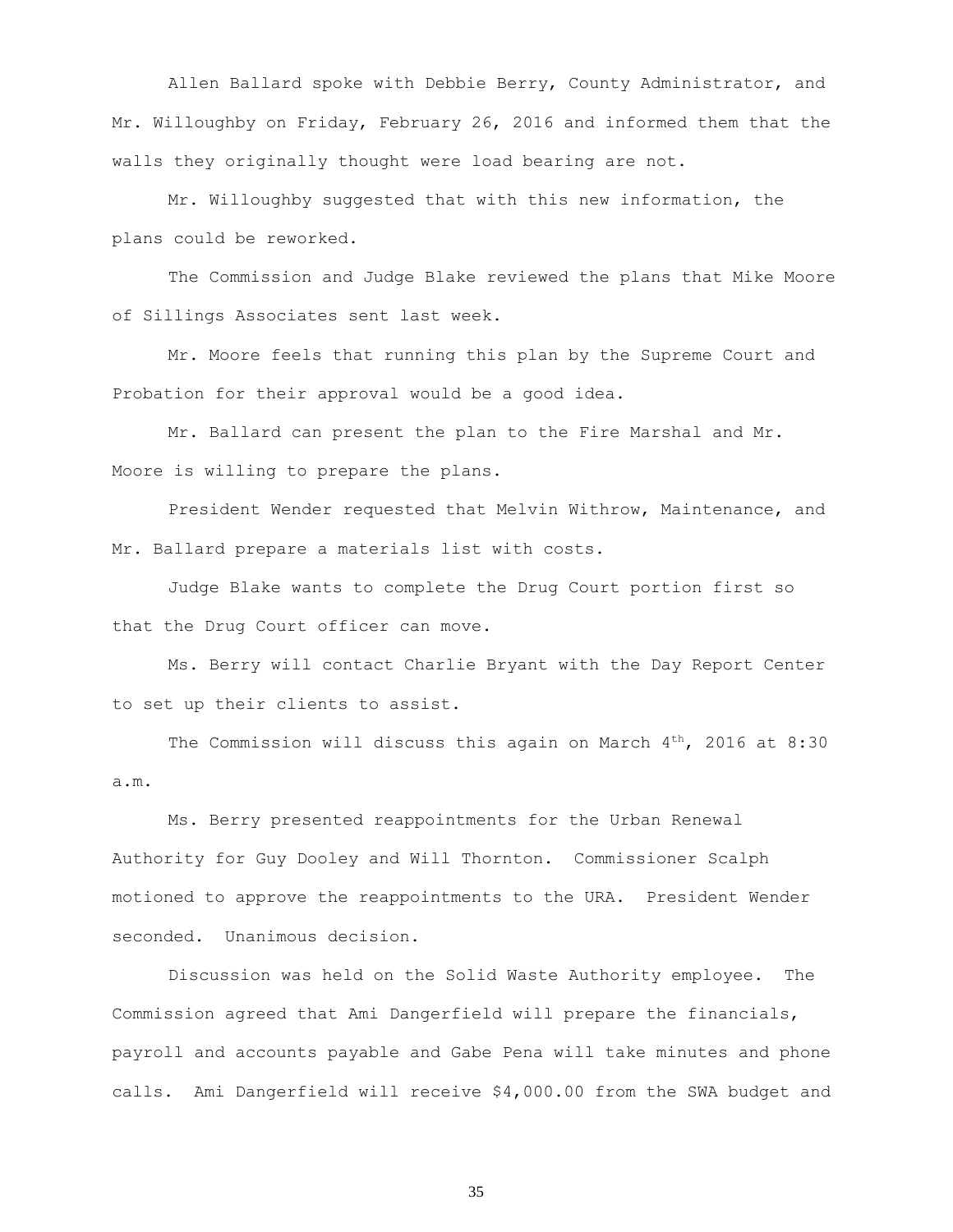SWA will continue to reimburse the County. Commissioner Scalph motioned to approve. President Wender seconded. Unanimous decision.

The Commission agreed to add March 11ths as a budget work session.

The meeting was adjourned 11:30 a.m.

FAYETTE COUNTY COMMISSION REGULAR SESSION MARCH 4, 2016 COURTHOUSE FAYETTEVILLE, WV 25840 MEMBERS Present: Matthew D. Wender, John H. Lopez, Denise A. Scalph

The Fayette County Commission met in a regular session on this 4<sup>th</sup> day of March, 2016.

President Wender called the meeting to order at 9:05 a.m. Eddie Young, Assessor, appeared to present real property exonerations for Robert Lee & Mary Gaye Scott \$700.88; and Emily Pannell & Cory Whaples \$243.64. Commissioner Scalph motioned to approve the real property exonerations. Commissioner Lopez seconded. Unanimous decision.

Commissioner Lopez motioned to approve vouchers and invoices and release checks today. Commissioner Scalph seconded. Unanimous decision.

Smithers Mayor Tom Skaggs did not appear for his appointment.

Debbie Berry, County Administrator, presented a letter from Mary Sue Horrocks with Church Women United requesting the use of the Courthouse lawn on Thursday May  $5<sup>th</sup>$ , 2016 at 12:00 noon for the National Day of Prayer. Commissioner Scalph motioned to approve. Commissioner Lopez seconded. Unanimous decision.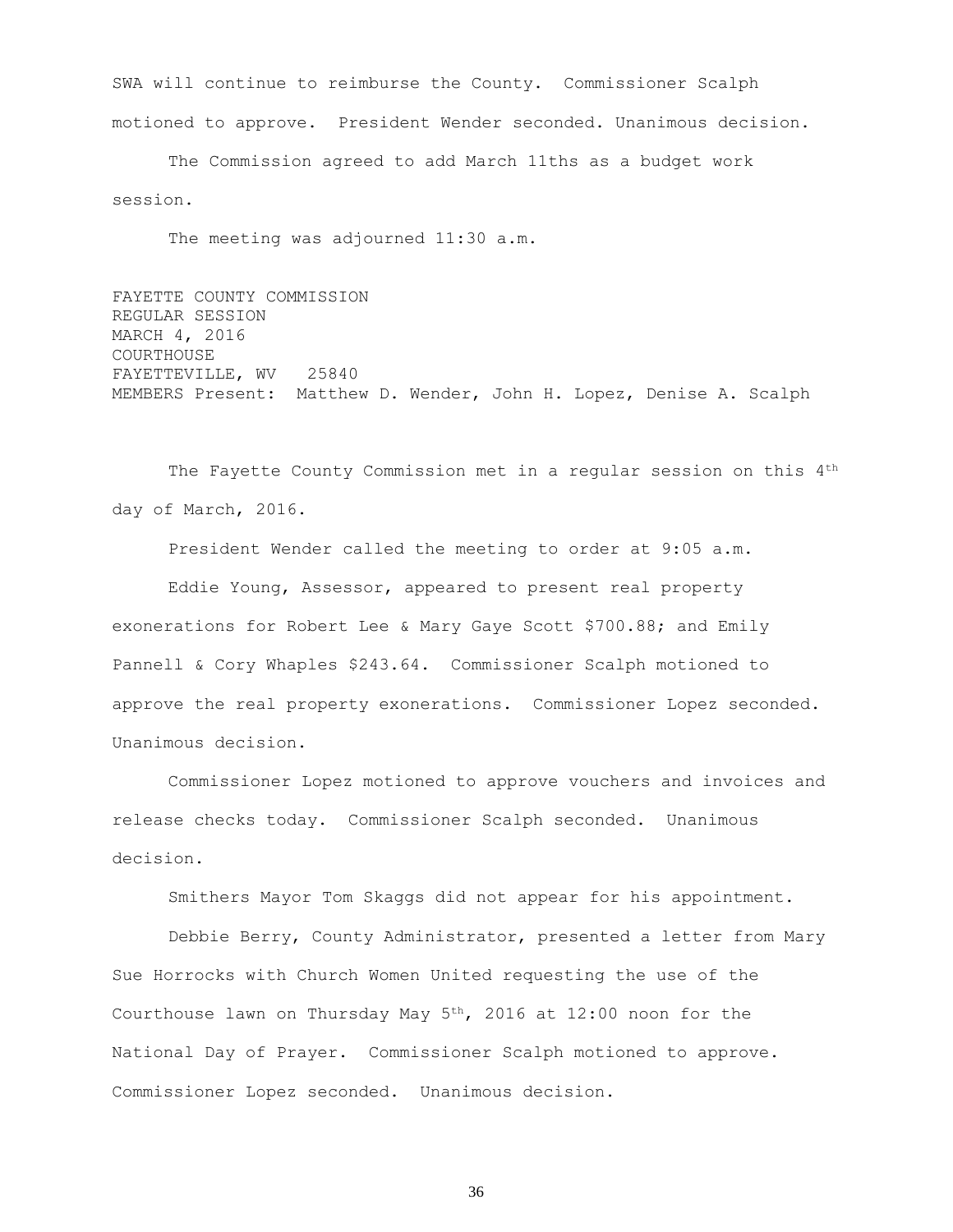Ms. Berry presented a letter from Fayetteville Mayor Dennis Hanson requesting to correct a mistake made with the appointment term of Matt Jeffries as the town's appointment to the Bridge Day Commission. Commissioner Scalph motioned to approve the term correction. Commissioner Lopez seconded. Unanimous decision.

Ms. Berry presented an agreement with J. Dan Snead and Associates, Inc. for the Commission to approve and authorize President Wender to sign for the Stone Masonry and Brick Repair for our Courthouse Facilities Grant project. Commissioner Scalph motioned to approve and authorize President Wender to sign the agreement. Commissioner Lopez seconded. Unanimous decision.

Sheriff Steve Kessler appeared to discuss his budget. He made a few cuts. He is asking for 4 cruisers.

Ms. Berry then presented a contact with East Coast Pools, Inc. for work on the Fayette County Park Pool for the Commission to approve and authorize President Wender to sign. Commissioner Scalph motioned to approve the contract and authorize President Wender to sign. Commissioner Lopez seconded. Unanimous decision.

The Commission agreed to hold a special meeting on Friday, March 11, 2016 at 1:00 p.m.

Brian Sparks, WVU Extension Office, appeared to discuss his budget. Mr. Sparks did not present any changes from FY 2016.

Kelly Jo Drey, Resource Coordinator, appeared to present her budget. She shows a decrease from last year.

Eddie Young, Assessor, appeared to present his budget. Mr. Young stated that he has reduced everything that he can and removed his extra help line item.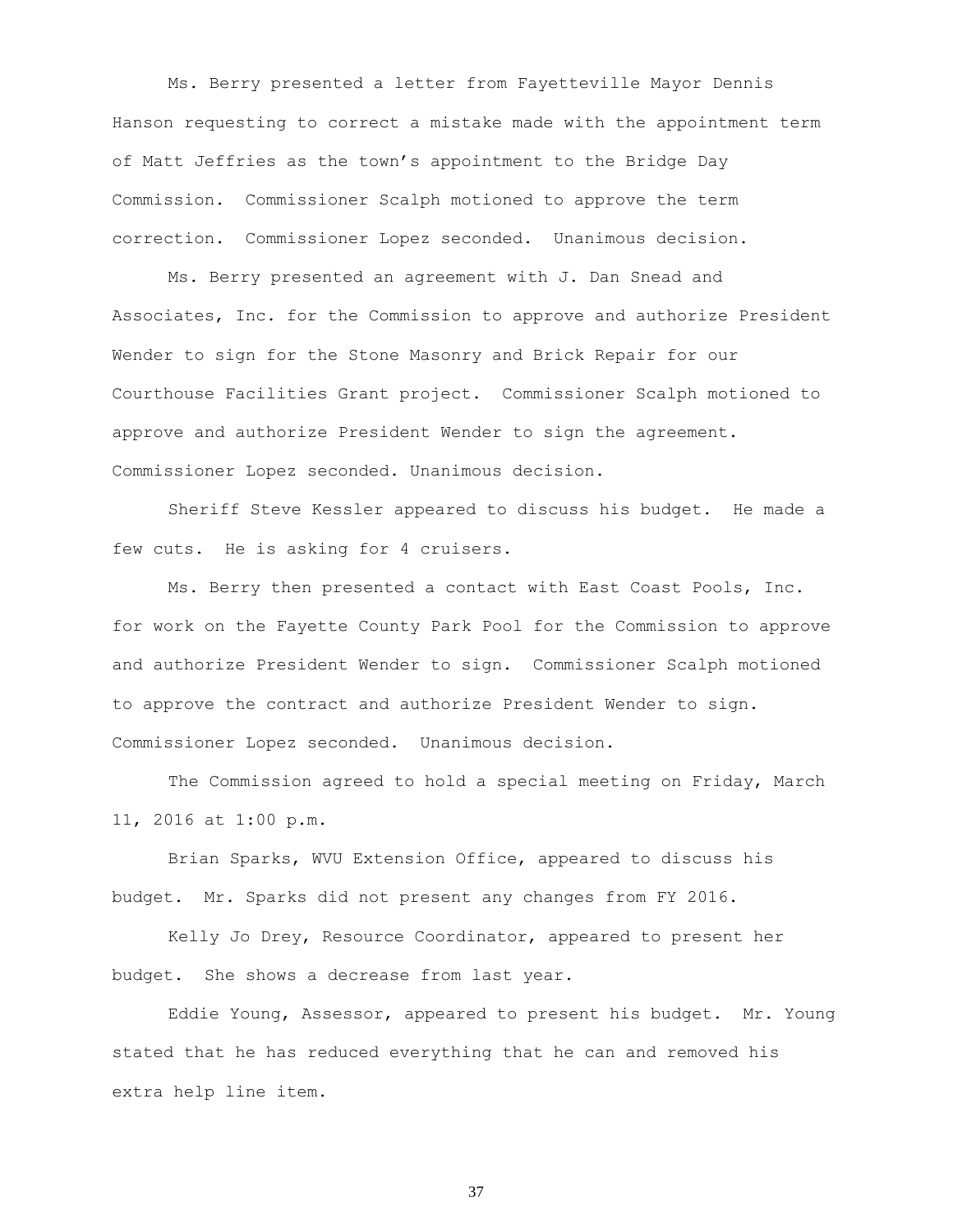A public hearing for early voting locations was held at 10:00 a.m. President Wender read the order stating the Fayette County Memorial Building, Danese Community Center and Montgomery Town Hall will be the 3 early voting locations.

President Wender opened the floor for comments. There were none. Commissioner Lopez motioned to approve the early voting precincts. Commissioner Scalph seconded. Unanimous decision.

Susan DuFour appeared to present the County Garage budget. Vehicles were discussed but there were no changes.

Earl Pauley appeared to present the Park budget. Mr. Pauley requested to retain Adam McCune as a full time employee at the rate of \$9.00 per hour.

Kelvin Holliday, County Clerk, appeared to discuss the early voting budget. Discussion was held regarding employees. Sorting and preparation necessitates 6 days of work. The General Election will not require additional ballots so they will not need additional employees, so that will generate savings.

Discussion was held regarding the 39 precincts for the fall. Mr. Holliday proposed teams of 5 with a \$1,500.00 per person threshold. He said it would be a bad idea to put precincts 9 and 13 together. Early voting could be reduced from 3 to 2 locations.

Larry Harrah, Prosecuting Attorney, appeared to present his budget. There were no changes except the salary of the elected official decreased due to the County's reclassification. Mr. Harrah will reduce travel in his office. Only the Prosecuting Attorney will attend conferences.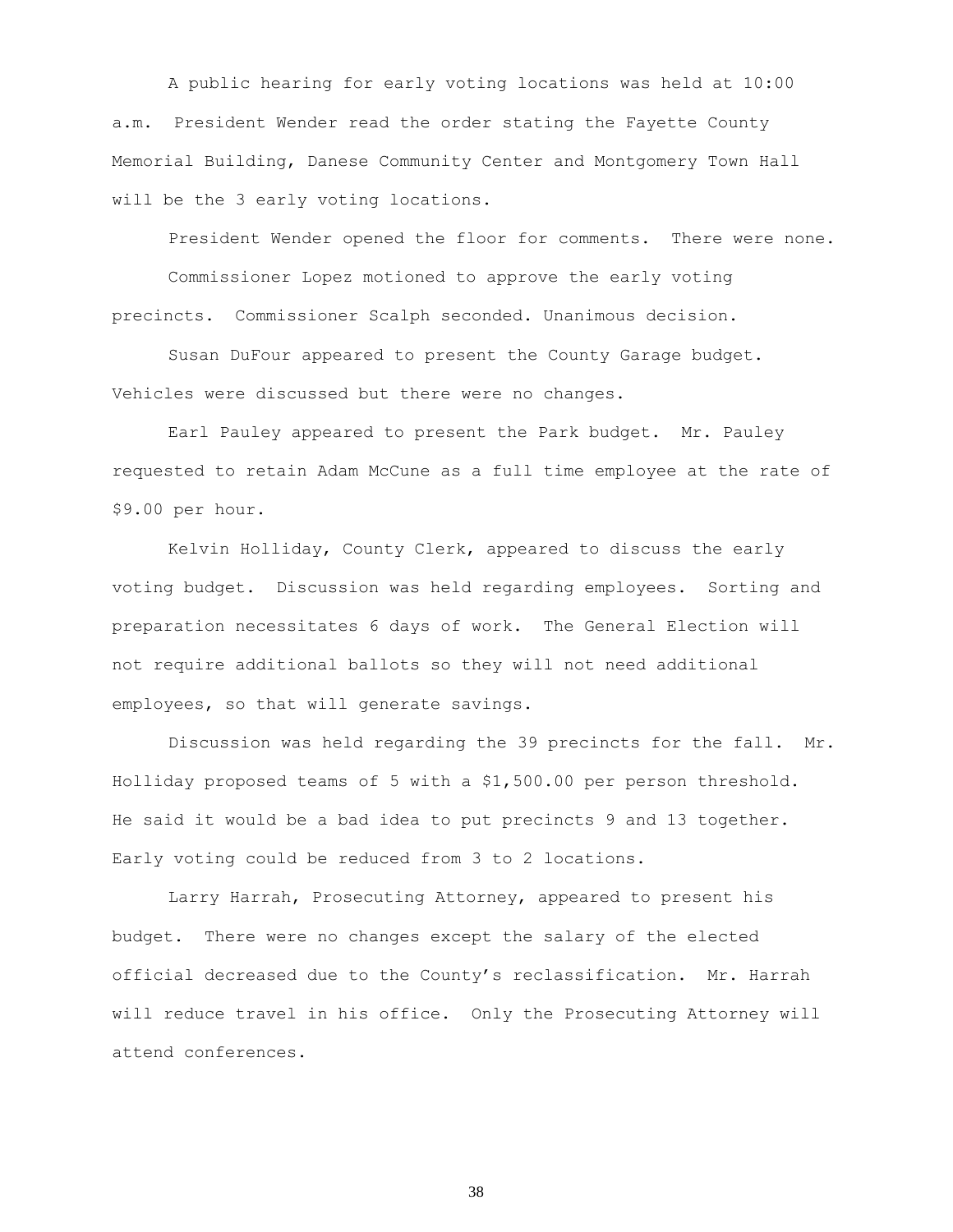The Commissioners asked that a meeting be arranged for early April to discuss the jail bill expenses. The Circuit Court judges, Magistrates and the Prosecuting Attorney will attend.

The Commission recessed at 12:25 p.m.

The Commission reconvened at 1:20 p.m.

Kevin Walker, OEM Director, appeared to present his budget. He does not have any major changes. The server will cost \$8,184.92 and insurance will be added for Tiffany Cottle. The EMPG grant which covers the Planner position is assured for 2016 but the federal government can drop it in the future.

Mr. Walker will research FEMA to see if there grants for lifeguard training and water safety.

Joe Crist, Fire Coordinator, appeared to discuss hi budget. His budget is mainly the same, with overtime included for his assistant in case of a disaster.

Jamie Bennett, 911 Coordinator, appeared to discuss his budget. The only thing changing is a decrease in overtime.

Discussion was held regarding a canopy. This will be readdressed in May 2016 after reviewing landline revenues.

Mr. Walker then stated that a Jeep Liberty had been purchased from Turnpike Ford for \$12,100.00. It was sold as a 4 wheel drive but is only 2 wheel drive. Turnpike Ford does not have a 4 wheel drive at that price to exchange.

The Commission requested that Mr. Walker and Mr. Bennett draft a letter with details, asking that it be exchanged for a 4 wheel drive or refund money, and send it to the Prosecuting Attorney.

Commissioner Scalph motioned to adjourn. Commissioner Lopez seconded. Unanimous decision.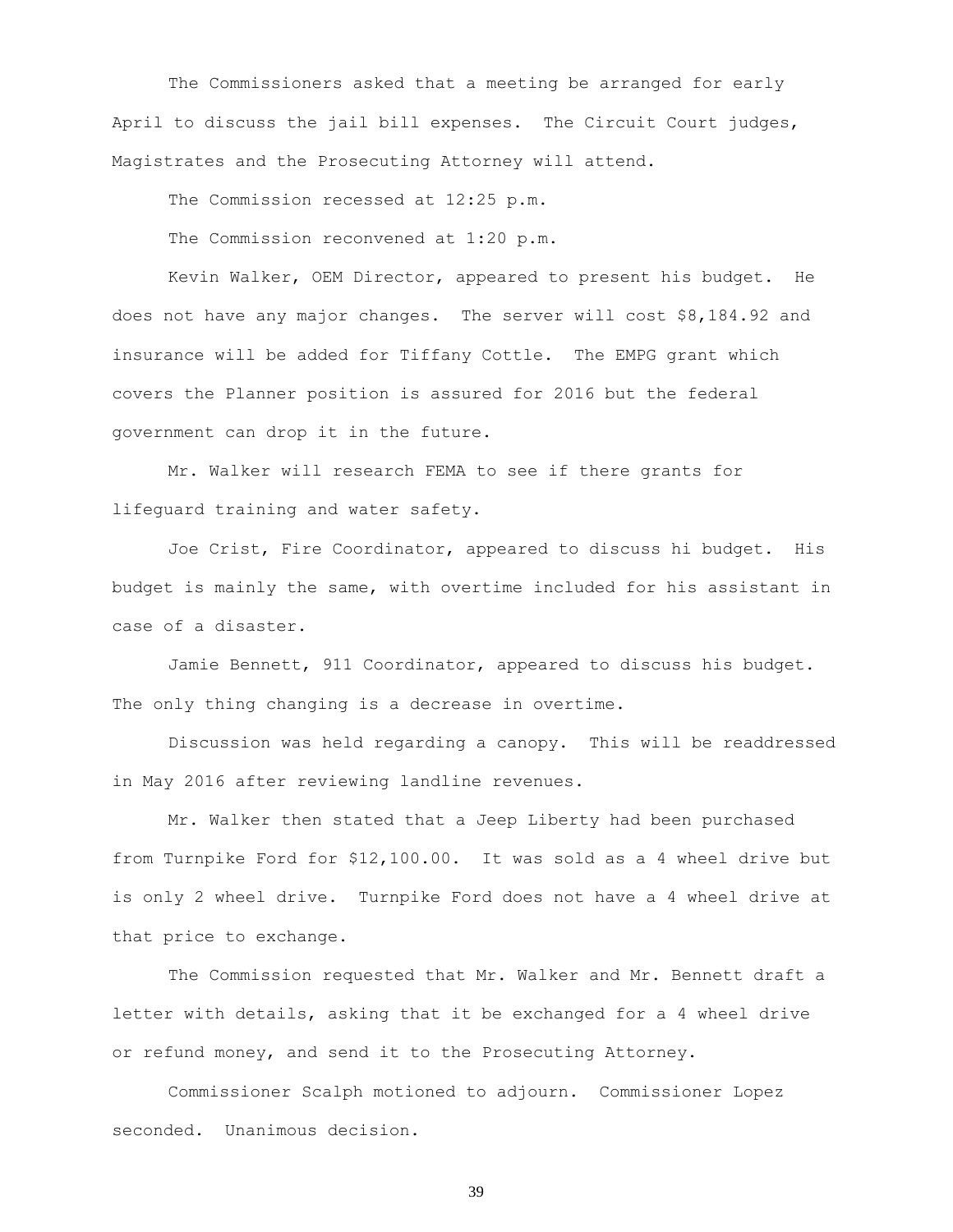The meeting was adjourned 3:35 p.m.

FAYETTE COUNTY COMMISSION SPECIAL SESSION MARCH 11, 2016 COURTHOUSE FAYETTEVILLE, WV 25840 MEMBERS Present: Matthew D. Wender, John H. Lopez, Denise A. Scalph

The Fayette County Commission met in a special session on this 11<sup>th</sup> day of March, 2016.

President Wender called the meeting to order at 1:07 p.m.

Commissioner Lopez motioned to approve payroll and release checks on the 15th. Commissioner Scalph seconded. Unanimous decision.

Eddie Young, Assessor, appeared to present real property exonerations for Richard P & Elaine R. Whitworth \$470.96. Commissioner Scalph motioned to approve the real property exonerations. Commissioner Lopez seconded. Unanimous decision.

Commissioner Scalph motioned to approve the minutes of February 19<sup>th</sup> and 24<sup>th</sup>. Commissioner Lopez seconded. Unanimous decision.

Doug Hylton appeared to present the Commission with a grant contract to give \$750,000.00 towards the Meadow River Rail Trail. Phase III is to purchase 6.2 miles to complete the trail. Mr. Hylton is requesting \$1,250.00 from the Commission. The Commission will discuss during their budget session.

Commissioner Scalph motioned to accept the \$750,000.00 grant contract and authorize President Wender to sign. Commissioner Lopez seconded. Unanimous decision.

The Commission entered into an executive session at 1:19 p.m. regarding legal consultation and a personnel issue.

The Commission reconvened at 2:25 p.m.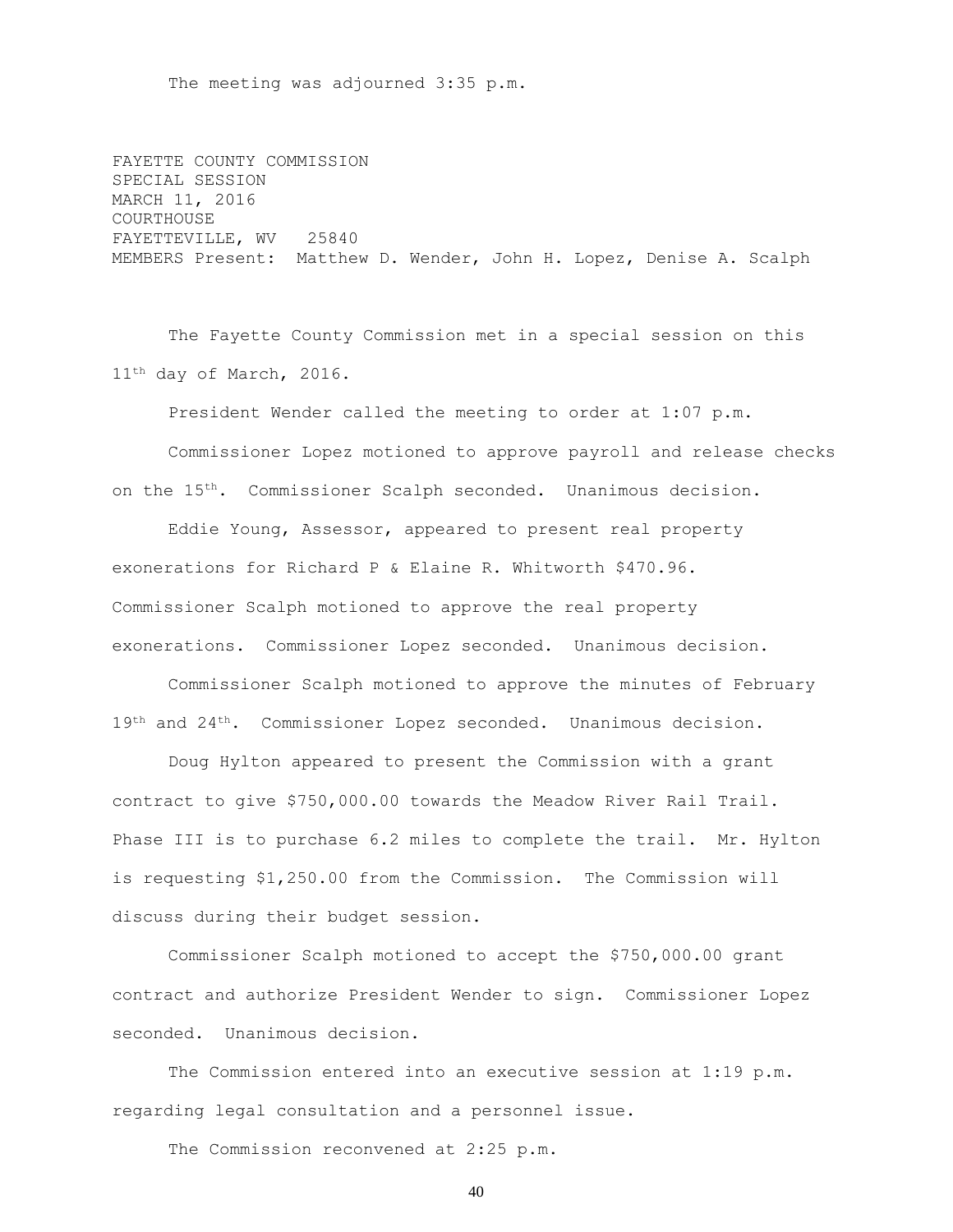Debbie Berry, County Administrator, presented a letter to the Supreme Court of Appeals for signatures requesting reimbursement for rent for Family Law Judge for the month of April in the amount of \$3,375.00. Commissioner Scalph motioned to approve and sign the letter. President Wender seconded. Unanimous decision.

Ms. Berry presented a resolution for signature of President Wender to sign for the West Virginia Division of Justice and Community Services for Court Security Grant Funds. Commissioner Scalph motioned to approve and authorize President Wender to sign the resolution. President Wender seconded. Unanimous decision.

Ms. Berry presented a request from Annita Lanham and Amy Summerford, Area Ambassadors for the Anita Kaufman Foundation, requesting permission to use the front lawn of the Fayette County Courthouse on Saturday, March 26, 2016, from 9:00 a.m. to 1:00 p.m. for and event to recognize International Epilepsy Awareness Day. Commissioner Scalph motioned to approve the request. President Wender. Unanimous decision.

Ms. Berry presented a letter from Cynthia D. Ellis, President of WV Highlands Conservancy, requesting to use the Fayette County Memorial Building on Sunday, April 24, 2016, from 9:00 a.m.to 3:00 p.m. for their quarterly board of directors meeting. Commissioner Scalph motioned to approve the request. President Wender seconded. Unanimous decision.

Ms. Berry presented a letter of support for the Commission to sign for John David and SALS, supporting the HUD Housing Counseling Program. Commissioner Scalph motioned to approve and sign the support letter. President Wender seconded. Unanimous decision.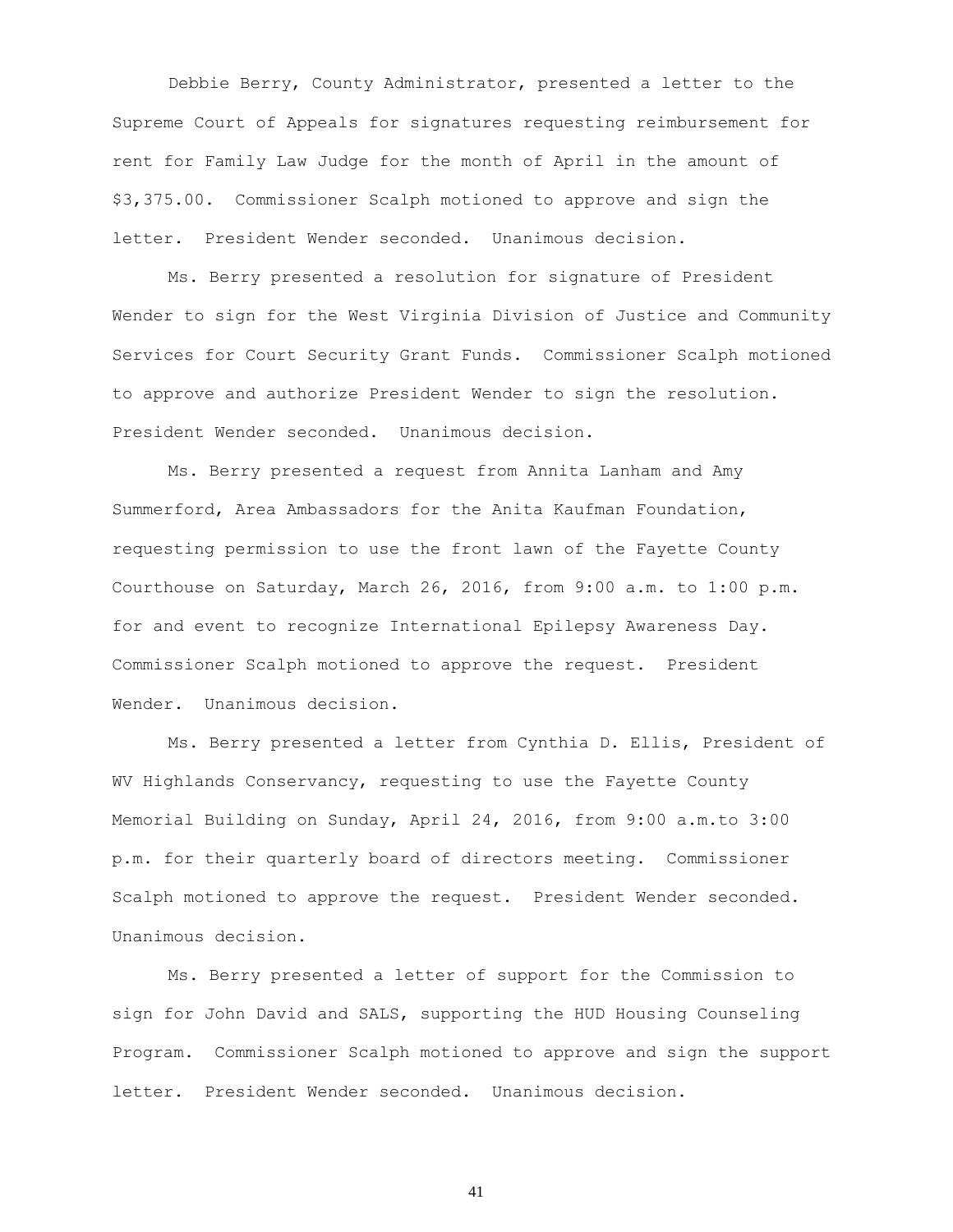Ms. Berry presented a letter for the Commission to approve and sign to District Nine Engineer Mr. Steven B. Cole, requesting the entire length of Paint Creek Road be designated as a "Share the Road" Bicycle Trail. Commissioner Scalph motioned to approve and sign the letter. President Wender seconded. Unanimous decision.

Ms. Berry presented a request from Brandon Richardson, Headwaters Defense, to use the Courthouse lawn on Friday, March 18, 2016 to hold a rally for clean water at Fayetteville Elementary School from 12:00 p.m. to 4:00 p.m. Commissioner Scalph motioned to tentatively approve the request until proof of insurance is acquired. Commissioner Lopez seconded. Unanimous decision.

The meeting was adjourned 5:00 p.m.

FAYETTE COUNTY COMMISSION REGULAR SESSION MARCH 17, 2016 COURTHOUSE FAYETTEVILLE, WV 25840 MEMBERS Present: Denise A. Scalph, John H. Lopez

The Fayette County Commission met in a regular session on this 17<sup>th</sup> day of March, 2016.

Commissioner Scalph called the meeting to order at 9:15 a.m. Eddie Young, Assessor, appeared to present personal property exonerations for Triston L (Martin) Grose \$269.76; Jeremy Overton \$165.86; Mark & Gwendolyn Bess \$120.52; Timothy D. Hylton \$176.14 & 176.14; Billy J. Butler \$3.20; Nora N. Milam & Noah Feltner \$207.52; Drema A. Shell \$109.00; Albert Michael & Jane Marie Hogan \$987.90; Katherine M. Mazer \$110.04; Leslie R. Shockey \$62.24; Sherill L. & Connie S. Hanshew \$168.96; Matthew Jarvis \$452.14; Stefanie A. (Buchanan) Shuff \$115.25; Daniel & Carolyn McKinney \$575.44.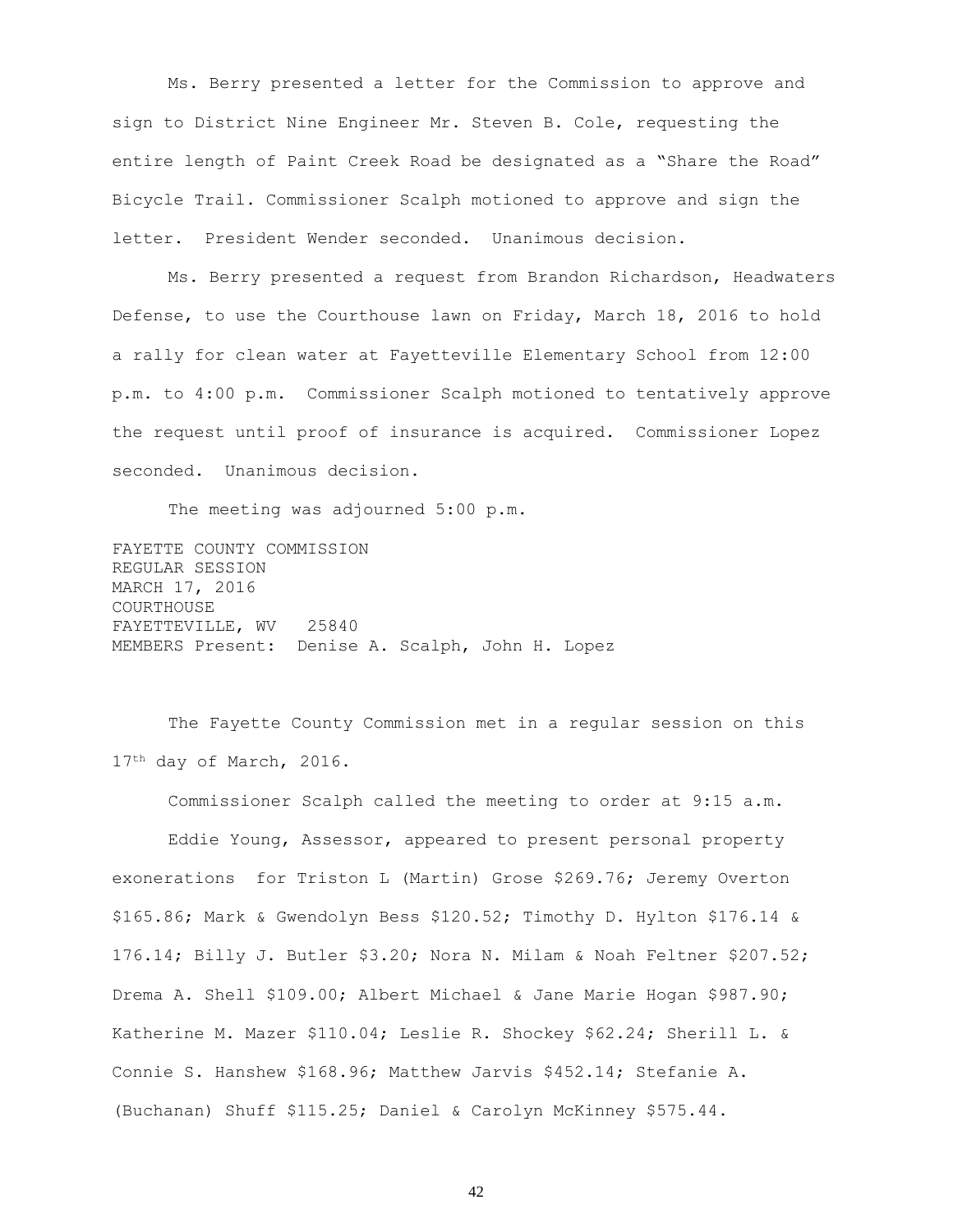Commissioner Lopez motioned to approve the personal property exonerations. Commissioner Scalph seconded. Unanimous decision.

Mr. Young presented a real property exoneration for Kenneth L. & Patricia Kelly \$205.98. Commissioner Lopez motioned to approve the real property exoneration. Commissioner Scalph seconded. Unanimous decision.

Commissioner Lopez motioned to approve vouchers and invoices and release checks today. Commissioner Scalph seconded. Unanimous decision.

Debbie Berry, County Administrator, presented a request from Brandon Richardson of Headwaters Defense to use the courthouse lawn as a landing spot for participants to meet before walking to the Health Department to deliver a letter concerning clean water at Fayetteville Elementary School. The Commission provisionally approved the request on the condition that insurance is acquired. The Commission signed the letters.

Ms. Berry presented a letter from Armstrong PSD requesting the reappointment of Judson Wallace to the PSD Board. Commissioner Lopez motioned to reappoint Judson Wallace to the Armstrong PSD Board. Commissioner Scalph seconded. Unanimous decision.

Ms. Berry presented a quote from Software Systems for new computers for Stephanie Sears and Ami Dangerfield. Essential software and programs are no longer compatible with their computers. Commissioner Scalph motioned to approve the quote. Commissioner Lopez seconded. Unanimous decision.

Ms. Berry presented a request to substitute securities pledged to the Fayette County Commission from Fayette County National Bank.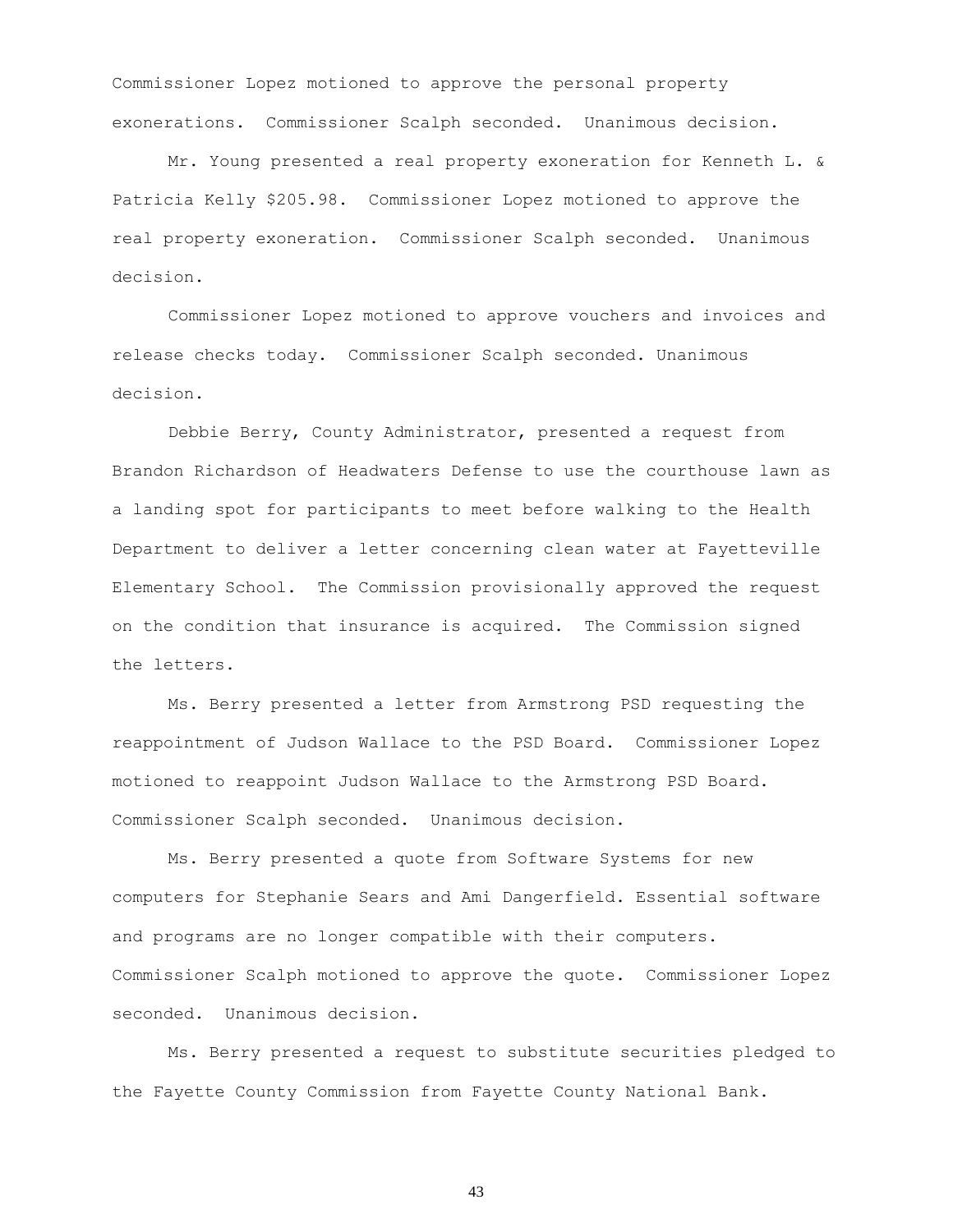Commissioner Lopez motioned to approve the substitute securities. Commissioner Scalph seconded. Unanimous decision.

Ms. Berry presented 2 fiduciary orders from James Blankenship for the Commission to sign.

Commissioner Lopez motioned to adopt the recommendation in the estate of Wilma Jean Humphrey. Commissioner Scalph seconded. Unanimous decision.

Mr. Lopez motioned to adopt the recommendation in the estate of Julian C. Ward. Sr. Commissioner Scalph seconded. Unanimous decision.

A first reading was held of the amended Injection Well Ordinance. Commissioner Scalph asked Liz Campbell, Assistant Prosecuting Attorney, to discuss the amendments.

No public comments were made.

Commissioner Lopez motioned to adopt the amendment on the first reading of the Injection Well Ordinance. Commissioner Scalph seconded Unanimous decision.

A second reading will be held on March 25<sup>th</sup> at 11:00 a.m.

The Commission then discussed budget.

Lesley Taylor, Region IV Planning & Development, appeared to discuss Kanawha Falls PSD. The Development Office is requesting their money back since no progress is being made. Ms. Taylor sent the Development Office a status report and they accepted the report, but asked that the Commission receive the report as well. There is an issue with the property and gaining access. Access is needed to move forward with the project.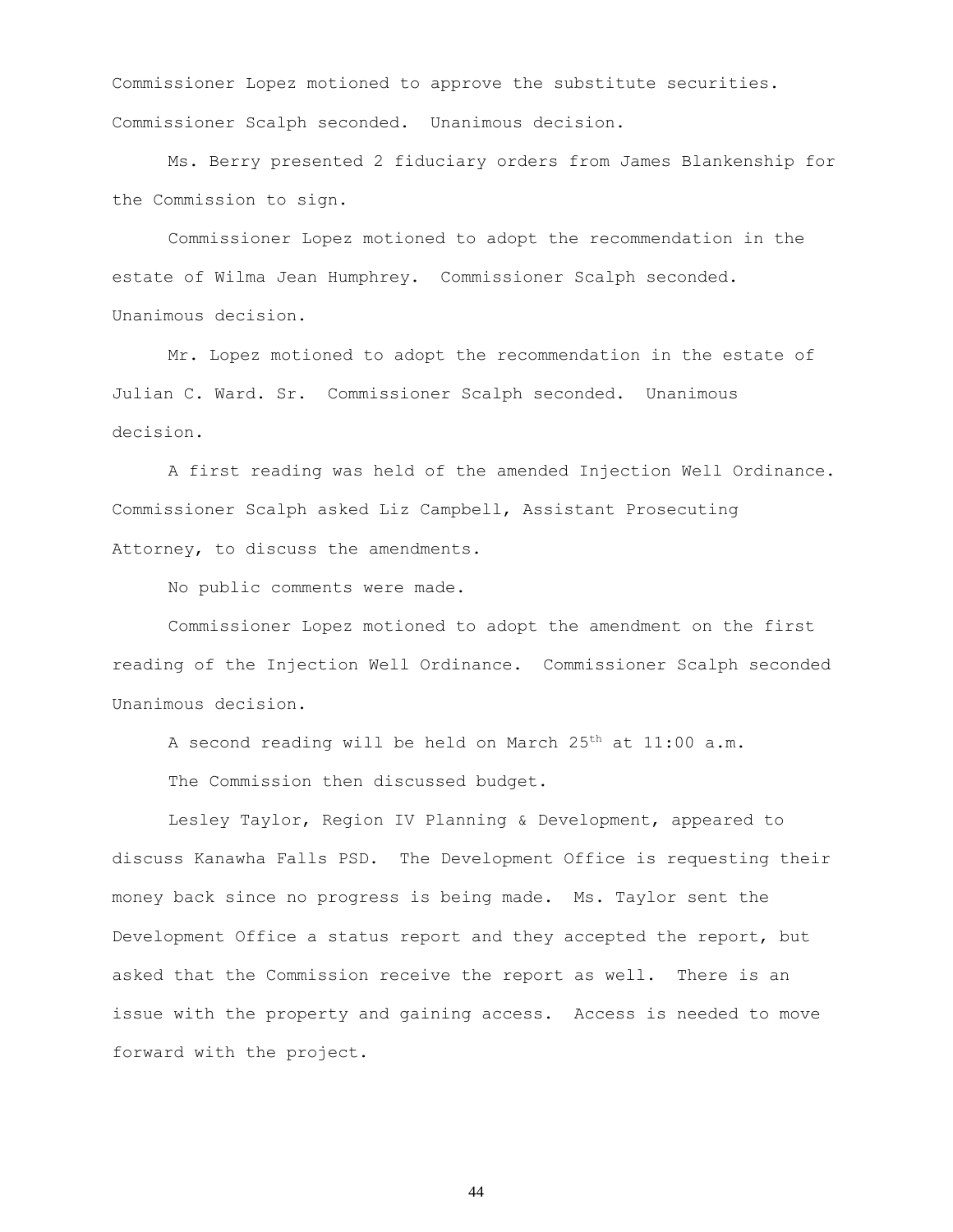Ms. Taylor presented a letter for the Commission to sign to the WV Development Office. Commissioner Lopez motioned to approve and sign the letter. Commissioner Scalph seconded. Unanimous decision. The meeting was adjourned at 11:52 a.m.

FAYETTE COUNTY COMMISSION REGULAR SESSION MARCH 25, 2016 COURTHOUSE FAYETTEVILLE, WV 25840 MEMBERS Present: Matthew D. Wender, John H. Lopez, Denise A. Scalph

The Fayette County Commission met in a regular session on this 25th day of March, 2016.

President Wender called the meeting to order at 9:03 a.m.

James Blankenship, Attorney, appeared to present the Fiduciary Commissioners Report of Claims. Mr. Blankenship presented the order for the estate of Mary L. Gilbert.

Commissioner Scalph motioned to approve the order reporting claims for the Gilbert estate. Commissioner Lopez seconded. Unanimous decision.

Mr. Young presented a real property exoneration for Terry Shawn & Mark K. Wolfe \$972.06. Commissioner Scalph motioned to approve the real property exoneration. Commissioner Lopez seconded. Unanimous decision.

Commissioner Lopez motioned to approve vouchers and invoices and release checks today. Commissioner Scalph seconded. Unanimous decision.

Mr. Young presented a refund in the amount of \$947.76 to Terry Shawn & Mary K. Wolfe. Commissioner Lopez motioned to approve the refund. Commissioner Scalph seconded. Unanimous decision.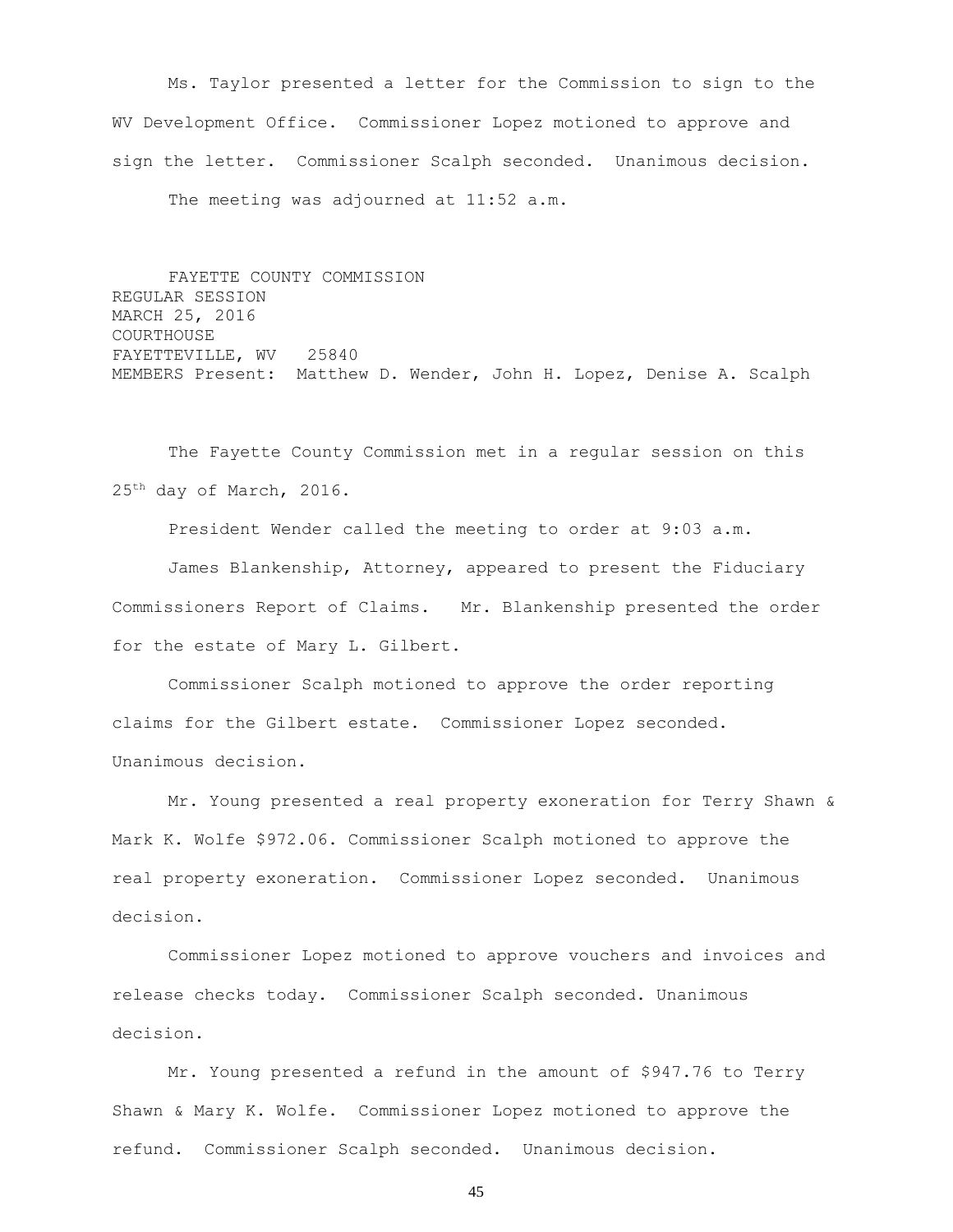Debbie Berry, County Administrator, presented a letter from John Joines requesting a refund on taxes due to an error in the Assessor's office. Commissioner Scalph motioned to approve a credit for future tax credits and cancellations of tax tickets in 2015-2016. \$6,236.58 will be applied to future tax tickets. Commissioner Lopez seconded. Unanimous decision.

Commissioner Lopez motioned to approve vouchers and invoices and release checks today and also approve 2nd half payroll to release on the 30th. Commissioner Scalph seconded. Unanimous decision.

Commissioner Scalph motioned to approve the minutes of March  $4<sup>th</sup>$ , 11<sup>th</sup> and 17<sup>th</sup>. Commissioner Lopez seconded. Unanimous decision.

Ms. Berry presented grant documents for the Commission to approve and authorize President Wender to sign from WV Division of Justice and Community Service for Courthouse Security in the amount of \$90,370.00. Commissioner Lopez motioned to approve and authorize President Wender to sign. Commissioner Scalph seconded. Unanimous decision.

Ms. Berry presented a support letter for EDA funding for the Commission to approve and sign. Commissioner Scalph motioned to approve and sign the letter. Commissioner Lopez seconded. Unanimous decision.

Ms. Berry presented a request from Danese PSD to reappoint Robert I. Richards to the PSD board. Commissioner Lopez motioned to reappoint Robert I. Richards to the Danese PSD Board. Commissioner Scalph seconded. Unanimous decision.

Ms. Berry presented a resolution for the Commission to approve and sign declaring April as Fair Housing Month. Commissioner Scalph motioned to approve and sign. Commissioner Lopez seconded. Unanimous decision.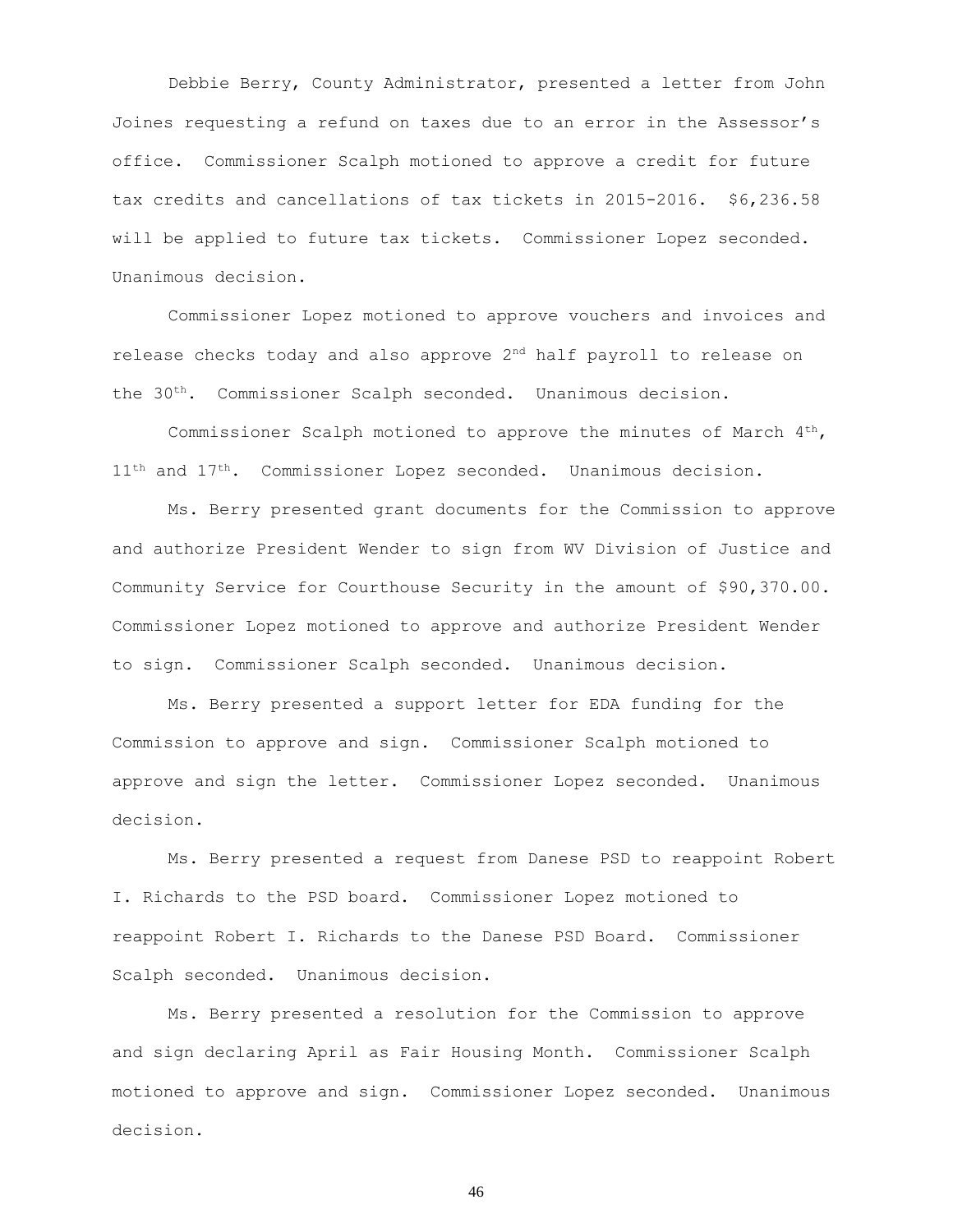Ms. Berry presented a quote from Pettit and Pettit for cost and installation of a Reduced Pressure Backflow Preventer for the Prosecuting Attorney's office in the amount of \$2,500.00. President Scalph asked that Ms. Berry contact AWS Plumbing for another quote.

Ms. Berry presented a maintenance contract for the Courthouse boiler. Commissioner Scalph motioned to approve and sign the contract. Commissioner Lopez seconded. Unanimous decision.

Ms. Berry presented the Monthly Return on Hotel Occupancy Tax from Ronda Falk, Tax Department. She has added a copy of House Bill 4377 which eliminated exemption from the tax if occupying for thirty or more consecutive days. The Commission reviewed.

Ms. Berry informed the Commission about the Legislative Wrap-Up meeting on Thursday, April 14, 2016 at Tamarack Conference Center, 1:00 – 3:00 p.m. The Commission reviewed the information.

Ms. Berry presented insurance renewal information for fiscal year 2016-2017 from WVCRP for the Commission to review.

Ms. Berry presented a Workers Compensation and Employers Liability Insurance Policy from BrickStreet for the Commission to review.

Larry Harrah, Prosecuting Attorney, appeared for an Evidentiary Hearing for the Estate of Lawrence Holt Smailes. Lee Burdette, daughter, appeared to have Thelma Kessler removed from the estate. Ms. Burdette informed the Commission that the family is unaware of where Ms. Kessler is or how much money was in the estate. There are items missing such as guns. Mr. Harrah has reviewed the estate and there is no question as to what Mr. Smailes wanted, however no action has been taken in 2 years. Mr. Harrah feels there is enough evidence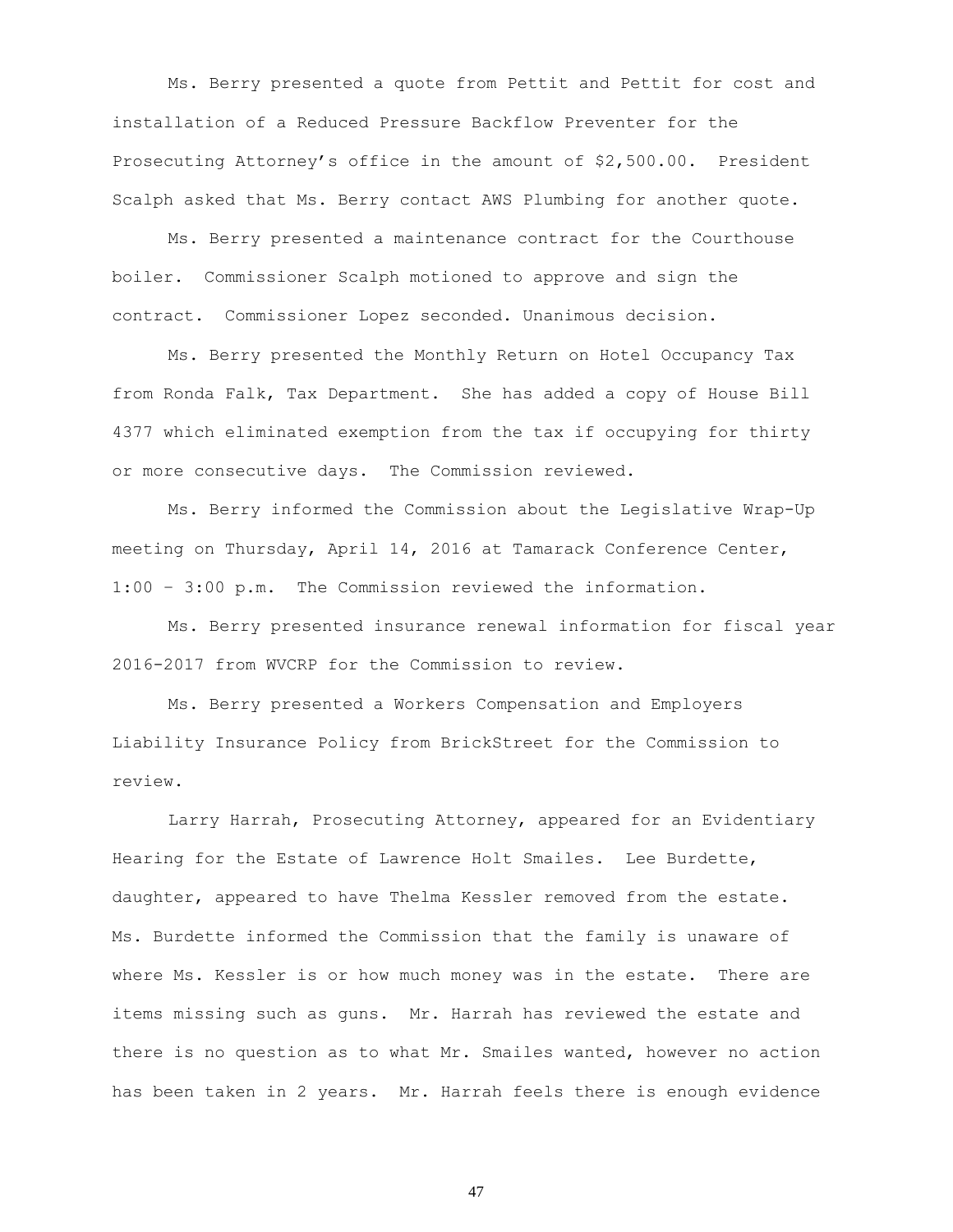to remove Ms. Kessler as executor. The Commission took a break while Ms. Burdette made a call to her brother, Clarence Smailes.

Sheriff Steve Kessler presented information to the Commission regarding 911 employees and longevity for consideration. The Commission will discuss at a later date.

The Commission recessed at 9:50 a.m.

The Commission reconvened at 10:03 a.m. to complete the Evidentiary Hearing. Ms. Burdette reappeared with her sibling; Clarence Smailes on the cell phone and Goldie Craft on the conference phone. Commissioner Lopez motioned to remove Thelma Kessler from the estate. Commissioner Scalph seconded. Unanimous decision.

Commissioner Lopez motioned to appoint Clarence Smailes as executor of the Lawrence Holt Smailes Estate. Commissioner Scalph seconded. Unanimous decision.

Mr. Harrah will prepare the order for the Commission to sign at a future meeting.

Tyler Bragg appeared to discuss the cost for the Pictometry online subscription. Mr. Bragg informed that various offices at the Courthouse use this program.

Pictometry offers 50 users for the \$2,200.00 yearly renewal cost.

Commissioner Wender requested that Mr. Bragg see if having less users would reduce the cost. Mr. Bragg will report back.

Tom Skaggs, Smithers Mayor, appeared to discuss their dilapidated property agreement. There are 4 property owners interested in paying half up front for demolition and will then set up a payment schedule for the remaining demo costs.

Discussion was held on the Larry Brown property. The demolition quote is \$5,000.00 and \$500.00 to test for asbestos.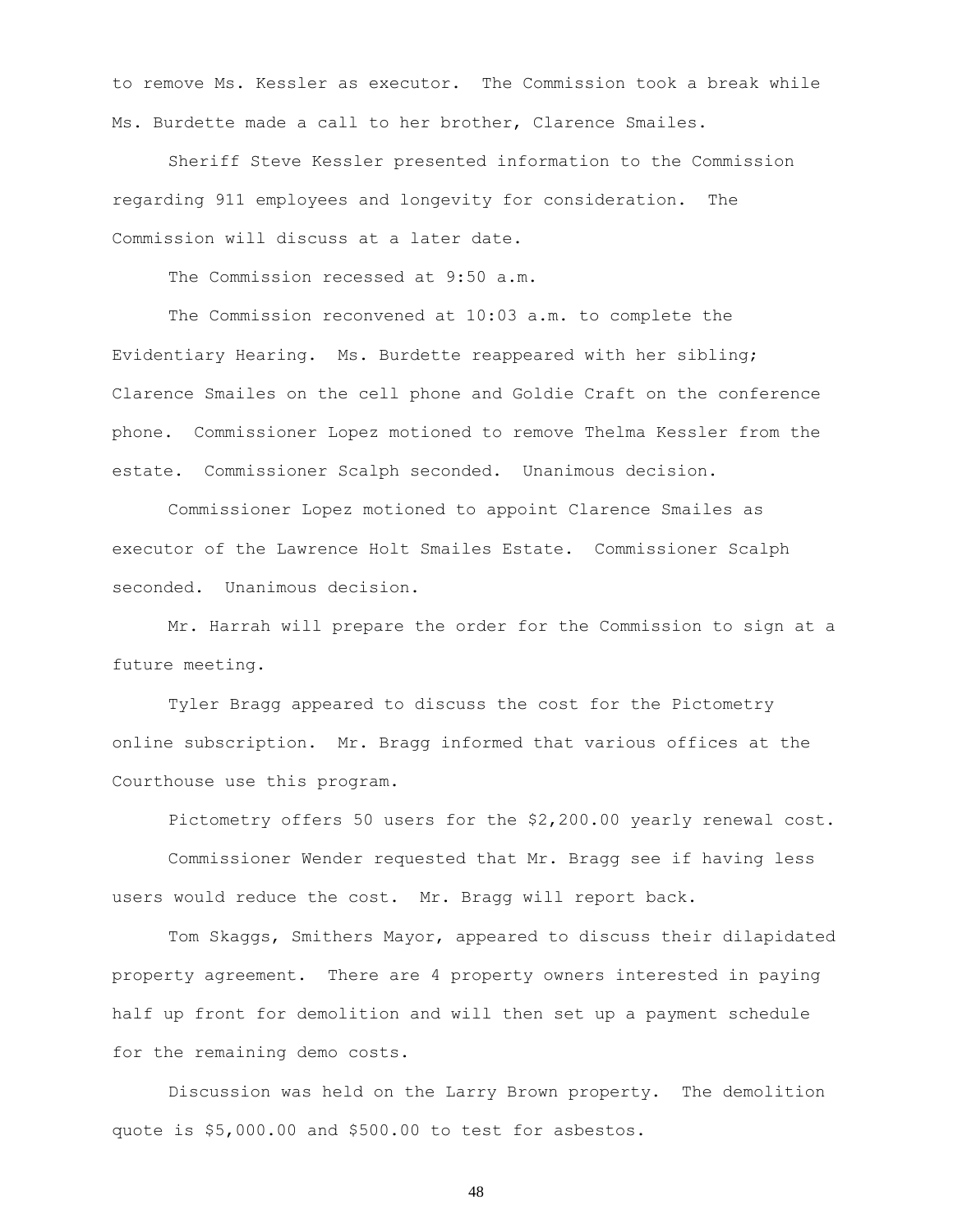Commissioner Scalph motioned to move forward with the asbestos testing, and then Angela Gerald will return with a revised quote. Commissioner Lopez seconded. Unanimous decision.

Discussion was then held on the Mike Edelman property. The quote is \$5,500.00. Mr. Harrah will address a promissory note with Mr. Edelman. Commissioner Scalph motioned to move forward with the removal with the understanding that the owner will pay half up front and our Prosecuting Attorney's office with prepare a promissory note to pay the other half. Mr. Harrah and Mr. Edelman will meet to determine a plan to repay the 2<sup>nd</sup> half. Commissioner Lopez seconded. Unanimous decision.

The Commission held a second reading for the Injection Well Amended Ordinance. Liz Campbell, Assistant Prosecuting Attorney, Tom Rist, Lawyer and Derek Tinney, Appalachian Mountain Advocacy, have worked on the ordinance. The Commission reviewed the changes.

Commissioner Scalph motioned to approve the  $2<sup>nd</sup>$  reading of the amended ordinance. Commissioner Lopez second. Unanimous decision.

Early Pauley and Peggy Bennett, Park, appeared to discuss the County Pool Operator.

Mr. Pauley informed the Commission about repairs for the pool. Ms. Berry presented photos that were taken by Randy Redden, Park Employee. The interior braces are deteriorating. These need to be fixed before work for the grant is completed.

Ms. Berry emailed Mr. Rollings with East Coast Pools for his review. He has not yet responded due to work at another site.

President Wender requested Allen Ballard and Melvin Withrow to be present for a conversation with East Coast Pools.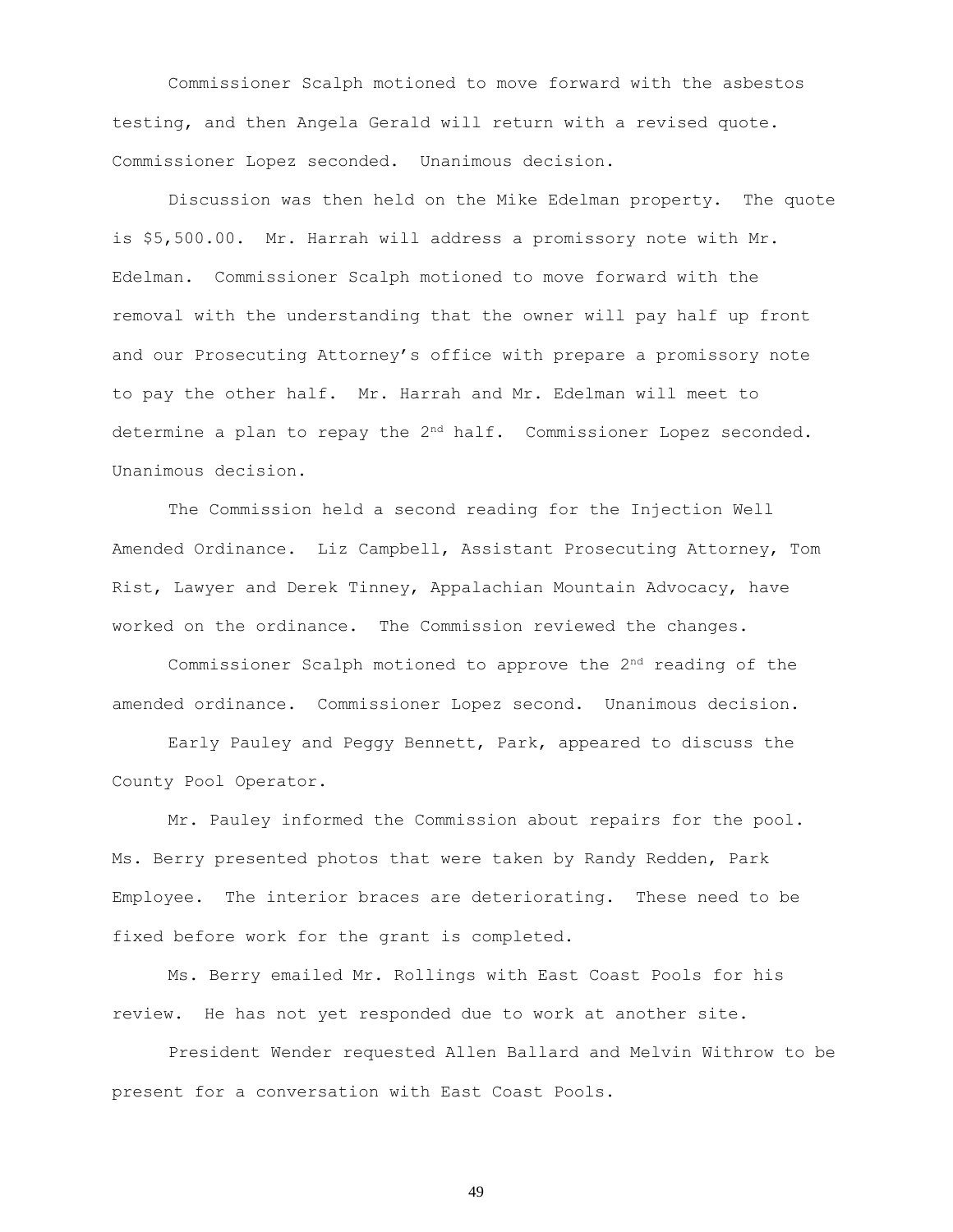Park employees have done as much as they can up to this point. They are now ready for East Coast Pools.

Discussion was then held regarding the County Pool Operator (CPO). Ms. Bennett has asked to not be the CPO. President Wender asked what to do next. Ms. Bennett has advertised on Facebook. President Wender asked how difficult this would be for an existing County Employee. Ms. Bennett stated that there is a 2-day certification class either in Charleston or Morgantown.

President Wender requested that Mr. Pauley and Ms. Bennett be certified and asked Ms. Berry to prepare an advertisement for Susan DuFour's positions (resigned) and make mention of the CPO requirement.

The Commission then reviewed the budget.

President Wender thanked Stephanie Sears, Staff Accountant, Mr. Young and other Elected Officials and Department Heads for their work on this current budget and FY 2017.

President Wender discussed changes to the upcoming budget (sheet attached) as well as a breakdown of each individual office's approved budgets.

Mr. Young commended the Commission for taking the action they have over the last year.

Commissioner Scalph motioned to approve the General County 2016- 2017 budget of \$9,131,344.00 and Coal Severance of \$289,192.00. Commissioner Lopez seconded. Unanimous decision.

The Commission signed the Budget Revision sheet and Kelvin Holliday, County Clerk, signed the Certification sheet.

The meeting was adjourned at 12:16 p.m.

FAYETTE COUNTY COMMISSION REGULAR SESSION APRIL 8, 2016 COURTHOUSE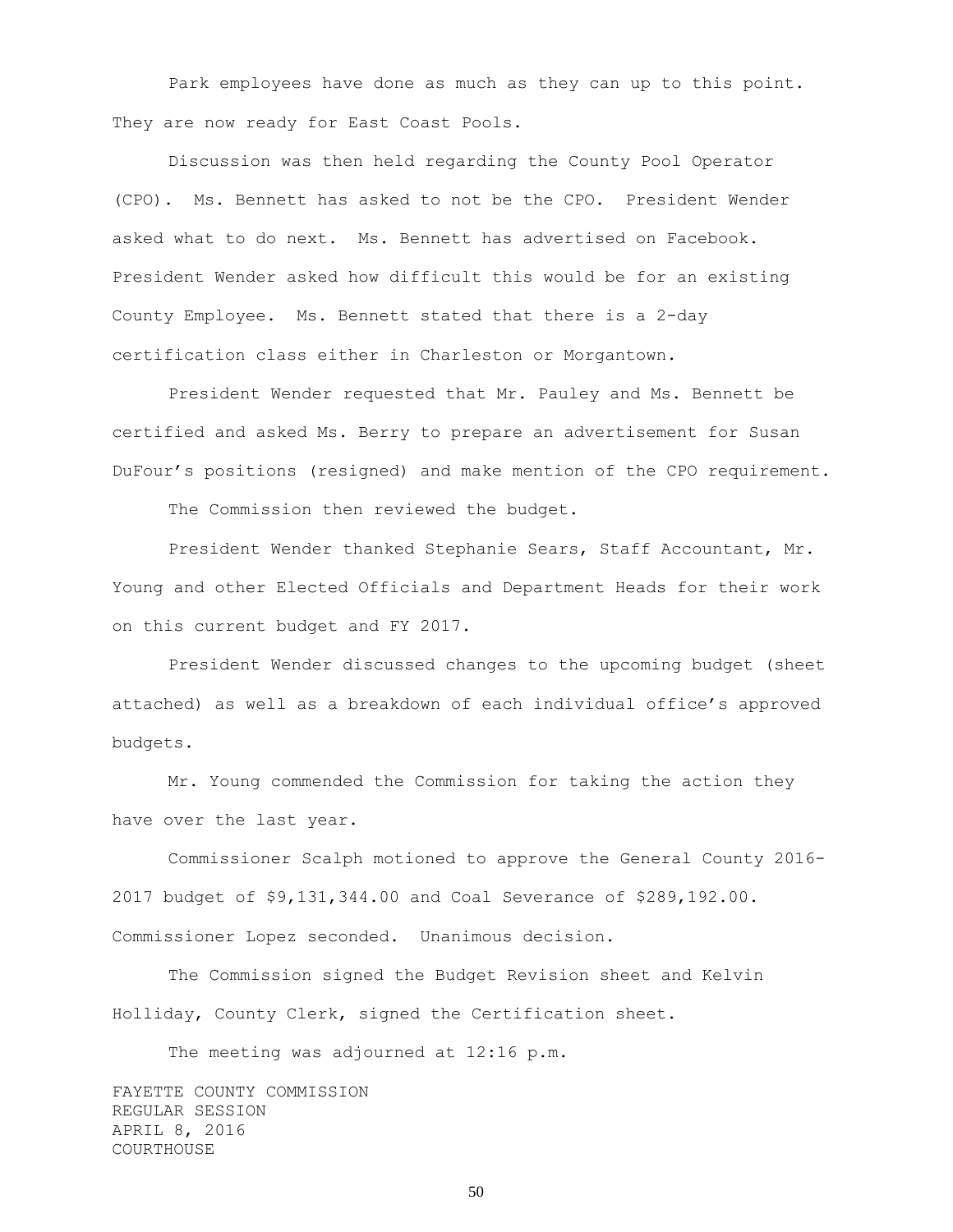FAYETTEVILLE, WV 25840 MEMBERS Present: John H. Lopez, Denise A. Scalph

The Fayette County Commission met in a regular session on this 8<sup>th</sup> day of April, 2016.

Commissioner Scalph called the meeting to order at 9:07 a.m.

Eddie Young, Assessor, presented a letter from Timothy Grimmett of NARCO, Inc. of Smithers. NARCO is asking for relief on taxes for year 2015.

Commissioner Scalph suggested that Mr. Young contact the State to see what kind of guidelines they use for the companies affected by coal companies. The Commission would just like some direction.

Debbie Berry, County Administrator, presented an order regarding credit on the Joines' taxes for the Commission to sign.

Commissioner Lopez motioned to approve vouchers and invoices and release checks today and approved first half payroll to be released on the 15th. Commissioner Scalph seconded. Unanimous decision.

Commissioner Scalph motioned to approve the minutes of March 25th. Commissioner Lopez seconded. Unanimous decision.

Discussion was held on moving the scheduled Commission meeting on May 6<sup>th</sup> to May 4<sup>th</sup>.

Discussion was held regarding carrying down election supplies on May  $4<sup>th</sup>$ . The Commission approved having clients from the Day Report Center to assist.

Tyler Bragg, GIS Specialist, appeared to discuss the Pictometry cost. There is a \$550.00 discount and total cost will be \$1,650.00. This is a 25% discount.

Each office will pay for their users at \$33.00 per user. This will bring the Commission portion to \$990.00.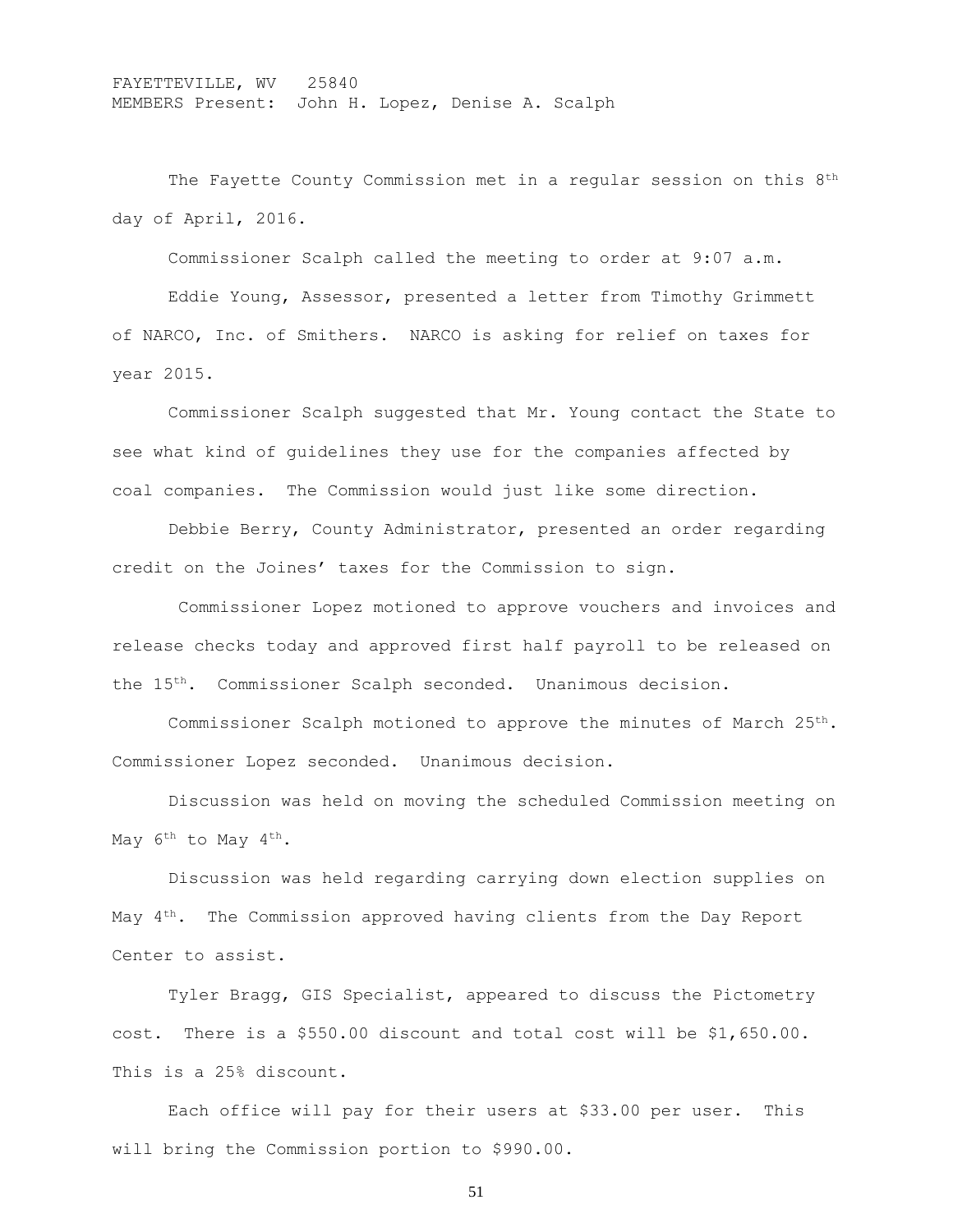Commissioner Lopez motioned to approve the renewal of Pictometry software with the Commission portion being paid up to \$990.00. Commissioner Scalph seconded. Unanimous decision.

Mr. Young reappeared with his discussion from the State. The State can reduce Machinery and Equipment up to a 50% discount for economic obsolesce. This will pose a lot of work for the tax payer. NARCO will have to present and prove to the state the obsolescence of their property.

Mr. Young will call NARCO to obtain the Machinery and Equipment number of the property.

Ms. Berry presented draw down requests from Community Corrections for the months of January, 2016 (\$12,644.18) February (\$13,154.18) and March (\$13,174.18) for signatures. Commissioner Lopez motioned to approve and sign the draw downs. Commissioner Scalph seconded. Unanimous decision.

Ms. Berry presented a support letter to Mr. Willie C. Taylor, U.S. Department of Commerce Economic Development Administration notifying that the Fayette County Commission is actively involved in the planning process of the Region 4 Planning and Development Council. Commissioner Lopez motioned to approve and sign the support letter for Region 4. Commissioner Scalph seconded. Unanimous decision.

Ms. Berry presented a request from Phillip Groves, ARRL Section Manager to relocate the Amateur Radio Equipment from the old Fayette County Emergency Operation Center to the new EOC location at 1047 Nick Rahall Greenway, Fayetteville, WV. The Commission tabled this request.

Ms. Berry presented a request from Ronda Falk, Chief Tax Deputy, to make an adjustment to the General County Fund due to the tax office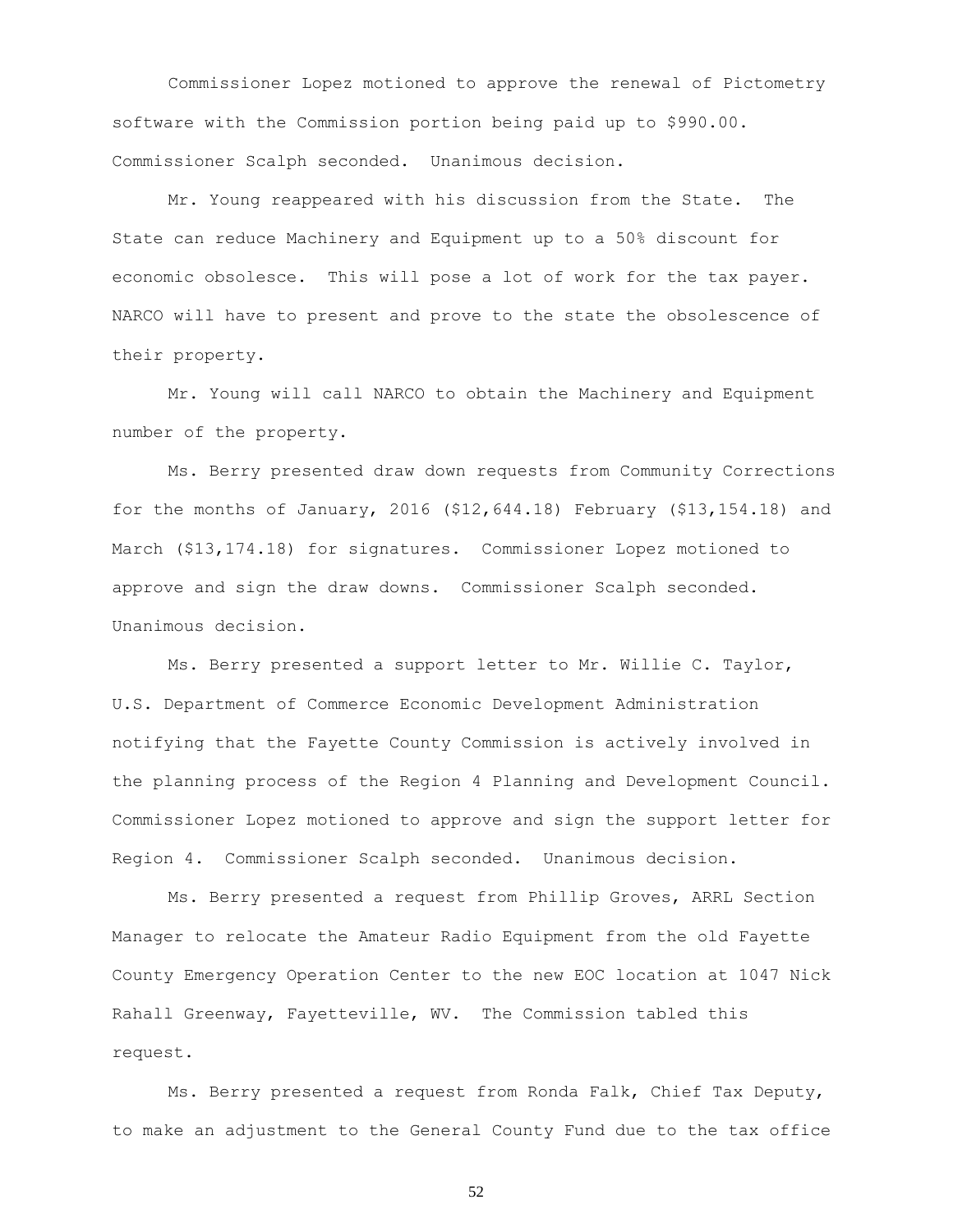being out of balance. Commissioner Lopez motioned to approve the adjustment. Commissioner Scalph seconded. Unanimous decision.

Ms. Berry presented a request from Phil Samples to use the Fayette County Memorial Building for AAU Amateur Athletic Union team and individual workouts for the next 6 months. Commissioner Lopez motioned to approve the request. Commissioner Scalph seconded. Unanimous decision.

Ms. Berry presented a Consumer Sales Tax Report for quarter ending March 31, 2016 for approval and signature. Commissioner Lopez motioned to approve and sign the report. Commissioner Scalph seconded. Unanimous decision.

Ms. Berry presented a letter for signatures to the Supreme Court requesting reimbursement for rent for the Family Law Judge for the month of May, 2016 in the amount of \$3,375.00. Commissioner Lopez motioned to approve the request. Commissioner Scalph seconded. Unanimous decision.

Ms. Berry presented a letter from Libby Akers, Valley High School Varsity Boosters, and requesting assistance for the Valley High School Varsity Football Field. Ms. Berry will send a letter saying that funding is not available for this project.

Ms. Berry presented a demolition quote for the John Zink property. The Commission requested obtaining more quotes.

Angela Gerald reported about the Larry Brown properties in Smithers. Asbestos is present and Ms. Gerald is waiting for a quote. Ms. Berry received a report on the incinerator and no asbestos is present.

Mr. Young returned to the meeting with figures for NARCO Machinery and Equipment. \$3,000.00 is approximately a 50% discount.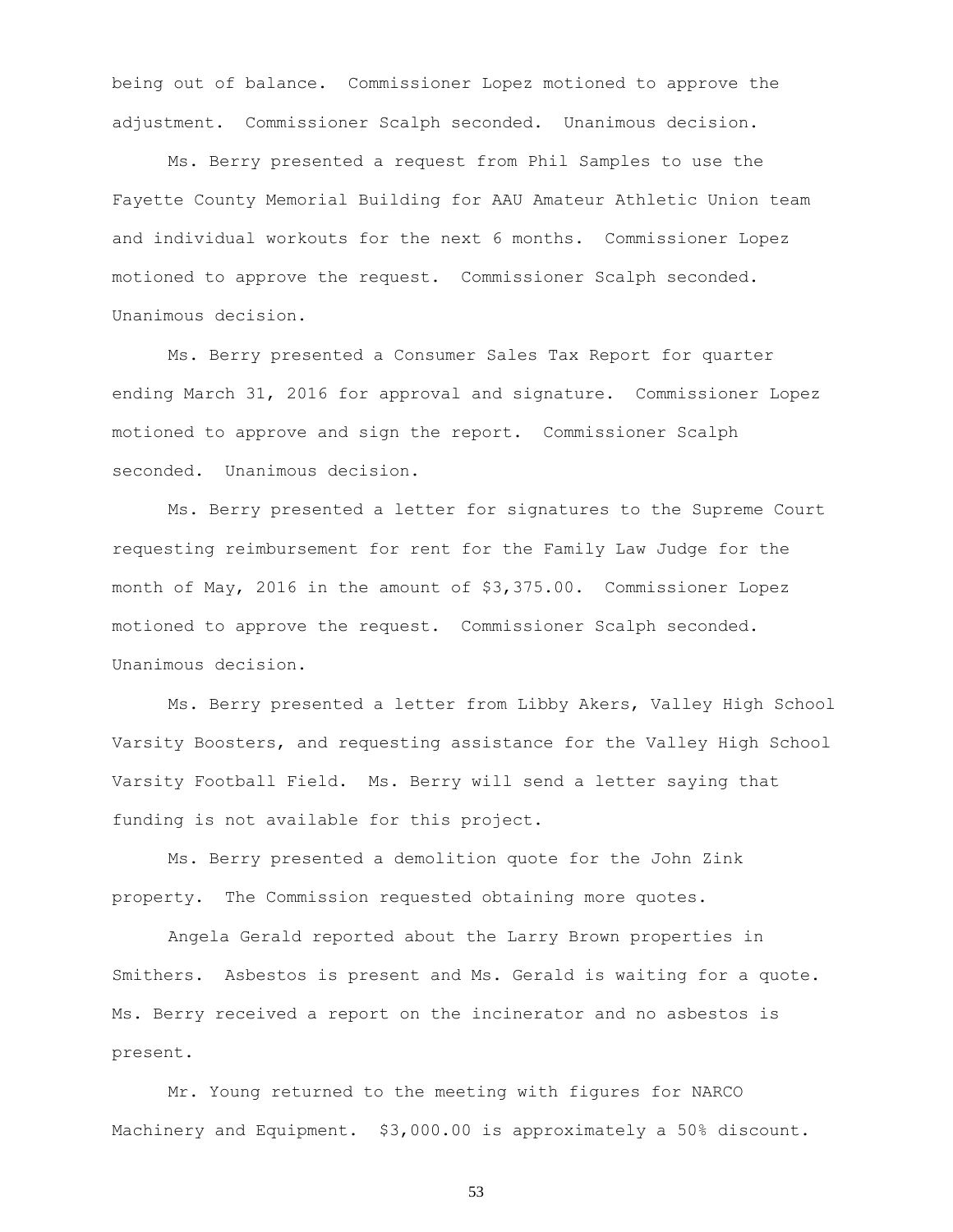15% of the entire personal property ticket is approximately \$9,000.00 and 10% is approximately \$6,586.00. Commissioner Lopez motioned to approve the 10% reduction on the personal property ticket. Commissioner Scalph seconded. Unanimous decision.

Ms. Berry presented a request from Camp Kismet for financial aid. Commissioner Lopez motioned to approve the same reduction in the camp fee as last year. Commissioner Scalph seconded. Unanimous decision.

Ms. Berry presented 2 requests to purchase tools for the maintenance department in the amount of \$272.00. Commissioner Lopez motioned to approve the request. Commissioner Scalph seconded. Unanimous decision.

Gabe Peña, Assistant Resource Coordinator, appeared to give a report on a meeting held in Montgomery that he attended for the Commission. There is still hesitation from the Montgomery City Council and reluctance to sign the agreement with WVU.

The meeting was adjourned at 11:07 a.m.

FAYETTE COUNTY COMMISSION SPECIAL SESSION APRIL 22, 2016 COURTHOUSE FAYETTEVILLE, WV 25840 MEMBERS Present: Matthew D. Wender, John H. Lopez, Denise A. Scalph

The Fayette County Commission met in a special session on this 22nd day of April, 2016.

President Wender called the meeting to order at 9:02 a.m. The Primary Election Early Voting Test was held.

Commissioner Scalph motioned to approve 2nd half payroll and release checks on the 29<sup>th</sup>. President Wender seconded. Unanimous decision.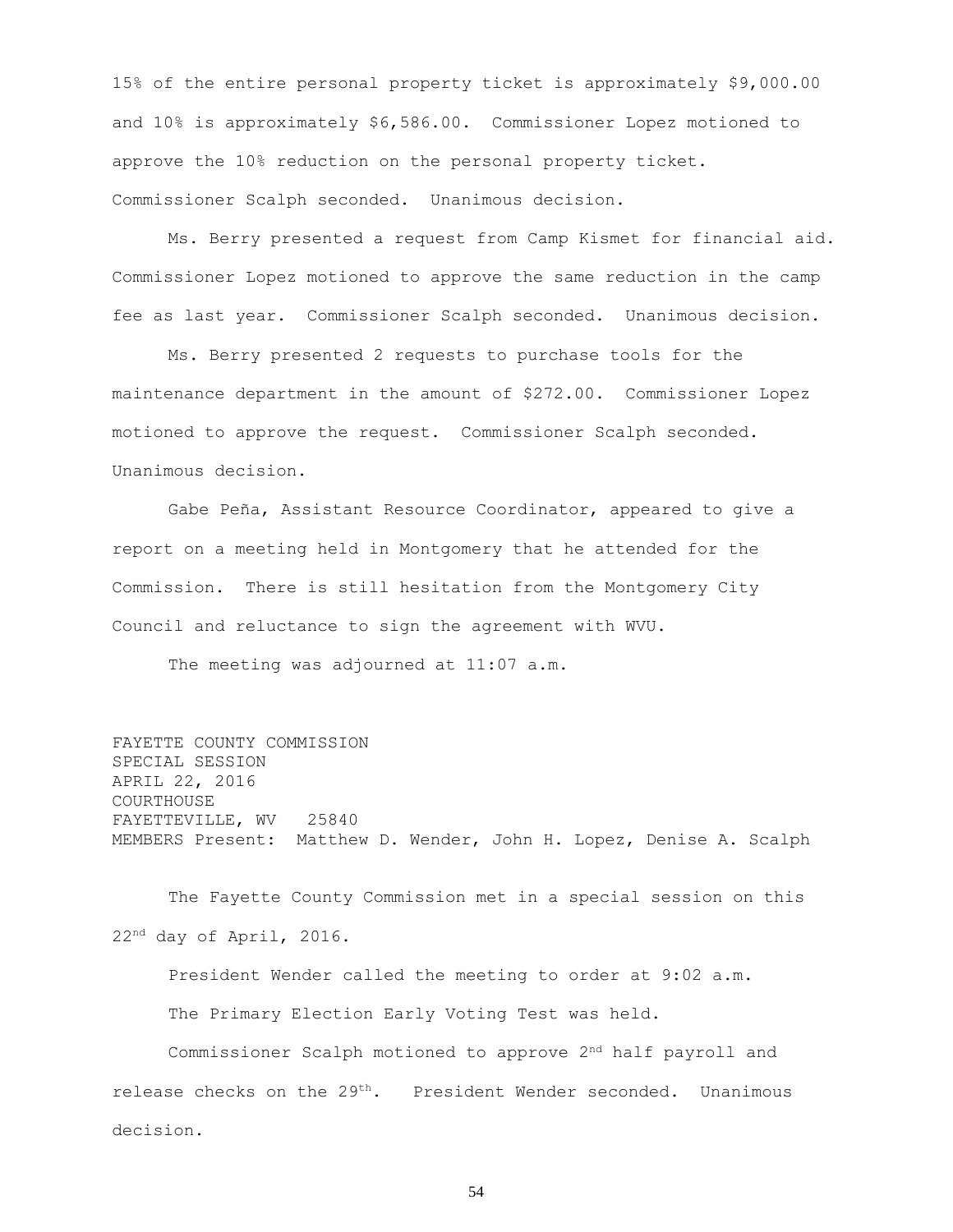Eddie Young, Assessor, presented 2 refunds for Mary R. Johns \$124.90; Ruth H. Creger \$6.39. Commissioner Scalph motioned to approve the 2 refunds. President Wender seconded. Unanimous decision.

Commissioner Scalph motioned to approve the minutes of April  $8^{th}$ . President Wender seconded. Unanimous decision.

Commissioner Scalph motioned to approve vouchers and invoices and release checks today. President Wender seconded. Unanimous decision.

Norma Williams appeared to present the Early Voting keys to County Clerk Kelvin Holliday and the Commissioners.

Stephanie Sears, Staff Accountant acting for County Administrator, presented a quote from East Coast Pools for \$4,800.00 to install wall targets. Commissioner Scalph motioned to approve up to \$4,800.00 but there will need to be further discussions with East Coast Pools. President Wender seconded. Unanimous decision.

Ms. Sears, presented a request from Allen Ballard to purchase building code books out of the current year's budget instead of next year. Commissioner Scalph motioned to approve the request. President Scalph seconded. Unanimous decision.

President Wender suggested putting Elmer Pritt of the American Legion Post 149 on a future agenda with Okey Skidmore to discuss the Memorial Building.

Scott Ingleton appeared to oppose the SBA lawsuit. Mr. Ingleton has been actively involved to keep Meadow Bridge schools open however he does understand the need for facilities improvements throughout the county. He was encouraged after a meeting with the SBA in March, but now the mention of the lawsuit has stopped the efforts. Mr. Ingleton would like to personally ask that the suit be put off a while to let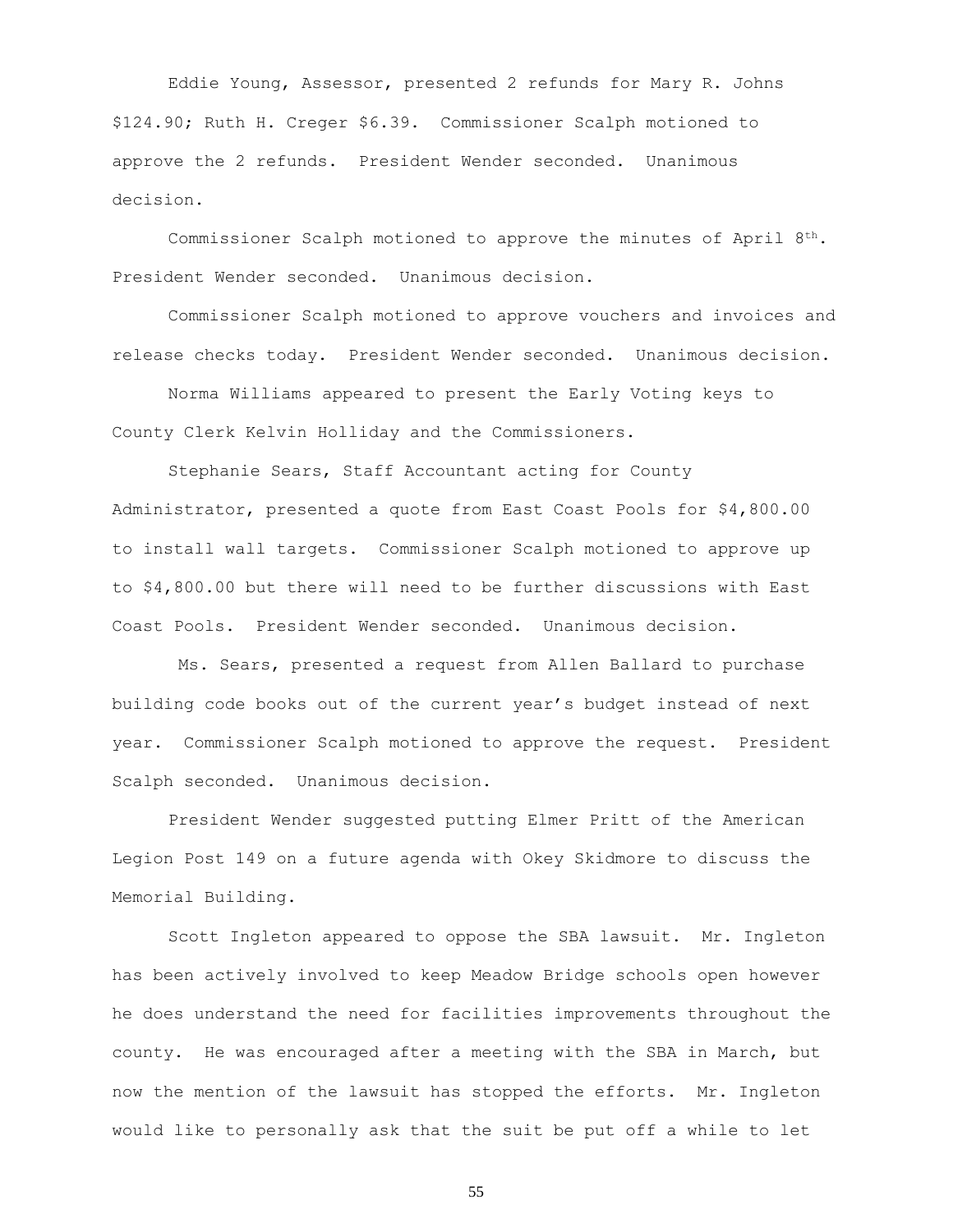the process work out. He asked the Commission for their logic behind the lawsuit. The Commission explained the events leading up until the lawsuit.

Commissioner Lopez arrived at 10:04 a.m.

The early voting test was continued.

David Gay appeared to discuss Prince Railroad. Amtrak is losing interest in the Prince stop and they are considering canceling service. Mr. Gay is working to have a daily train through Prince. CSX pull traffic is down and they are also considering pulling this route. The route cannot handle cars but there is federal funding to repair the route. Mr. Gay is also working on this. He will update the Commission as information becomes available.

All Fayette County libraries have Amtrak brochures. Mr. Gay requested that the Commission place a rack in the Courthouse to hold brochures.

President Wender told Mr. Gay to order the brochures and we will have maintenance repair our existing brochure holder. Mr. Gay provided information to order the brochures. President Wender asked Mr. Gay to draft a letter of support to send to the Commission for signature.

Lesley Taylor appeared for public comment regarding a Small Cities Block Grant for Armstrong Deepwater PSD. The project costs roughly \$2.4 million and the SCBG is capped at \$1.5 million. The USDA loan and grant will provide the rest.

President Wender asked Ms. Sears to ask Kelly Jo Drey, Resource Coordinator, to draft a letter to the governor about the scope of the project and how many people are involved. He would like the letter to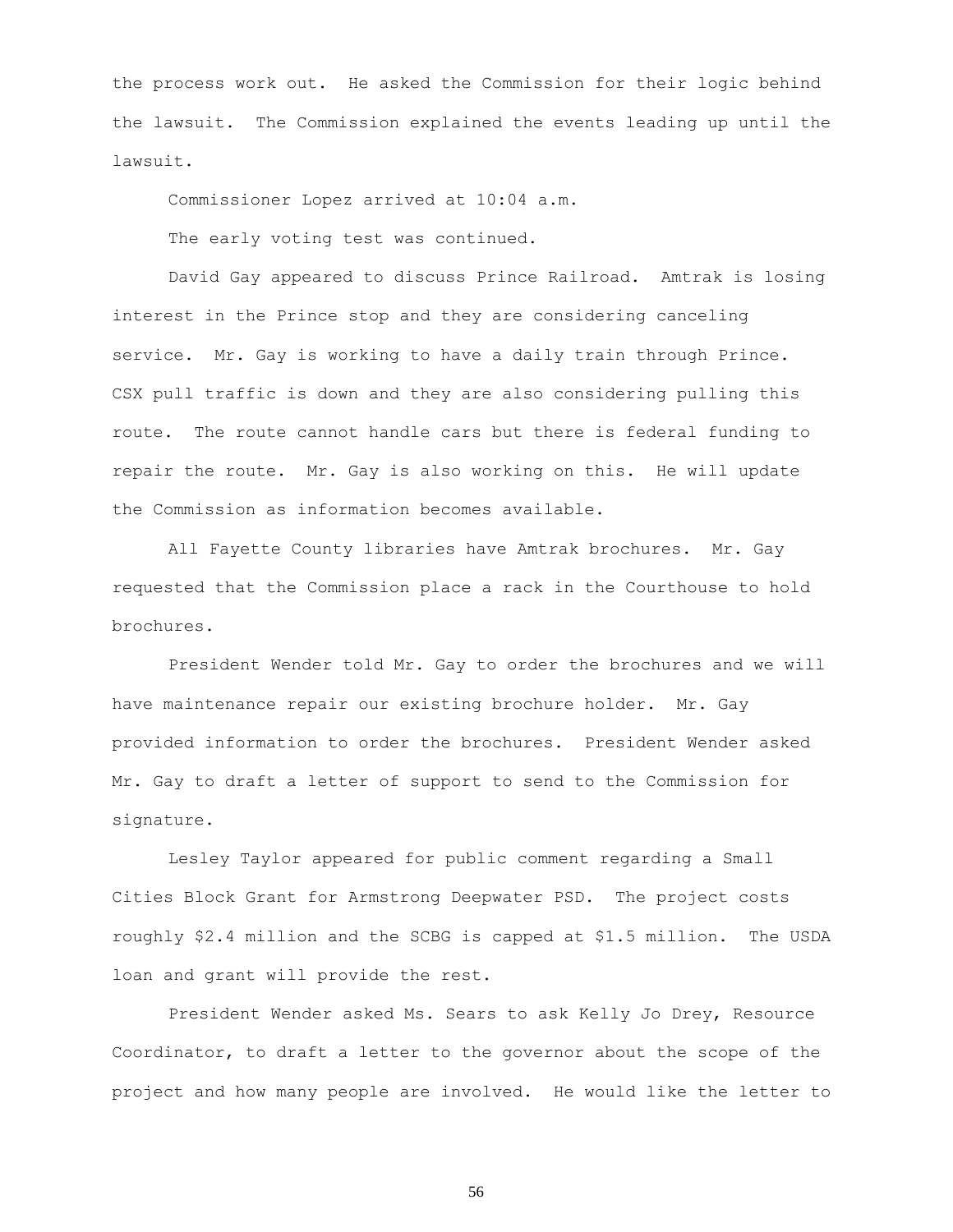mention this is the  $4<sup>th</sup>$  time we are submitting and the unfairness to the citizens along with anything else she deems necessary.

Ms. Sears presented a resolution for Fair Housing Month for the Commission to sign. Commissioner Scalph motioned to approve and adopt the Fair Housing Month Resolution in Fayette County. Commissioner Lopez seconded. Unanimous decision.

Commissioner Scalph motioned to approve and adopt the resolution to authorize the application with the State of WV for the SCBG. Commissioner Lopez seconded. Unanimous decision.

Ms. Taylor will send us copies of the resolution.

Adam Hodges, Fayette County Farmland Protection Board, appeared to discuss the plan to purchase real estate. Farmland is interested in purchasing the Whitlock Farm property and placing an agricultural easement and then sell the property for agricultural use.

Discussion will need to take place with Larry Harrah as to whether the County Commission can be included on the deed.

Commissioner Scalph motioned to approve and authorize the Fayette County Farmland Protection Board to bid on the Whitlock Property for agricultural use, contingent on discussions regarding a bid cap and with Larry Harry regarding titling on the deed. Commissioner Lopez seconded. Unanimous decision.

The meeting was adjourned at 12:19 p.m.

FAYETTE COUNTY COMMISSION SPECIAL SESSION APRIL 29, 2016 COURTHOUSE FAYETTEVILLE, WV 25840 MEMBERS Present: John H. Lopez, Denise A. Scalph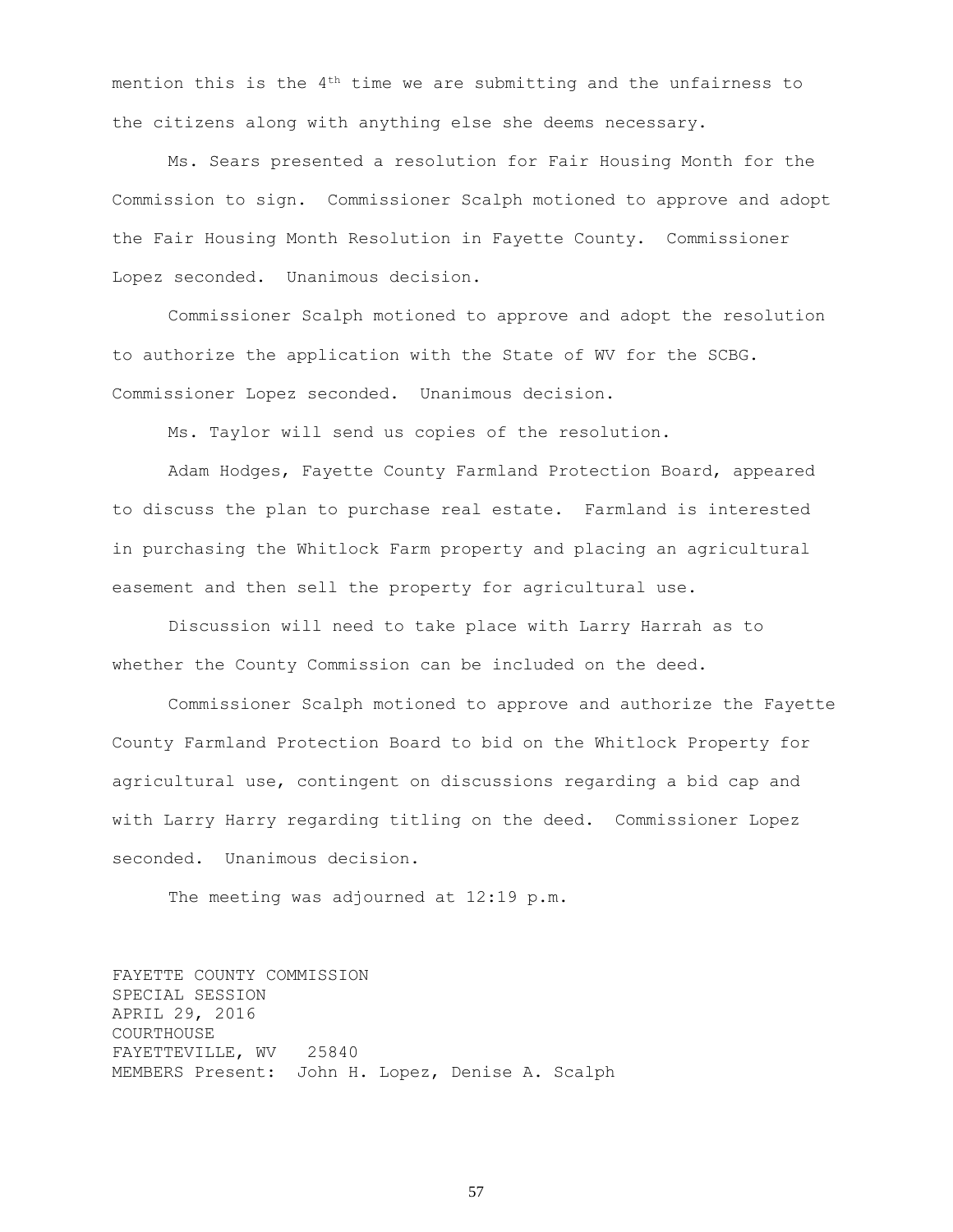The Fayette County Commission met in a special session on this 29th day of April, 2016.

President Wender called the meeting to order at 9:02 a.m.

The Primary Election Day Test was held. The results of the test were signed.

Discussion was then held regarding the Health Department reappointment. The Commission once again tabled this issue.

Deborah Berry, County Administrator, presented an order appointing William Laird as the Commission Designee for the Resilience Team. Commissioner Scalph motioned to sign the order. Commissioner Lopez seconded. Unanimous decision.

Ms. Berry presented a letter to Steven B. Cole, District Engineer for the WV Department of Transportation, thanking him for his assistance in installing "Share the Road" signage along the Paint Creek Byway. Commissioner Scalph motioned to approve and sign the letter. Commissioner Lopez seconded. Unanimous decision.

Ms. Berry presented a letter to approve the use of the courthouse lawn for the Lindsay Crance/Sterling Snyder wedding. Commissioner Scalph motioned to approve. Commissioner Lopez seconded. Unanimous decision.

President Wender left the meeting at 10:52 a.m.

Ms. Berry presented materials from the meeting she attended this week pertaining to HB 2968: Boy Scouts Tax Exemption.

The meeting adjourned at 11:06 a.m.

FAYETTE COUNTY COMMISSION REGULAR SESSION MAY 4, 2016 COURTHOUSE FAYETTEVILLE, WV 25840 MEMBERS Present: Matthew D. Wender, John H. Lopez, Denise A. Scalph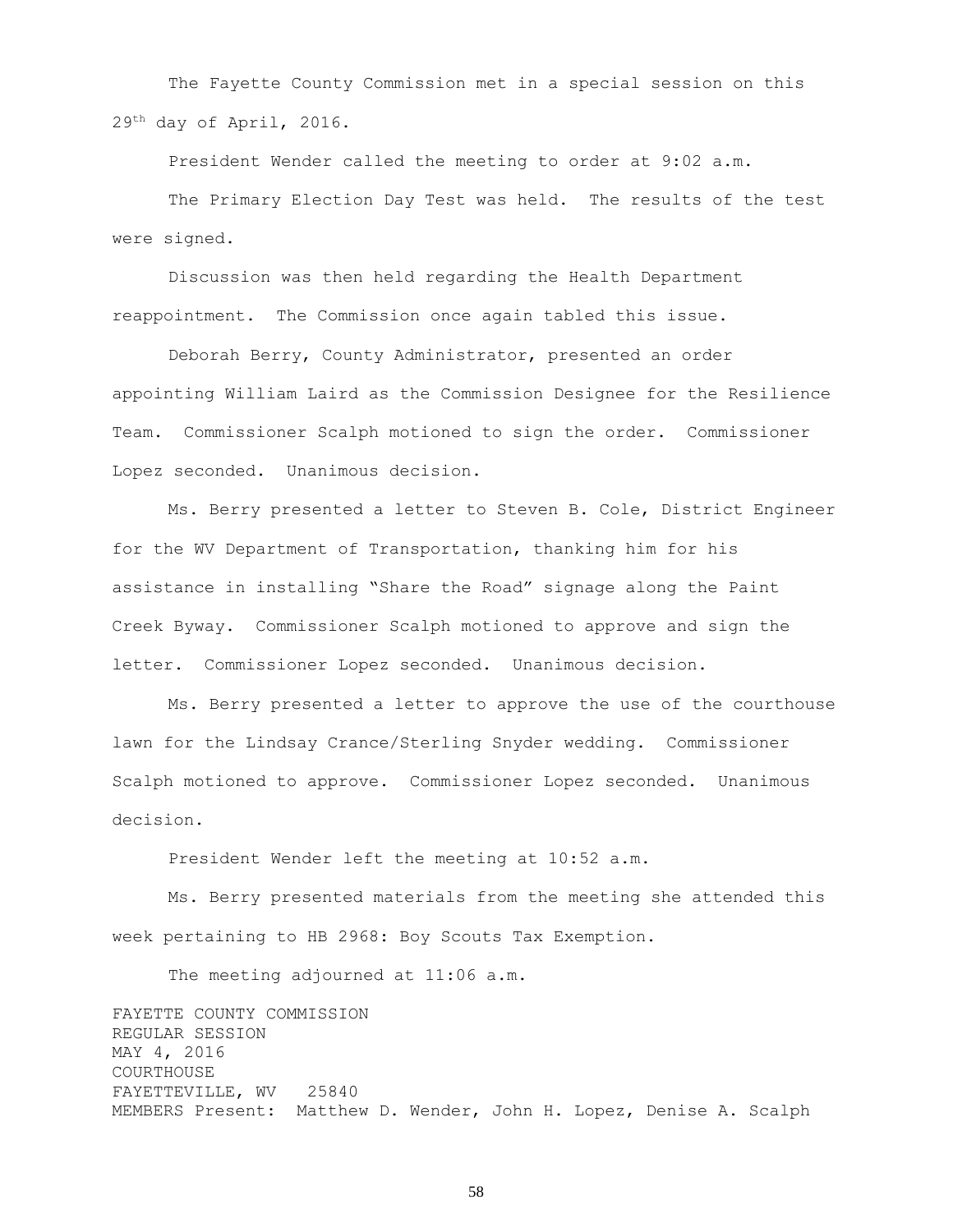The Fayette County Commission met in a regular session on this 4<sup>th</sup> day of May, 2016.

President Wender called the meeting to order at 9:06 a.m.

Eddie Young, Assessor, appeared to present personal property exonerations for Abby N. Sanchez, \$703.78; Cynthia D. Harvey & Donald E. Bess, Sr. \$163.72; Brittany Raynes \$80.68; Amanda R. & Andrew E. Worthington \$516.52 & \$491.06; Leslie A. & Patrick G. Moore \$931.50; Matilda & Jerry Webb \$334.54 & \$399.88; Michael E. Fernandez \$142.06; Barbara Fleming \$41.50; Albert Daniel Boothe \$61.72; Amy J. Hendrickson \$500.48 & \$499.84; Floyd & Deborah White \$156.80 & \$135.28; Construction Unlimited OSC \$127.72. Commissioner Lopez motioned to approve the personal property exonerations. Commissioner Scalph seconded. Unanimous decision.

Mr. Young presented a real property exoneration for Aaron L. & Linda Carver \$133.74. Commissioner Lopez motioned to approve the real property exoneration. Commissioner Scalph seconded. Unanimous decision.

Mr. Young presented a refund for Iva J. or Edward O. Skaggs \$393.51. Commissioner Scalph motioned to approve the refund. Commissioner Lopez seconded. Unanimous decision.

Commissioner Lopez motioned to approve vouchers and invoices and release checks today and approve first half payroll and release checks

on the 13th. Commissioner Scalph seconded. Unanimous decision.

Debbie Berry, County Administrator, presented a request from the Town of Fayetteville for payment for the courthouse flowers. An allocation was given in August 2015 for \$2,000.00 marked for courthouse flowers. Ms. Berry will check with the Town of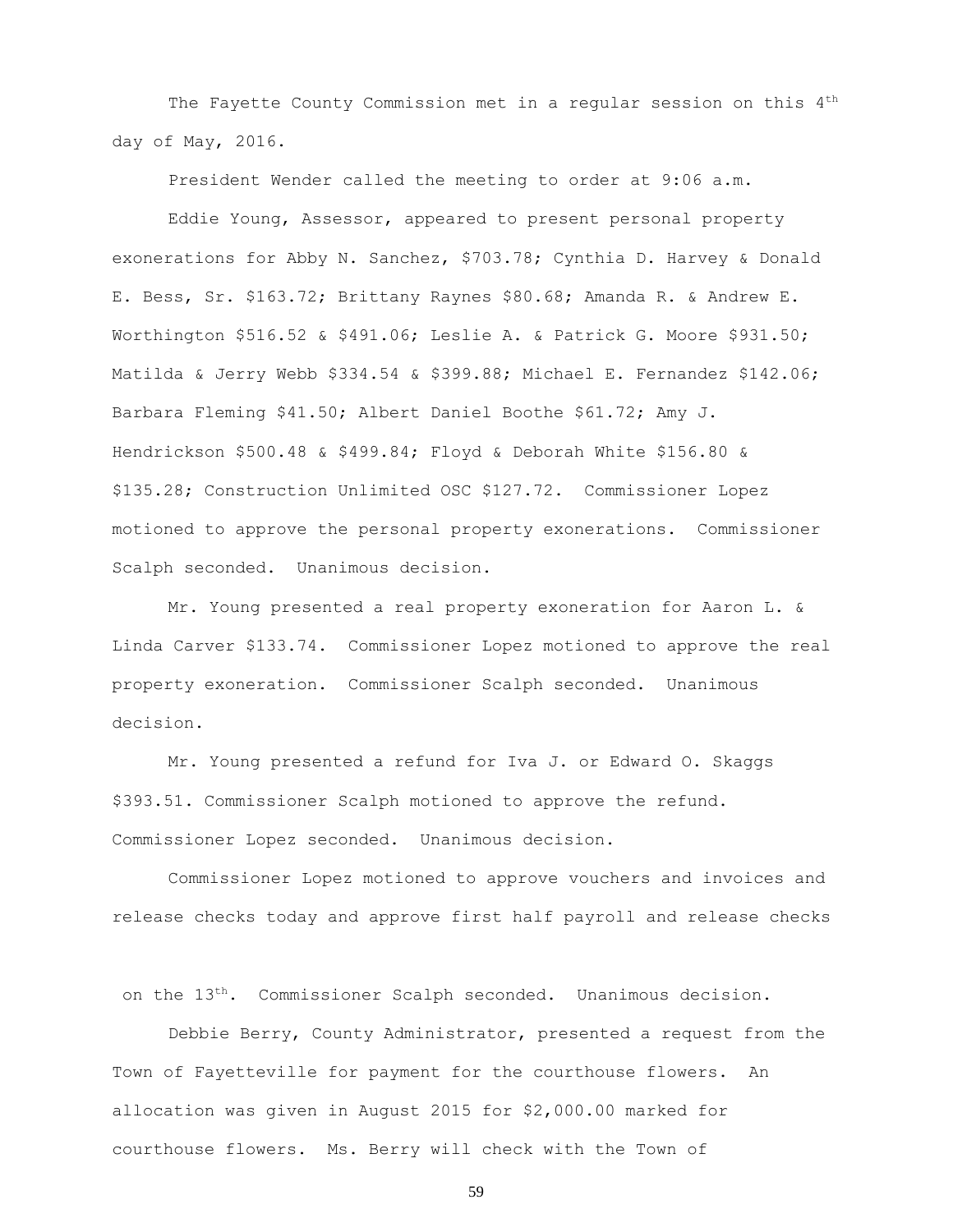Fayetteville about that allocation and how many months' worth of landscaping it lasted and how much more they are considering.

Ms. Berry presented a letter from Daniel E. Wright requesting the appointment of Joseph A. Dangerfield to the Fayette County Historic Landmark Commission to replace Ann Skaggs, who resigned. Commissioner Lopez motioned to approve the appointment. Commissioner Scalph seconded. Unanimous decision.

Ms. Berry presented an application from the Fayette County Health Department for President Wender to sign for the permit to operate a food establishment at the Fayette County Park. Commissioner Scalph motioned to approve and authorize President Wender to sign the permit to operate a food establishment. Commissioner Lopez seconded. Unanimous decision.

Ms. Berry presented applications from the Fayette County Health Department for President Wender to sign for the permit to operate Fayette County Park at Beckwith, Harlem Heights Park & Boomer Park/Ballfield. Commissioner Scalph motioned to approve and authorize President Wender to sign the permits to operate. Commissioner Lopez seconded. Unanimous decision.

Ms. Berry presented closeout documents and a Memorandum of Understanding between the Fayette County Commission and the Town of Pax for President Wender to sign for the Division of Homeland Security. Commissioner Lopez motioned to approve and authorize President Wender to sign the documents and MOU. Commissioner Scalph seconded. Unanimous decision.

Ms. Berry presented a letter for signature to the Supreme Court requesting reimbursement for rent for the Family Law Judge for the month of June 2016 in the amount of \$3,375.00. Commissioner Scalph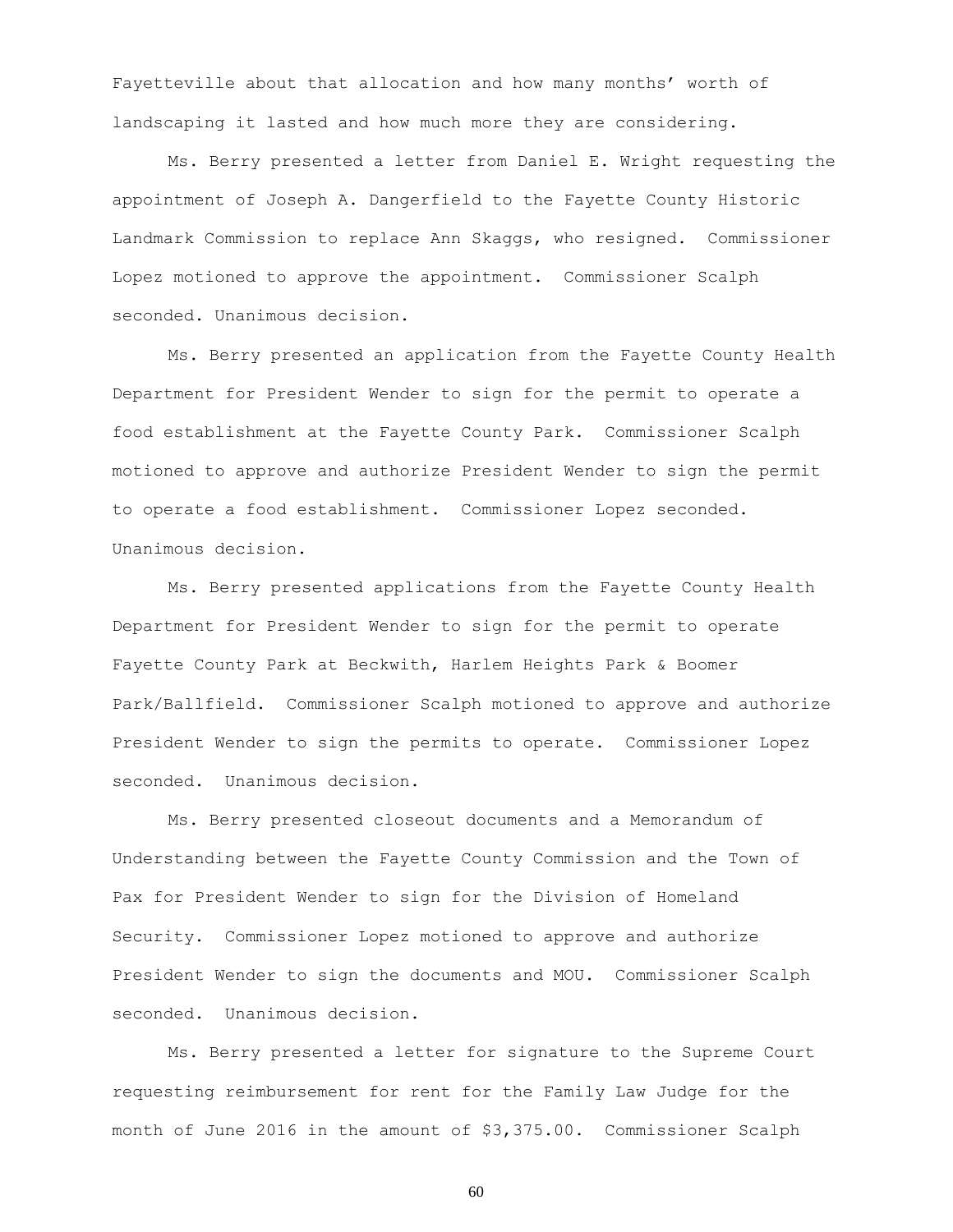motioned to approve and sign the letter. Commissioner Lopez seconded. Unanimous decision.

Discussion was held regarding renting the current Summit Insurance location for additional Family Law Judge space, once Summit moves. Matt England will review the space and meet with the Commission to discuss.

Ms. Berry presented a letter from Michael Pilato, Fayetteville Lions Club, requesting to use the county parking lot on Wiseman Avenue, adjacent to the courthouse, for parking on July  $3^{rd}$  and  $4^{th}$ , 2016, for the Fourth of July Festival in Fayetteville. Commissioner Lopez motioned to approve the request. Commissioner Scalph seconded. Unanimous decision.

Discussion was held regarding the Fayette County Park secretarial position. Only one application was received and that was after the advertisement closed. Ms. Berry reviewed past applications on file from 2015 and found 4 that would be appropriate candidates. Commissioner Scalph suggested hiring a temp for the summer months. The Commissioner agreed.

Steve Rawlings with WV Counties Risk Pool appeared to give an update. Mr. Rawlings presented some information of some county offerings and a loss and claims report. The lightning strike at the 911 center was close to \$60,000.00 in damages.

The Commission requested that Mike Rezac, WVCoRP Loss Control Consultant, review our properties.

The meeting adjourned at 10:12 a.m.

FAYETTE COUNTY COMMISSION SPECIAL SESSION - CANVASS MAY 16, 2016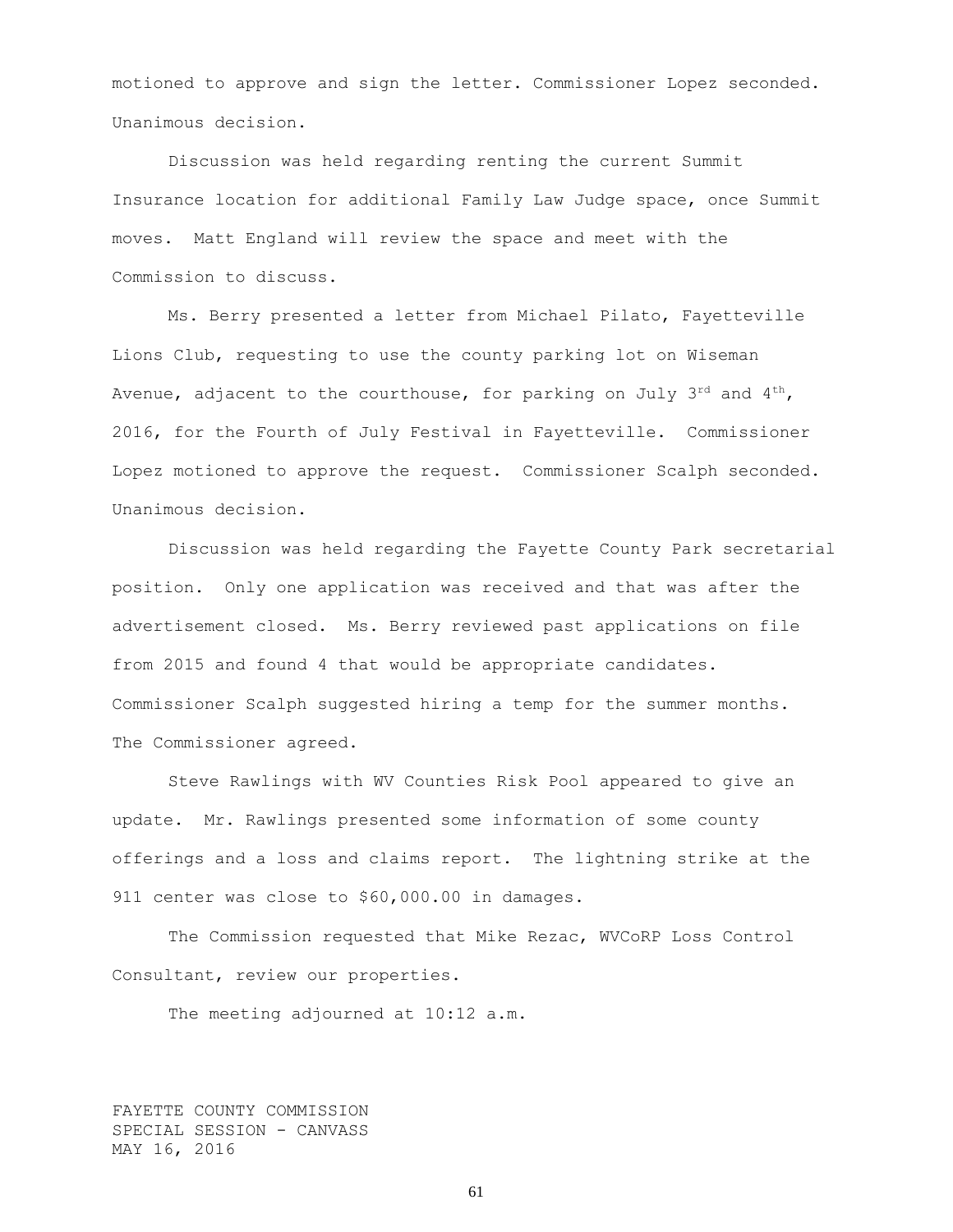## **COURTHOUSE** FAYETTEVILLE, WV 25840 MEMBERS Present: Matthew D. Wender, John H. Lopez, Denise A. Scalph

The Fayette County Commission met in a special session on this 16th day of May, 2016.

President Wender called the meeting to order at 9:00 a.m. Precincts 26 and 59 were randomly chosen as those to hand count.

Kelvin Holliday, County Clerk, administered the oath to all canvass workers at 9:05 a.m.

Canvass was conducted.

The results will be certified at a later date, pending the conclusion of all other counties' canvasses.

The meeting was adjourned at 1:25 p.m.

## FAYETTE COUNTY COMMISSION REGULAR SESSION MAY 25, 2016 COURTHOUSE FAYETTEVILLE, WV 25840 MEMBERS Present: Matthew D. Wender, John H. Lopez, Denise A. Scalph

The Fayette County Commission met in a regular session on this  $25<sup>th</sup>$  day of May, 2016.

President Wender called the meeting to order at 9:11 a.m.

Commissioner Lopez motioned to approve vouchers and invoices and release checks today and approve second half payroll and release checks the 27th. Commissioner Scalph seconded. Unanimous decision.

Debbie Berry, County Administrator, presented a Memorandum of Understanding between the Fayette County Commission and the town of Ansted to pay \$6,200.00 to Empire Salvage to demolish the town owned property near Contentment House. Commissioner Scalph motioned to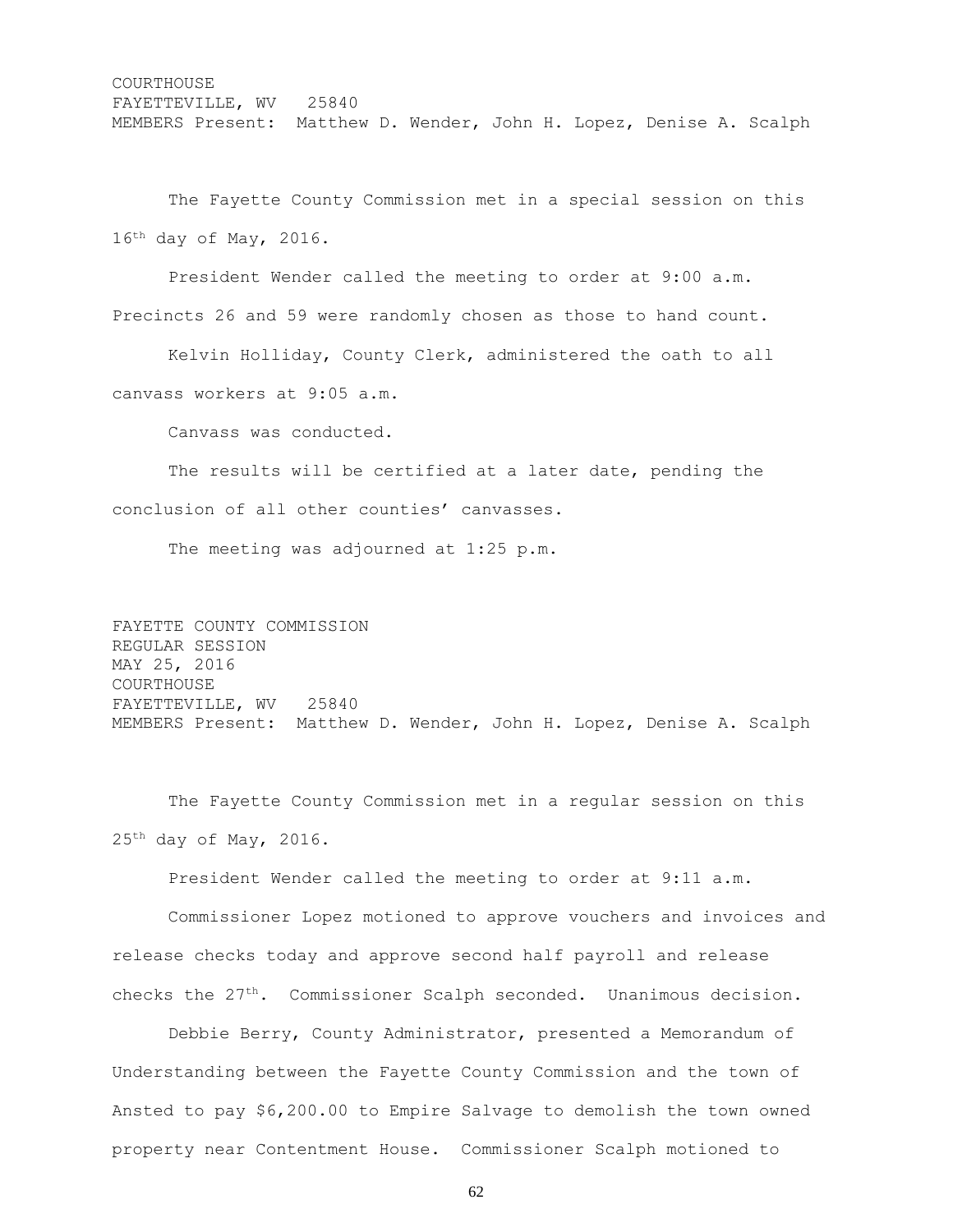approve the MOU and authorize President Wender to sign. Commissioner Lopez seconded. Unanimous decision.

Ms. Berry presented letters and an order for the Commission to approve and sign designating banking institutions in the county as depositories of public monies for Fiscal Year beginning July 1, 2016. Banks are required to file their bonds and/or interest-bearing securities by June 15, 2016. Commissioner Scalph motioned to approve the letter and authorize Commissioner Wender to sign. Commissioner Lopez seconded. Unanimous decision.

Ms. Berry presented a request from Elizabeth Plumley to use the Fayette County Soldiers and Sailors Memorial Building on June 2, 2016 for a Health & Wellness Summit. Commissioner Lopez motioned to approve the request. Commissioner Scalph seconded. Unanimous decision.

Ms. Berry presented renewal documentation for West Virginia Counties Risk Pool insurance for the Commission to review and sign. Commissioner Scalph motioned to approve the renewal and authorize President Wender to sign. Commissioner Lopez seconded. Unanimous decision.

Sheriff Steve Kessler appeared to present the Delinquent Land Tax list. Commissioner Scalph motioned to receive the list from Sheriff Kessler. Commissioner Lopez seconded. Unanimous decision.

Ms. Berry presented the certification papers to certify the Primary Election results. Commissioner Scalph motioned to approve the results and sign the certification sheets. Commissioner Lopez seconded. Unanimous decision.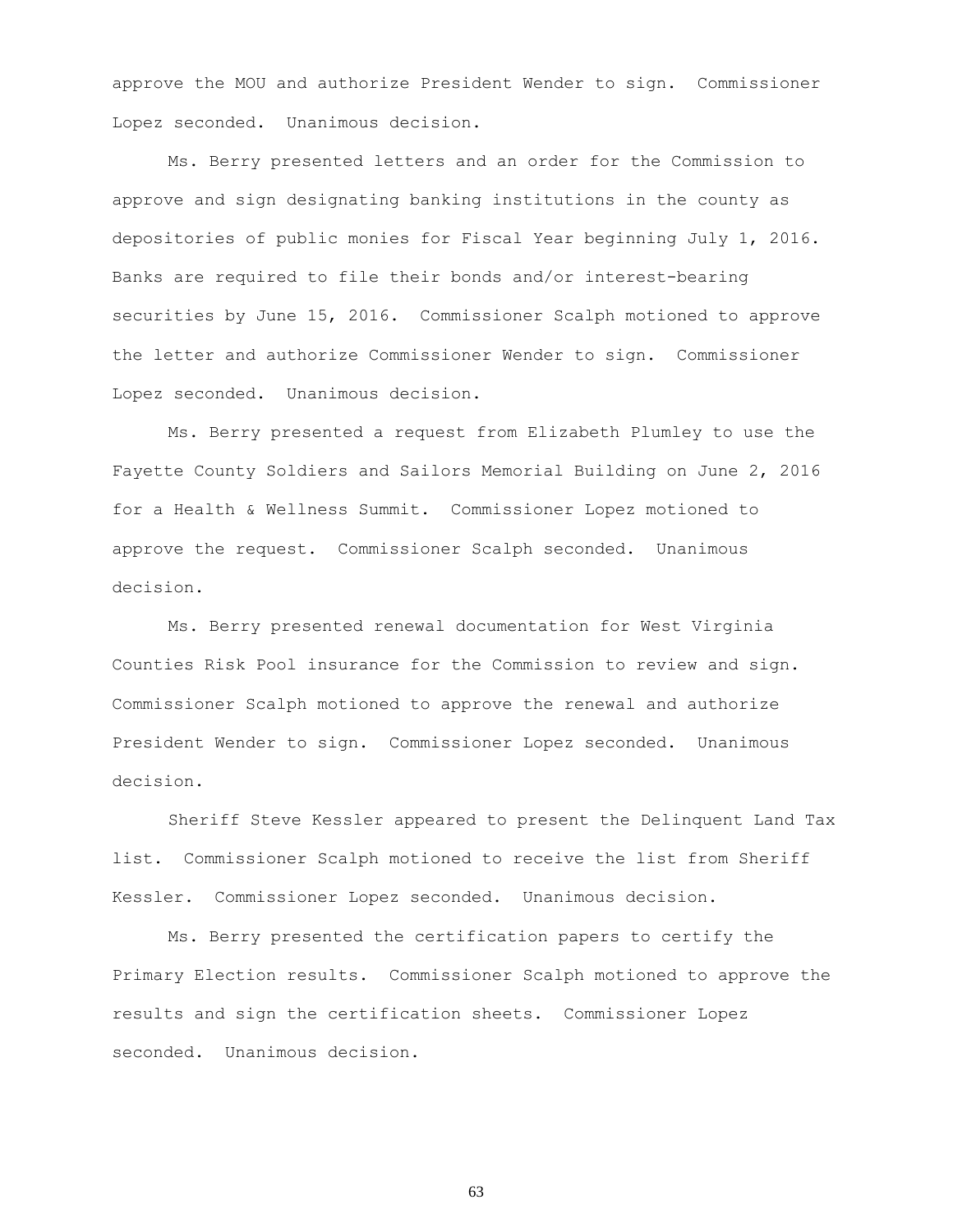Danny Scalise, Health Department Administrator, appeared to discuss the smoking regulations to make a more comprehensive indoor clean-air act. It will include bars, hotels and outdoor events.

Kelvin Holliday, County Clerk, appeared to read his request letter which he presented to the County Administrator on May 12, 2016. No purchase will need to be made for iVotronics to make all early voting locations all electronic. Commissioner Scalph motioned to endorse Mr. Holliday's decision to go all iVotronic in early voting starting in the November 2016 General Election. President Wender seconded. Unanimous decision.

Discussion was continued regarding having all electronic voting for the General Election in November. President Wender suggested getting quotes for how much that would cost.

Discussion was held regarding the new privacy sleeves for paper ballots. Casto & Harris presented the Voters' Registration office with what was used and a quote of around \$800.00. President Wender suggested requesting Oak Hill High School art class students to see if they can make the sleeves.

Discussion was held regarding a voter who has voted for 50 years. Mr. Holliday would like to honor her at a commission meeting with Secretary of State Natalie Tennant to present her with a certificate. President Wender asks Mr. Holliday to schedule that event.

Alicia Treadway, Voters' Registration, presented a request to move a precinct line to update where voters cast ballots. President Wender suggested asking the County Surveyor for assistance. Commissioner Scalph motioned to approve to change the dividing line for precinct 55 and request an estimate from Jack Booda, County Surveyor.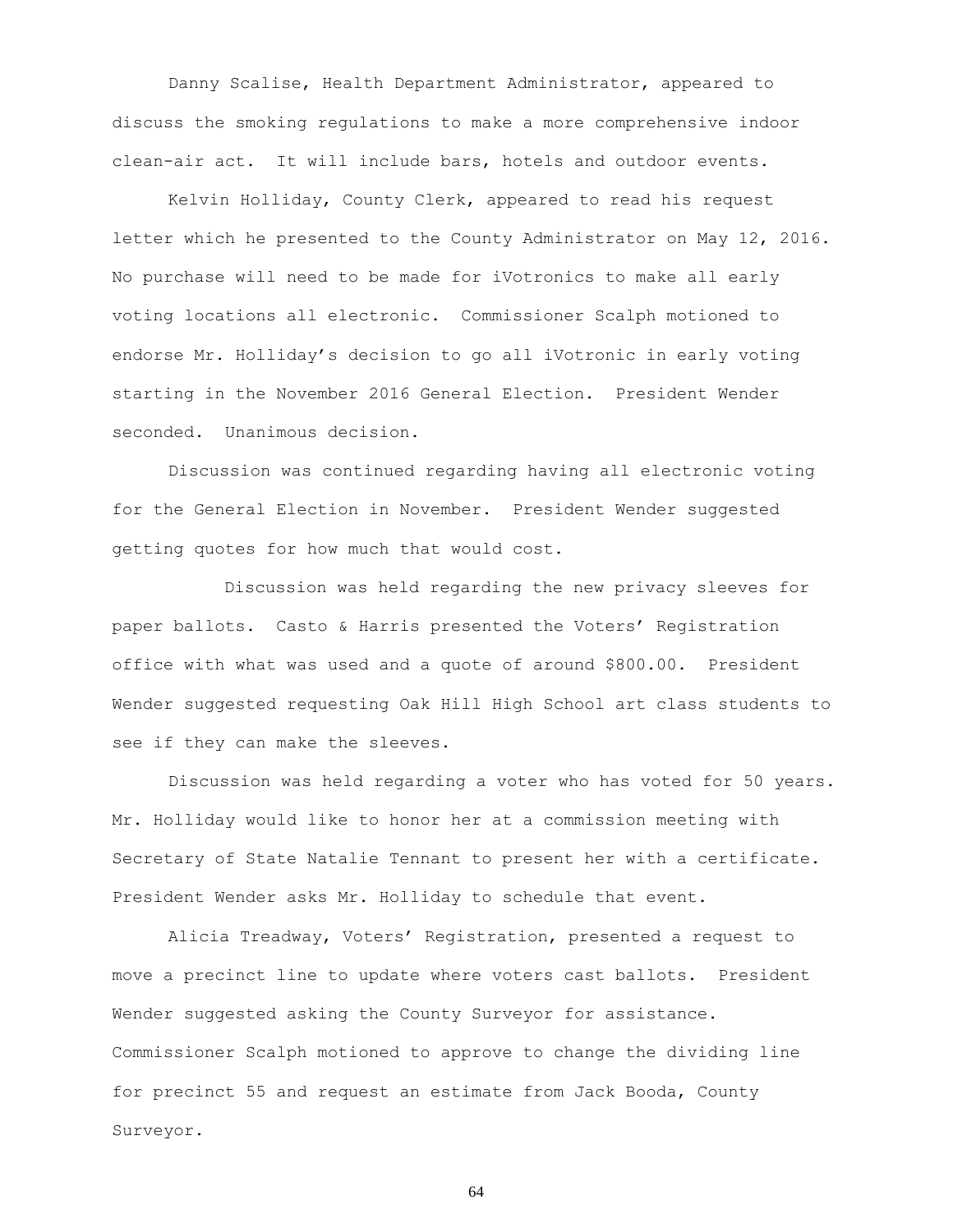The Commission requested that Allen Ballard, County Building Safety Inspector, visit each precinct and inspect if they are handicap accessible.

Scott Buchannan with Frontier appeared to discuss placing high speed equipment at Harlem Heights. He needs an easement from the Commission. Mr. Ballard wanted the Commission to see where Frontier was considering placement; he had some concerns. The Commissions reviewed the placement.

The Commission suggested restaking to make sure it will not be hit by a car or a snow grader.

Ms. Berry presented the easement for the Commission to sign. Commissioner Scalph motioned to approve the easement at Harlem Heights property on Broadway, and authorized President Wender to sign upon Mr. Ballard's approval of safe placement. Commissioner Lopez seconded. Unanimous decision.

Commissioner Scalph motioned to enter into an executive session at 11:07 a.m. to discuss personnel issues. Commissioner Lopez seconded. Unanimous decision.

The Commission reconvened into regular session at 11:33 a.m.

Commissioner Scalph motioned to, when we receive Earl Pauley's official resignation, re-describe 2 positions at the Fayette County Park. Ms. Berry and Stephanie Sears, Staff Accountant, will assist with the 2 descriptions. 1 position will be a maintenance supervisor with the ability to run machinery and the other position will be authoritative and administrative with marketing abilities and computer literacy. Commissioner Lopez seconded. Unanimous decision.

Kelly Jo Drey, Resource Coordinator, appeared to discuss the Urban Renewal Authority. Discussion was held on Reallocated Coal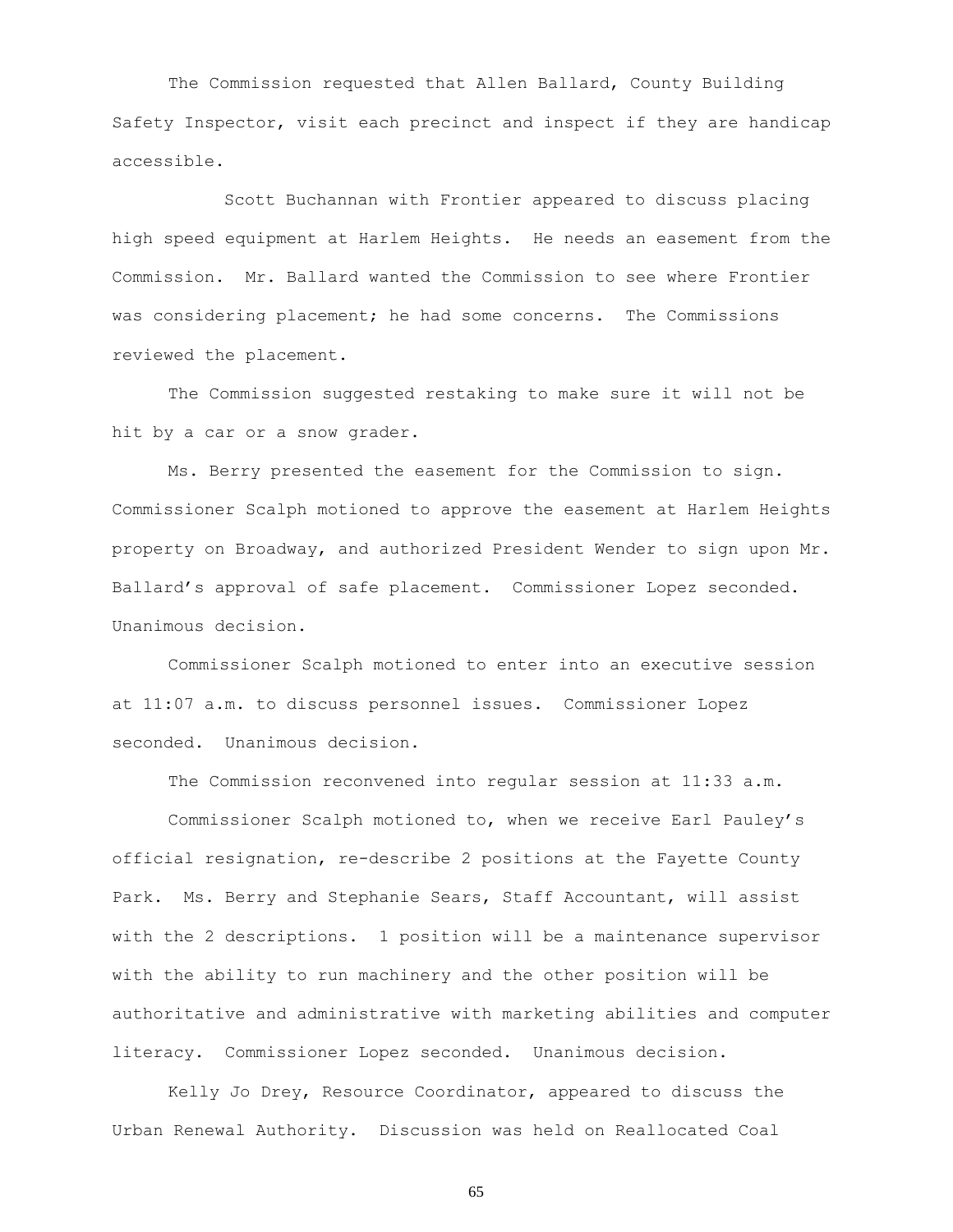Severance money. Ms. Drey requested that the payments received be earmarked for the URA. President Wender suggested capping the earmarked money at 3 years. The money can be used for a necessary URA economic development.

Commissioner Scalph motioned to approve Reallocated Coal Severance funds to be given to the URA for Wolf Creek Park for the next 3 years. Commissioner Lopez seconded. Unanimous decision.

Ms. Drey then gave updates of projects at Wolf Creek Park.

John Stump appeared to discuss Tax Incremental Financing (TIF) funding for Wolf Creek Park. The application must go through two public hearings, then the development office will need to approve. As long as the structures are new, it does not affect the county budget. The Board of Education will not lose money.

Steptoe & Johnson will carry the costs until the project and application are approved.

Commissioner Scalph motioned to approve for John Stump with Steptoe & Johnson to move forward with the TIF application in Fayette County. Commissioner Lopez seconded. Unanimous decision.

The meeting was adjourned at 1:10 p.m.

FAYETTE COUNTY COMMISSION REGULAR SESSION JUNE 3, 2016 COURTHOUSE FAYETTEVILLE, WV 25840 MEMBERS Present: Matthew D. Wender, John H. Lopez, Denise A. Scalph

The Fayette County Commission met in a regular session on this 3rd day of June, 2016.

President Wender called the meeting to order at 9:07 a.m.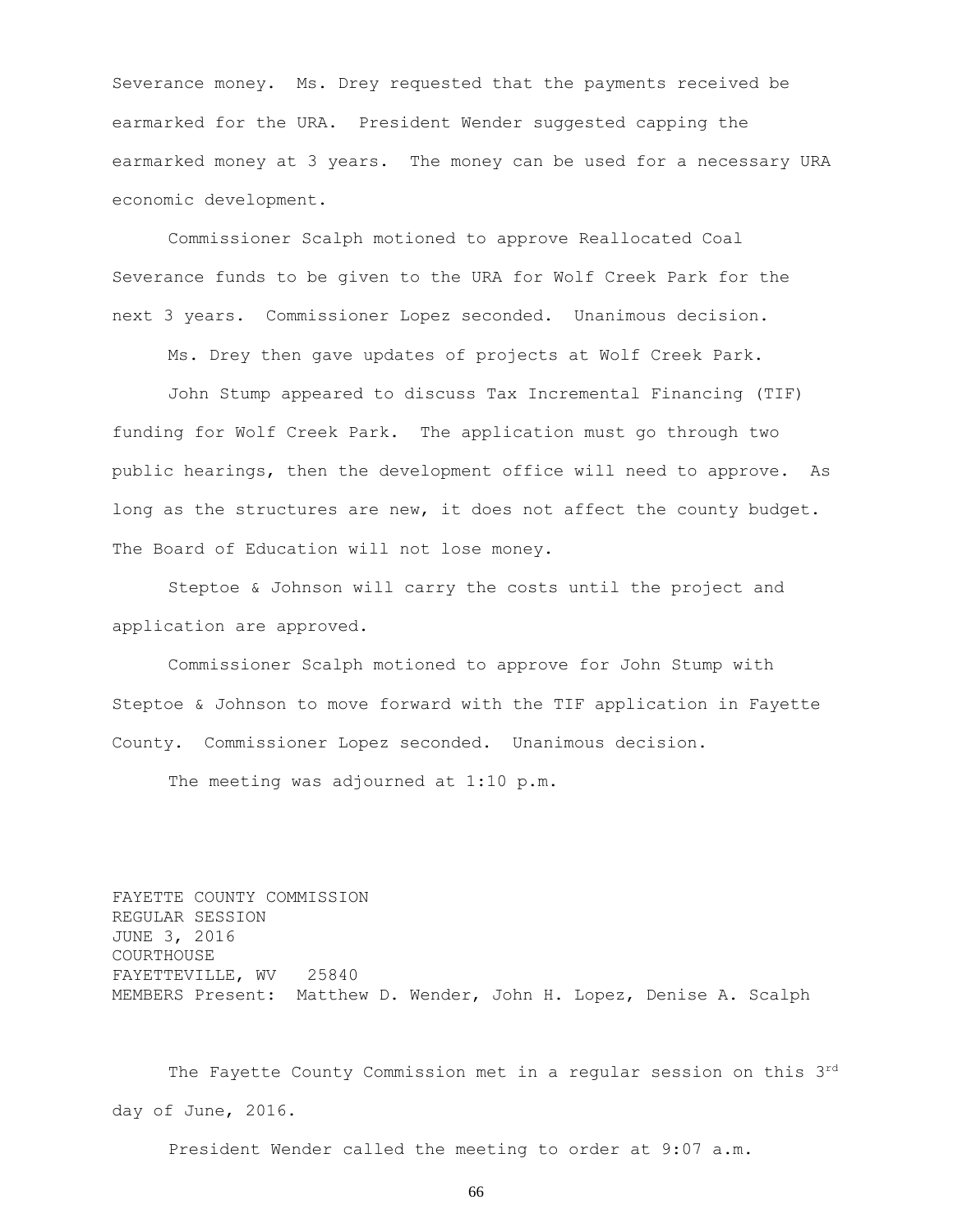Eddie Young, Assessor, appeared to present personal property exonerations for William E. Dickenson \$57.26; Patriot Painting \$1,445.70; Angela S. Pierson \$93.00; Kevin & Jennifer Underwood \$855.58 & \$757.70; Phillip A. or Scherrie Odell \$107.98; James R. Sr. or Margaret L. Ballard \$43.12, \$37.98, & \$35.74; Andrea & Bryan K. Anderson \$341.86. Commissioner Lopez motioned to approve the personal property exonerations. Commissioner Scalph seconded. Unanimous decision.

Mr. Young presented real property exonerations for Wanda R. Hurley \$73.02; Gerald L. Walker \$41.26; Mountaineer Furniture & Cabin \$1,294.34; and Aaron L. & Linda A. Carver \$124.52. Commissioner Scalph motioned to approve the real property exonerations. Commissioner Lopez seconded. Unanimous decision.

Mr. Young presented two refunds for Renea Muldrow \$53.83; Aaron L. & Linda Carver \$128.25. Commissioner Scalph motioned to approve the 2 refunds. Commissioner Lopez seconded. Unanimous decision.

Commissioner Lopez motioned to approve vouchers and invoices and release checks today and approve first half payroll and release checks the 15th. Commissioner Scalph seconded. Unanimous decision.

Debbie Berry, County Administrator, presented a letter to Valley High School principal Craig Loy, approving his request to use Boomer Ballfield for VHS and VMS games, for the Commission to sign. The letter was approved at the last meeting. The Commission signed the letter.

Ms. Berry presented an order for levy transfers for Law Enforcement, Fire and Library funds. Commissioner Scalph motioned to approve and sign the order. Commissioner Lopez seconded. Unanimous decision.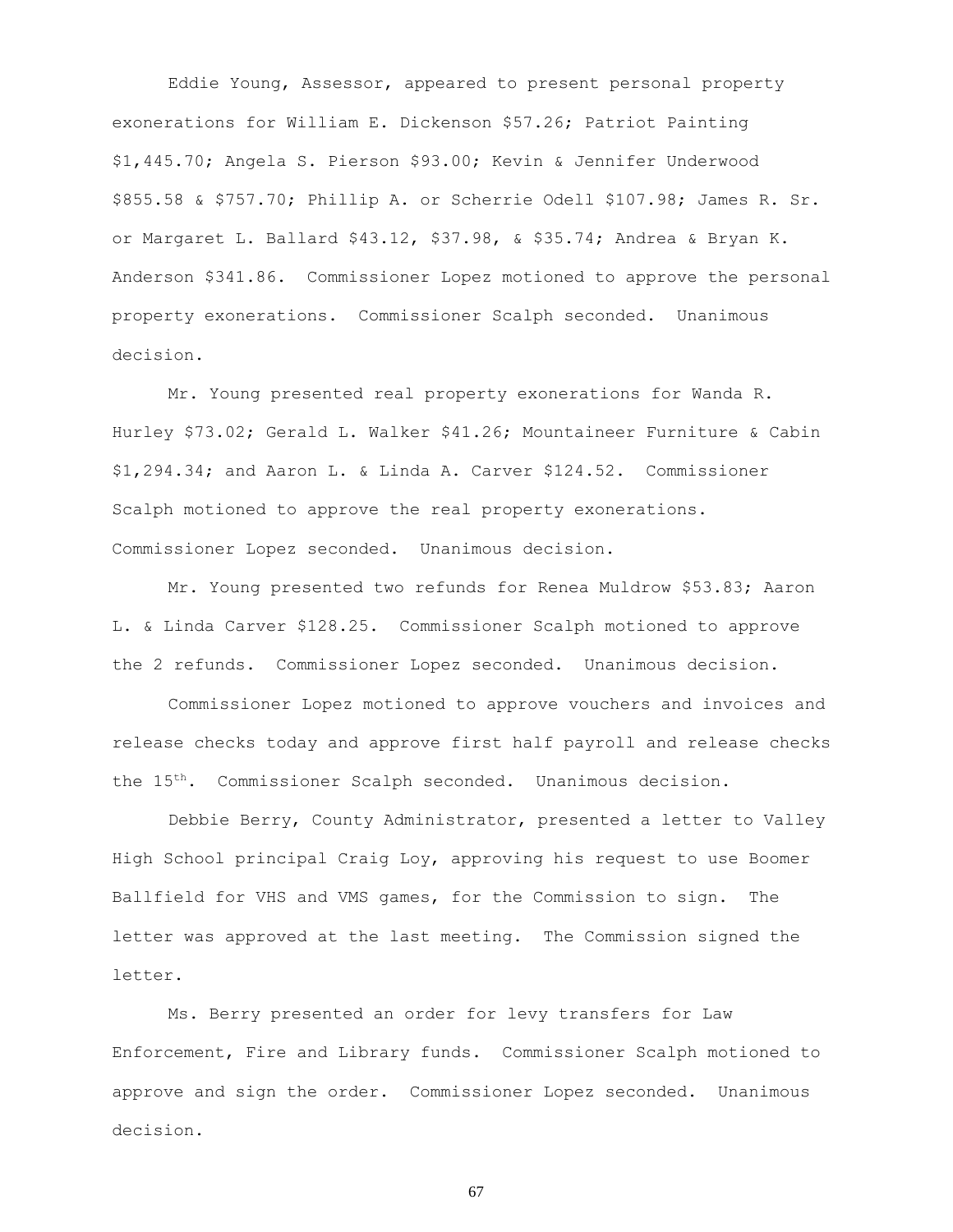Ms. Berry presented a support letter for signatures and commitment to be a part of SALS' "Project Team" for YouthBuild AmeriCorps grant for Southern Appalachian Labor School. Commissioner Lopez motioned to approve and sign the letter. Commissioner Scalph seconded. Unanimous decision.

Ms. Berry presented a \$350.00 quote from Jack R. Booda, County Surveyor, to revise boundary precinct maps. Commissioner Scalph motioned to approve the quote. Commissioner Lopez seconded. Unanimous decision.

Ms. Berry presented additional invoices for the park pool outside of the initial estimate of \$7,500.00. It was a necessity and all other work would be obsolete without the additional work. Commissioner Lopez motioned to approve the additional invoice for the park pool. Commissioner Scalph seconded. Unanimous decision.

Elmer Pritt and Alvin Kincaid, American Legion, appeared to discuss the Fayette County Soldiers and Sailors Memorial Building. Art Gonzalez and Judge Paul Blake were also present. The Legion has concerns about the eternal flame not burning as well as fees being charged and raised in rate; the stage ceiling lights do not work; only 3 of 5 exhaust fans work; moulding on High Street side needs work; approximately 100 chairs are broken; pull out bleachers need replaced. Judge Blake would like to look at the wording that the Commission stated in the 1940s when the FCMB was dedicated.

President Wender stated that the county's coal severance funding has decreased tremendously since 2012 but the FCMB has been nominated for the National Register of Historic Places and also Courthouse Facilities Improvement Authority funds can be used for county owned facilities. Commissioner Scalph also mentioned WV Preservation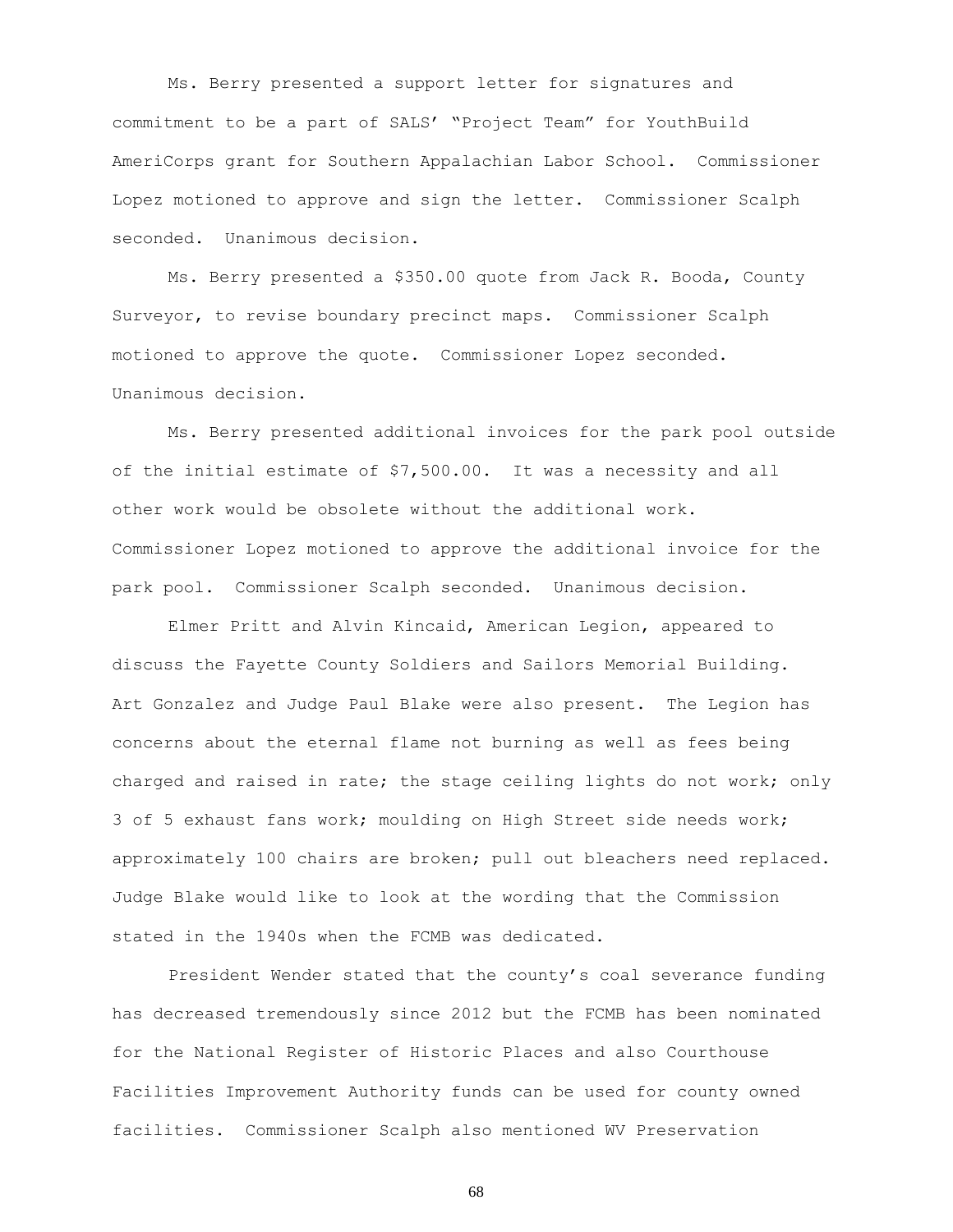Alliance and suggested if they name the FCMB on their list, there possibly could be funding. Commissioner Wender requested that Dan Snead completely review the FCMB to see what is eligible for CFIA funds.

Commissioner Scalph stated that WV Preservation Alliance has people who will come, just requesting mileage reimbursement, and assess properties as well. President Wender requested to meet again in early September to continue discussions.

Steve Slockett, Board of Education member, appeared to thank the Commission for their meetings and work with Mountain State Justice. Mr. Slockett wants to continue working with the Commission. He is concerned about bussing kids across the New River Gorge Bridge and asked the Commission to work with the Department of Transportation to build higher barriers if bussing more kids becomes the solution in Fayette County.

Lesley Taylor, Region 4 Planning and Development, appeared to discuss the Kanawha Falls PSD's Small Cities Block Grant. The conservation easement has not been received. Ms. Taylor contacted Senator Manchin's office for assistance. A new plan is in the works to make the booster station an additive so bidding can take place.

Ms. Taylor presented an Order of Intent to bid for the Commission to sign. President Wender requested that the Commission write a letter to Dr. Keller regarding the necessity of the booster station. President Wender asked Ms. Taylor to draft the letter and provide a history, as well as a letter to Senator Manchin's office.

Commissioner Scalph motioned to approve and authorize President Wender to sign the Intent to Bid. Commissioner Lopez seconded. Unanimous decision.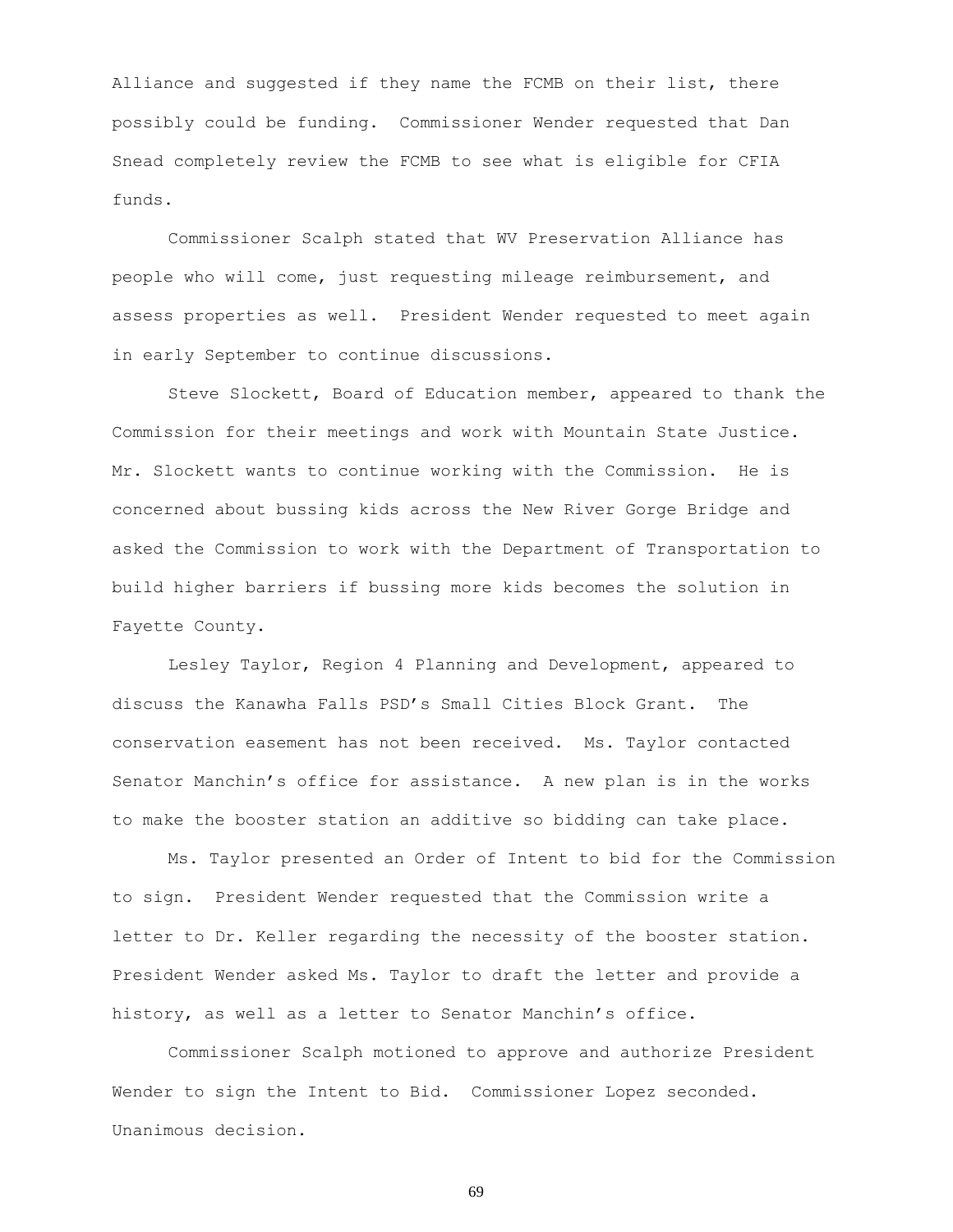Kelly Jo Drey, Resource Coordinator, appeared to present a letter to the Governor's office regarding Armstrong PSD's Small Cities Block Grant Application. Commissioner Lopez motioned to approve and sign the letter. Commissioner Scalph seconded. Unanimous decision.

Jamie Bennett, 911 Coordinator, appeared to discuss the 911 budget for FY 2016/17. Revisions are that Mr. Bennett will check on the phone lines with Frontier; revisit crewcab truck next year; bid out radio contract to see if there are savings available; attempt to sell tower at FCMB. Commissioner Scalph motioned to approve the 911 budget revisions. Commissioner Lopez seconded. Unanimous decision.

David Stevens appeared to discuss Open Minds Recovery Services. He introduced the program to the Commissions and explained that it will work with the Day Report Center and Probation.

Mr. Stevens requested a \$6,000.00 allocation. President Wender suggested checking with the New River Gorge Regional Development Authority. Mr. Stevens said they had applied with NRGRDA but have not heard back. President Wender stated he will check for Mr. Stevens.

Melvin Withrow, Maintenance, appeared to discuss the Drug Court building. The project is at a standstill until Jerry Willoughby can get specifics from the Supreme Court. Ms. Berry will write a letter to the Supreme Court and copy Judge Blake.

The Commission asked Mr. Withrow and Sonny Milam to go to the park and assist with the pool the week of June 6<sup>th</sup>.

Ms. Berry presented bids for electrical work at the Drug Court building. J & R Electric was the lowest at \$1,100.00.

Ms. Berry presented bids for the materials. Means Lumber was the lowest at \$657.93.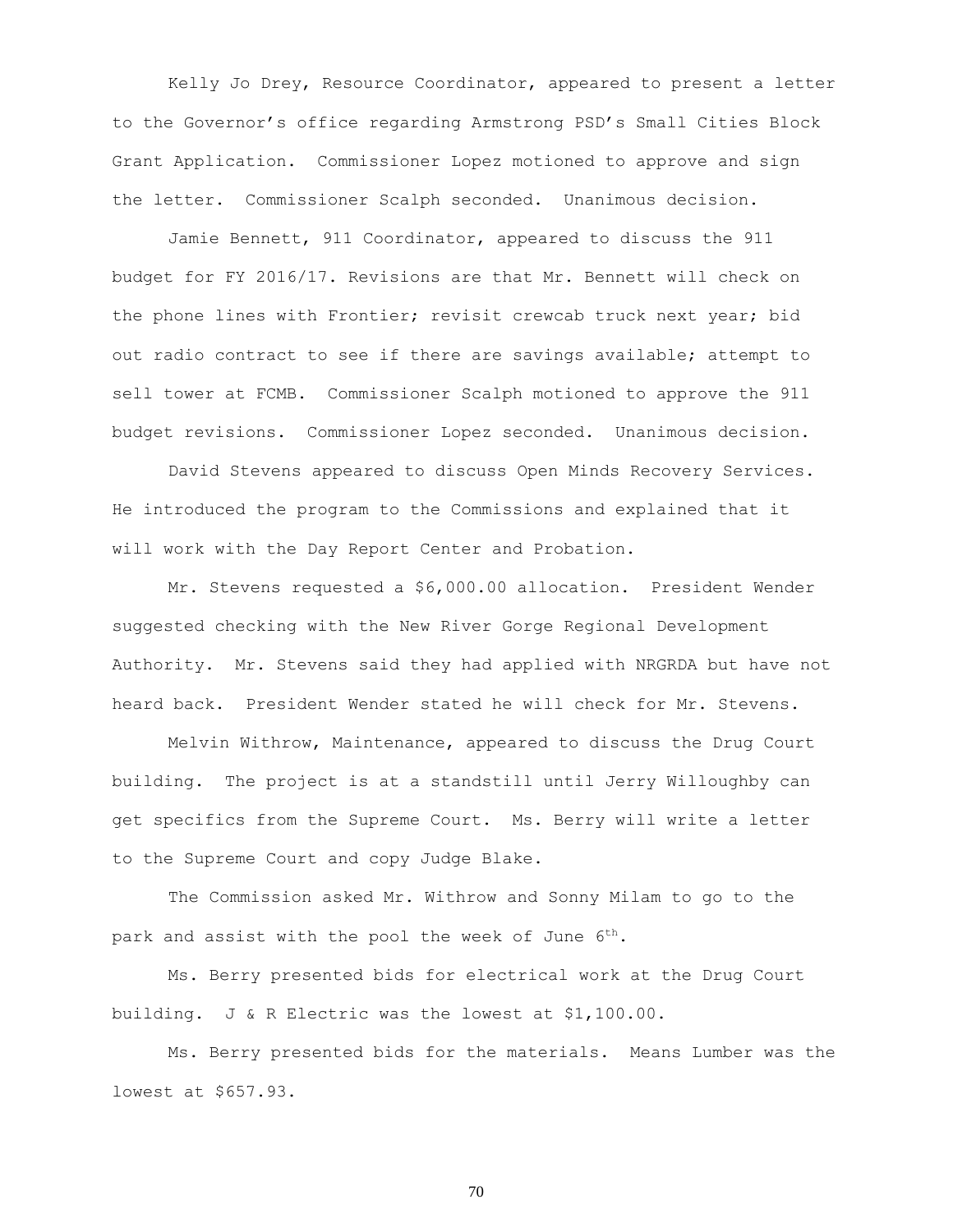Commissioner Wender motioned to approve the low bid for electrical and for materials, not to exceed a total of \$2,000.00. Commissioner Scalph seconded. Unanimous decision.

Commissioner Scalph motioned to enter into an executive session regarding a personnel matter at 12:01 p.m. Commissioner Lopez seconded. Unanimous decision.

The Commission reconvened at 1:30 p.m.

Discussion was held on resignations at the park and applications for the 2 available positions.

Commissioner Scalph motioned to accept the resignation of Peggy Bennett. Commissioner Lopez seconded. Unanimous decision.

Commissioner Scalph motioned, due to the urgency and past submissions, to hire a Parks and Recreations Director starting at \$33,000.00 on a probationary period of 6 months, then complete an evaluation. Commissioner Lopez seconded. Unanimous decision.

The Commission appointed 2 interview committees. For the Park Secretary, Debbie Berry, Denise Scalph and Andrea Mender. For Park Maintenance Supervisor, Debbie Berry, Denise Scalph and Joey Carelli. Commissioner Scalph motioned to approve the committees. Commissioner Lopez seconded. Unanimous decision.

The meeting was adjourned at 1:35 p.m.

FAYETTE COUNTY COMMISSION REGULAR SESSION JUNE 17, 2016 COURTHOUSE FAYETTEVILLE, WV 25840 MEMBERS Present: Matthew D. Wender, John H. Lopez, Denise A. Scalph

The Fayette County Commission met in a regular session on this 17<sup>th</sup> day of June, 2016.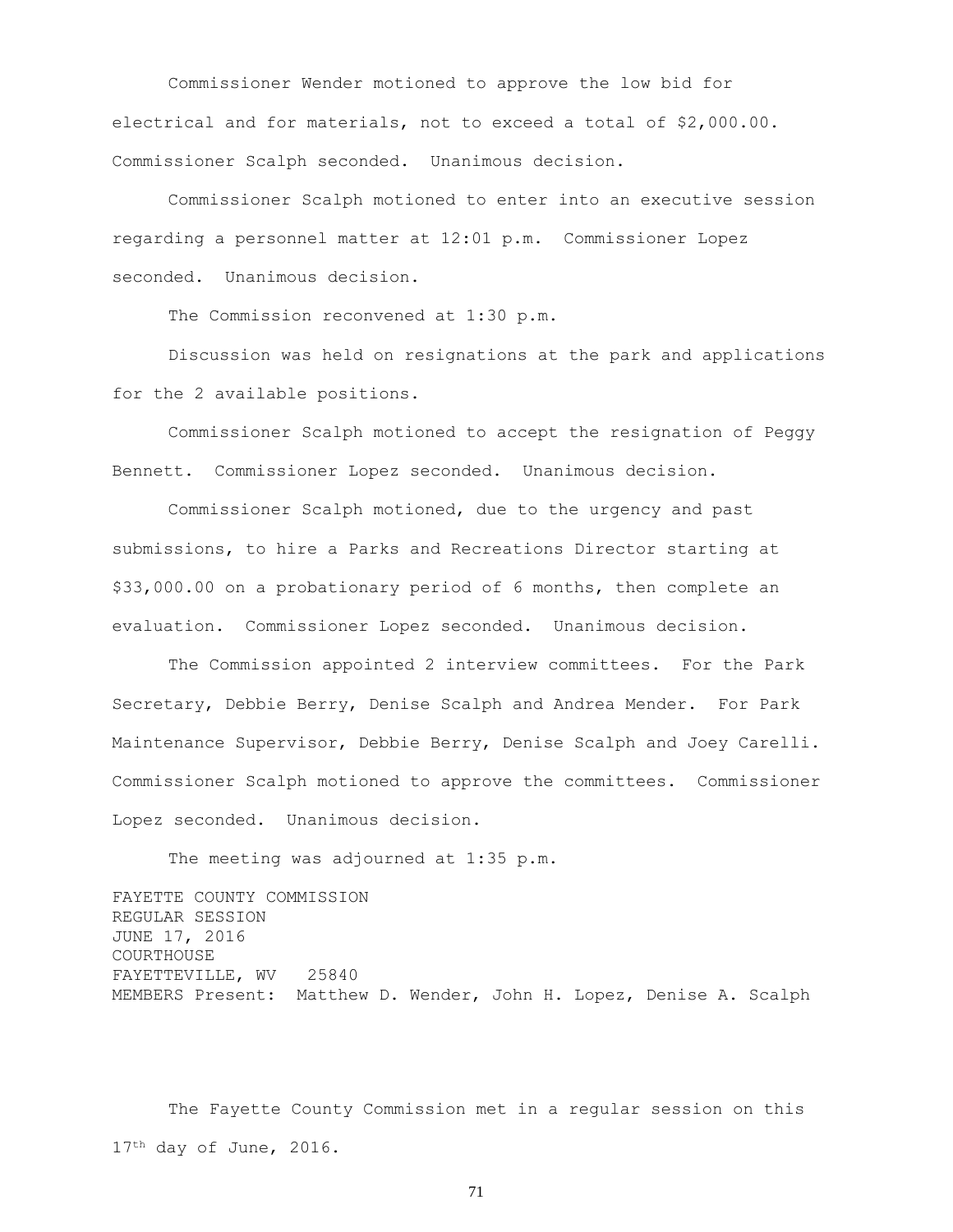President Wender called the meeting to order at 8:59 a.m.

The Commission entered into an executive session at 9:01 am for legal counsel.

The Commission reconvened at 9:13 a.m.

Commissioner Scalph motioned to support the appeal on the Lochgelly/Danny Webb injection well matter. Commissioner Lopez seconded. Unanimous decision.

The Commission entered into an executive session to discuss a matter with Chief Circuit Judge Paul Blake at 9:14 a.m.

The Commission reconvened at 9:28 a.m.

Commissioner Lopez motioned to approve vouchers and invoices and release checks today and to approve  $2<sup>nd</sup>$  half payroll, checks to be released on the 30th. Commissioner Scalph seconded. Unanimous decision.

Commissioner Scalph motioned to approve minutes from May  $4^{th}$ ,  $16^{th}$ ,  $25^{th}$  and June  $3^{rd}$ . Commissioner Lopez seconded. Unanimous decision.

Kelvin Holliday, County Clerk, appeared to introduce and recognize Virginia Anders, who has voted in 66 consecutive years of elections. Ms. Anders was presented with a Voter's Hall of Fame certificate.

Debbie Berry, County Administrator, presented a real property exoneration for Jonathan L. McClanahan for \$1,508.00. Commissioner Scalph motioned to approve the exoneration. Commissioner Lopez seconded. Unanimous decision.

Ms. Berry presented 2 refunds for Wanda R. Harley \$ 75.76 and Jonathan L. McClanahan \$1,470.30, respectively. Commissioner Lopez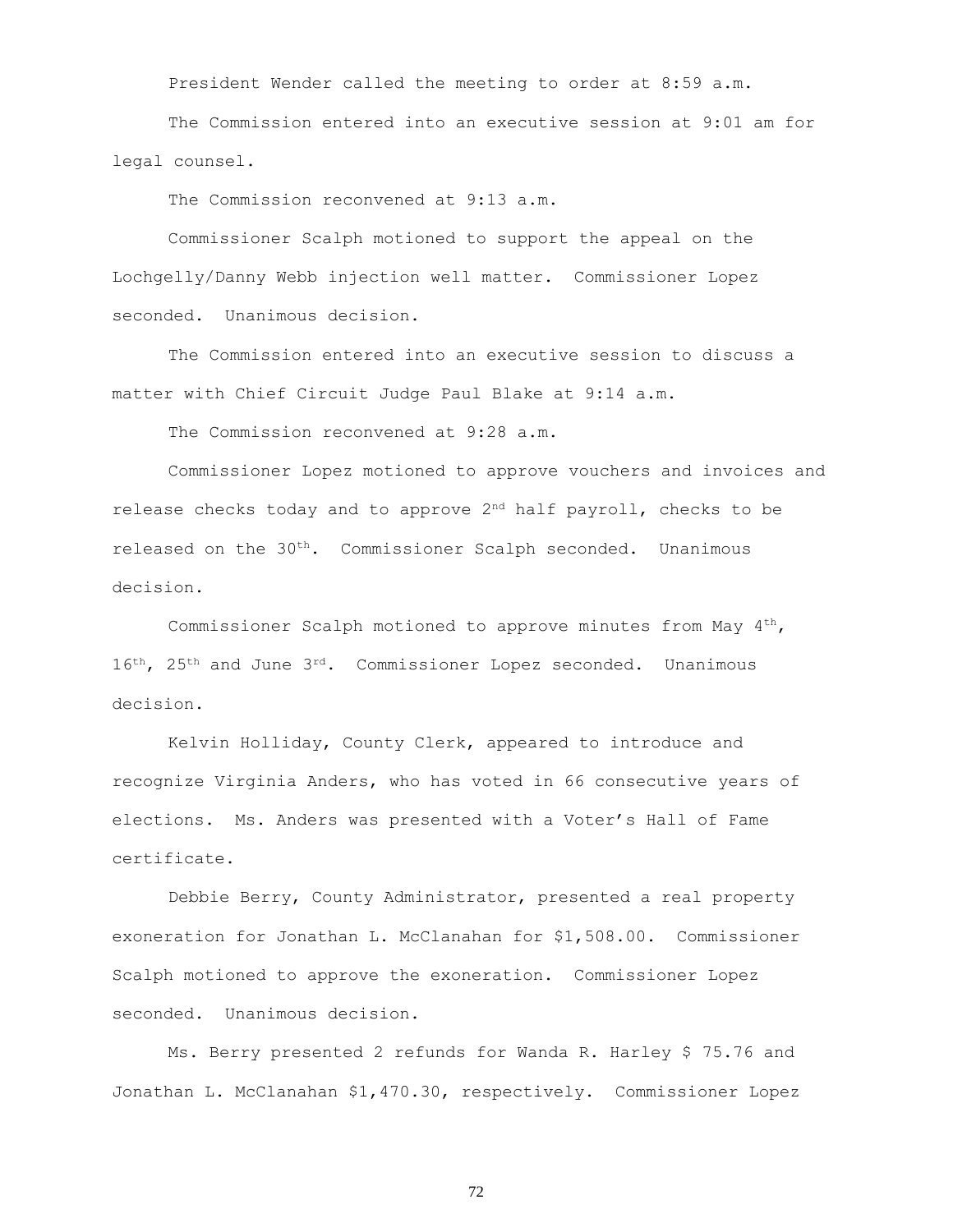motioned to approve the refunds. Commissioner Scalph seconded. Unanimous decision.

Ms. Berry presented a letter of recognition for Earl Pauley's retirement for the Commission to sign.

Ms. Berry presented drawdowns for the Community Corrections grant for April and May 2016. Commissioner Scalph motioned to approve the drawdowns. Commissioner Lopez seconded. Unanimous decision.

Ms. Berry presented an order approving banking institutions in the county to be named as depositories of public monies. Commissioner Lopez motioned to approve and sign the order. Commissioner Scalph seconded.

Ms. Berry presented an order to substitute securities pledged to the Fayette County Commission from Fayette County National Bank. Commissioner Lopez motioned to approve the substitute securities. Commissioner Scalph seconded. Unanimous decision.

Ms. Berry presented transfer order for Fiscal Year 2016 for Magistrate Court to the General Fund for \$27,861.59. Commissioner Scalph motioned to approve the transfer. Commissioner Lopez seconded. Unanimous decision.

Ms. Berry presented transfer order for Fiscal Year 2016 for Fayette County General School Fund to General Fund for \$109,494.02. Commissioner Scalph motioned to approve the transfer. Commissioner Lopez seconded. Unanimous decision.

Ms. Berry presented transfer order for Fiscal Year 2016 for Fayette County Worthless Check Fund to General Fund for \$2,761.51. Commissioner Scalph motioned to approve the transfer. Commissioner Lopez seconded. Unanimous decision.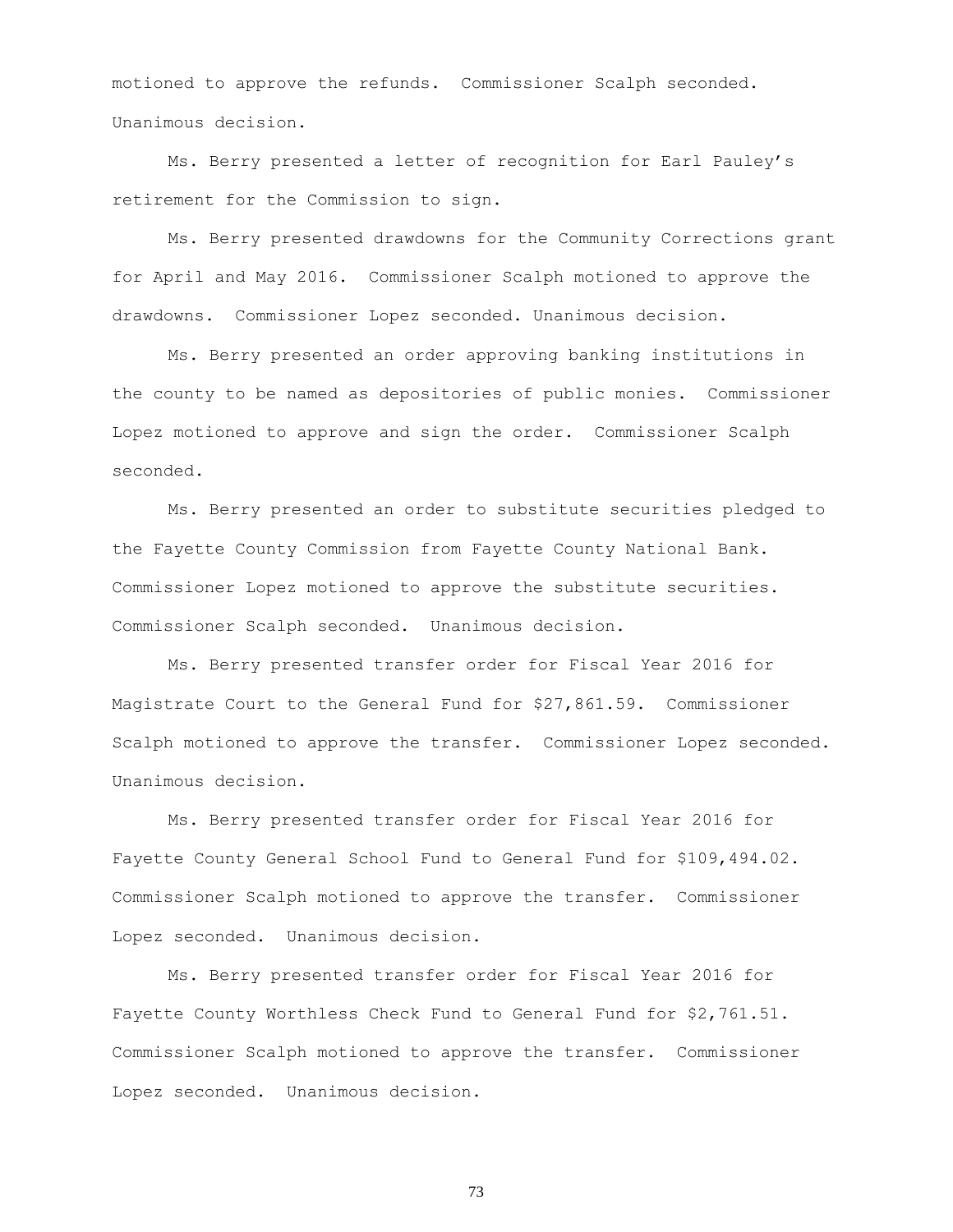Ms. Berry presented the Budget Statement for the fiscal year beginning July 1, 2016 for the Commission to approve and sign. Commissioner Scalph motioned to approve and sign the Budget Statement. Commissioner Lopez seconded. Unanimous decision.

Ms. Berry presented a letter to Natalie E. Tennant, Secretary of State, updating the Public Service Districts and their current board members for the Commission to sign.

Ms. Berry presented an order reappointing Kerren Hall to the Solid Waste Authority. Commissioner Lopez motioned to approve the reappointment. Commissioner Scalph seconded. Unanimous decision.

Ms. Berry presented an order appointing Brandon Richardson to the Board of Health to replace John Frazier, who resigned at the end of his term. Commissioner Lopez motioned to approve the appointment. Commissioner Scalph seconded. Unanimous decision.

Ms. Berry presented a support letter for approval and signature for Christy Bailey, Executive Director of the National Coal Heritage Area Authority to the Governor's office, Fayette County Legislators and Keith Burdette, requesting support for funding in the state budget. Commissioner Scalph motioned to approve and sign the support letter. Commissioner Lopez seconded. Unanimous decision.

At 10:00 a bid opening was held for the brick and masonry repairs to the courthouse. The bids were:

> Keystone - \$137,900 & unit price \$20.00 to add \$14 to deduct Arch Masonry - \$98,300 & unit price \$25.00 Trisco - \$154,334 & unit price \$22.00 Wilson Restoration - \$196,897 & unit price \$15.00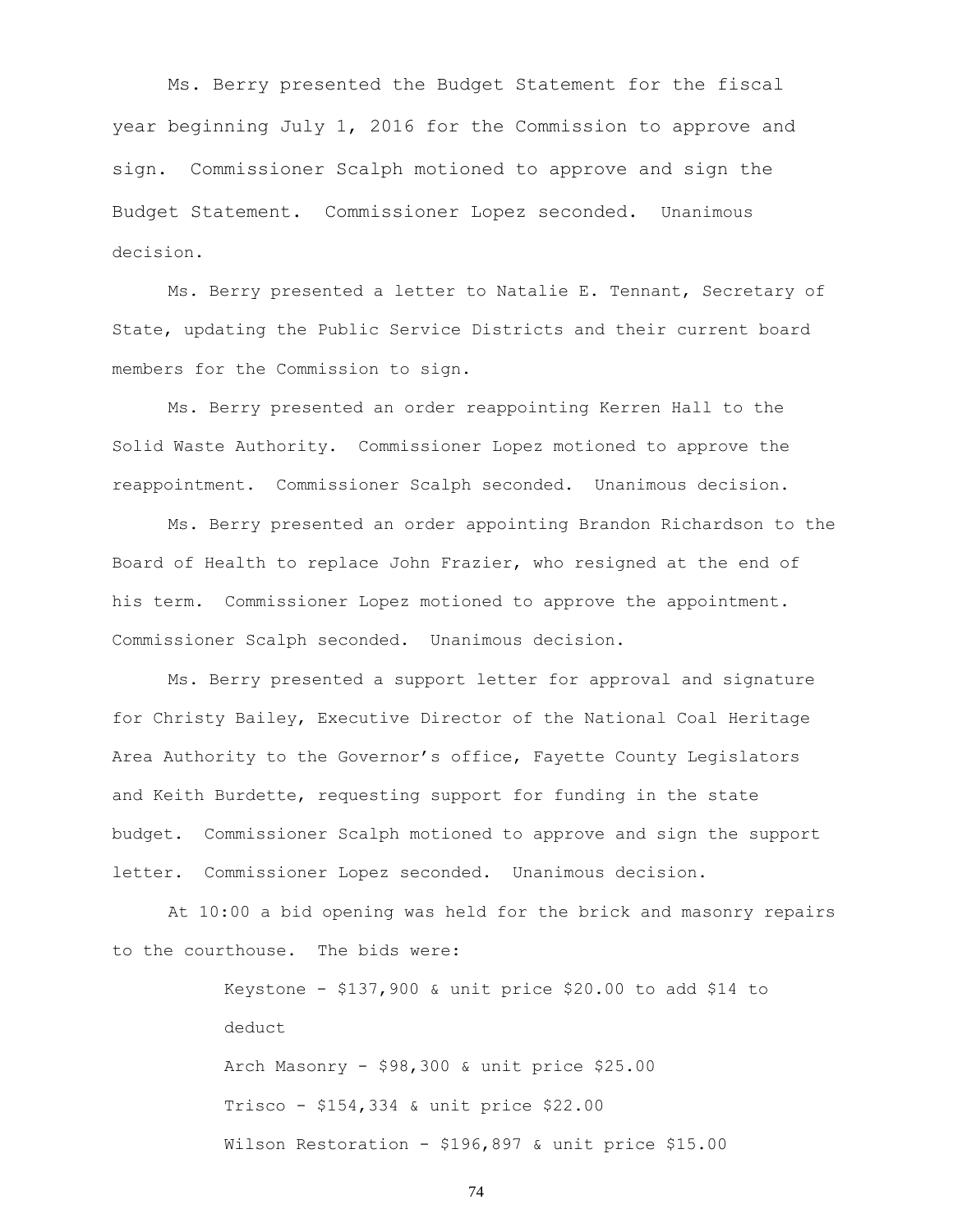Angela Stone & Marble - \$273,999 & unit price \$14.00

Allegheny Restoration - \$232,000 & unit price \$100.00 Commissioner Scalph motioned to accept the lowest bid from Arch Masonry as long as the specs meet the approval of Dan Snead, Architect. If not met, the commission with authorize Commissioner Scalph & Ms. Berry to proceed with the 2<sup>nd</sup> lowest bid, Keystone. Commissioner Lopez seconded. Unanimous decision.

Steve Slockett, Board of Education Member elect, appeared to present his School System Unity Plan. During his campaign, he encouraged voters to step up and take care of our school system by voting. He feels voters did and stated that we had the highest voter turnout than any other county. Mr. Slockett passed out train tickets that he made, inviting the Commission to "Get On Board with School Unity". The Commission thanked Mr. Slockett for the tickets and for taking a lead on unity.

Mr. Slockett then presented copy of his deed of trust and map to discuss the current TIF situation near Thousand Oaks, where he lives. His deed states that the TIF cannot happen. Mr. Slockett has no intention of trying to get money from North Hills Group. He just wants to hold them responsible to what is stated on his deed. President Wender stated that this needs to be addressed with Eddie Young, Assessor, and also suggested that Assistant Prosecuting Attorney Jeff Mauzy, Zoning Official Tim Richardson, North Hills Group Representative Charlie Flint, and Mr. Slockett meet with Mr. Young to discuss this situation.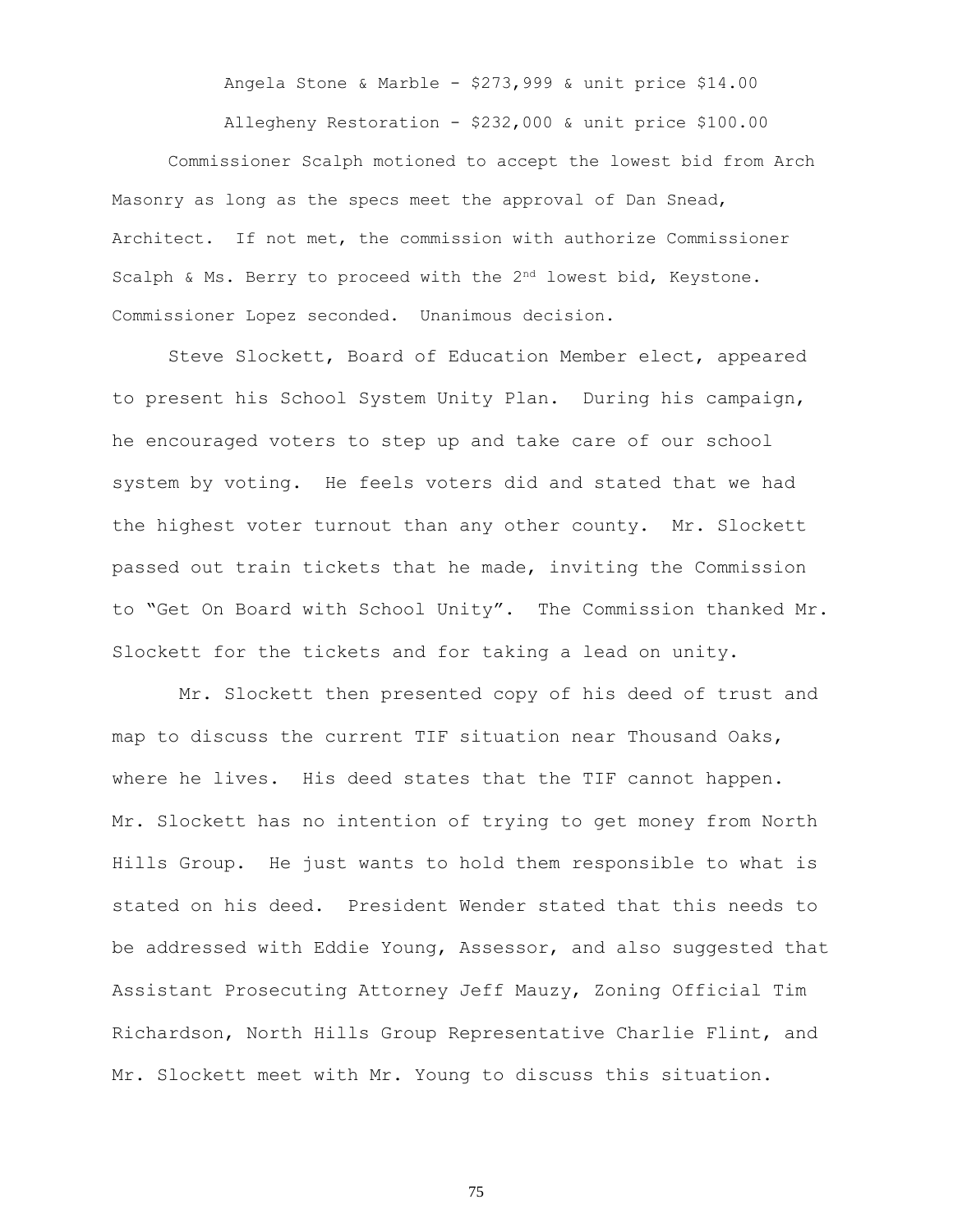Doug Hylton appeared to present the Meadow River Rail Trail Purchase Agreement. He presented a map regarding the property purchase from CSX.

The trail would be extended 6.39 miles. The property is \$52,000.00. Greenbrier County has agreed to pay \$26,000.00 and has asked Fayette County to pay the remaining \$26,000.00.

President Wender asked how we can stay good partners short of writing a check. Fayette County is not in a financial situation to allocate those funds.

Mr. Hylton stated that he was not asking for a decision today. He wanted the Commission to review the Purchase Agreement.

President Wender restated that Fayette County is not in any position to commit those funds but the Commission still wants to be in good partnership on the project. Coal Severance money will not get any better.

Ms. Berry presented an order from Attorney James Blankenship on the estate of Duane Eugene Walters for signatures. The Commission approved the order in a prior meeting.

Ms. Berry presented a Budget Revision. Commissioner Lopez motioned to approve the Budget Revision. Commissioner Scalph seconded. Unanimous decision.

The Commissions recessed at 12:02 p.m. The Commission reconvened at 1:23 p.m.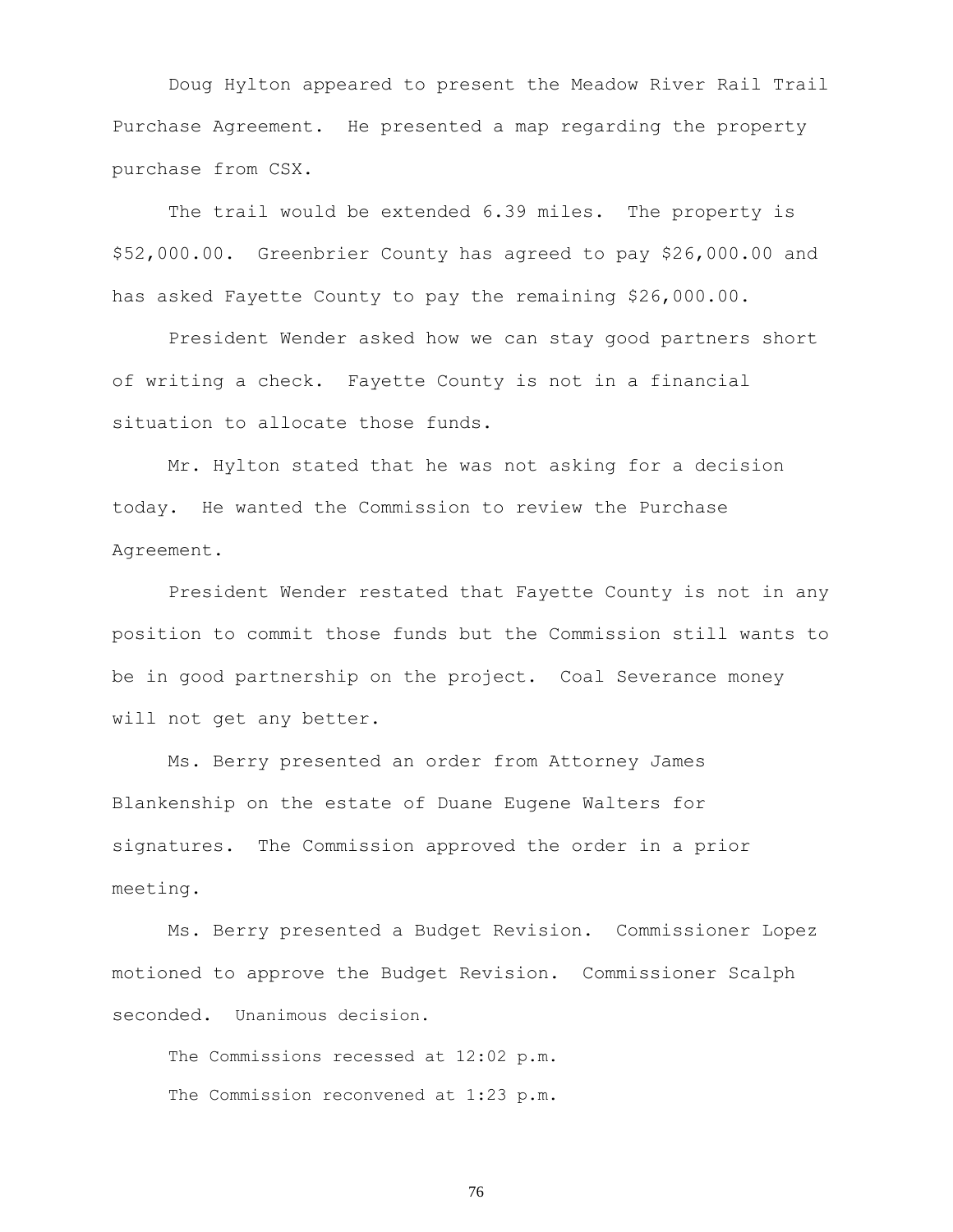The Commission entered into an executive session at 1:23 p.m. to discuss Park personnel matters.

The Commission reconvened at 1:58 p.m.

Commissioner Scalph motioned to approve the hiring of an Operations Manager of the Fayette County Park, starting at \$31,000.00 with a 6 month probation period. President Wender seconded. Unanimous decision.

Commissioner Scalph motioned to approve offering Randall Redden, Sr. the position of Park Monitor/Security with housing included, while continuing his Garage position. President Wender seconded. Unanimous decision.

President Wender motioned to approve 137 hours of sick time from the bank to Johnny Worix and to notify him in writing that his allocation will be depleted as of July 2<sup>nd</sup>. Commissioner Scalph seconded. Unanimous decision.

The meeting was adjourned at 2:18 p.m.

FAYETTE COUNTY COMMISSION REGULAR SESSION JULY 1, 2016 COURTHOUSE FAYETTEVILLE, WV 25840 MEMBERS Present: Matthew D. Wender, John H. Lopez, Denise A. Scalph

The Fayette County Commission met in a regular session on this 1st day of July, 2016.

President Wender called the meeting to order at 9:10 a.m.

Eddie Young, Assessor, appeared to present a credit request for Emily Whaples in the amount of \$449.36. Commissioner Scalph motioned to approve the credit request. Commissioner Lopez seconded. Unanimous decision.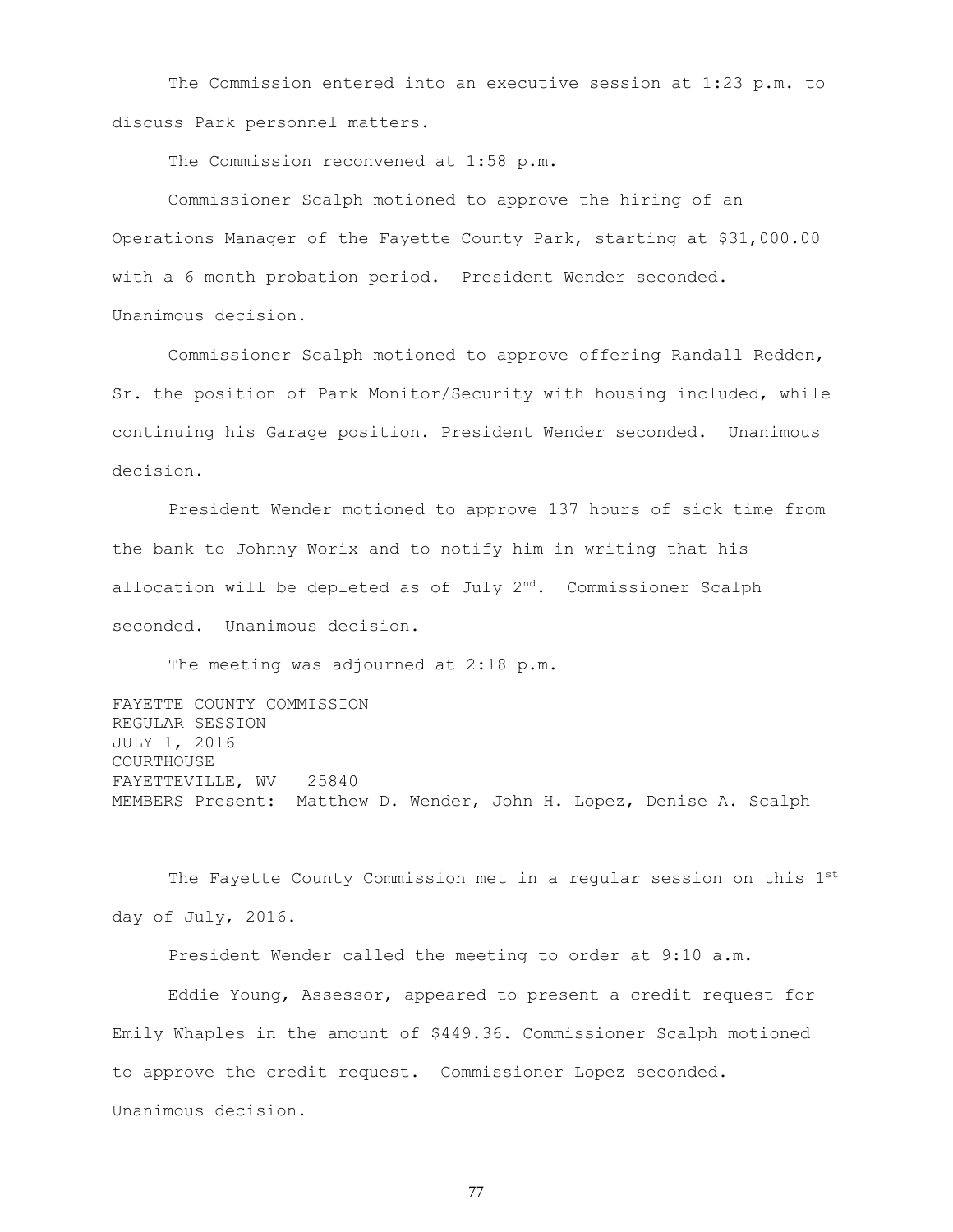Mr. Young presented real property exonerations for John Joines \$512.66; Michael Parker \$695.60. Commissioner Scalph motioned to approve the real property exonerations. Commissioner Lopez seconded. Unanimous decision.

Mr. Young presented two refunds for Michael Parker \$678.20; John Joines \$510.09. Commissioner Lopez motioned to approve the 2 refunds. Commissioner Scalph seconded. Unanimous decision.

Mr. Young presented the land books for the Commissioners to sign.

Kevin Walker, OEM Director, appeared to brief the Commission on the recent flooding.

The Commission commended the OEM, 911 and Fire departments for all of their hard work and organization during this time.

Mr. Walker warned the Commission of an upcoming storm predicted for Sunday night.

President Wender asked Mr. Walker for a comprehensive list of what can the county can be reimbursed.

Kelly Jo Drey, Resource Coordinator, will notify the Public Service Districts to send comprehensive lists of flood damage. Ms. Drey tells the Commission that she will have bills for reimbursement from the 7 acre park that the URA paid.

Deborah Berry, County Administrator, will notify Renee Harper, Parks & Recreation Director, to gather up park damage.

President Wender asked Stephanie Sears, Staff Accountant, to oversee compiling all comprehensive lists.

Ms. Sears will follow up with Mr. Walker to start the FEMA process.

Mr. Walker will follow up with FEMA about the rafting companies that assisted during the storm.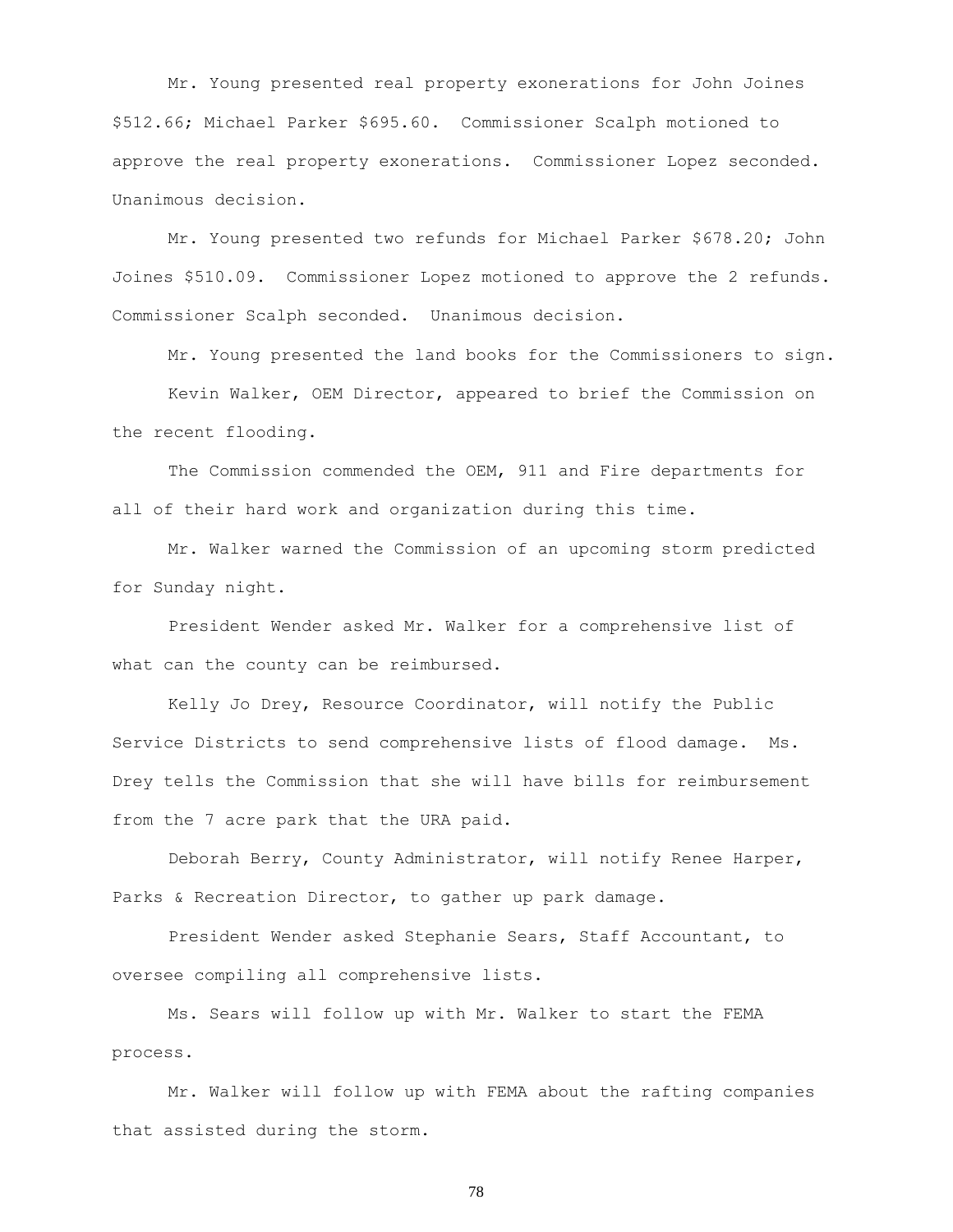Mr. Walker will have the grounds on the 911 Center tower checked. There have been 3 lightning strikes in 20 months.

President Wender asked that our insurance expert come and evaluate the tower.

President Wender asked that a list of volunteers be compiled for recognition.

Commissioner Lopez motioned to approve vouchers and invoices and release checks today and approve first half payroll and release checks the 15th. Commissioner Scalph seconded. Unanimous decision.

Commissioner Scalph motioned to approve the minutes of April  $19^{th}$ , 22<sup>nd</sup> and 29<sup>th</sup>. Commissioner Lopez seconded. Unanimous decision.

Ms. Berry presented orders to Combine or Divide and Segregate land for Dallas H. Sr. & Michelle M. Duncan; Thomas E. & Kathryn L. Law; Johnny J. & Clara L. Thorne; Ernestine Phillips; and Jonathan L. McClanahan respectively. Commissioner Lopez motioned to approve and authorize President Wender to sign the orders. Commissioner Scalph seconded. Unanimous decision.

Discussion was held regarding Van Burks and the property with a county lien that he would like to purchase, and whether the county can force the sale. Commissioner Scalph suggests sending a letter to the property owner.

Commissioner Scalph motioned to send the property owner a letter suggesting that they contact the interested party about purchasing the property. If there is not a response after 45 days, the Commission will then take legal action to force the sale. Commissioner Lopez seconded. Unanimous decision.

Ms. Berry presented Fire Levy Pumper Replacement Agreements for the City of Oak Hill for Fiscal Year 2015/2016 and 2016/2017.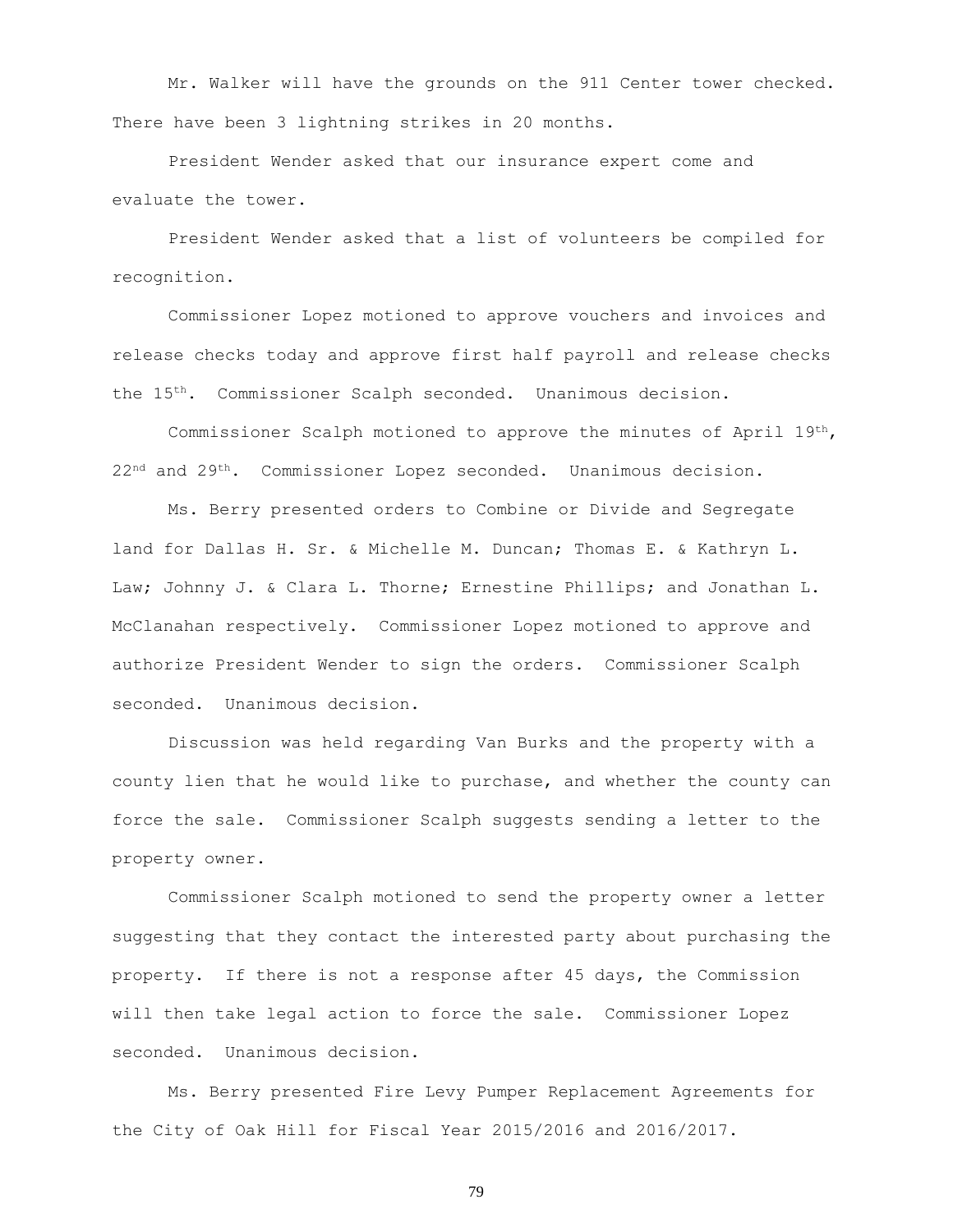Commissioner Lopez motioned to approve the agreements. Commissioner Scalph seconded. Unanimous decision.

Ms. Berry presented an authorization for Dan Snead to prepare a construction contract with Arch Masonry to proceed with required bond and insurance documentation for the Fayette County Courthouse masonry repair. Commissioner Lopez motioned to authorize Mr. Sneed to prepare the contract. Commissioner Scalph seconded. Unanimous decision.

Ms. Berry presented a request from Kevin Walker to place a rolloff dumpster at the Memorial Building for flood debris. Mr. Walker will work with the Town of Fayetteville to see if there might be a better place for the dumpster. Commissioner Scalph motioned to grant permission to place the roll-off dumpster at the FCMB. Commissioner Lopez seconded. Unanimous decision.

Discussion was held on the housing agreement for the Parks Monitor, Randall Redden, Sr., at the Fayette County Park. Commissioner Scalph motioned to approve the agreement pending approval of Larry Harrah, Prosecuting Attorney, and Renee Harper. Commissioner Lopez seconded. Unanimous decision.

President Wender suggesting putting the Brunch Bill on the agenda. Mr. Harrah will research it in the meantime.

Ms. Berry presented a letter for Joey Carelli and his retirement for the Commission to sign.

Discussion was held regarding the pool repair. A quote was received from East Coast Pools for \$13,500.00. Commissioner Lopez motioned to approve the quote from East Coast Pools. Commissioner Scalph seconded. Unanimous decision.

Commissioner Scalph requested a detailed scope of work and a guarantee from East Coast Pools.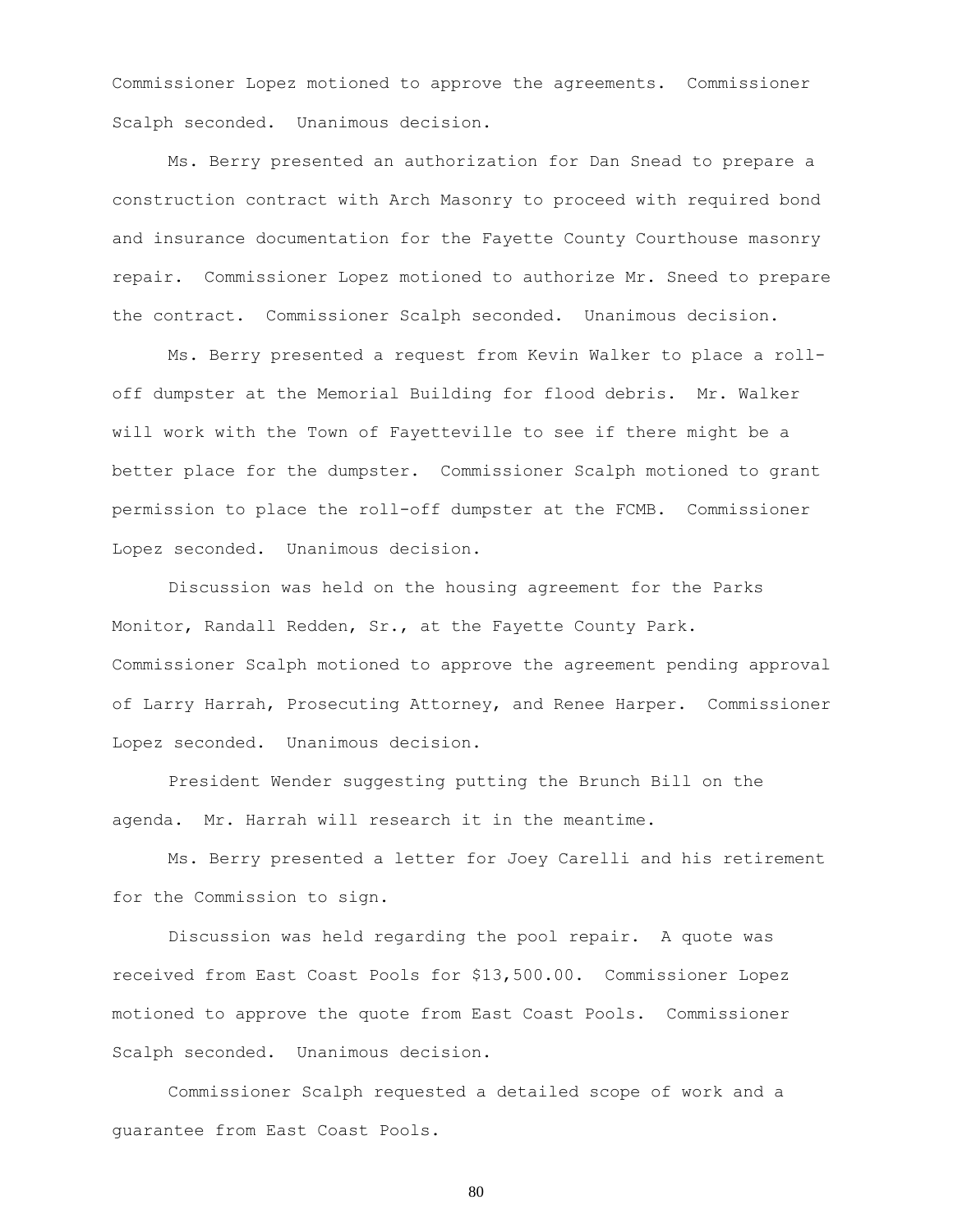The Commission entered into an executive session at 10:47 a.m. to discuss a personnel matter.

The Commission reconvened at 11:08 a.m.

Representatives from FEMA appeared to update the Commission. Daily blasts are being sent out. Ms. Berry and Mr. Walker will be put on the contact list.

The meeting was adjourned at 11:45 a.m.

FAYETTE COUNTY COMMISSION REGULAR SESSION JULY 15, 2016 COURTHOUSE FAYETTEVILLE, WV 25840 MEMBERS Present: Matthew D. Wender, John H. Lopez, Denise A. Scalph

The Fayette County Commission met in a regular session on this 15th day of July, 2016.

President Wender called the meeting to order at 9:02 a.m.

Steve Fox, Assessor Chief Deputy, appeared to present exonerations real property exonerations for Michael Parker \$696.00; James & Tina D. Bell \$342.80; John D. Joines \$3979.82 & \$512.66; Alice Parsons \$174.54; Mary F. & Judith Sparkman \$130.66; Charlene Underwood \$322.04; Kevin Ewing etux \$59.94; Terry Shawn & Mary K. Wolfe \$973.72; Pine Mountain O & G Inc. \$6.42; Johnathan McClannahan \$1,433.44; John William Walton \$424.26 & \$74.56; Wanda R. Hurley \$74.56; Jennifer L. Lokandt \$285.50; Watson W. Comton \$327.88; Renea Muldrew \$52.26; Mountaineer Furniture & Cabin \$983.80; Gerald L. Walker \$182.92; Aaron & Linda Carver \$137.72; Andrew E. & Amanda R. Worthington \$417.96; Kenneth L. & Patricia Kelly \$205.98; Mary Ellen & Orval Coffey \$509.22; Karen Crist \$70.44; Helen A. Ford \$435.80; Kenneth K. Kruger \$446.52; Michael T. & Patricia Connelly \$80.48; Kandice L. Akers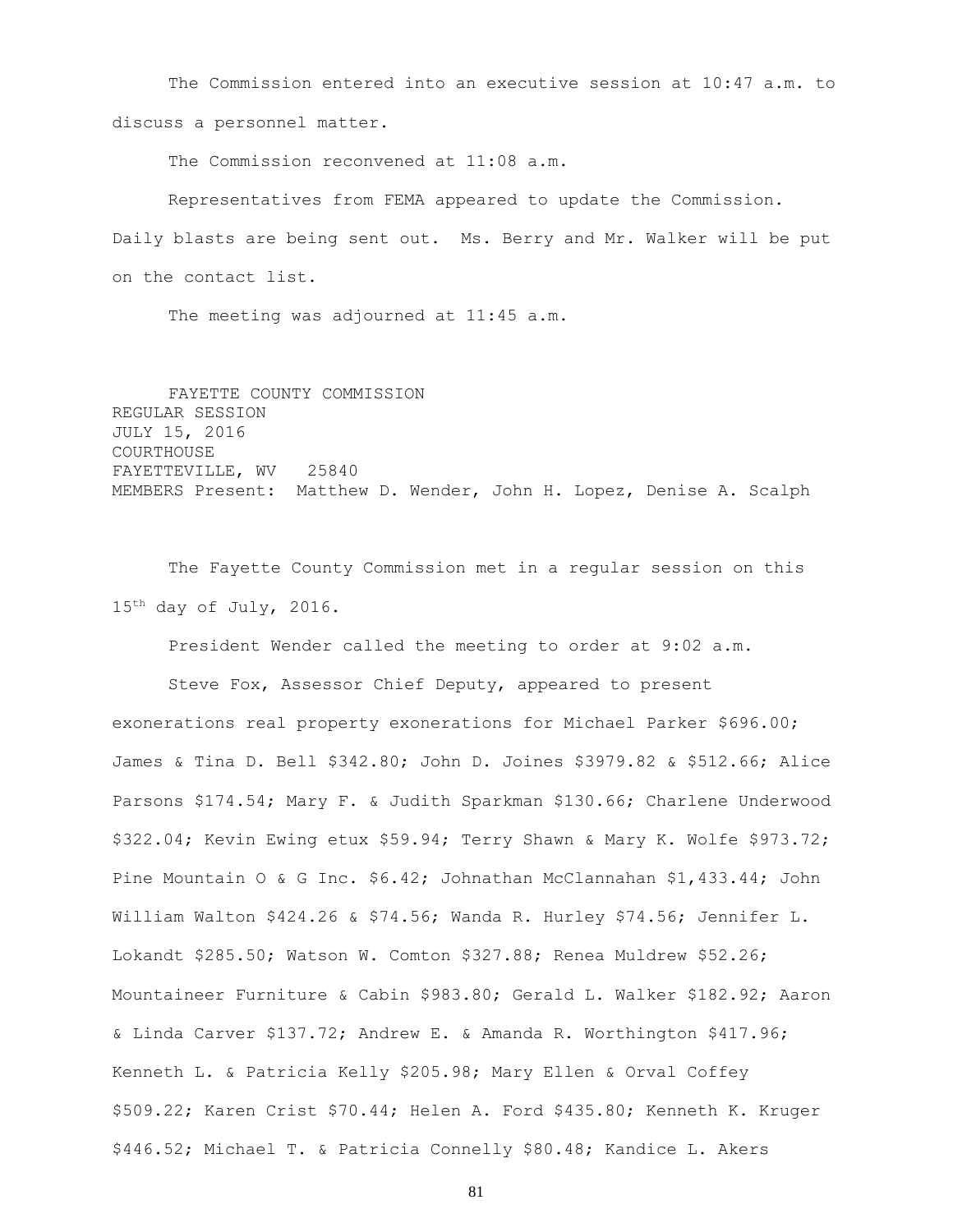\$319.40; Angelica I. & Kevin Roberts \$52.26. Commissioner Scalph motioned to approve the real property exonerations. Commissioner Lopez seconded. Unanimous decision.

Mr. Fox presented exonerations for personal property for Valerie Bibbee \$75.32; Daniel D. Reiter \$69.58; David M. Franco \$460.26; John Dean Joines \$565.30; Donnie A. Wilson \$377.12; Shirley Love \$492.50; Jacob W. White Jr. \$307.28; Judith L. Spack \$29.34; Melissa Davis \$171.38; NARCO Inc. \$8,502.26; Randall II & Regina Redden \$355.08. Commissioner Lopez motioned to approve the personal property exonerations. Commissioner Scalph seconded. Unanimous decision.

Mr. Fox presented a refund for Angelica I. & Kevin Roberts \$53.44. Commissioner Scalph motioned to approve the refund. Commissioner Lopez seconded. Unanimous decision.

Commissioner Lopez motioned to approve  $2<sup>nd</sup>$  half payroll to be released on the  $29^{th}$  and vouchers and invoices to be released today. Commissioner Scalph seconded. Unanimous decision.

Brian Jeremiah with FEMA appeared to give an update on the June 23<sup>rd</sup> flooding recovery. Rick Lewis with Nuttall Fire Department appeared to ask some questions regarding rebuilding.

Allen Ballard, Building Safety Department, appeared and stated if damage is worse than 55%, to rebuild you must elevate.

Concerns are discussed about people not being able to afford a mortgage payment (which they haven't had) on top of the flood insurance they will now be required to carry.

If people choose to take \$33,000.00 from FEMA, there is a possibility that they can receive Hazard Mitigation money through the state to elevate the house.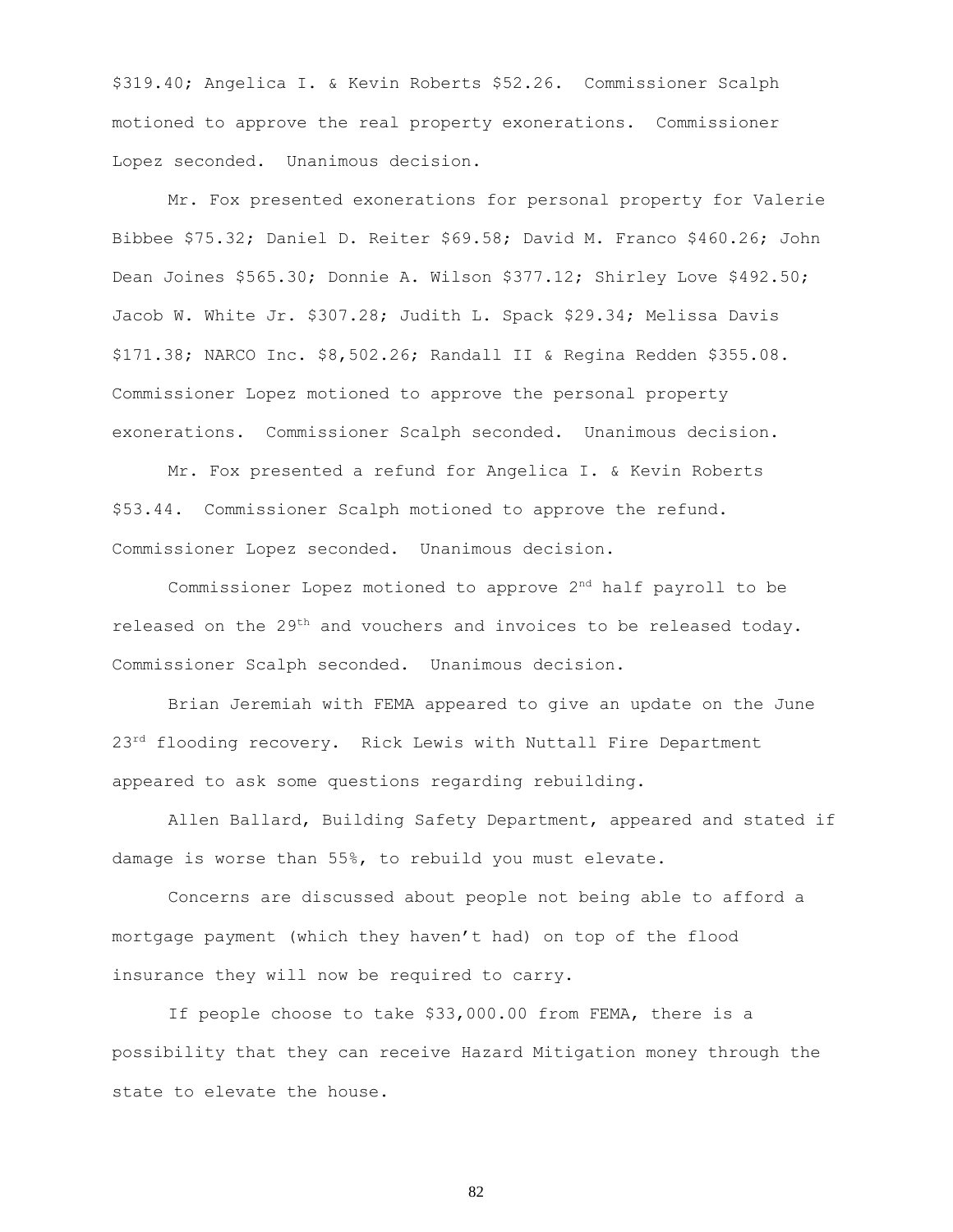Commissioner Wender suggested setting up a town hall style meeting for displaced individuals for a Q & A session. Mr. Lewis, Mr. Jeremiah and Mr. Ballard will work on setting up this meeting.

Commissioner Scalph motioned to approve waiving the building permit fee on displaced individuals who are rebuilding. Commissioner Lopez seconded. Unanimous decision.

Mr. Jeremiah spoke about public assistance and a meeting next week to discuss procurement.

Discussion was held on the Animal Shelter Bridge. Material will be available on Tuesday morning and the rebuild with, then begin. They will reuse the rails from the old bridge. It will take 3 days to get the bridge deck on. Rails should take a day. Total cost will be around \$10,000.00.

Mr. Ballard and Larry Harrah, Prosecuting Attorney, appeared to discuss a change in the Building Code Ordinance. The State wants an additional article adopted regarding schooling. Commissioner Scalph motioned to accept the Fayette County Building Code by way of an order with a few adjustments. Commissioner Lopez seconded. Unanimous decision.

Commissioner Scalph motioned to adopt Section 87 series 7 – Legislative Rules of State Fire Commission. Commissioner Lopez seconded. Unanimous decision.

Bill Hannabass, City of Oak Hill, appeared to discuss Harlem Heights Park. Oak Hill would like to maintain the park better. Mr. Hannabass asked the Commission if they can give the city authorization to maintain the park. Mr. Harrah will look into it and see what stipulations the property holds. He will return August 12<sup>th</sup>.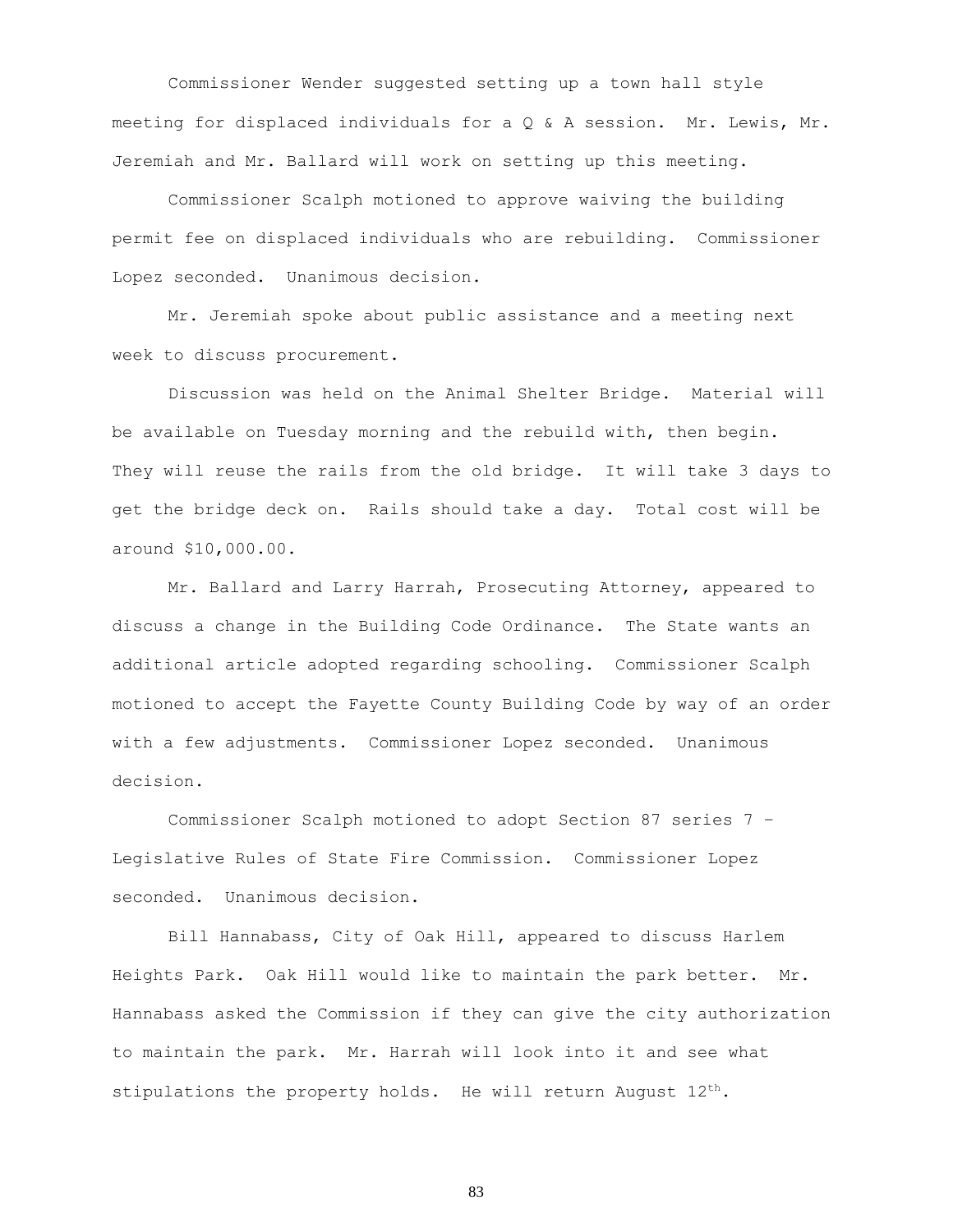Andy Austin appeared to discuss New River Transit Authority (NRTA.)

Some data is passed out by Kim Canterbury. Average ridership is 264. They are working to secure further funding.

Ms. Canterbury spoke about marketing for NRTA.

Discussion was then held regarding legislative issue nominations. 5 nominations were brought forth: (see attached for more detail)

- 1. The need for a set process of who will determine domicile when an individual files for election. Should not be a constituent who has to hire a lawyer. The candidate should have only one attempt to present a petition for filing independent. They should not be allowed to submit continuously until they get the desired outcome. The burden should be theirs the first and only time of the presentation of the petition. Secretary of State or County Clerk.
- 2. Change in process for ordering ballots. This should be based on actual numbers of voters who voted in elections and not the number of registered voters.
- 3. Change in process to combine precincts. There needs to be a larger cap of registered voters to consolidate precincts.
- 4. Clarification of time for cost per inmate. The need for a defined start time for the per diem rate charge. Request for an independent audit of the Regional Jail system.

5. Earned Income Tax Credit.

Discussion was then held on liability insurance for Plum Orchard Lake Playground. Can the County hold liability insurance? WV Counties Risk Pool says no. President Wender asked if the county can lease the playground, then contact SALS about maintenance. Mr. Harrah stated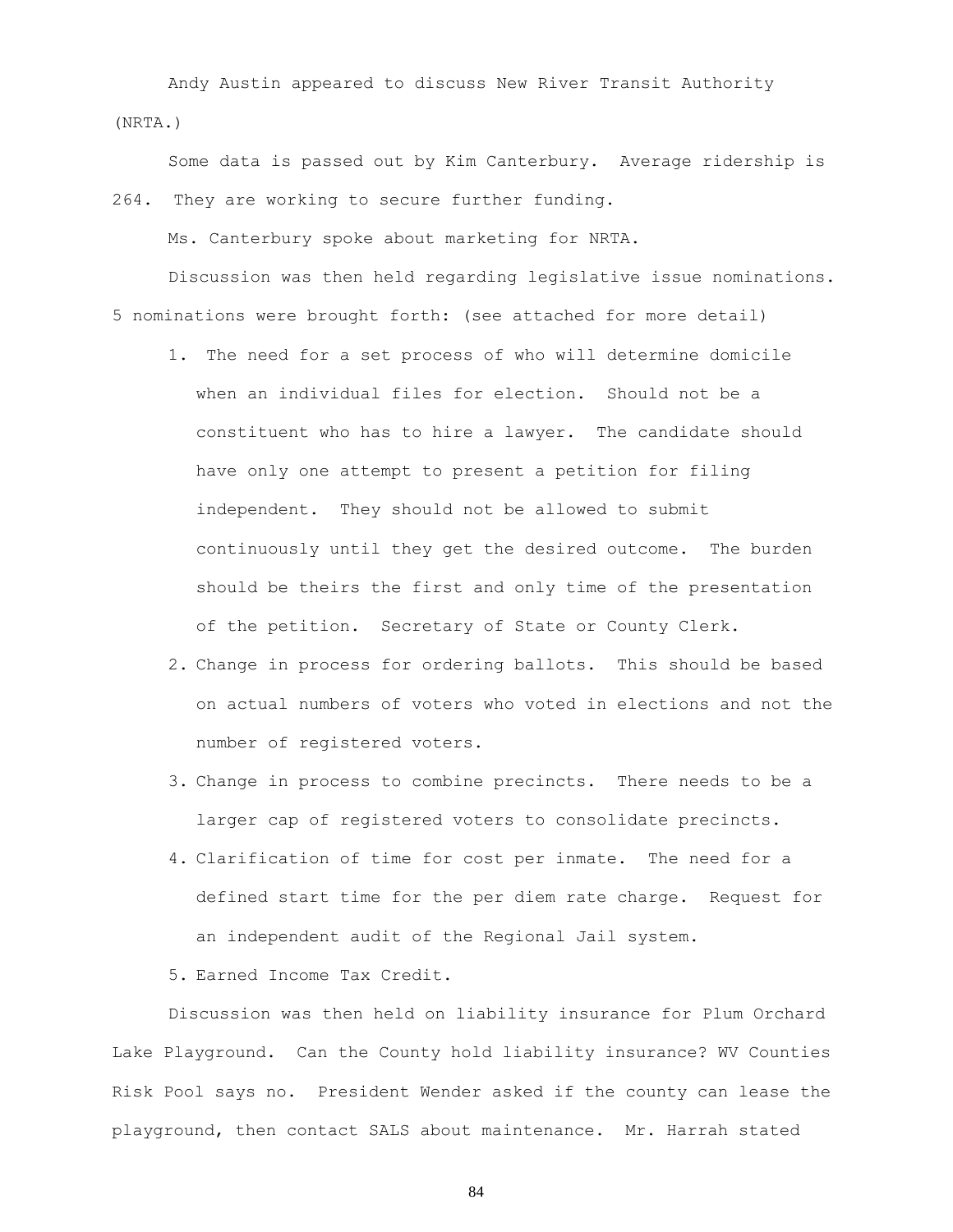that this would work. Debbie Berry, County Administrator, will contact Steve Rawlings at WVCoRP and Emily Fleming with the DNR and let them know what we are hoping to do.

The Commission entered into an executive session at 11:44 a.m. to discuss a personnel issue.

The Commission reconvened at 1:09 p.m.

Commissioner Scalph motioned to approve RDP Electrical to perform work at the Fayette County Pool, in the amount of \$6,530.00. President Wender seconded. Unanimous decision.

Ms. Berry presented an order to combine or divide and segregate land for David & Joanne Griffith. Commissioner Scalph motioned to approve the order. President Wender seconded. Unanimous decision.

Ms. Berry presented a budget revision for the Coal Severance Fund for approval and signatures. Commissioner Lopez motioned to approve and sign. Commissioner Scalph seconded. Unanimous decision.

Commissioner Lopez exited the meeting at 1:15 p.m.

Ms. Berry presented a Community Corrections Grant Agreement in the amount of \$130,000.00 for Fiscal Year 2016/2017 for approval and signature by President Wender. Commissioner Scalph motioned to approve and authorize President Wender to sign. President Wender seconded. Unanimous decision.

Fayette County Fire Levy Protection Agreements July 1, 2016 – June 30, 2017 for approval and signatures for: Ansted Certified Fire Department, Inc.; Armstrong Creek Volunteer Fire Department; Boomer Volunteer Fire Department; Danese Volunteer Fire Department; Gauley Bridge Volunteer Fire Department; Gauley River Volunteer Fire Department; Meadow Bridge Volunteer Fire Department; Montgomery Volunteer Fire Department; Mount Hope Volunteer Fire Department;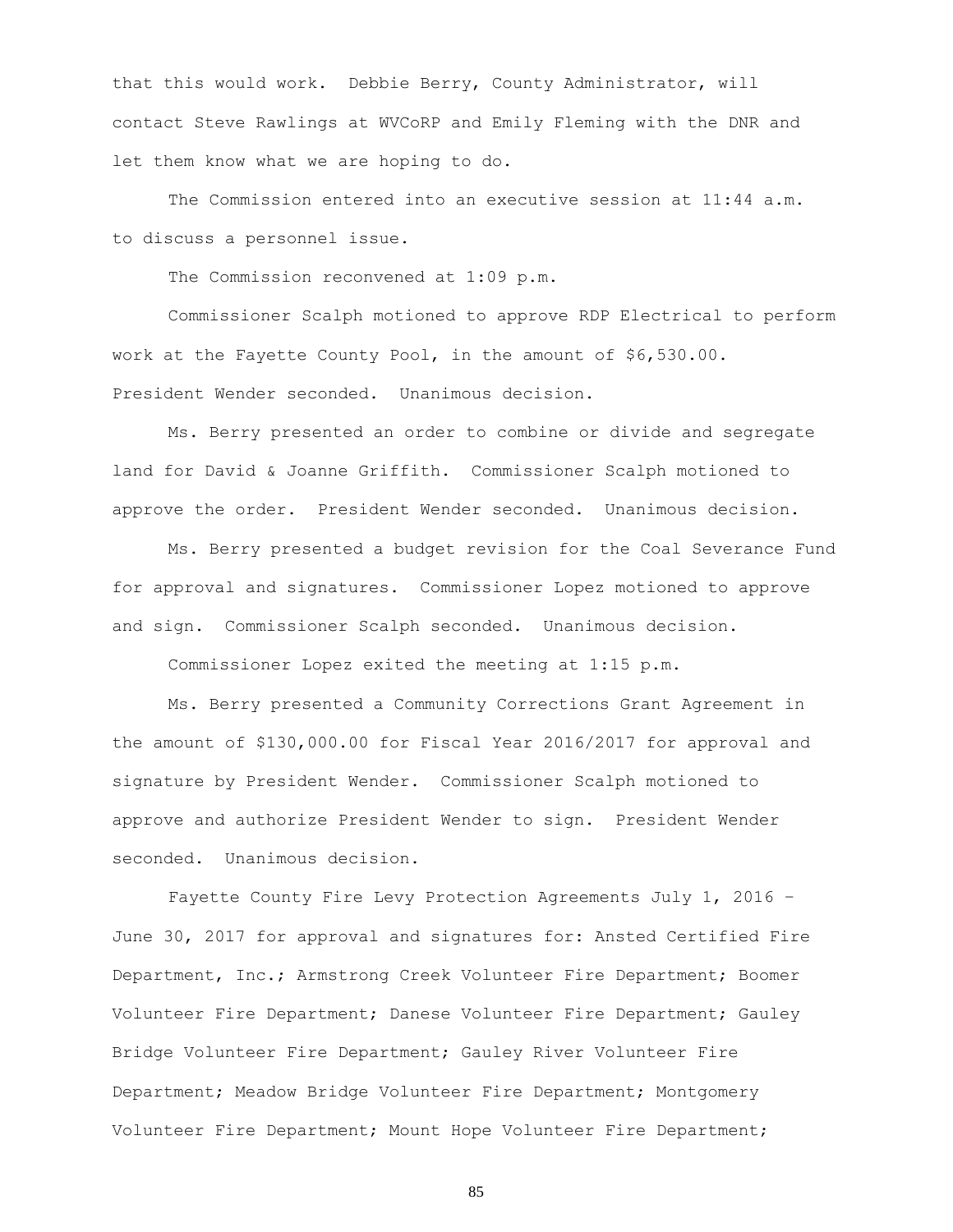Nuttall Volunteer Fire Department; Pax Volunteer Fire Department; Town of Fayetteville for Fayetteville Fire Department; City of Oak Hill for Oak Hill Fire Department. Commissioner Scalph motioned to approve and sign the agreements. President Wender seconded. Unanimous decision.

Ms. Berry presented a letter to the WV Regional Jail and Correctional Authority for approval and signatures. The Commission asked that Ms. Berry make a few changes to the letter before sending.

Ms. Berry presented a letter from Judy Gunsaulis, Director of the Fayette County Public Libraries, requesting the reappointment of Mr. Phillip Tissue to the Fayette County Library Board. Commissioner Scalph motioned to approve the reappointment. President Wender seconded. Unanimous decision.

Ms. Berry presented a letter from Trish Kicklighter, Superintendent, New River Gorge National River, requesting Duane Michael replace Mr. Chuck Noll as a member of the Bridge Day Commission. Commissioner Scalph motioned to approve the appointment. President Wender seconded. Unanimous decision.

Ms. Berry presented a letter from NRTA to reappoint Denise Scalph to the NRTA Board. President Wender motioned to reappoint Commissioner Scalph to the NRTA Board. Ms. Berry will prepare the documents for the next meeting.

Ms. Berry presented a Consumers' Sales Tax Report for approval and signature of President Wender. Commissioner Scalph motioned to approve and authorize President Wender to sign. President Wender seconded. Unanimous decision.

Ms. Berry presented a letter to the WV Supreme Court of Appeals requesting the reimbursement of rent for the months of July & August,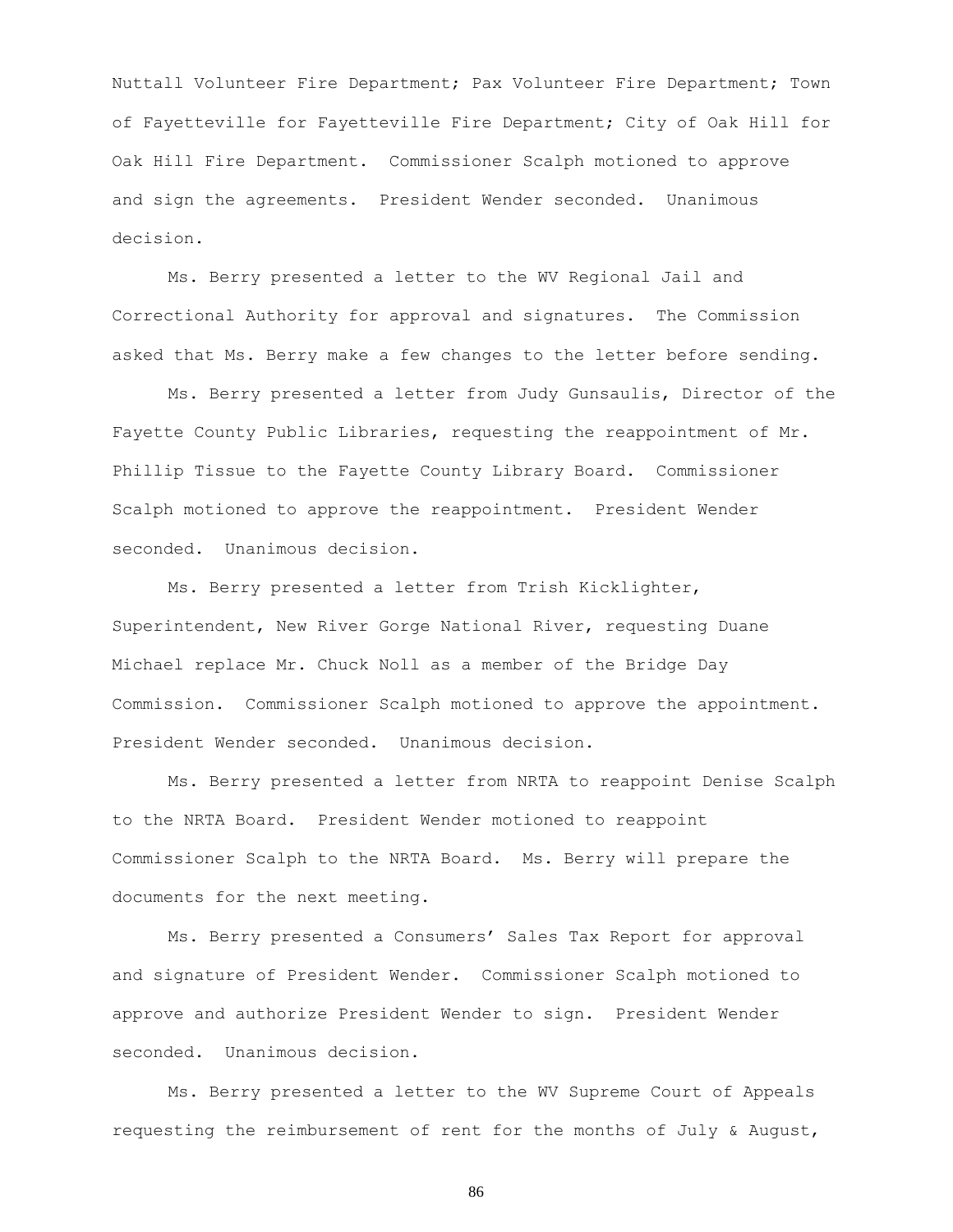2016. Commissioner Scalph motioned to approve and sign. President Wender seconded. Unanimous decision.

Discussion was held regarding the Fayette County Park staff assisting with the Fayette County Emergency Food Pantry. Ms. Berry will let Renee Harper, Park Supervisor, know that they need to work at the park due to the shortage of park employees and amount of current work load they will not be able to assist at the food pantry.

Ms. Berry presented a recommendation letter for Eastcoast Pools Inc. for the Commission to sign. Commissioner Scalph motioned to approve and sign the letter. President Wender seconded. Unanimous decision.

President Wender asked to invite Lesley Taylor and Kenny Hayes to a future meeting to discuss a letter received from WV American Water.

The meeting was adjourned at 1:50 p.m.

FAYETTE COUNTY COMMISSION REGULAR SESSION JULY 29, 2016 COURTHOUSE FAYETTEVILLE, WV 25840 MEMBERS Present: Matthew D. Wender, John H. Lopez, Denise A. Scalph

The Fayette County Commission met in a regular session on this 29th day of July, 2016.

President Wender called the meeting to order at 9:11 a.m.

Eddie Young, Assessor Chief Deputy, appeared to present exonerations real property exonerations for Camilla S.(Bell & Thomas W.) James \$351.68; James Herbert & Leah Leigh Briggs \$372.64; Raymond H. & Beverly Goodson \$284.00; Reginald A. Nieto \$252.88; Mylia R. Hess \$310.76; Chandos L. Boley \$662.54; Dishnet Satellite Broadband LLC \$249.18; Sean Marlon & Blair Shonnet L. Gill \$319.56; Joseph D. Kelly \$252.62; Marilyn L. or Joyce Brown \$140.76; Ronald L. & Elizabeth J.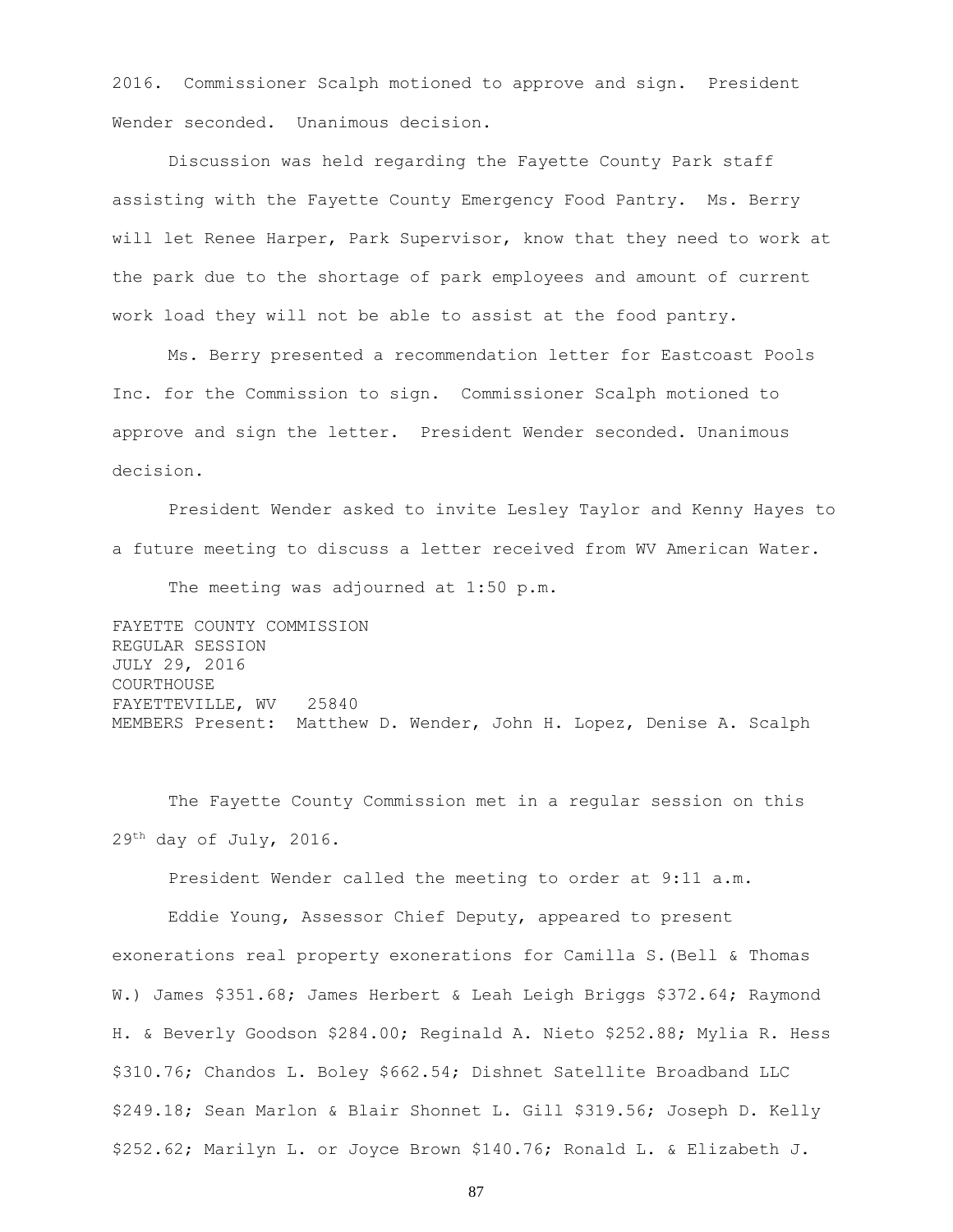Sexton \$1,097.40; Joseph L. Russell \$613.94; Carl D. & Tressa S. Murdock \$546.66; James Noble Costello \$37.86; Kevin Davis \$213.98; Emily Pannell Whaples \$69.92 & \$92.22; D. L. Peterson Trust \$2,758.42; Ceresa J. Petitt \$594.14; Jason A. Lilly \$839.18; Crystal Thorne \$325.28; William Dan Kettlewell \$665.66; Larry Wayne Grose \$6,710.08; Forrest Lee & Susan Dickerson \$252.10; Beverly Louise Compton \$353.58. Commissioner Lopez motioned to approve personal property exonerations. Commissioner Scalph seconded. Unanimous decision.

Mr. Young presented real property exonerations for Robert & Donna Stevens \$242.10; Rodney Crouse \$329.48; Redtail LLC \$862.56; Kenneth K. & Primavera Kruger \$473.46, \$9.22, \$8.46, & \$6.16; Emily Pannell \$315.14; Robert H. Jr. & Sandra Sears \$312.06; Robert & Betty Sears \$156.02; Alma Jean Dix \$306.20; Donna R. Pyles \$40.42; Robert W. Bragg \$146.04; William N. Rhodes \$26.40; Gary & Elva Treadway \$359.20; Eric Ray Bess \$256.20; Anna Marie Schnitzler \$256.20; Dwayne Lee Grasty \$56.04; Jerry Martin \$56.88; Gary W. & Sue Tolley \$256.20; Patricia Neal & Stephen Ross \$306.20; Sharon M. Burnside Massie \$885.44; Wayne Rhodes \$1,009.18; John Brett Lively \$2,556.36; City National Bank \$1,046.08; Timothy Sagraves etal \$256.20. Commissioner Scalph motioned to approve the real property exonerations. Commissioner Lopez seconded. Unanimous decision.

Commissioner Lopez motioned to approve vouchers & invoices and release checks today. Commissioner Scalph seconded. Unanimous decision.

Commissioner Scalph motioned to approve minutes from June 17th and July 1, 2016. Commissioner Lopez seconded. Unanimous decision.

Brian Jeremiah, FEMA, appeared to give an update on the June 23rd flood recovery. He doesn't have anything to report at this time, but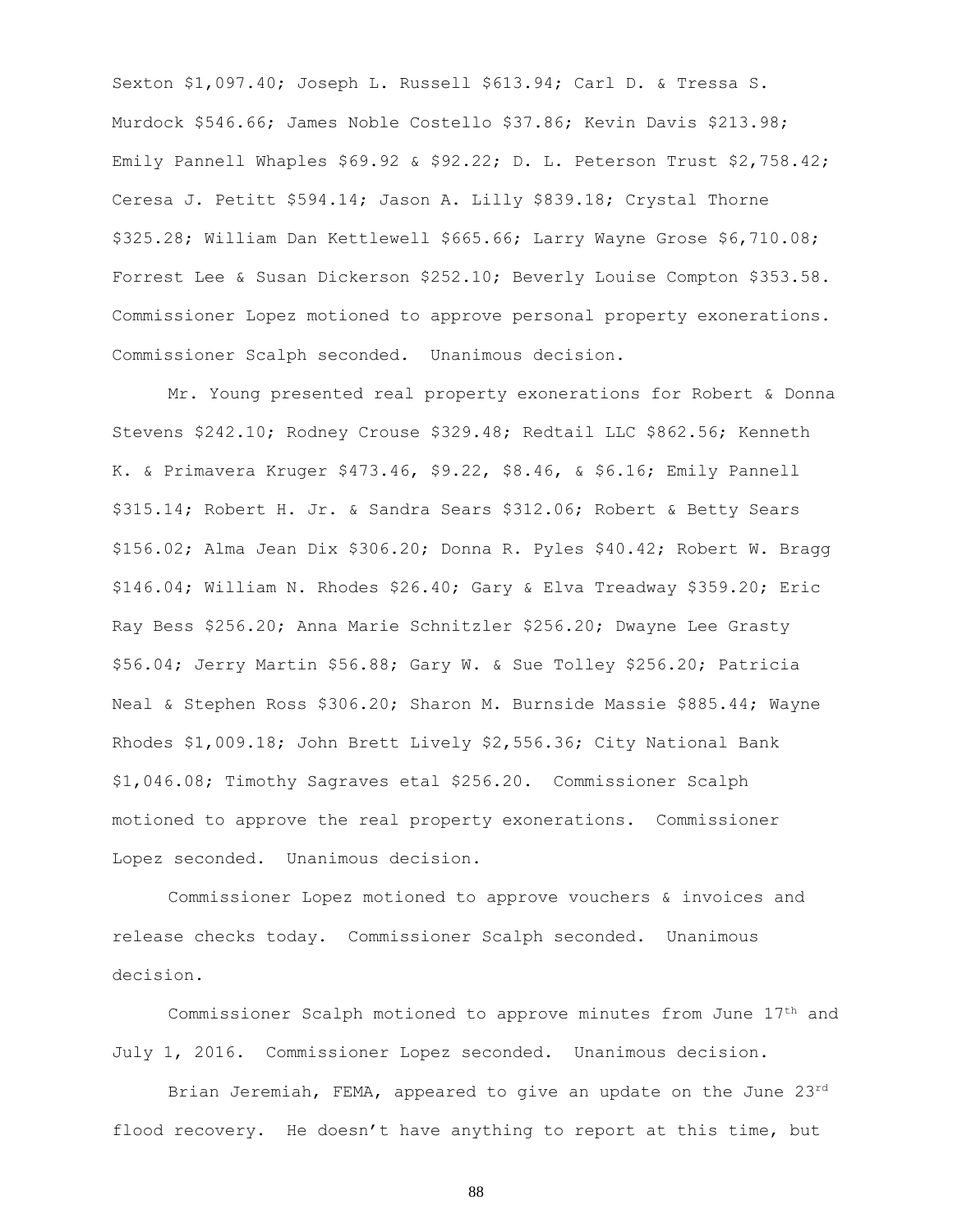wanted to let the Commission know he is available at any time he is needed.

Ms. Berry presented orders to combine or divide and segregate land for Vincent Nicolau; Gloria Jean Walker; Kenneth K. & Primavera Kruger; Nick Duane Stevenson & Cheryl Janece; United Bank Inc., David S. James VP; and Robert & Karen Burtt, respectively. Commissioner Scalph motioned to approve and sign the orders. Commissioners Lopez seconded. Unanimous decision.

Andrea Mender and Aletha Stolar, Parks and Recreation Advisory Board, appeared to give an update. The bylaws have been updated (see attached.) Commissioner Lopez motioned to approve and accept the revisions of the Parks and Recreations Advisory Board bylaws, presented by Ms. Mender on behalf of the board. Commissioner Scalph seconded. Unanimous decision.

Ms. Mender gave an update on the retreat held in June 2016. The Board received some great ideas and suggestions for upcoming events from state level parks employees. There is a meeting/conference in October at Stonewall. President Wender suggested that Renee Harper, Parks and Recreation Director, Okey Skidmore, FCMB Manager and board members attend.

Ms. Mender requested that new orders be completed for the Board to reflect start of terms at the beginning of the fiscal year rather than calendar year. President Wender asked Ms. Berry to take the necessary steps to correct and make the terms fiscal year.

Ms. Berry presented a budget revision for the General County Fund. Commissioner Lopez motioned to approve the budget revision. Commissioner Scalph seconded. Unanimous decision.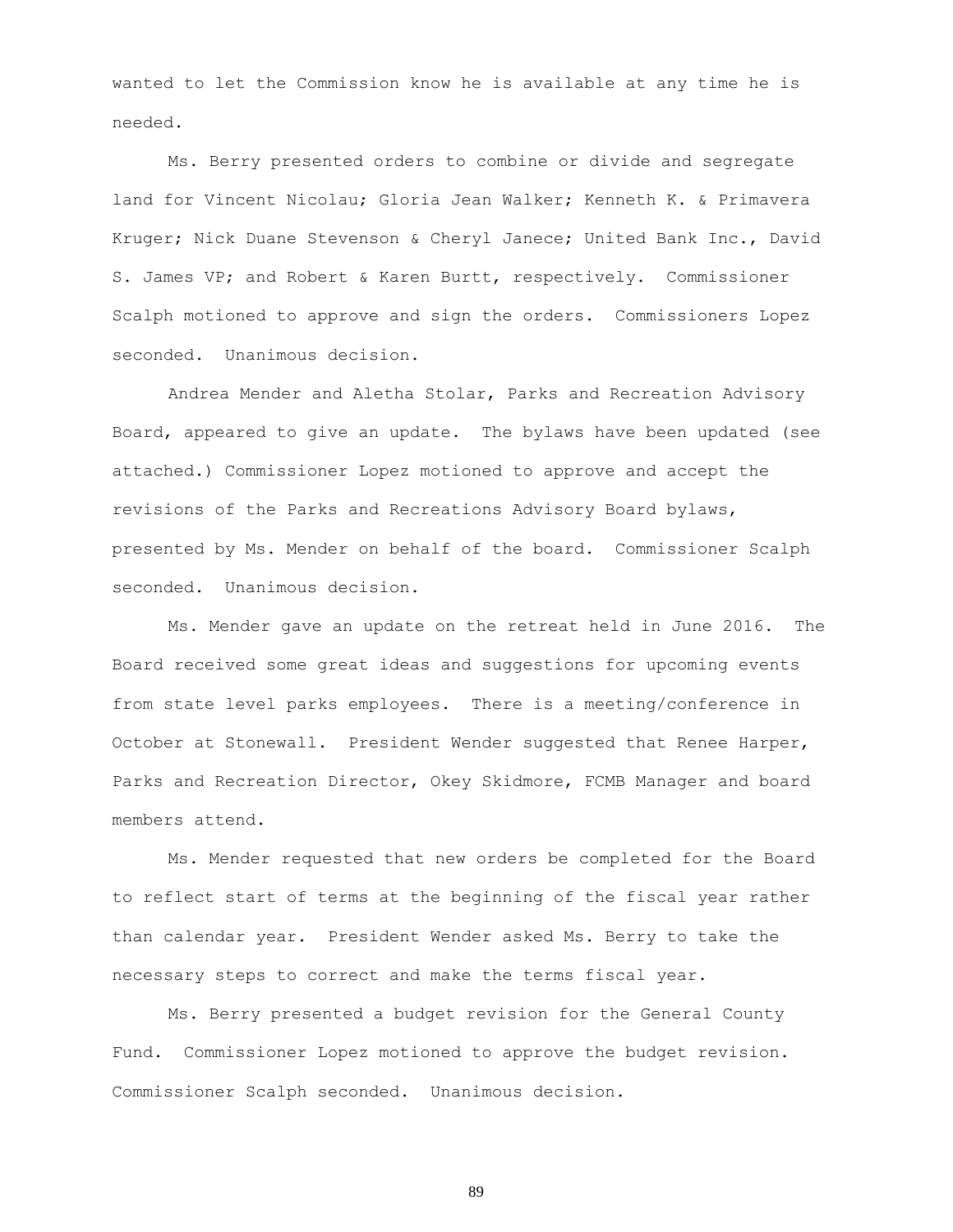Ms. Mender & Ms. Stolar asked about the park secretary position. The Commission approved for Ms. Harper to temporarily fill the secretary position until other position is filled at the park. Commissioner Scalph motioned to approve. Commissioner Lopez seconded. Unanimous decision.

A bid opening was held for the Courthouse Telephone System.

- 1. Tate Communications \$38,944.00
- 2. Key Telephone Security \$68,919.00
- 3. STI Networks \$53,373.00 + \$9,504 (no bid on work from courthouse to annex)
- 4. ACC \$34, 970.00 + \$1,000.00 a year.

President Wender asked Ms. Berry to rank the bids based on bid requests and lowest bid. Commissioner Scalph motioned to approve. Commissioner Lopez seconded. Unanimous decision.

Discussion was held on an intergovernmental agreement with the Fayette County Building Commission and the City of Oak Hill. Commissioner Scalph motioned to approve the renewal, only addition was the new building code for Fayette County. Commissioner Lopez seconded. Unanimous decision.

Doris Selko, Southern Regional representative for WV Affordable Healthcare appeared. Ms. Selko presented informational packets to the Commissioners.

James Bennett, 911 Coordinator appeared to discuss 2 new hires: Sarah Hill & Stephanie Key resigned. The Commission agreed to fill the vacancies.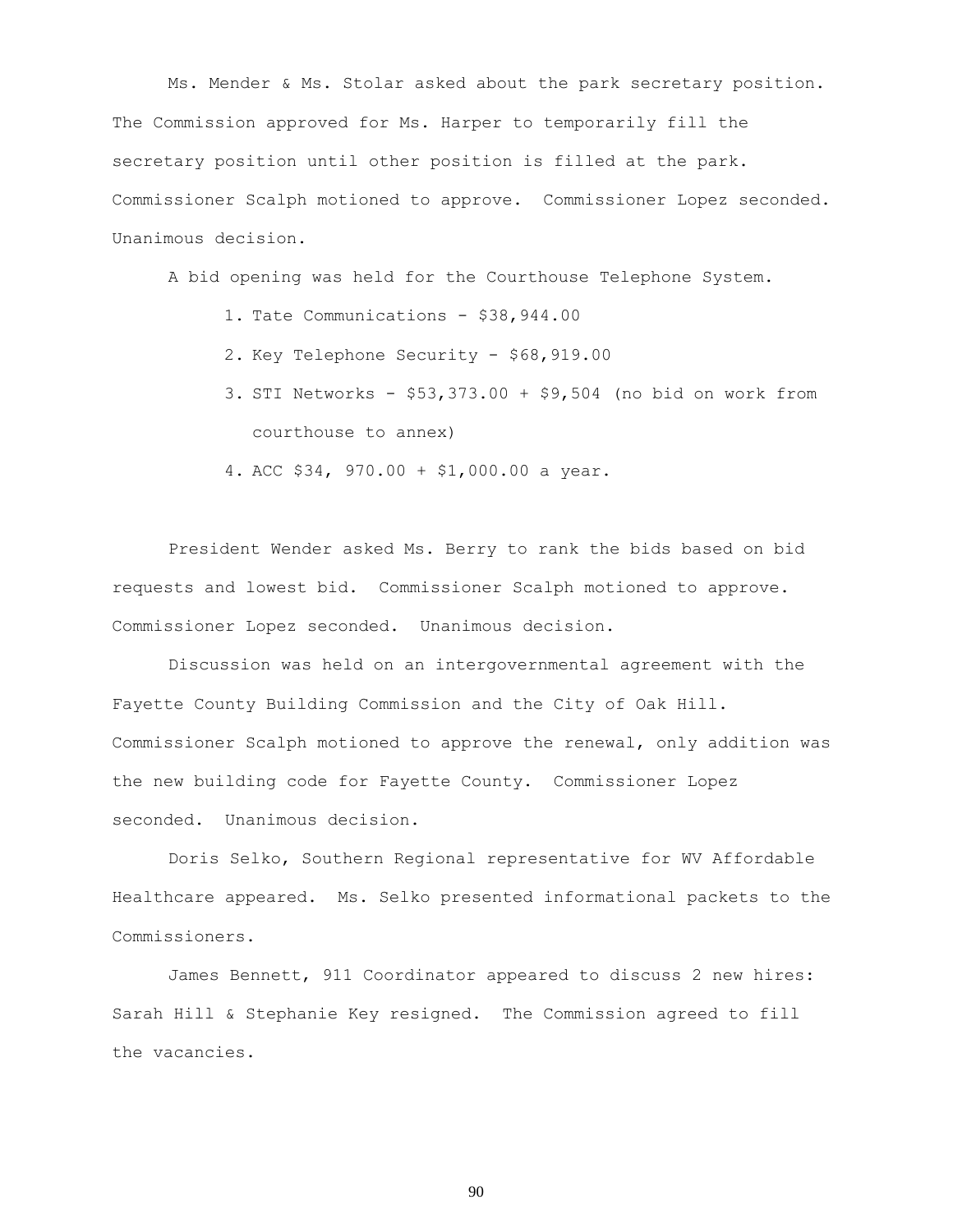Stormy Parsons, Day Report Center, appeared to discuss the Community Corrections Grant. The current yearly budget of \$133,000.00 is not enough to run the facility.

Discussion was held on the new Medicaid billing. Ms. Parsons will return after board and directors meetings.

Angela Gerald appeared to discuss the dilapidated Zink Property. Demolition was bid out and then Mr. Zink decided to demo the structure himself so the county canceled the bid. It has been 6 weeks and nothing has been accomplished. Question was raised if the Commission should bid again.

Commissioner Scalph motioned to approve the bid process to be repeated; Ms. Berry will approve the final bid for removal. Commissioner Lopez seconded. Unanimous decision.

Discussion then turned to the Smithers property. New bid due to asbestos is \$14,300.00. The Commission will discuss this in their next meeting.

Angie Bard, Pies & Pints, Sharon Cruikshank, New River CVB, Sally Kiner, Fayetteville CVB, Lewis Rhinehart, Secret Sandwich Society and Amy Summerford, The Station, appeared to discuss the Brunch Bill.

Key questions included: Does WVACo have any information and have any counties taken the lead on this issue. Caution is encouraged on this issue unless absolutely sure it will pass.

The Commissions will only act at the request of the individuals that it will affect. If not placed on the ballot this time, it could be added on the mid-term 2018 ballot.

Ms. Berry presented invoices for bridge work at the Animal Shelter. Commissioner Scalph motioned to approve the invoiced for the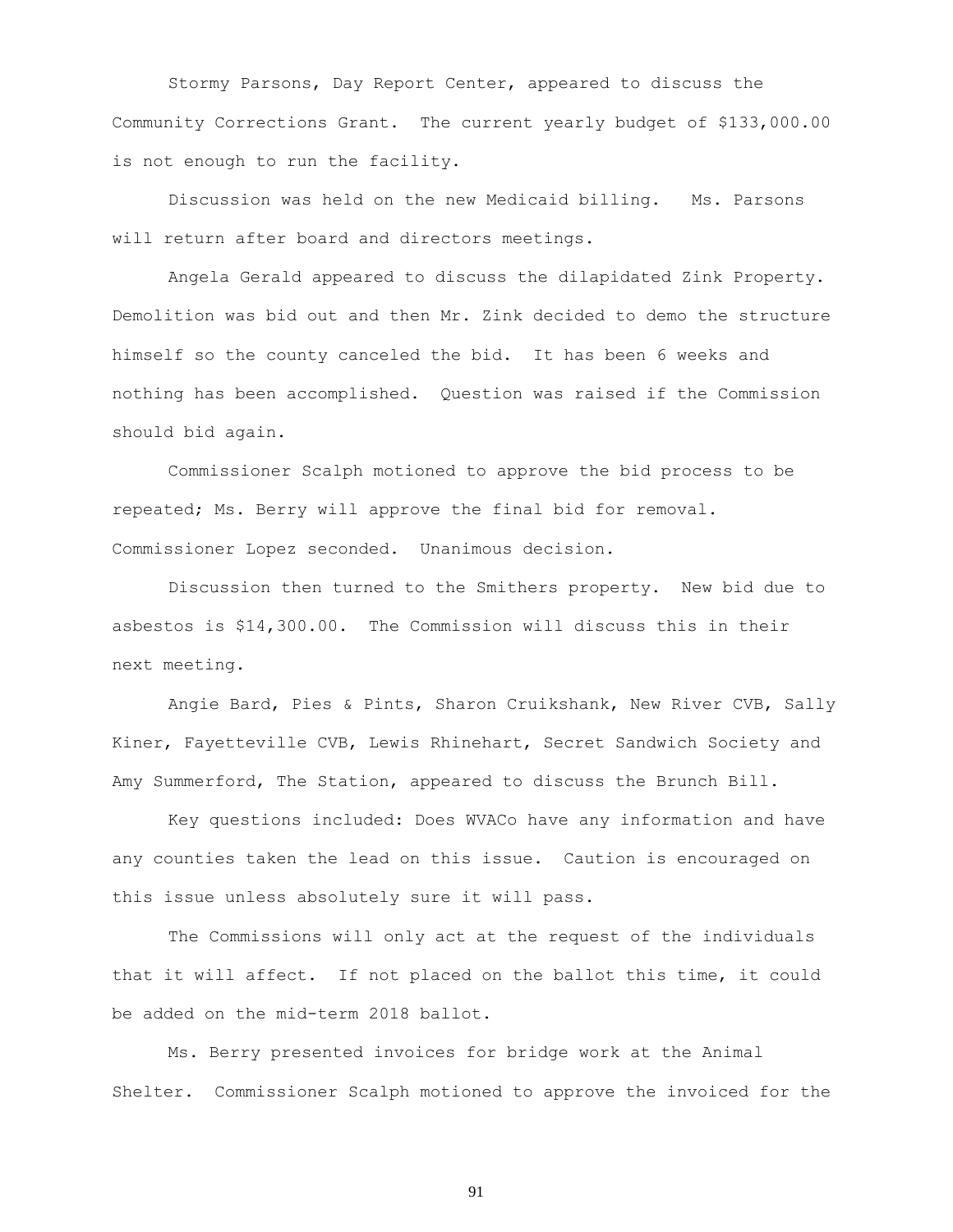permanent bridge \$3,191.20 total. Commissioner Lopez seconded. Unanimous decision.

Ms. Berry presented an order for approval and signatures designating total number and type of election boards for the General Election to be held November 8, 2016. Commissioner Scalph motioned to approve and sign the order. Commissioner Lopez seconded. Unanimous decision.

Ms. Berry presented orders and letters for signatures requesting the reappointment of Guy Dooley, George Tabit, Sherman Bobbitt and Debby Sizemore to the Fayette County Planning & Zoning Commission. Commissioner Scalph motioned to approve the reappointments. Commissioner Lopez seconded. Unanimous decision.

Ms. Berry presented and order and letter for signature reappointing Michael Fridley and Sharon Cruikshank to the Fayette County New River Gorge Bridge Day Commission. Commissioner Lopez motioned to approve the reappointments. Commissioner Scalph seconded. Unanimous decision.

Ms. Berry presented an order and letter for signatures appointing Lawrence Washington to replace Randel Bowen who resigned to the Armstrong Deepwater PSD Board. Commissioner Lopez motioned to approve the reappointment. Commissioner Scalph seconded. Unanimous decision.

Ms. Berry presented and order and letter for signatures reappointing Kerren Hall to the Fayette County Solid waste Authority. Commissioner Lopez motioned to approve the reappointment. Commissioner Scalph seconded. Unanimous decision.

Ms. Berry presented a letter to SALS for signature of President Wender supporting their request for Home Community Housing Development Funds to construct the Helen M. Powell Apartments in Kincaid, WV.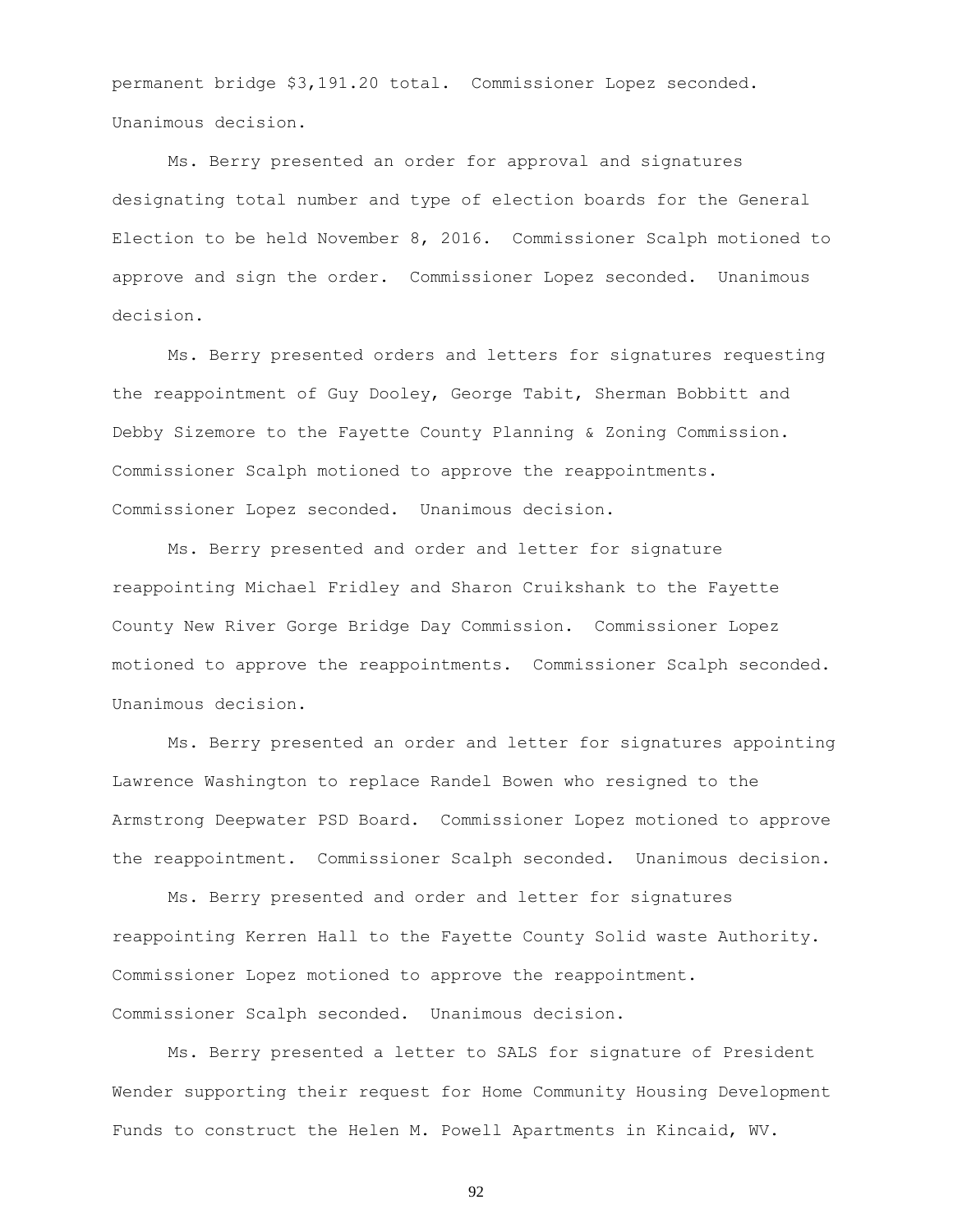Commissioner Lopez motioned to authorize President Wender to sign the letter for SALS. Commissioner Scalph seconded. Unanimous decision.

Ms. Berry presented a property lease agreement for the residence at the Fayette County Park for approval and authorization for President Wender to sign. Commissioner Lopez motioned to authorize President Wender to sign the lease agreement. Commissioner Scalph seconded. Unanimous decision.

Discussion regarding the Plum Orchard Lake Wildlife Management Playground was tabled.

Ms. Berry presented an order approving a credit for the overpayment of taxes for Michael Parker as approved by Assessor Eddie Young. Commissioner Lopez motioned to approve and sign the order. Commissioner Scalph seconded. Unanimous decision.

Ms. Berry presented an order approving a credit for the overpayment of taxes for Tina & James Bell as approved by Assessor Eddie Young. Commissioner Scalph motioned to approve and sign the order. Commissioner Wender seconded. Unanimous decision.

Ms. Berry presented a contract agreement form between the Fayette County Commission and Arch Masonry for stone masonry and brick repair at the Fayette County Courthouse for the Commission to approve and sign. Commissioner Lopez motioned to approve and sign the agreement. Commissioner Scalph seconded. Unanimous decision.

Ms. Berry presented a request from Renee Harper, +to advertise for 2 employees. Commissioner Scalph motioned to approve hiring 2 individuals and the Fayette County Park to fill vacancies starting at \$20,800.00 then after a 6 month probationary period, they will move to \$22,000.00. Commissioner Lopez seconded. Unanimous decision.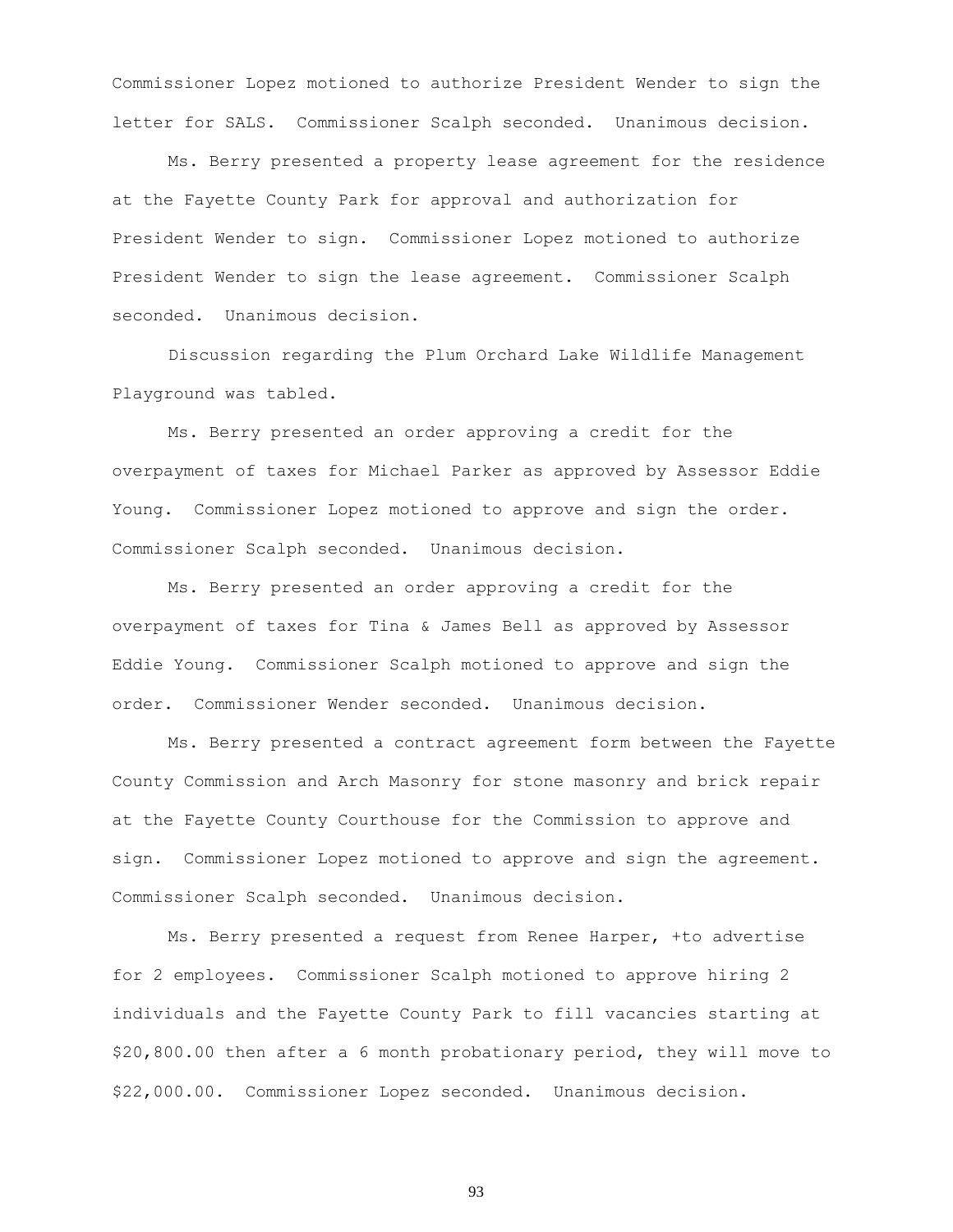Ms. Berry informed the Commission of \$37,753.53 that was left over from the 2001 flood. Emergency Services does not want it and the county can keep it.

The meeting was adjourned at 12:47 p.m.

FAYETTE COUNTY COMMISSION REGULAR SESSION AUGUST 12, 2016 COURTHOUSE FAYETTEVILLE, WV 25840 MEMBERS Present: Matthew D. Wender, John H. Lopez, Denise A. Scalph

The Fayette County Commission met in a regular session on this 12th day of August, 2016.

President Wender called the meeting to order at 8:57 a.m.

Renee Harper and Wayne Workman appeared to introduce themselves as the new Parks & Recreation Director and Park Maintenance Supervisor.

Debbie Berry, County Administrator, appeared to present a letter to John Tuggle, Executive Director of Region IV, to amend the Hazard Mitigation Plan due to a new program to assist in raising houses out of the flood plain (specially mitigated reconstruction.) Commissioner Scalph motioned to approve and sign the amendment to the Hazard Mitigation Plan to include the new Flood Plain Assistance Program. Commissioner Lopez seconded. Unanimous decision.

Eddie Young, Assessor, appeared to present real property exonerations for Eastern Steel & Petroleum LLC \$4,086.92; 101 Park Ave Partners Inc. \$290.84; Patricia R. Kinder \$6.42; Charles P. & Marvelene Heltman \$513.04; David E. Sr. & Linda C. Bair \$271.96; Michelle L. Odell \$71.04; Kevin D. & Effie L. Painter (Lindsay Bibb) \$334.32; Bannan E & Mary W. Kees \$558.42; Coinmatch Service Corp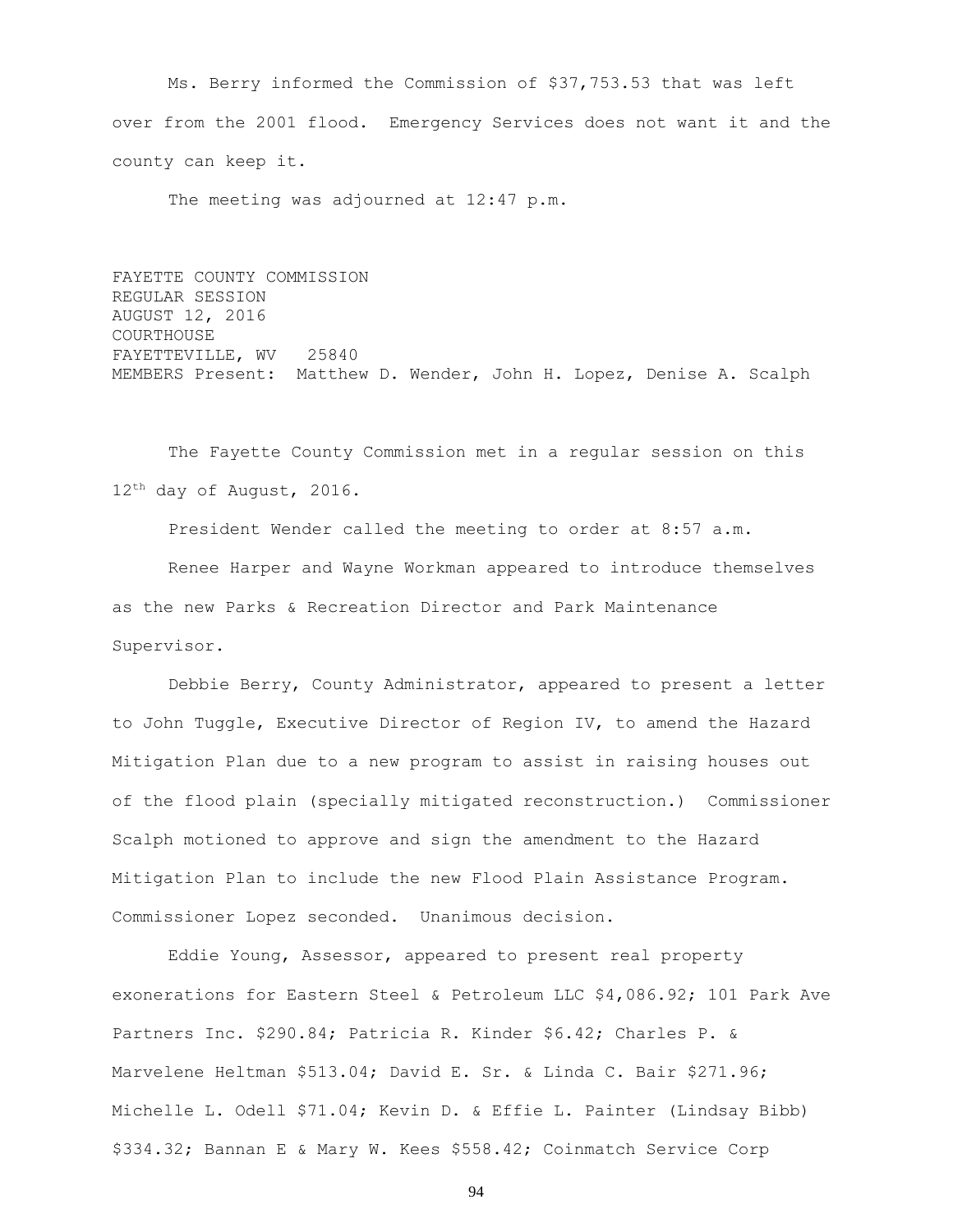\$191.02; George Thomas Jr. & Wanda Sanford \$163.58; Celeste L. & Chris L. Pavey \$2,320.98; Avi Foodsystems Inc. \$271.11. Commissioner Lopez motioned to approve personal property exonerations. Commissioner Scalph seconded. Unanimous decision.

Mr. Young presented exonerations for real property for Chuck Evans \$24.60 & 14.60; Joanne Bailey \$256.20; David J. Ayersman \$722.02; P D 2 J LLC \$2,816.44; James & Tina Bell \$685.60; Michael Parker \$695.58; Glen A. & Martha Workman \$605.66. Commissioner Scalph motioned to approve real property exonerations. Commissioner Lopez seconded. Unanimous decision.

Mr. Young presented a refund for Emily Pannell & Cory Whaples for \$153.63. Commissioner Scalph motioned to approve the refund. Commissioner Lopez seconded. Unanimous decision.

Mr. Young presented three assessments that were left off of the books that will be added back: Don & Judy Jones, and two assessments for Pardee Minerals LLC. Commissioner Scalph motioned to approve the 3 new tax tickets. Commissioner Lopez seconded. Unanimous decision.

Jesse Richardson & Kelly Jo Drey appeared to discuss the WVU Law Clinic and the UKV Revitalization Plan. This will include some incorporated and unincorporated areas in Fayette County. Mr. Richardson and Ms. Drey encouraged the Commission to agree with the plan.

Commissioner Scalph motioned to approve retaining the WVU Law Clinic to work on the plan which will include Smithers, Montgomery and Gauley Bridge, and authorized the Commission to sign the retainer agreement. Commissioner Lopez seconded. Unanimous decision.

Commissioner Lopez motioned to approve 1st half payroll and release checks on the 15th and approve vouchers and invoices and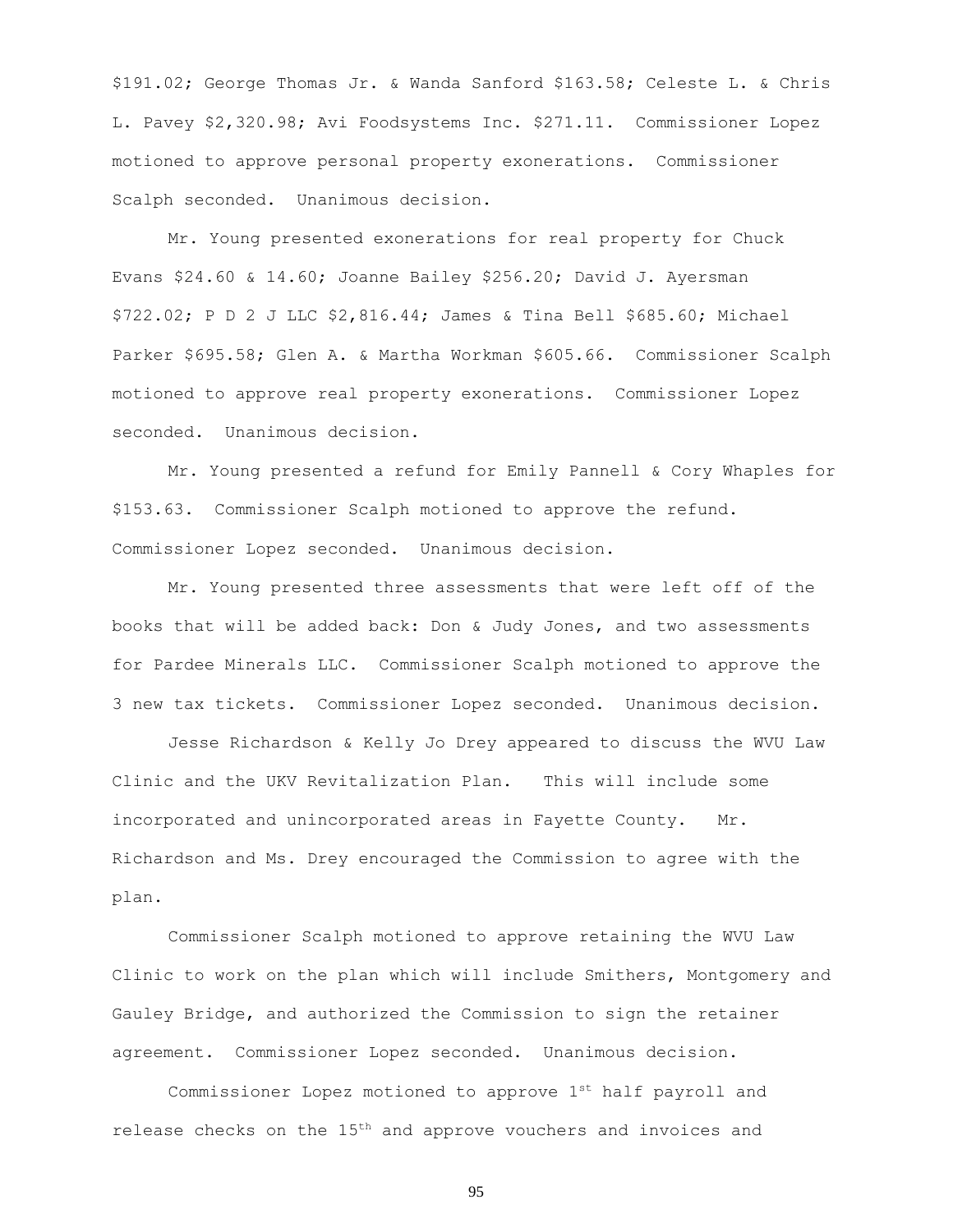release checks today. Commissioner Scalph seconded. Unanimous decision.

Bill Hannabass, City of Oak Hill, appeared to discuss Harlem Heights Park. Larry Harrah, Prosecuting Attorney, discussed the current deed. He sees nothing that can prevent the transfer of a deed and stated that the Department of the Interior should be given a notice that this will be taking place. President Wender tabled this issue until August 26<sup>th</sup> to give notice to the Department of Interior.

Ms. Berry presented the City of Oak Hill and Building Code Office agreement for signature.

Kelvin Holliday, County Clerk, and Chris Harrington appeared to give a presentation and a quote for a new recording software for the County Clerk's office. Commissioner Scalph requested tabling this matter until August 26<sup>th</sup> so the appropriate people can review.

President Wender requested fees for licensing be waived since the previous software was only purchased 2 ½ years. Mr. Harrington was an employee with the previous company and is now owner of the new company.

President Wender motioned to enter into an executive session at 10:37 a.m. to discuss a land transfer.

The Commission reconvened at 10:59 a.m.

Commissioner Scalph motioned to proceed with the demolition of the Larry Brown and Mike Edelman properties with the understanding that both parties will be notified by Angela Gerald. Commissioner Lopez seconded. Unanimous decision.

The Commission entered into an executive session at 11:01 a.m. regarding attorney/client consultation.

The Commissioner reconvened at 11:14 a.m.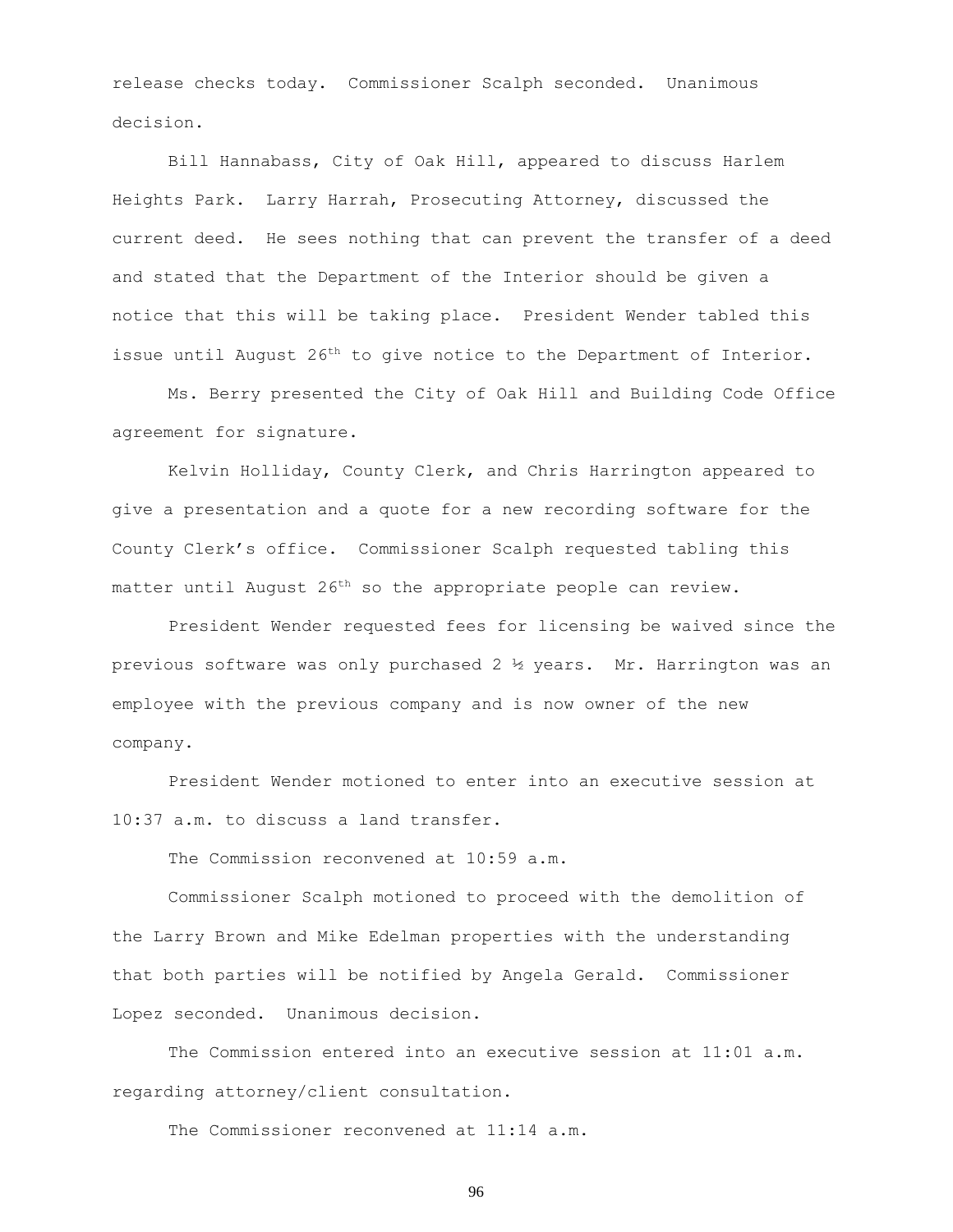Ms. Berry presented a license agreement for approval and signatures between the State of WV, Department of Commerce, and Division of Natural Resources for Plum Orchard Lake Wildlife Management Area Playground agreement with SALS for approval. This was tabled until John David with SALS can inquire about liability insurance.

Ms. Berry presented a request from Jamie Bennett, 911 Coordinator, to pay contractors who have picked up debris from the flood and then be reimbursed when FEMA funds are received, however this was tabled until there is a discussion with the owner of the contracting firm.

Ms. Berry presented three orders to Combine or Divide & Segregate Land for Diana L. McMillion; Joan Collins; and Joyce A. Russell, respectively. Commissioner Lopez motioned to approve the orders. Commissioner Wender seconded. Unanimous decision.

Commissioner Scalph exited the meeting at 11:37 a.m.

Ms. Berry presented the Court Security Grant contract in the amount of \$81,370.00 and resolution for the Commission to approve and authorize President Wender to sign. Commissioner Lopez motioned to approve and authorize President Wender to sign. President Wender seconded. Unanimous decision.

Ms. Berry presented a drawdown for the Governor's Community Participation Grant Program and Certification of Grant Completion for the Commission to authorize President Wender to sign for Falls View Community Center (Gauneka Ruritan Center) in the amount of \$6.000.00 for restroom improvements. Commissioner Lopez motioned to approve and authorize President Wender to sign. President Wender seconded. Unanimous decision.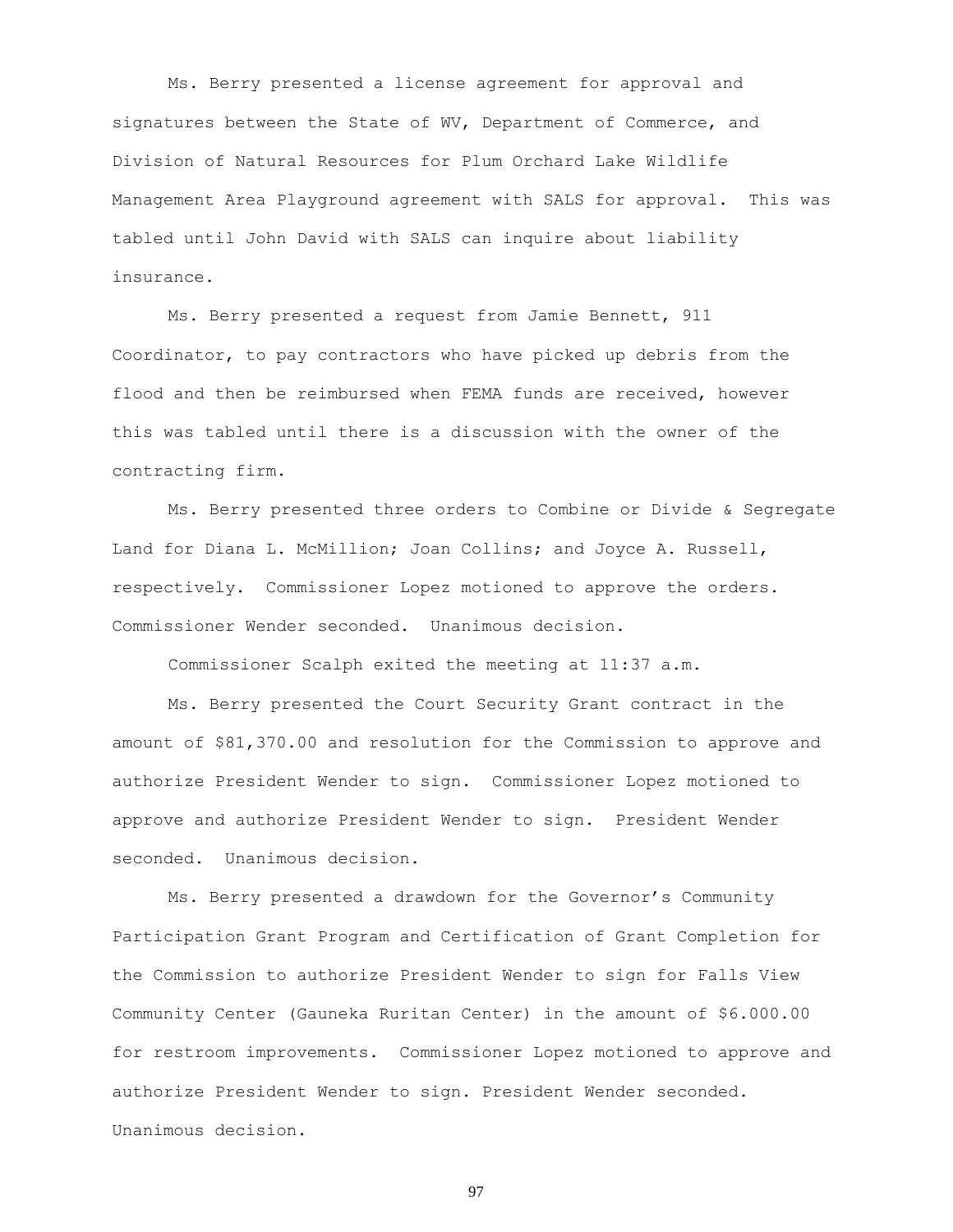The Commission held a discussion regarding payment for flood debris removal with the owner of Bay's Services, the contracting firm that performed the cleanup. Commissioner Lopez motioned to pay \$32,000.00 to Bays Services. President Wender seconded. Unanimous decision.

Discussion on the phone bid was tabled until the next meeting. The meeting was adjourned at 12:10 p.m.

FAYETTE COUNTY COMMISSION REGULAR SESSION AUGUST 26, 2016 COURTHOUSE FAYETTEVILLE, WV 25840 MEMBERS Present: Matthew D. Wender, John H. Lopez, Denise A. Scalph

The Fayette County Commission met in a regular session on this 26th day of August, 2016.

President Wender called the meeting to order at 9:11 a.m.

Eddie Young, Assessor, appeared to present real property exonerations for Landquest \$1,583.32; Landquest \$46.70; Joanne Bailey \$256.20; Karen & Jerry Massie \$342.80; Clinton L Etux Hawkins \$268.24; Beverly J ETAL Raynor \$180.84; Live WV LLC \$2,641.88; Franklin & Ursula Hartenstein \$138.34; Franklin & Ursula Hartenstein \$161.40; Glenn A. & Martha Workman \$605.66; Kenneth Ray Etux Clackler \$287.52; Robert A. Seay & Cynthia Skaggs \$326.66; West Virginia Housing \$17.68; West Virginia Housing \$18.74. Commissioner Scalph motioned to approve real property exonerations. Commissioner Lopez seconded. Unanimous decision.

Mr. Young presented 2 refunds. One for David J. Ayersman for \$703.96 and one for Clinton L. Hawkins for \$261.54. Commissioner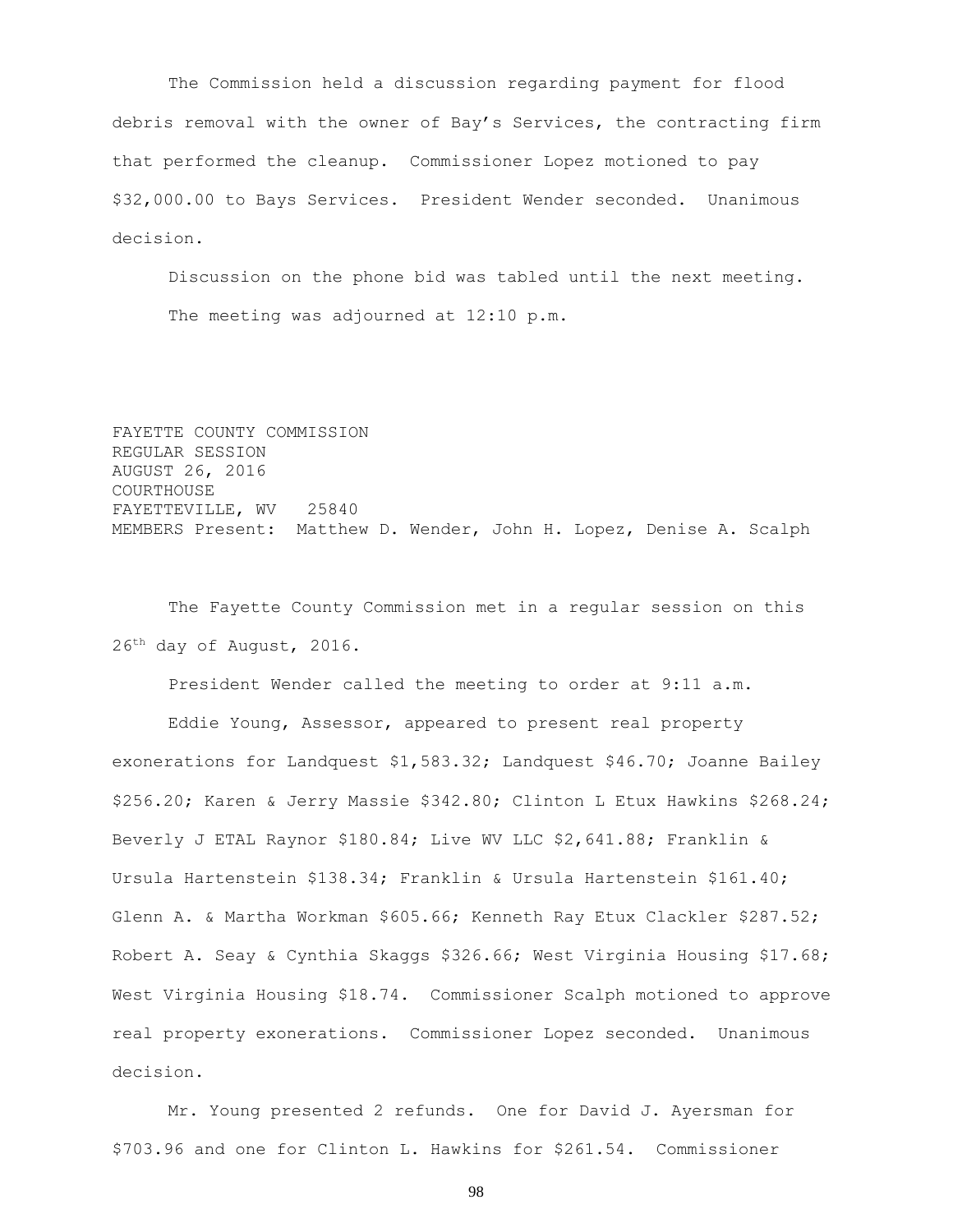Scalph motioned to approve the refund. Commissioner Lopez seconded. Unanimous decision.

Mr. Young presented an Application for Correction of Assessment for William E. and Barbara Comer in the tax amount of \$510.35. Commissioner Scalph motioned to approve the Application for Correction of Assessment. Commissioner Lopez seconded. Unanimous decision.

Commissioner Lopez motioned to approve 2nd half payroll and release checks on the  $30<sup>th</sup>$  and approve vouchers and invoices and release checks today. Commissioner Scalph seconded. Unanimous decision.

Brian Jerimiah, FEMA representative, appeared to discuss progress on the June flooding. He reports that everything is good and FEMA is in the process of moving out and leaving the rest of the recovery to the State. A handout is given to the Commissioners regarding a summary of the recovery.

Kevin Walker, OES Director, and Jamie Bennett, 911 Coordinator, appeared to discuss lightning protection for the 911 center tower. Jamie Bennett presented a quote to the Commissioners from EMP Solutions, in the amount of \$16,250.00, to provide protection at the 911 Center from another lightning strike. The tower has been struck three times in the last 9 months.

Commissioner Scalph asks the question of what happens after we've met the \$500,000 max limit EMP Solutions will provide to us. Does it then become a county problem? Mr. Bennett will research and let the Commissioners know the response.

President Wender suggested sending all this information to the designers of the tower to get their opinion on this quote. Mr. Bennett agreed to forward this quote onto the designers.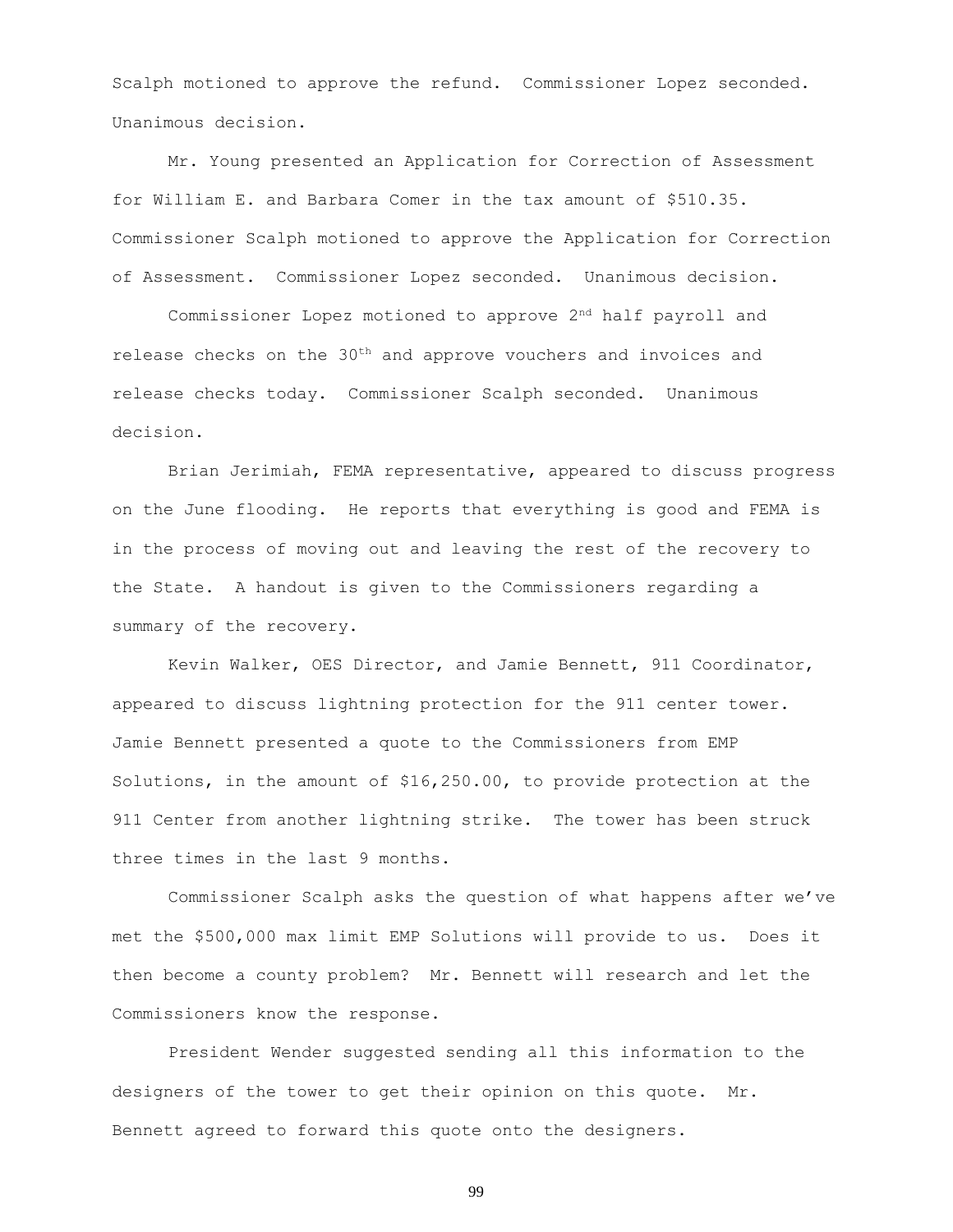Mr. Bennett then appeared to discuss the power transfer switch at the Mann Mountain tower site. He informed the Commission that the switch is failing and needs replaced. He presented a quote from Walker Machinery in the amount of \$5,352.00. If this replacement does not take place, it could blow up the generator.

Commissioner Lopez motioned to approve the \$5,352 quote received from Walker Machinery to replace the power transfer switch at the Mann Mountain tower site to be paid out of the 911 fund. Commissioner Scalph seconded. Unanimous decision.

Rick Lewis, Long-term Disaster Response and Recovery team member, appeared with an update about the June flood recovery for the Commissioners.

Mr. Lewis stated that the team is up and running and they have a 5 year plan in place. They secured monies through grants to get stranded people back into their homes. The team currently has two case workers and they will work with the individuals in the homes to help them get what is needed.

Mr. Lewis stated that the New River Apostolic Association is giving a \$5,000.00 grant to use as needed with the long-term recovery.

Mr. Lewis requested that the Commission pay mileage for the case workers. Assistant Prosecuting Attorney, Liz Campbell, requested to have something on file relieving the County of any liability.

Commissioner Scalph motioned to approved 3 case managers mileage at approximately \$100 per week at .54 cents per mile, capping at \$7,200. Commissioner Lopez seconded. Unanimous decision.

A Public Hearing for Early Voting sites was held at 10:00 a.m.

Kelvin E. Holliday appeared to present the early voting sites to the Commission. The sites will be as followed: Fayette County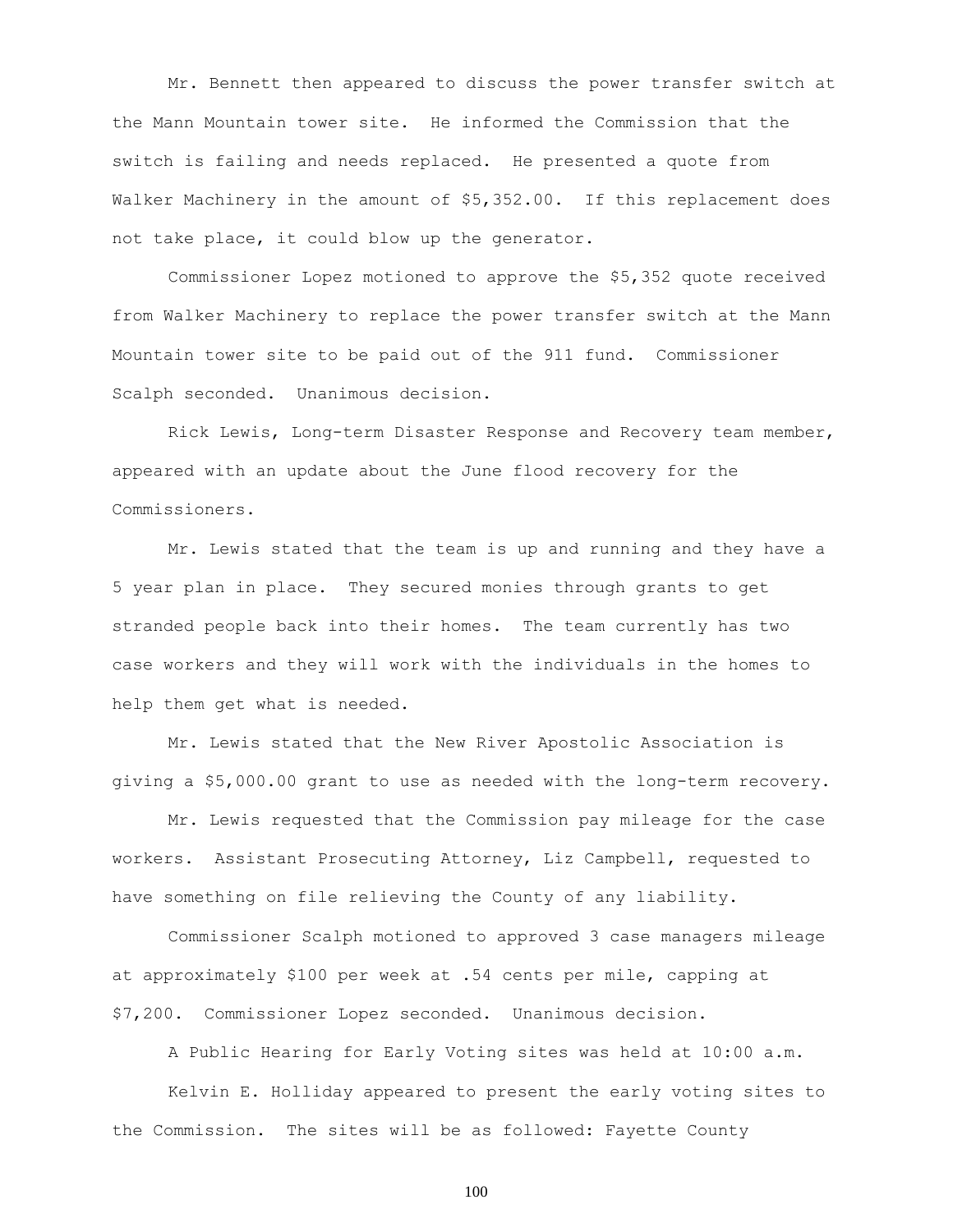Soldiers and Sailors Memorial Building, Montgomery Town Hall and Danese Community Center. The floor was opened for discussion. No comments.

Commissioner Scalph motioned to approve the three sites for early voting for the general election on November  $8<sup>th</sup>$ , 2016. Commissioner Lopez seconded. Unanimous decision.

Mr. Bennett, 911 Coordinator, returned to discuss the HVAC system at the 911 Center. The Center is still having the same issues that it was having back in 2013 and the installer, Appalachian Heating, is giving no help to the situation. Casto Technical has presented a quote to fix the issues.

President Wender suggested that the Prosecuting Attorney's Office write a letter to Dan Snead and Appalachian Heating stating that the County holds them responsible for any loss because of failure of their system. Assistant Prosecuting Attorney, Liz Campbell, will look at all the past information to see who is responsible.

Mr. Bennett presented a request on behalf of a 911 Center dispatcher requesting a raise due to not being paid a suitable amount in relation to the training and experience the individual has received. The employee is making less than other individuals with same training and education that were hired around the same time.

Commissioner Scalph motioned to approve an increase in the dispatcher's, Melissa Via, pay up to the level of experience and training by \$1.40 per hour effective on the September 15, 2016 payroll. Commissioner Lopez seconded. Unanimous decision.

Kevin Walker, OES Director, and Mr. Bennett appeared to present a request to the Commission regarding for a mobile response unit/command post to be purchased and used in disasters.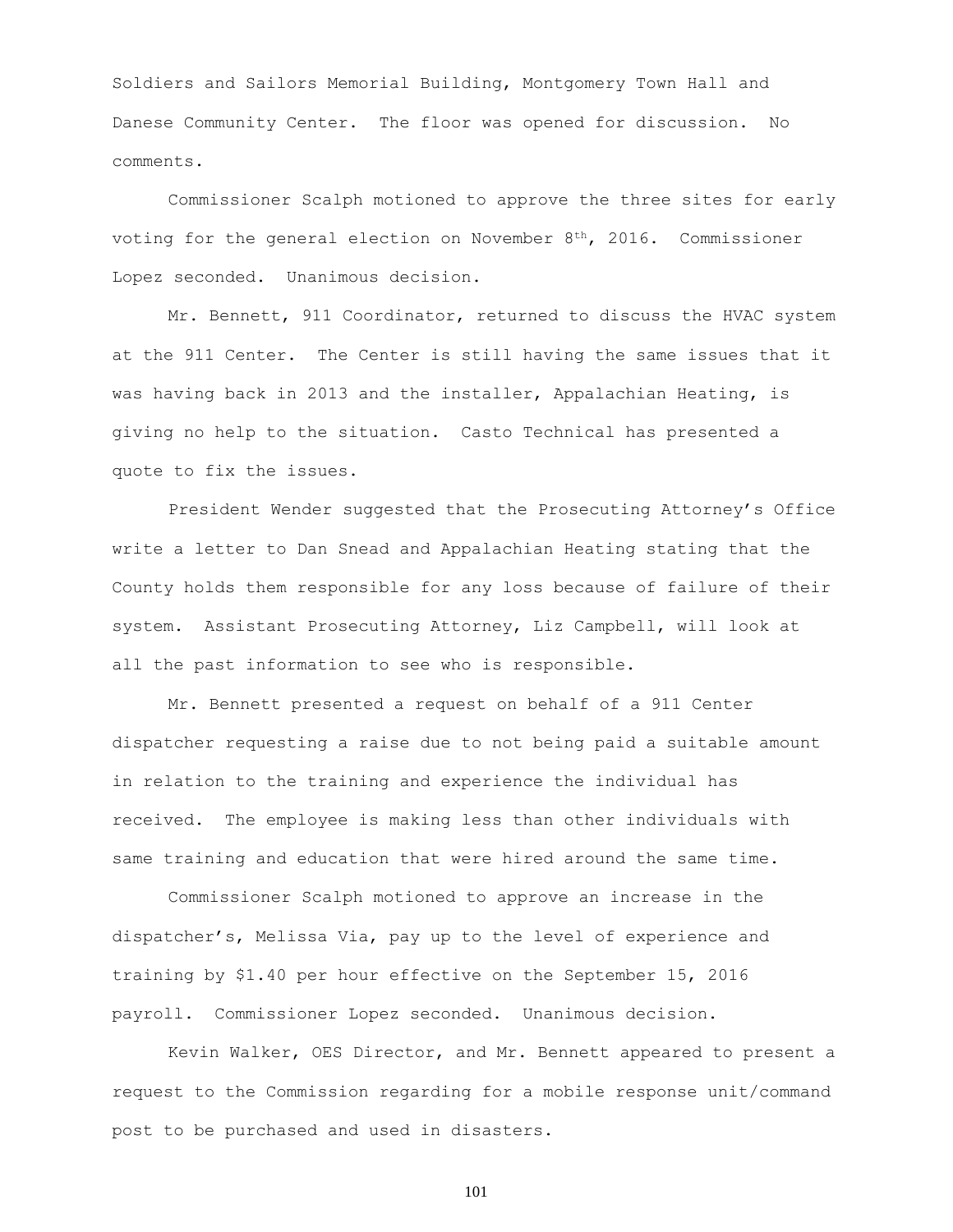Kevin Walker presented a quote for \$24,500.00 from American Campers.

Commissioner Scalph asks if it can be a shared cost with various emergency operations offices. Kevin Walker informs the Commission that the fire association is not interested in helping with this response unit because they would not use it.

President Wender suggested holding this request until March budget.

John Stump, Steptoe and Johnson, appeared to present a resolution for the Boy Scouts of America to meet changes approved by the Internal Revenue Service (IRS).

Commissioner Scalph motioned to approve the new resolution electing to retroactively apply certain recently enacted treasury regulations to the County's commercial development revenue bonds, (Arrow WV Project) series 2010A, Series 2010B and Series 2012 and authorizing execution and delivery of other documents and the taking of all other actions relating thereto. Commissioner Lopez seconded. Unanimous decision.

Stormy Parsons, Community Corrections Director, appeared to discuss Community Corrections.

Ms. Parsons discussed the vacant position due to the upcoming retirement of Charlie Bryant. Ms. Parsons stated that she is in the process, along with the board, of reworking/reconfiguring job descriptions. Mrs. Parsons presented the Commission with the written job descriptions of the case managers for their review.

Deborah Berry, County Administrator, presented the phone system bids for approval. Discussion was held on the two low bids.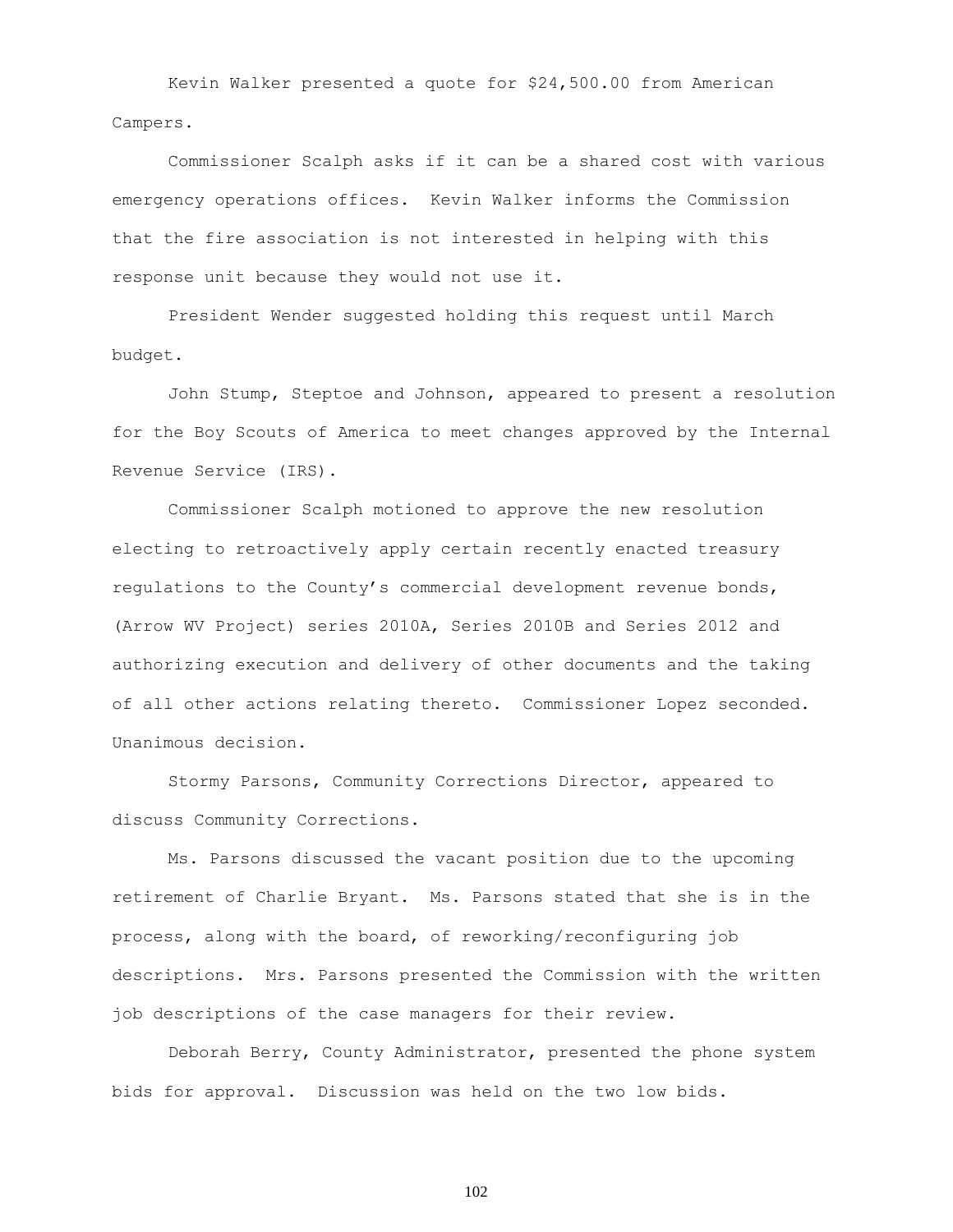The low bid did not have all the specs included in bid opening amount and also has a requirement of working with the county IT employee, which the county does not have at this time. Due to these reasons, Mrs. Berry recommended awarding the bid the Tate Communications.

Commissioner Lopez motioned to approve the bid presented by Tate Communications of \$50,609.00. Commissioner Scalph seconded. Unanimous decision. (Analysis of bids attached)

Ms. Berry presented a letter from Chris Harrington for the County Clerk's new operating system. The letter states that his company is willing to cut the licensing cost in half. The Commission decided to hold off until budget in March with this request.

Ms. Berry presented an order to Combine or Divide & Segregate Land for Brenda Seelinger. Commissioner Lopez motioned to approve the order. Commissioner Scalph seconded. Unanimous decision.

President Wender motioned to enter into an executive session at 11:57 a.m. to discuss a personnel matter.

The Commission reconvened at 12:29 p.m.

In the executive session, the Commissioners discussed the Fayette County Park and the loss of some employees with no rehiring.

Commissioner Scalph motioned to hire an office assistant, Sara Kessler, starting at \$18,720 and a programmer, Laurel Kemmerling, starting at \$20,800. Their start dates will be September 16, 2016 if positions are accepted. Commissioner Lopez seconded. Unanimous decision.

Ms. Berry presented the list from the Democratic and Republican Executive Committees and an order to sign appointing election poll workers for the November 8, 2016 General Election. Commissioner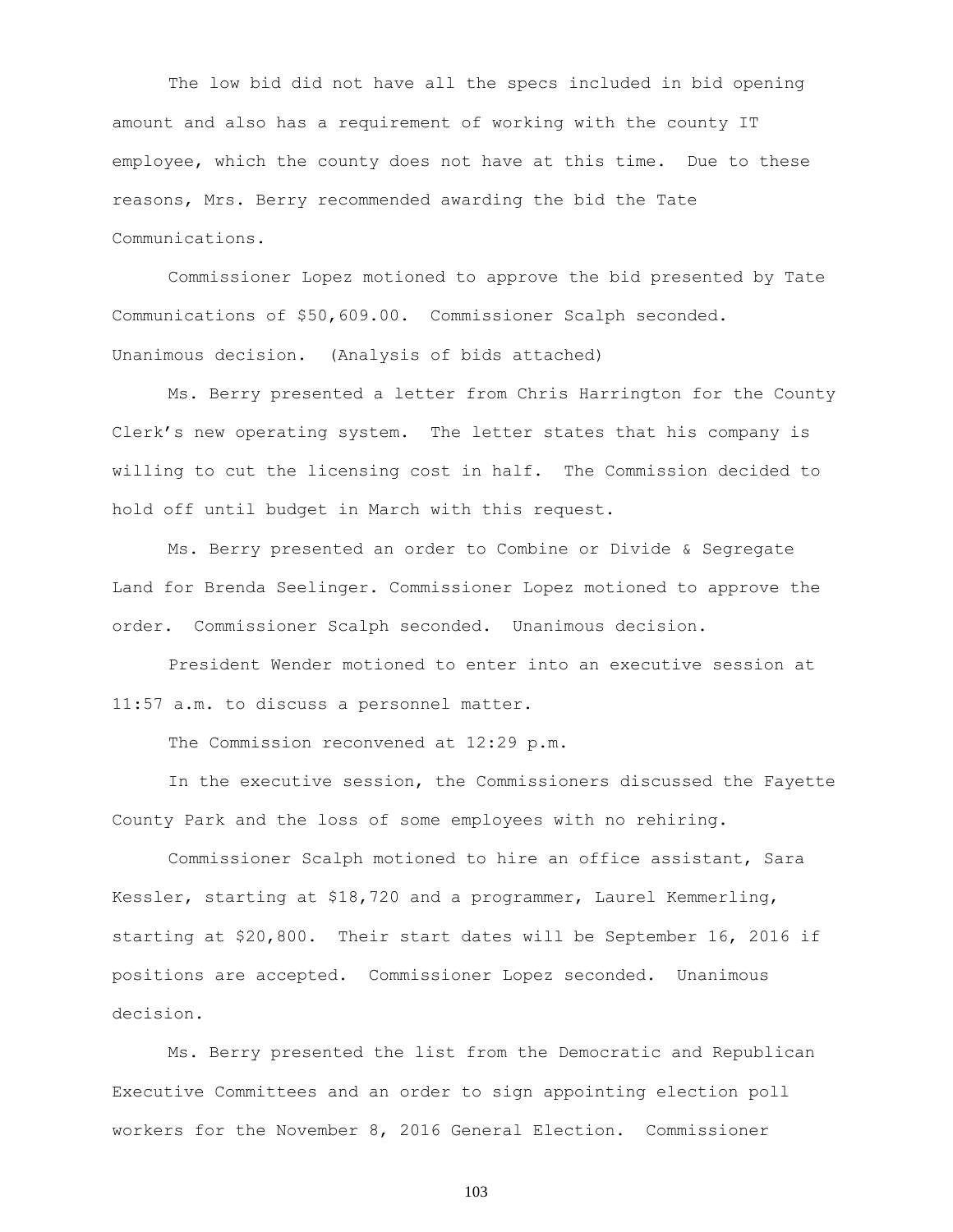Scalph motioned to approve list and sign order for the November 8, 2016 general election poll workers. Commissioner Lopez seconded. Unanimous decision.

Ms. Berry presented the gas tax refund for approval and signature of President Wender. Commissioner Scalph motioned to approved refund and authorize President Wender to sign. Commissioner Lopez seconded. Unanimous decision.

Ms. Berry presented a draw down for the Community Corrections grant in the amount of \$16,577.04 for the month of June 2016. Commissioner Lopez motioned to approved draw down request and sign. Commissioner Scalph seconded. Unanimous decision.

Ms. Berry presented a letter from Assessor, Eddie Young, concerning property of Rodney K. and Susan Thomas being in the wrong class which resulted in an overpayment of taxes. An order was prepared for signature approving giving a credit for future taxes because of this error. Commissioner Lopez motioned to approve order and sign. Commissioner Scalph seconded. Unanimous decision.

Ms. Berry presented a letter from Arbuckle Public Service District requesting the reappointment of David Bassage. An order and letter were prepared for signatures upon approval. Commissioner Lopez motioned to approve the request to reappoint Mr. Bassage and sign the order and letter. Commissioner Scalph seconded. Unanimous decision.

Ms. Berry presented a Hazard Mitigation Property Lease for James and Tracy Kincaid for approval and authorization for President Wender's signature. The property is located on Kilysth Road and is from former owners Parma J. Kincaid, Pearl M. Moss, William and Sherry Dicken, Carmet and Evelyn Foster and Mary E. and Don J. Morgan. Commissioner Scalph motioned to approve the lease and authorized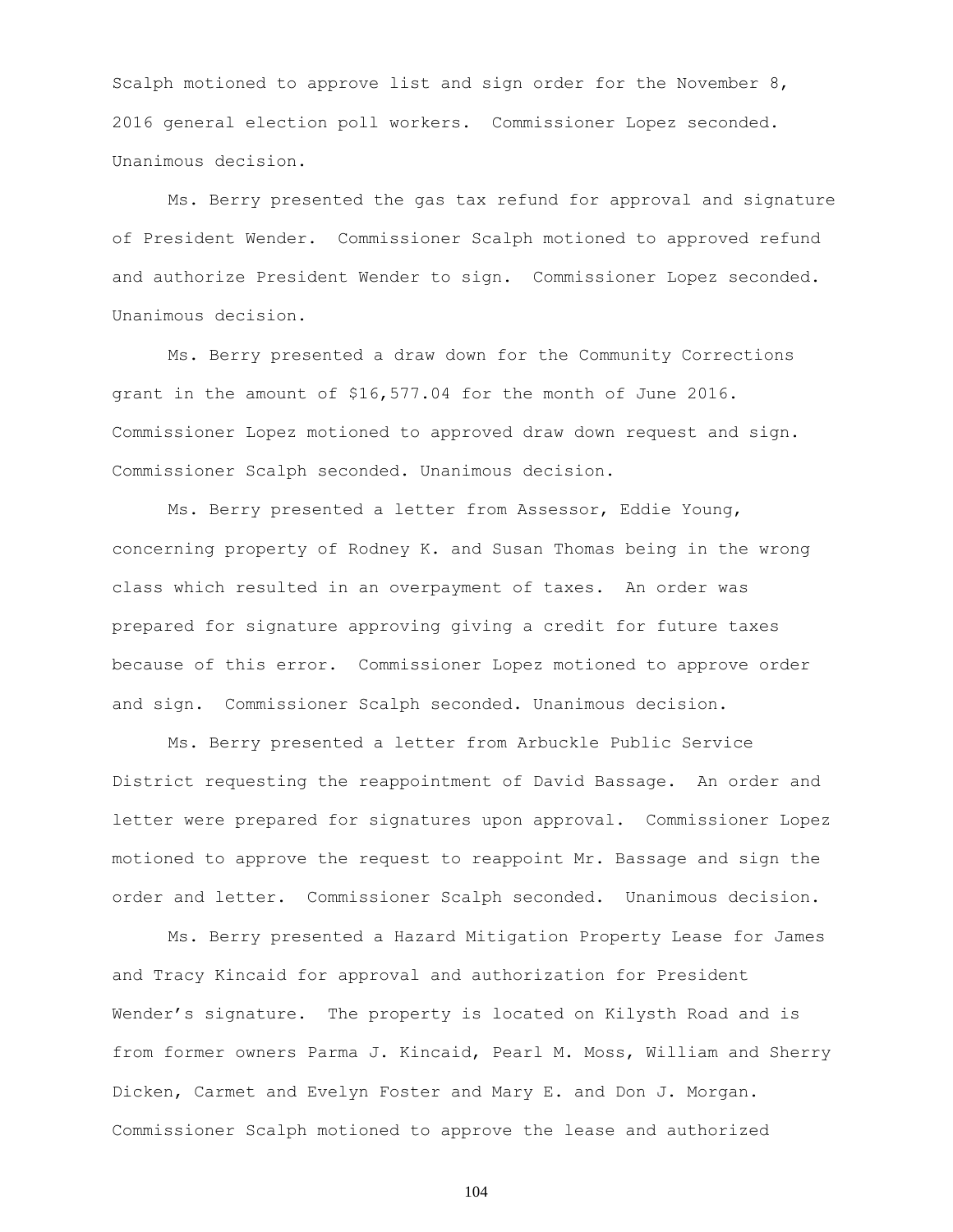President Wender to sign. Commissioner Lopez seconded. Unanimous decision.

Ms. Berry presented an agreement between the Fayette County Commission and the Town of Fayetteville for the use of Allen Ballard, Commission's Code Official and Building Inspector to perform the town's inspections and enforcement under the Building Code for Fayetteville. Commissioner Lopez motioned to approve and sign this agreement. Commissioner Scalph seconded. Unanimous decision.

Ms. Berry presented a request from Benjy Simpson to use the Fayette County Memorial Building on Friday, October 14, 2016 for the Bridge Day Rappel Orientation. Commissioner Lopez motioned to approve the request to use the Fayette County Memorial Building for Bridge Day Rappel Orientation. Commissioner Scalph seconded. Unanimous decision.

Ms. Berry presented a request from Phillip Samples, coach/organizer for the WV Boys and Girls Hoopsters, to use the Fayette County Memorial Building for AAU Practices and instructional sessions from 09/01/2016-03/31/2017. Commissioner Lopez motioned to approve this request for the use of the Fayette County Memorial Building. Commissioner Scalph seconded. Unanimous decision.

Ms. Berry presented a requested from Cindy Whitlock to use the Fayette County Memorial Building on October 8, 2016 for the annual Terri Massey Memorial Blood Drive. Commissioner Lopez motioned to approve this request for the use of the Fayette County Memorial Building. Commissioner Scalph seconded. Unanimous decision.

Ms. Berry presented 3 quotes for painting the ceiling in the hallway of the main Courthouse.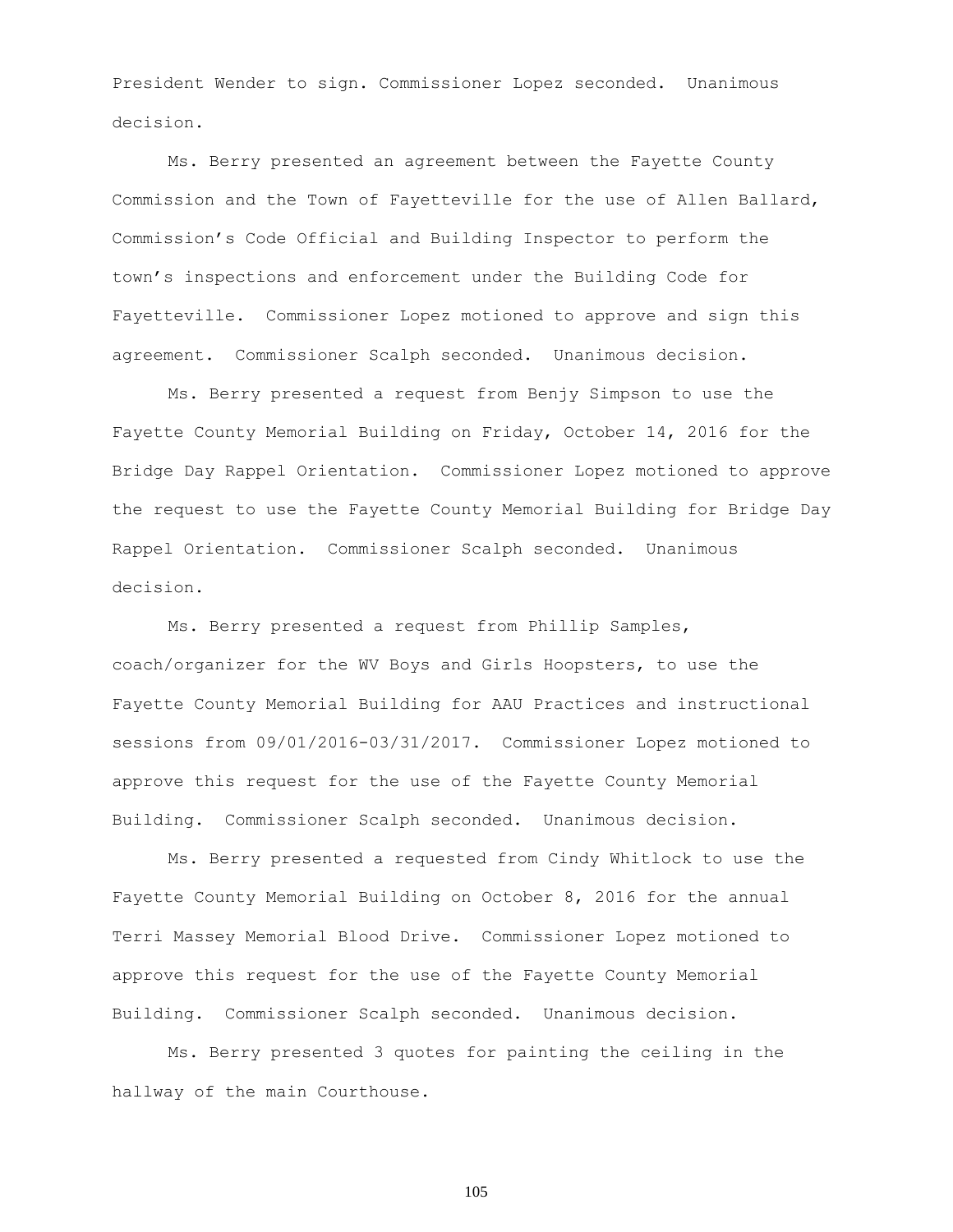Absolute Improvements- Patch 20 spots for \$300 or paint entire ceiling for \$675.

Premier Painting and Drywall – Patch 20 spots for \$950 or paint entire ceiling for \$2,000.

Patriot Painting & Steam – Patch 20 spots for \$2,500 or paint entire ceiling for \$8,500.

Commissioner Lopez motioned to approve Absolute Improvement's quote of \$675 to paint the entire ceiling. Commissioner Scalph seconded. Unanimous decision.

Discussion is held on the Drug Court property. Melvin Withrow requested a time frame to start the additional work. President Wender suggested to have the wiring completed then Ms. Berry is approved to tell Mr. Withrow when to move forward.

Discussion was held on registration for the CCAWV Fall Board and Legislative Committee meeting.

Discussion was held on hiring an individual in the Administrator's office to take over the Payroll responsibilities. The last payroll clerk retired in December 2015 and Stephanie Sears has assumed these duties since. The employees in this office are requesting permission to advertise for a new payroll/HR clerk to help make this office run more efficiently. President Wender motioned to approve running an ad to hire one Payroll/HR clerk in the County Administrator's office. Commissioner Scalph seconded. Unanimous decision.

Ms. Berry presented a general agreement from the African American Heritage Tour. This agreement between the National Park Service and the Fayette County Commission will add the Harlem Heights Community as an auto tour stop location. Commissioner Scalph motioned to approve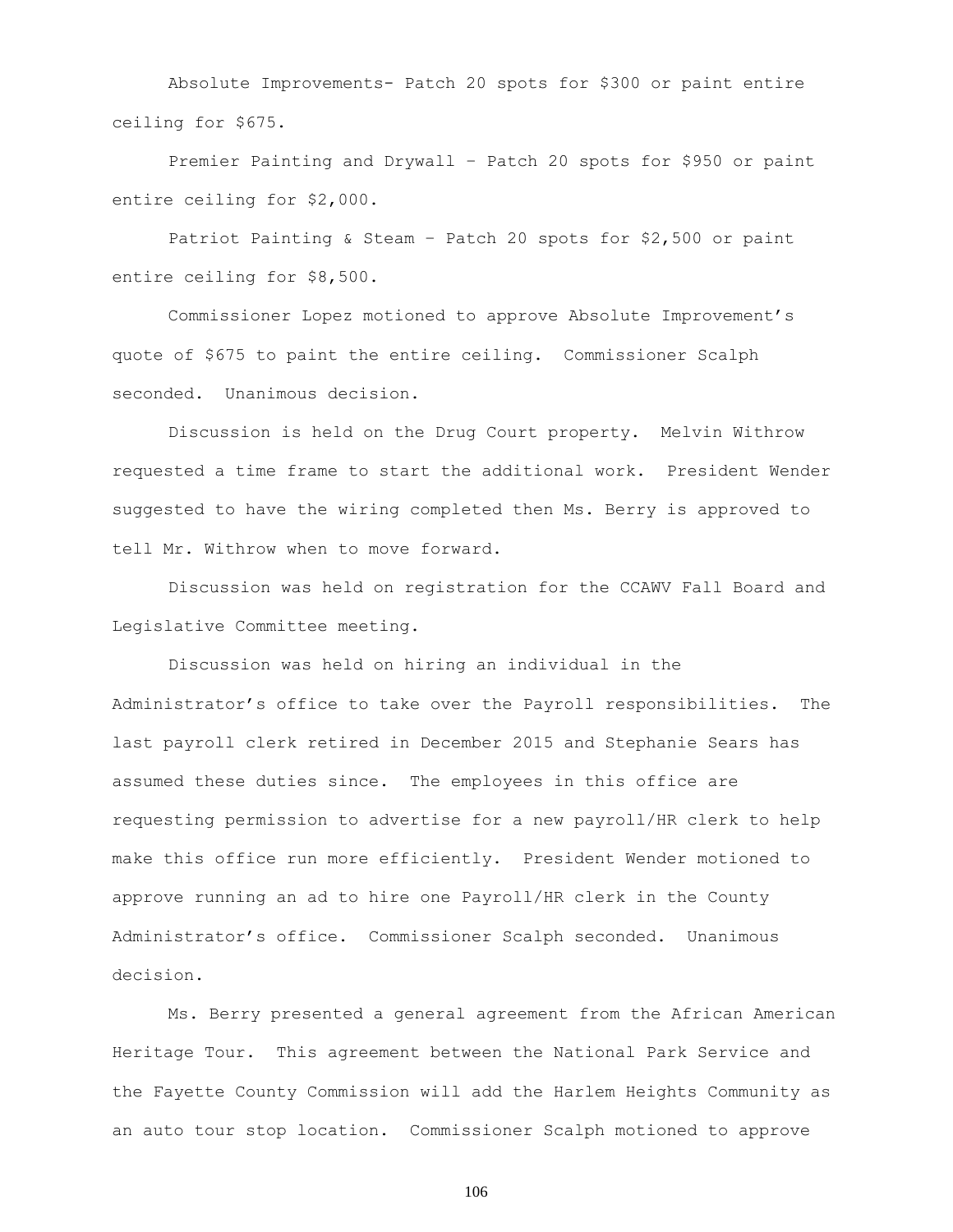and authorize President Wender to sign the agreement. President Wender seconded. Unanimous decision.

Ms. Berry presented a request from Tiffany Cottle to receive 40 hours from the sick leave donation bank. Commissioner Scalph approved request. President Wender seconded. Unanimous decision.

The meeting was adjourned at 1:32 p.m.

FAYETTE COUNTY COMMISSION REGULAR SESSION September 9, 2016 COURTHOUSE FAYETTEVILLE, WV 25840 MEMBERS Present: Matthew D. Wender, John H. Lopez, Denise A. Scalph

The Fayette County Commission met in a regular session on this 9th day of September, 2016.

President Wender called the meeting to order at 9:08 a.m.

Eddie Young, Assessor, appeared to present personal property exonerations for Rachel Nicole Ennis \$428.88; Rachel Nicole Ennis \$428.88; Phyllis M. Brenemen \$158.32; Jonathan P. Hannigan \$42.64; Conmach Service Corporation \$64.62; Alan and Amy Baggett \$384.56; Laurie and Darrell (SUTP) Fuller \$321.80; Carson M. and Loretta M. Adkins \$124.50; Lenda H. Limerick \$551.10; Gregory Keith and Kristin R. Kenney \$1,302.22; James F. Kenney \$55.20; Jeannie Beck \$57.66; Clella Ruth or George D. Smith \$442.34; Clarence M. Jr. and Connie Gillespie \$514.36; Sabrina D. Jones \$6.40; Douglas L. Kincaid \$273.62; Brian A. Hull \$358.56; AVI Foodsystems Inc 217.10. Commissioner Lopez motioned to approve personal property exonerations. Commissioner Scalph seconded. Unanimous decision.

Eddie Young, Assessor, appeared to present real property exonerations for Douglas, Tracy & Ray Ludwig \$225.28; Carrol S. Ball \$104.70; Rodney K and Susan Thomas \$411.98; Rodney K and Susan Thomas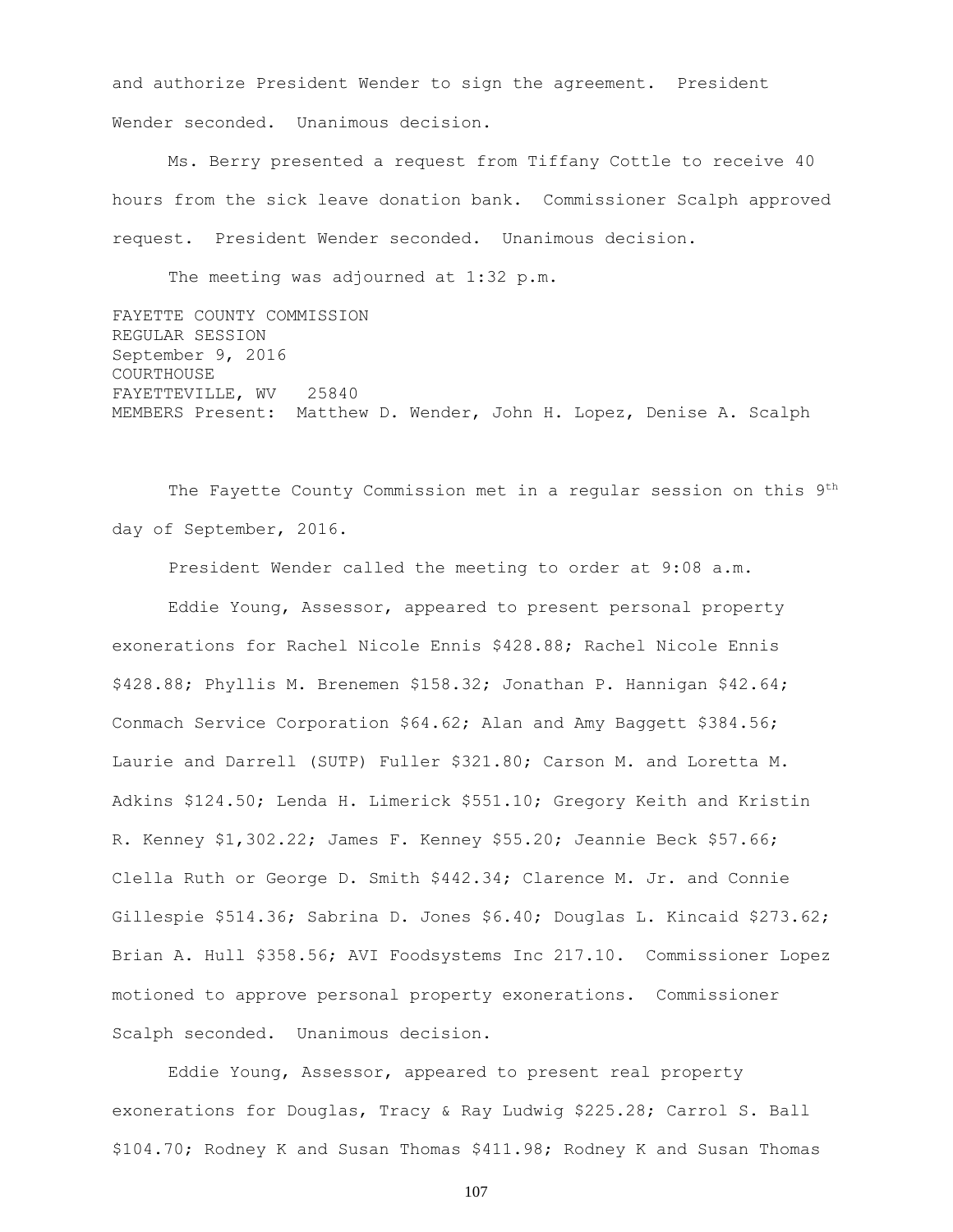\$1,225.16; Carry L. and Karen B. Huffman \$621.90; Tyrone Mosley \$551.10; Tina E. Jessup \$108.38; Charles Biggs \$484.20; Deanna Rose Scarbro ETAL \$284.28; Tuscany Gas LLC \$19.02; Quinta Anguis EST \$156.80. Commissioner Scalph motioned to approve real property exonerations. Commissioner Lopez seconded. Unanimous decision

Mr. Young presented an Application for Correction of Assessment for Robert and Pamela Campbell in the tax amount of \$510.35. Commissioner Scalph motioned to approve the Application for Correction of Assessment. Commissioner Lopez seconded. Unanimous decision.

Commissioner Lopez motioned to approve 1st half payroll and release checks on the 15th and approve vouchers and invoices and release checks today. Commissioner Scalph seconded. Unanimous decision.

Commissioner Scalph motioned to approve minutes from July 15, 2016 and August 12, 2016. Commissioner Lopez seconded. Unanimous decision.

Jonathan Grose, Gauley Bridge Mayor, appeared to discuss the Kanawha Falls Public Service District.

Mr. Grose presented the Commission with pictures of the above ground fix that is getting most of Gauley Bridge water due to the June flooding. Kanawha Falls PSD had a line collapse and this is what had to be done to get water to the Gauley Bridge residents. The line goes across the train tracks. Residents were without water for 19 days after the flood before this temporary fix was complete.

Kanawha Falls PSD stated they are waiting on FEMA monies to be approved before a permanent fix will happen. It is a 75% contribution and the remaining 25% is up to the Kanawha Falls PSD. This project is at least \$300,000.00.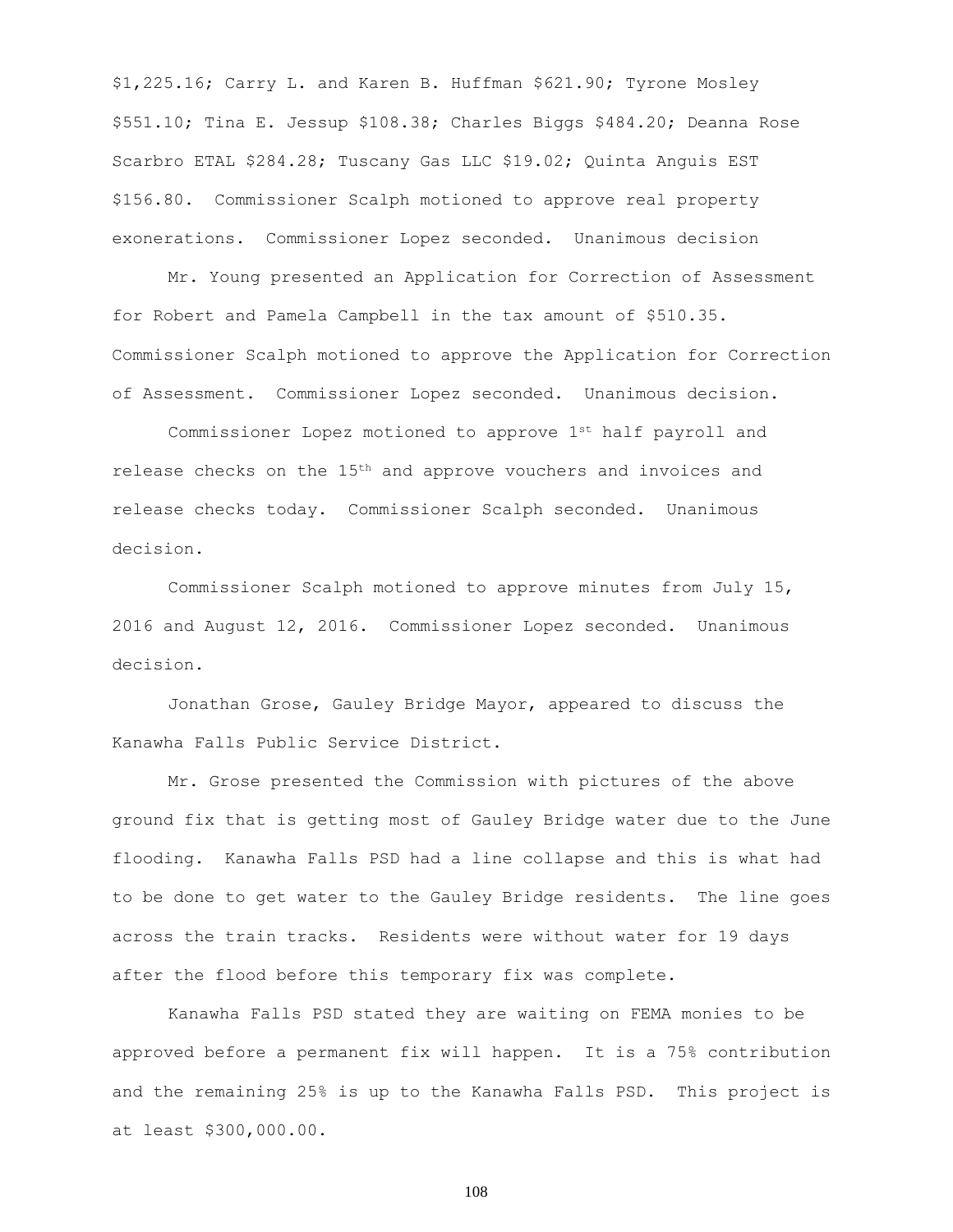The Commission decided to call Kevin Walker on his cell phone to see what he could find out for these residents. Kevin Walker is going to talk with FEMA and Army Corp of Engineers. Mr. Walker stated that you have to have approval from both agencies before proceeding. Even after approval, Kanawha Falls PSD says it will be another 15-20 weeks before the project is completed. This brings the timeline into winter and there is fear that the pipe will freeze and crack causing water loss again for the Gauley Bridge residents.

Larry Harrah, Prosecuting Attorney, suggested setting up a meeting with the County Commission, Prosecuting Attorney, Gauley Bridge, Kanawha Falls PSD, FEMA, and Army Corp of Engineers to discuss the situation.

President Wender requested letting Mr. Grose know when the next Kanawha Falls PSD appointment is available so he can provide some individuals for the Commissioner to consider to appoint.

Deborah Berry, County Administrator, presented the Suddenlink Franchise Renewal for President Wender's signature. Commissioner Scalph motioned to approve the renewal until 2021 and authorized President Wender to sign. Commissioner Lopez seconded. Unanimous decision.

Tim Richardson, Zoning Officer, appeared to present a rezoning application for a Dollar General Store to be built in Dixie.

Mr. Richardson read the public notice from the Planning Commission meeting and stated that the Planning Commission presented a unanimous recommendation. Commissioner Lopez motioned to accept the Planning Commission recommendation to change zoning and approved the order for signature. Commissioner Scalph seconded. Unanimous decision.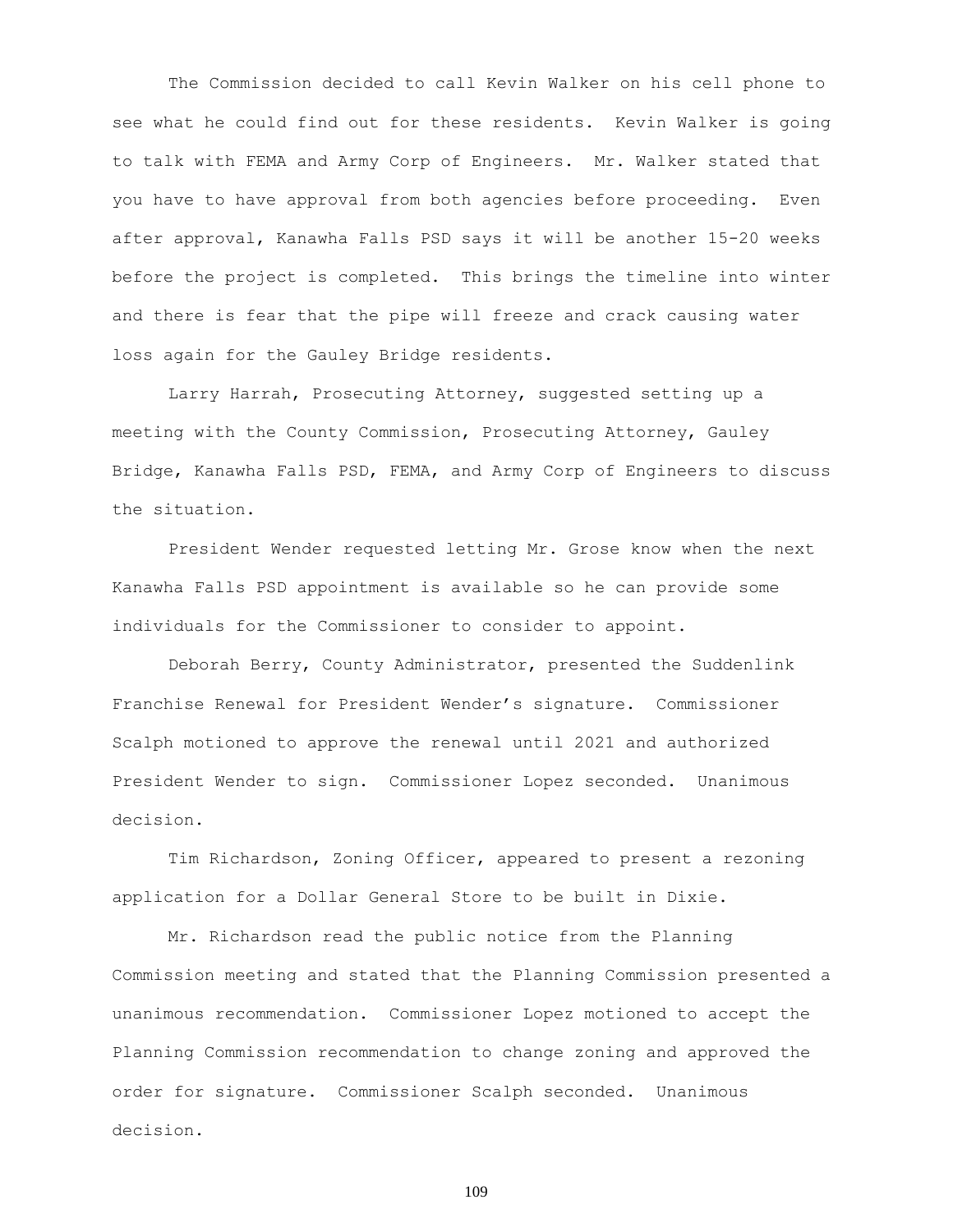Renee Harper, Park Director, appeared to give an update on the Fayette County Park.

Ms. Harper presented a handout to the Commission of the monthly happenings at the Park. The Commission reviewed the report.

Ms. Harper mentioned that eventually a discussion should be held to talk about starting a Park Foundation where donations could be accepted.

President Wender suggested Ms. Harper prepare a proclamation to present to the Boy Scouts to show appreciation for the help this past summer at the Fayette County Park.

Ms. Harper informed the Commission that the park assistant position was filled but the programmer position declined. Ms. Harper suggests putting the position on hold and revisiting next summer. The Commission agreed.

Ms. Harper informed the Commission that September 30, 2016, will be a volunteer day at the Fayette County Park.

Ashley Fridley and Savannah Kincaid, FHS juniors, appeared to request the use of the Fayette County Jail Museum for a prom fundraiser.

The Junior Class of Fayetteville High School would like to have a haunted house on the  $1^{st}$  and  $2^{nd}$  floors of the jail. The Fayetteville Convention & Visitor's Bureau approved the use of the museum at their last board meeting. Commissioner Scalph motioned to approve the use of the jail for a haunted house by the FHS juniors for a prom fundraiser. Commissioner Lopez seconded. Unanimous decision.

President Wender requested that Ms. Fridley, Ms. Kincaid, Sally Kiner, Mike Fridley, and Deborah Berry go over to the jail and see which floors they feel can be used.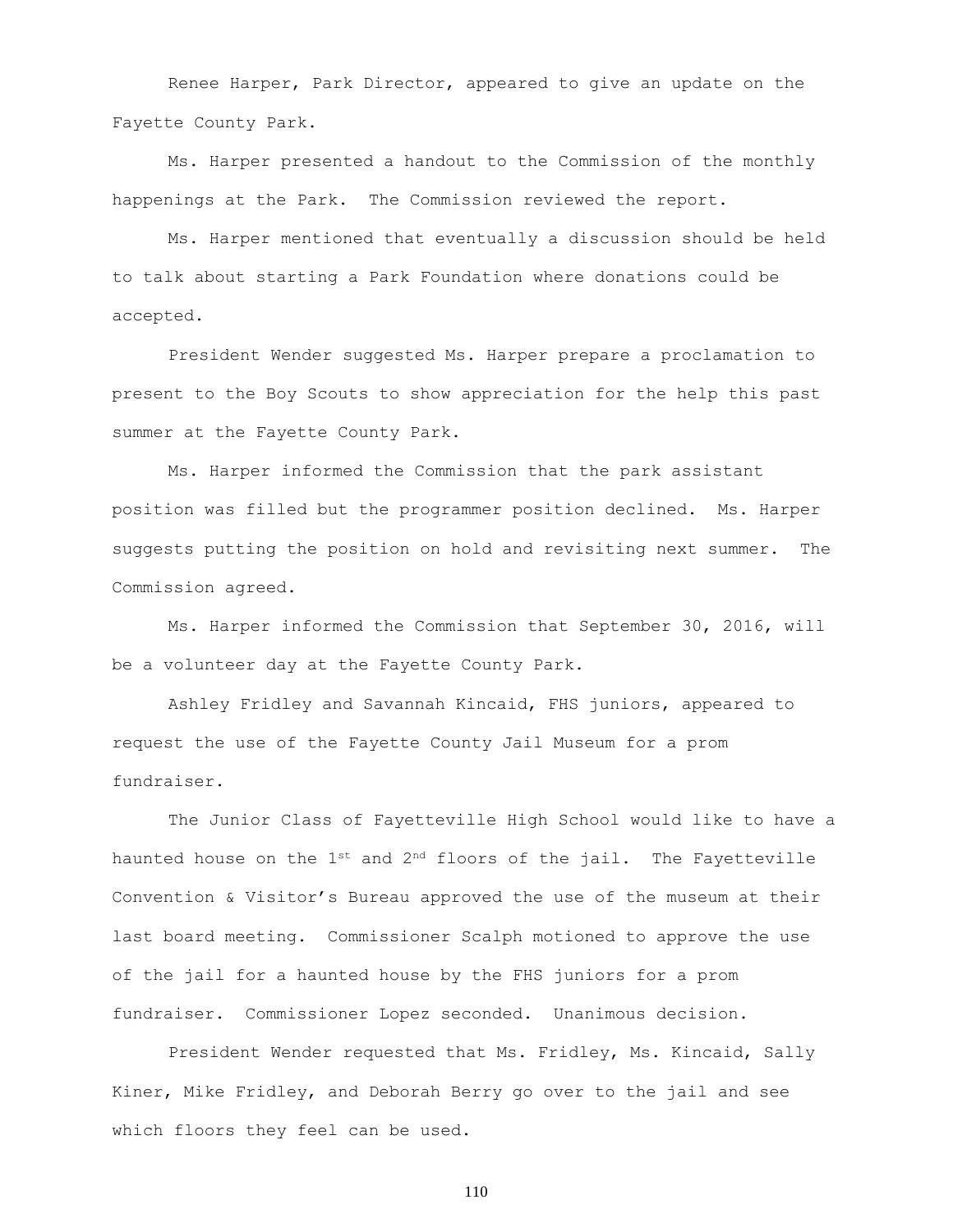Lesley Taylor, Region IV, appeared to discuss the Kanawha Falls Public Service District.

Ms. Taylor presented #20 resolution for the Small Cities Block grant for Commissioners to approve and sign in the amount of \$4,972.50. Commissioner Scalph motioned to approve resolution and authorized President Wender to sign on the Commission's behalf. Commissioner Lopez seconded. Unanimous decision.

Kanawha Falls PSD is over budget concerning the Small Cities Block Grant monies. Ms. Taylor stated that an application has been filed with the infrastructure council for approximately \$311,000.00. The application will be heard on September 27, 2016 at 9:00 a.m.

President Wender requested Ms. Taylor to keep the Commission up to date with the meeting information and one if not all of the Commissioners will attend to speak on the grant's behalf.

President Wender suggested also that a letter of support be written from the Commission for the support of this project. The Commission agreed.

Rick Lewis and John Paul Jones, Long-Term Recovery Group, appeared to give an update on the progress made.

Mr. Lewis stated that everyone is in a home and that the team is not aware of any individual affected by the flood that is still living in a tent or camper.

Mr. Lewis requested that the Commission become the fiscal agent for the team, Greater Fayette Long Term Recovery Group.

The Commission requested that Larry Harrah, Prosecuting Attorney, review the by-laws and Stephanie Sears, Accountant, contact the Auditor's office to see if the Commission can agree to this request.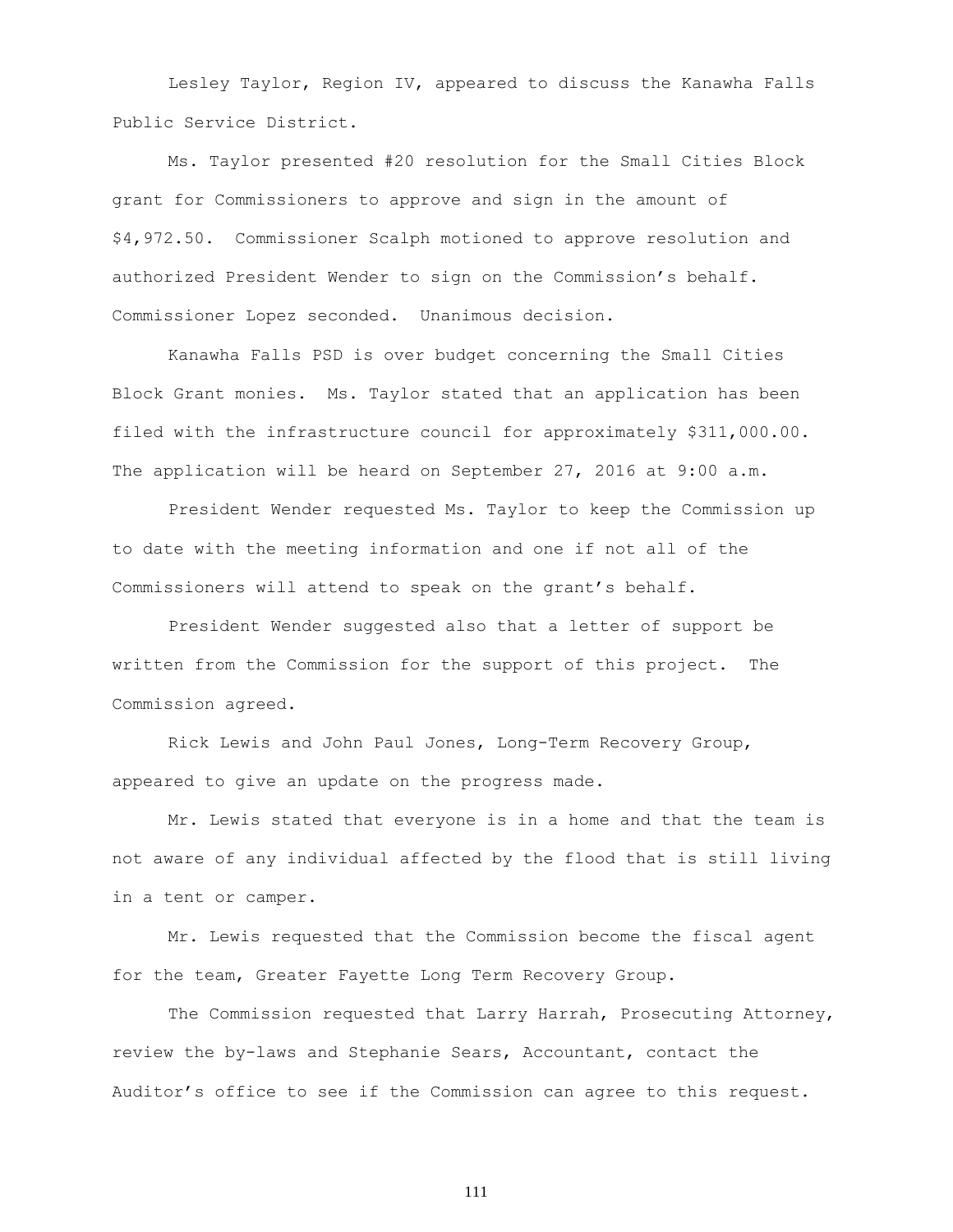Commissioner Scalph motioned to approve Fayette County Commission being the fiscal agent for the Greater Fayette Long Term Recovery Group contingent on the approval from the WV State Auditor's Office and Mr. Harrah to review the by-laws. A separate account will also need to be set up. Commissioner Lopez seconded. Unanimous decision.

Deborah Berry, County Administrator, presented a memo regarding the Meadow River Rail Trail (MRRT) Commissioner Scalph motioned to approve the memo. Commissioner Lopez seconded. Unanimous decision.

Ms. Berry presented the 2015/2016 Financial Statement to be run in the Fayette Tribune and Montgomery Herald for the Commission to approve and sign. Commissioner Scalph motioned to approve 2015/2016 financial statement and authorized President Wender to sign on the Commission's behalf. Commissioner Lopez seconded. Unanimous decision.

Ms. Berry presented an order and a letter for approval and signatures appointing John Wesley McDonald to the Fayette County Board of Health due to the resignation of Rose Anne Michael. Commissioner Lopez motioned to approve the appointment of Mr. McDonald. Commissioner Scalph seconded. Unanimous decision.

Ms. Berry presented a letter to the WV Supreme Court of Appeals requesting the reimbursement of rent for the Family Law Judge for the month of October, 2016 for approval and signatures. Commissioner Lopez motioned to approve and sign the letter to the WV Supreme Court of Appeals. Commissioner Scalph seconded. Unanimous decision.

Ms. Berry presented a request from Kevin Walker, OES Director, to purchase wall mounts and signs for the AED (Automated External Defibrillator) project that places AEDs at the Courthouse, Annex, Prosecuting Attorney's office, Fayette County Memorial Building and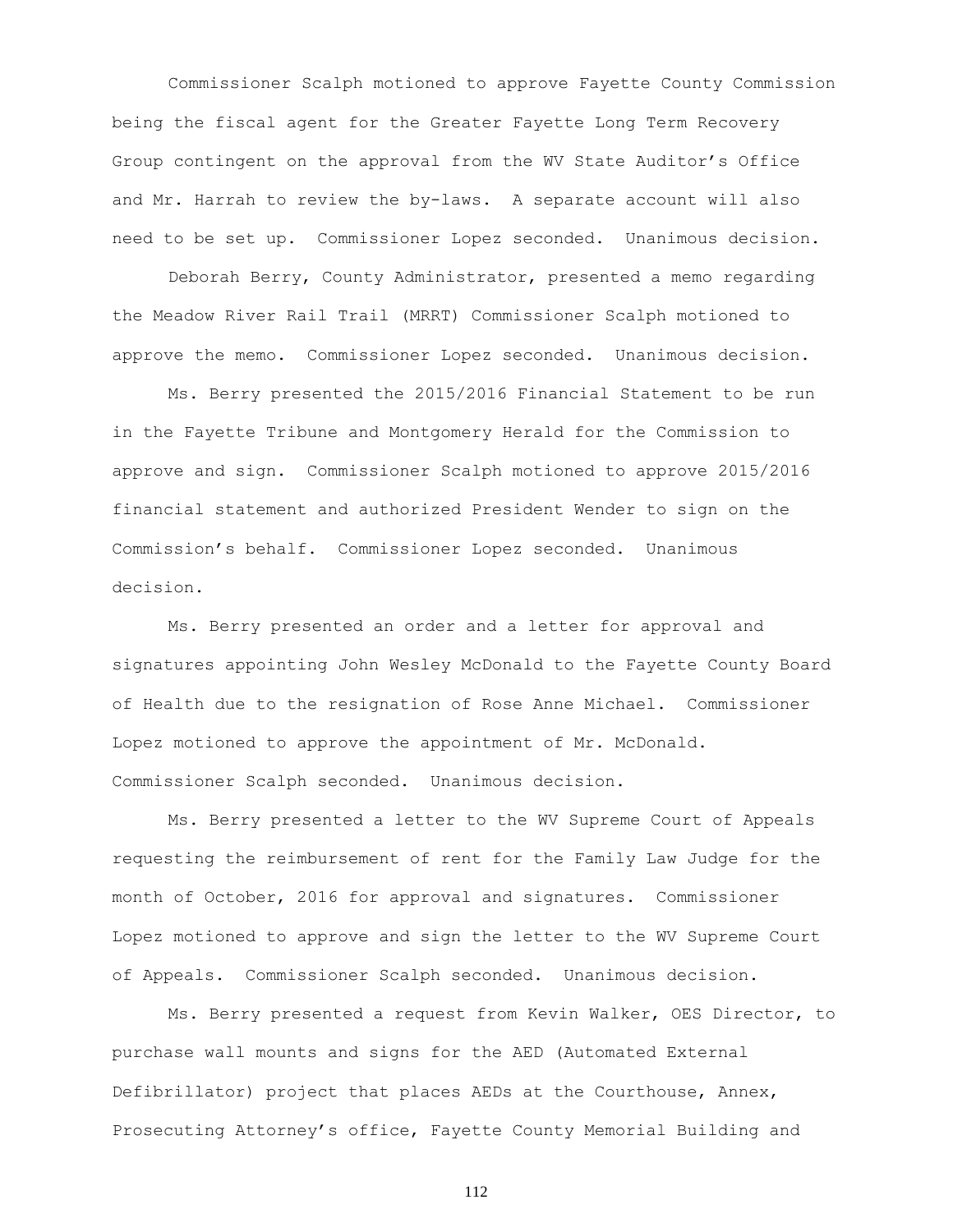Fayette County Park. Total cost is \$917.87. Commissioner Scalph motioned to approve the request. Commissioner Lopez seconded. Unanimous decision.

Ms. Berry presented an agreement for Land Clearance with Giannini Construction and Excavating, LLC at the properties 115 Orchard Avenue, Smithers, WV and 290 Michigan Avenue, Smithers, WV for the Commission to approve and President Wender to sign. Commissioner Scalph motioned to approve the agreement and authorized President Wender to sign on the Commission's behalf. Commissioner Lopez seconded. Unanimous decision.

The meeting was adjourned at 12:22 p.m.

FAYETTE COUNTY COMMISSION REGULAR SESSION September 23, 2016 COURTHOUSE FAYETTEVILLE, WV 25840 MEMBERS Present: Matthew D. Wender, John H. Lopez, Denise A. Scalph

The Fayette County Commission met in a regular session on this 23rd day of September, 2016.

President Wender called the meeting to order at 9:04 a.m.

Eddie Young, Assessor, appeared to present real property exonerations for Jennifer Lokant \$286.50; Charles Hannigan \$115.28; Adam H. Hodges \$173.30 and \$336.52; Lewis W. and Ruth Jones \$341.26; John & Orpha Keel \$704.04 and \$724.02; Mary E. Wills etal \$96.08 and \$576.46; Timothy G. Lightner \$87.62; Robert Johnson \$135.26; Sherry McKnight etal \$312.82. Commissioner Scalph motioned to approve real property exonerations. Commissioner Lopez seconded. Unanimous decision.

Mr. Young presented 2 refunds. One for Carol S. Ball for \$102.08 and one for Jennifer Lokant for \$297.25. Commissioner Lopez motioned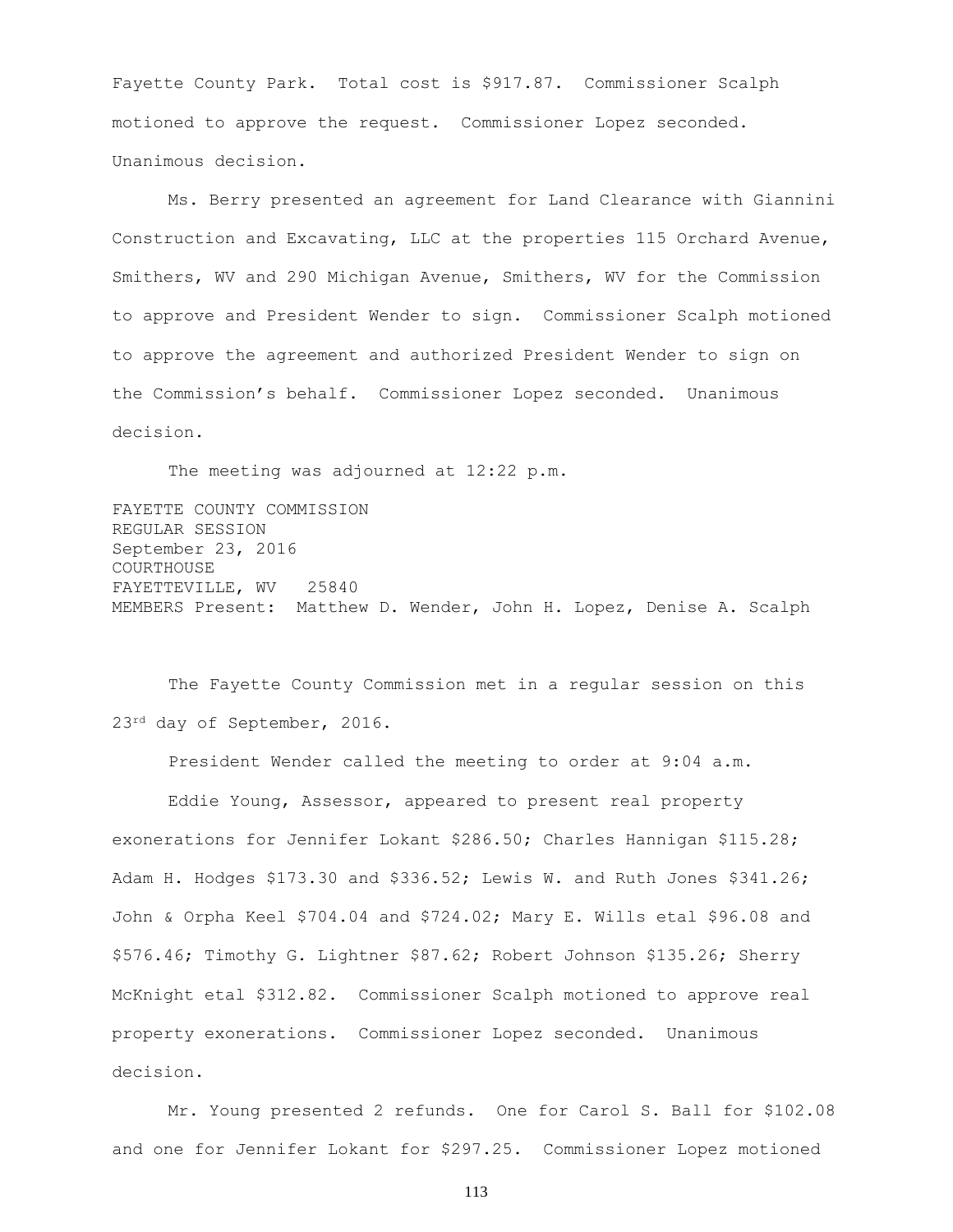to approve the refunds. Commissioner Scalph seconded. Unanimous decision.

Commissioner Lopez motioned to approve 2nd half payroll and release checks on the 30th and approve vouchers and invoices and release checks today. Commissioner Scalph seconded. Unanimous decision.

Natalie Tennant, WV Secretary of State, appeared to present Commission with a check for \$17,300.00 to help make precincts ADA compliant. These monies are from the Help America Vote Act Grant.

Dan McCarthy and Gary Hartley appeared to give a presentation on the Summit Bechtel.

Upcoming events that they are preparing for are in 2017, the National Scout Jamboree; in 2019, the World Scout Jamboree; in 2021, the National Scout Jamboree. The Scouts have never had a jamboree within 2 years of each other so this is new ground for everyone.

The Summit currently has 14,000 acres overall. 10,600 acres are the main site with a total of 10 properties owed by the Summit Bechtel Reserve.

Andrea Mender, Fayette County Park and Recreation Advisory Board President, and Renee Harper, Fayette County Park Director, appeared to present a proclamation to the Boy Scouts for all their help during this past summer. The Scouts completed 5 different projects at the Fayette County Park. Ms. Mender read the proclamation.

Kevin Walker, OES Director, appeared to present the Commission with the AED box keys, the AEDs and boxes. In previous meetings, the Commission approved to purchase 5 AEDs and 5 boxes. President Wender requested Mr. Walker to write a press release on the AEDs purchased.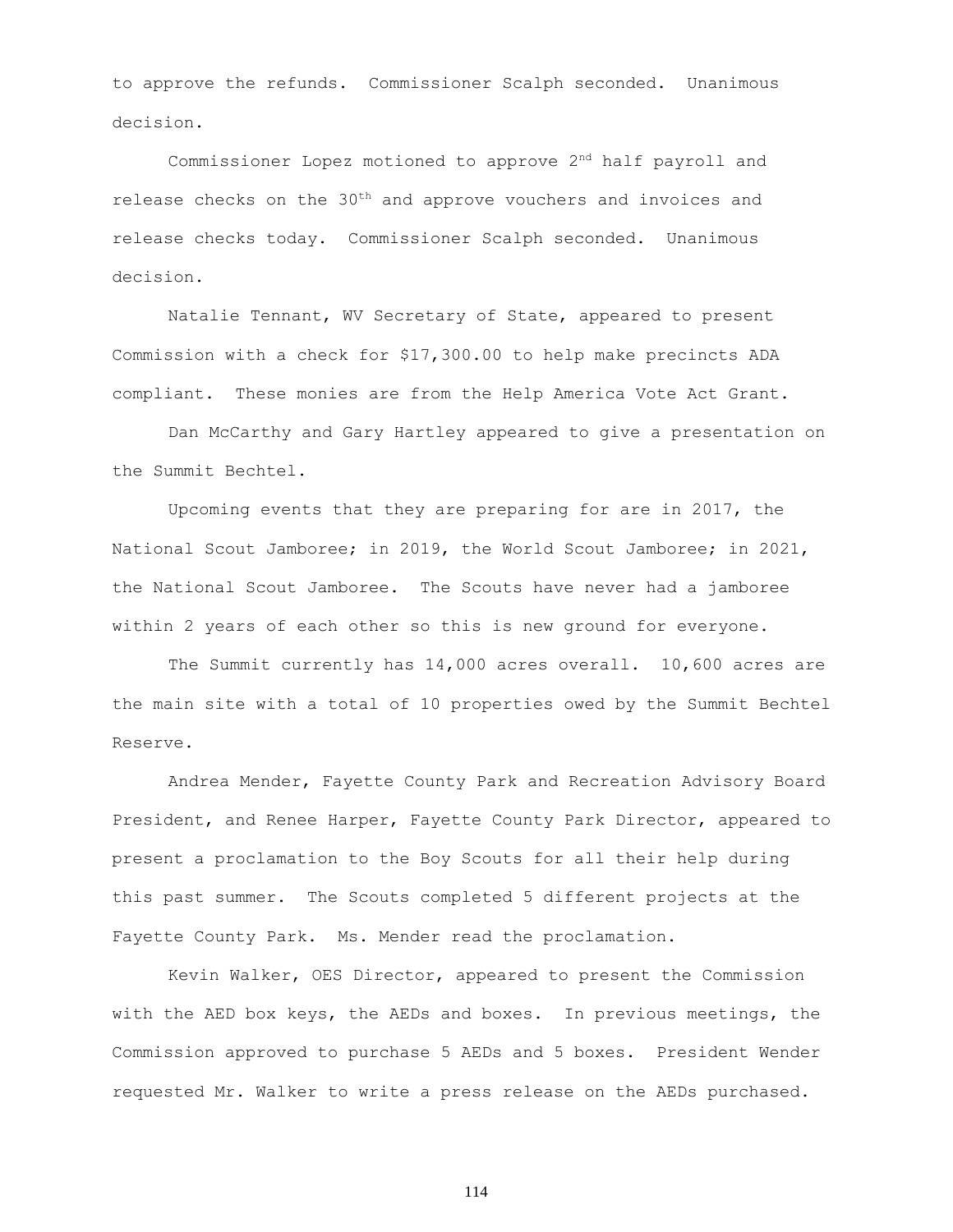The Commissioners and Mr. Walker discussed the request for Hutchens Wrecker service asking Commission to pay for some of their FEMA work now instead of waiting on FEMA reimbursement. Hutchens Wrecker Service has completed a project sheet and has been approved for reimbursement from FEMA.

The Commission decided that Hutchens Wrecker Service should wait for the FEMA monies to be completed. The Commission cannot front the monies and be reimbursed.

Stormy Parsons, Community Corrections Director, appeared to discuss the Day Report Center and to give an update.

Ms. Parsons found 2 new vendors that will be cheaper than the current vendor being used.

Discussion is held on the Medicaid reimbursement. Medicaid representatives do not feel that any reimbursement for WV will go away. Medicaid can cover some things that the grant covers now. OFLAC along with the WV State Fire Marshal have to approve your building being up to Medicaid standards before any Medicaid reimbursement can take place. The WV State Fire Marshal said he would do a pre-inspection and provide Ms. Parsons with a list of what needs updated. Commission requests that Melvin Withrow or Allen Ballard be present at time of inspection. Ms. Parsons will send Stephanie Sears the completed application for the Fire Marshal inspection to send with payment of \$50.00.

Discussion is held on the use of the Day Report Center by the Fayette County Magistrates. Brian Parsons, Assistant Prosecuting Attorney, will write a letter for the Commission to sign showing the Commission's support for the Magistrates using Day Report Center.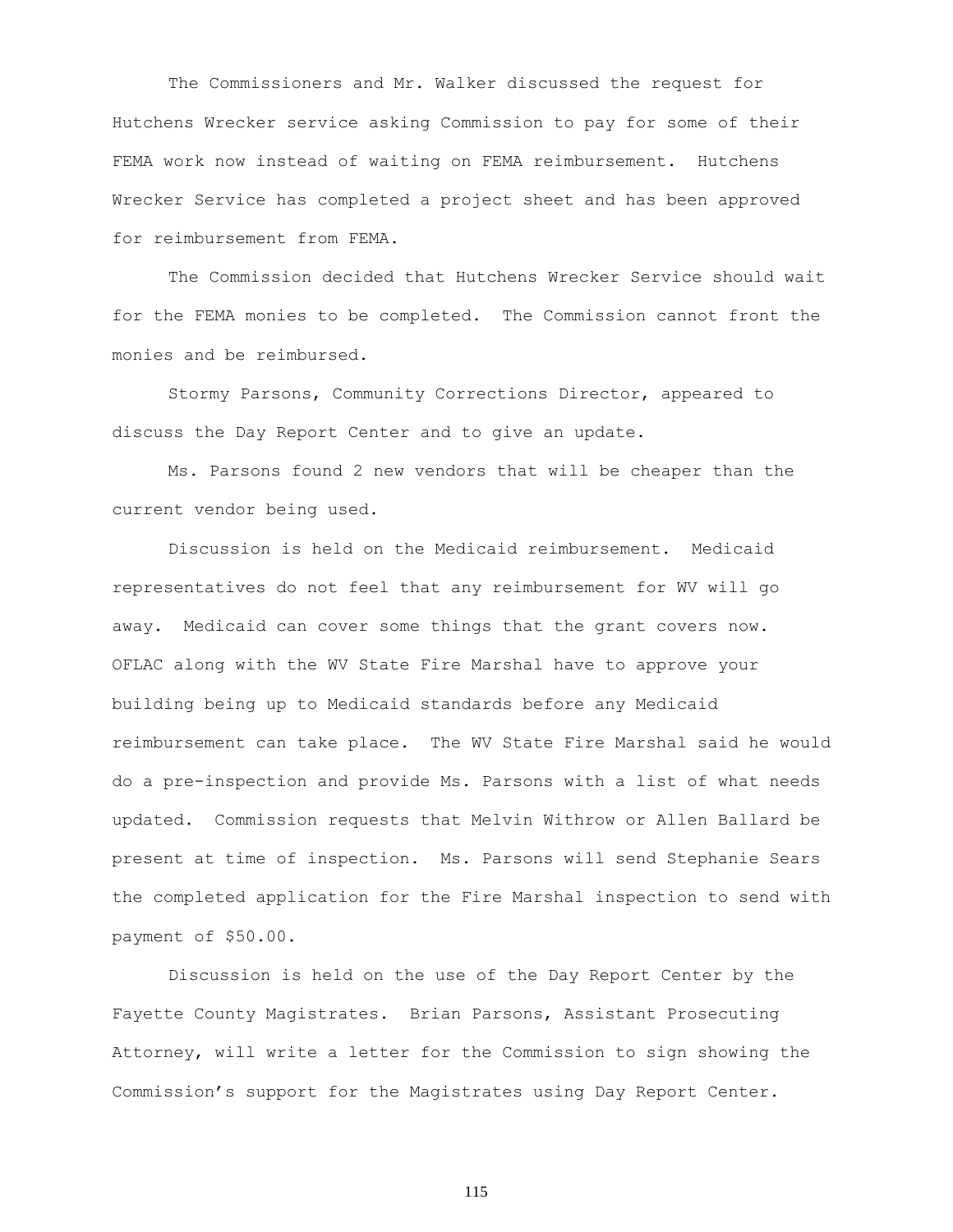Stephanie Sears, Staff Accountant, presented request from the Parks and Recreation Advisory Board to attend the annual conference. Commissioner Lopez motioned to approve up to two members attending for up to 2 nights. Commissioner Scalph seconded. Unanimous decision.

Ms. Sears presented Parks and Recreation Board membership fee renewal. Two options were given. One is to pay \$50.00 like last year for just the Board/Commission Membership and the other was for \$250.00 to include employees of the county in the membership. Commissioner Lopez motioned to approve paying \$50.00 for the Board/Commission membership. Commissioner Scalph seconded. Unanimous decision.

Ms. Sears presented a quote from Lee's Carpet for Tile in Sheriff's Office in the amount of \$2,824.84. Commission requests two more quotes to be obtained. Commissioner Scalph motioned to approve the tile in the amount up to  $$2,824.84$  and two other quotes being obtained. Commissioner Lopez seconded. Unanimous decision.

Ms. Sears presented an amendment to the Purchase Sale Agreement to clarify the closing date pursuant to Section 9. The option to close on November 1, 2016 will not allow enough time for the due diligence period. Commissioner Scalph motioned to approve agreement contingent on approval from Prosecuting attorney. Commission Lopez seconded. Unanimous decision.

Ms. Sears presented a request from Susan Hanson to use the FCMB for Fayetteville Women's Club 6th Annual Craft Show on Saturday, December 3, 2016 from 7:30 am – 5:30 pm. Commissioner Scalph motioned to approve use of the Fayette County Memorial Building. Commissioner Lopez seconded. Unanimous decision.

Ms. Sears presented a quote from Election Systems and Software for two Ivotronic stands needed at Early Voting for total cost of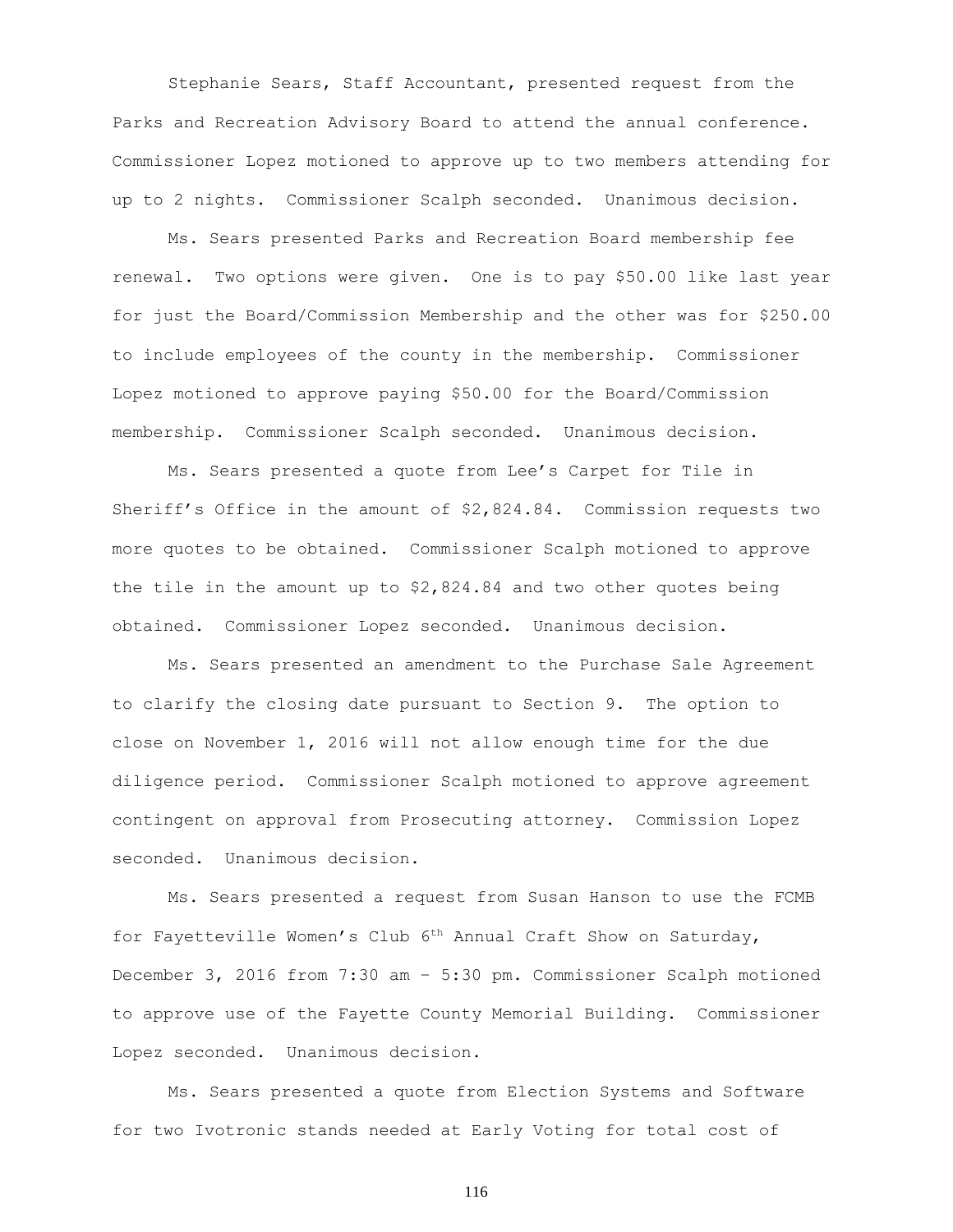\$1,950.00. One stand is needed and one would be a back-up stand. Commissioner Scalph motioned to approve the purchase of one Ivotronic stand for Early Voting with a total cost of \$975.00. Commissioner Lopez seconded. Unanimous decision.

Ms. Sears presented an order for the Commission to sign substituting certain securities pledged on behalf of Fayette County National Bank. Commissioner Lopez motioned to approve and sign the order. Commissioner Scalph seconded. Unanimous decision.

Ms. Sears presented an order for the Commission to sign issuing a refund in the form of a credit against taxes to Corina Callahan for the tax years 2013, 2014, 2015 and 2016 in the total amount of \$1,223.20. Commissioner Lopez motioned to approve and sign order. Commissioner Scalph seconded. Unanimous decision.

Kelvin E. Holliday, County Clerk appeared to discuss the computer software in his office.

The new vendor has agreed to wave all licensing payments. Commission requests that Mr. Holliday see if he can receive a refund on the paid hardware contract for the county before switching over to the new vendor.

A special meeting will be called by next Friday if Mr. Holliday can get all required documentation from the new and old vendor by Wednesday of next week.

The meeting was adjourned at 12:45 p.m.

FAYETTE COUNTY COMMISSION REGULAR SESSION OCTOBER 7, 2016 COURTHOUSE FAYETTEVILLE, WV 25840 MEMBERS Present: Matthew D. Wender, John H. Lopez, Denise A. Scalph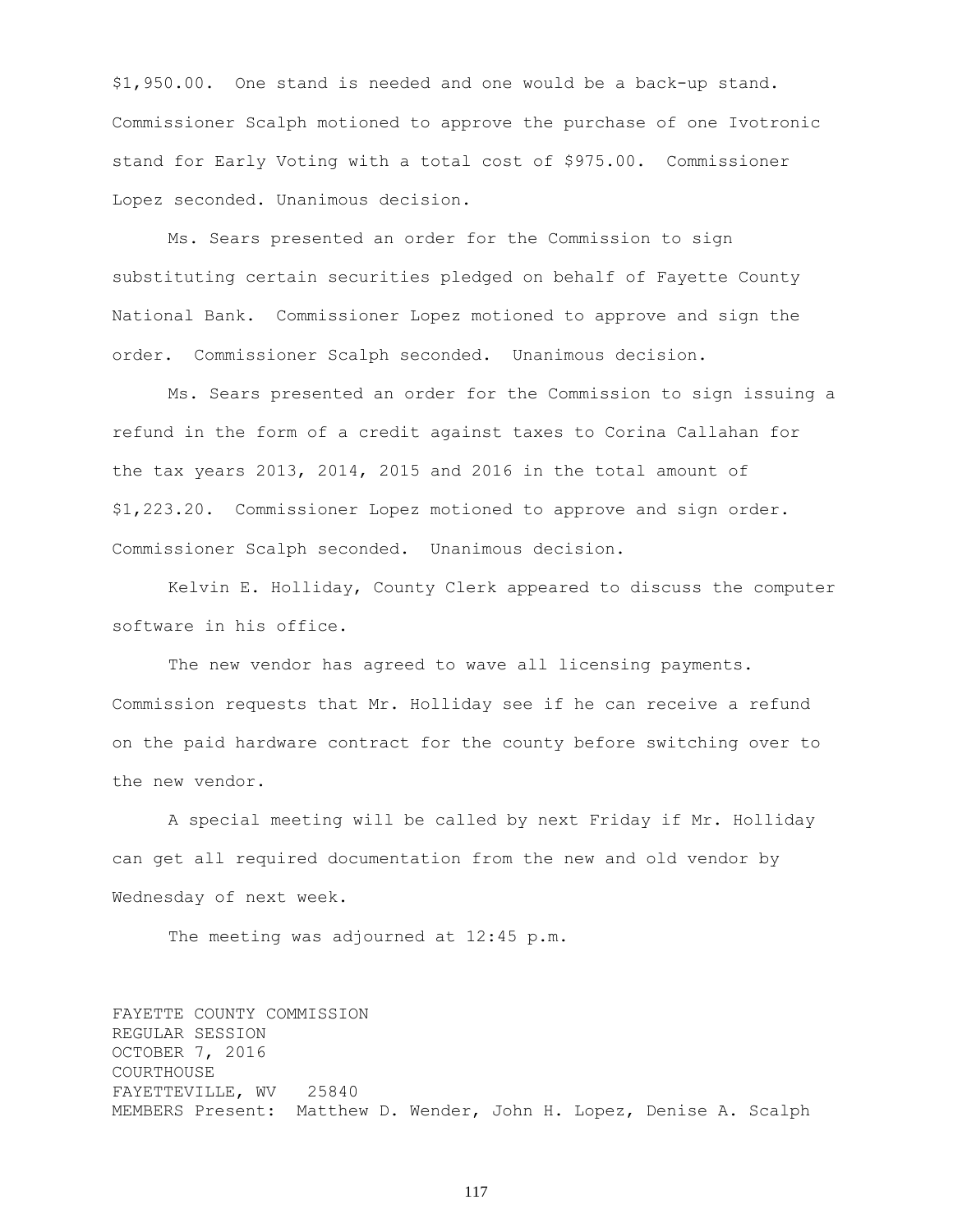The Fayette County Commission met in a regular session on this 7<sup>th</sup> day of October, 2016.

President Wender called the meeting to order at 9:00 a.m.

Discussion was held regarding the future of Drug Court. President Wender suggested drafting a letter to Steve Canterbury with the State, addressing our concerns and asking for his advice.

Eddie Young, Assessor, appeared to present real property exonerations for Carletta Jean Short \$564.02; Charles N. & Constance Cameron \$35.36, 51.50; 59.18; 55.34; 73.40 & 73.40; Dale Edward Maxwell, Sr. \$575.96; Kim Bennett etal \$464.12 & 256.20; Clyde Bailey \$86.08; Corina L. Callahan \$953.76 & 881.56; Daniel R. Ewing \$377.84; James David Jr. & Betty Estep \$259.02; and Jack & Nathan Johnson \$64.56. Commissioner Scalph motioned to approve real property exonerations. Commissioner Lopez seconded. Unanimous decision.

Mr. Young presented 4 refunds. Corina L. Callahan \$873.85 & 929.68; Kim Bennett etal \$478.17; and James David Estep, Jr. \$255.78. Commissioner Scalph motioned to approve the refunds. Commissioner Lopez seconded. Unanimous decision.

Commissioner Lopez motioned to approve 2nd half payroll and release checks on the 14th and approve vouchers and invoices and release checks today. Commissioner Scalph seconded. Unanimous decision.

The Commission walked to the proposed Drug Court building at 9:29 a.m. to tour the work complete so far.

The Commission returned at 10:07 a.m.

Discussions were held on repairs still needed at the Drug Court building. The Commission gave the list to Melvin Withrow,

Maintenance.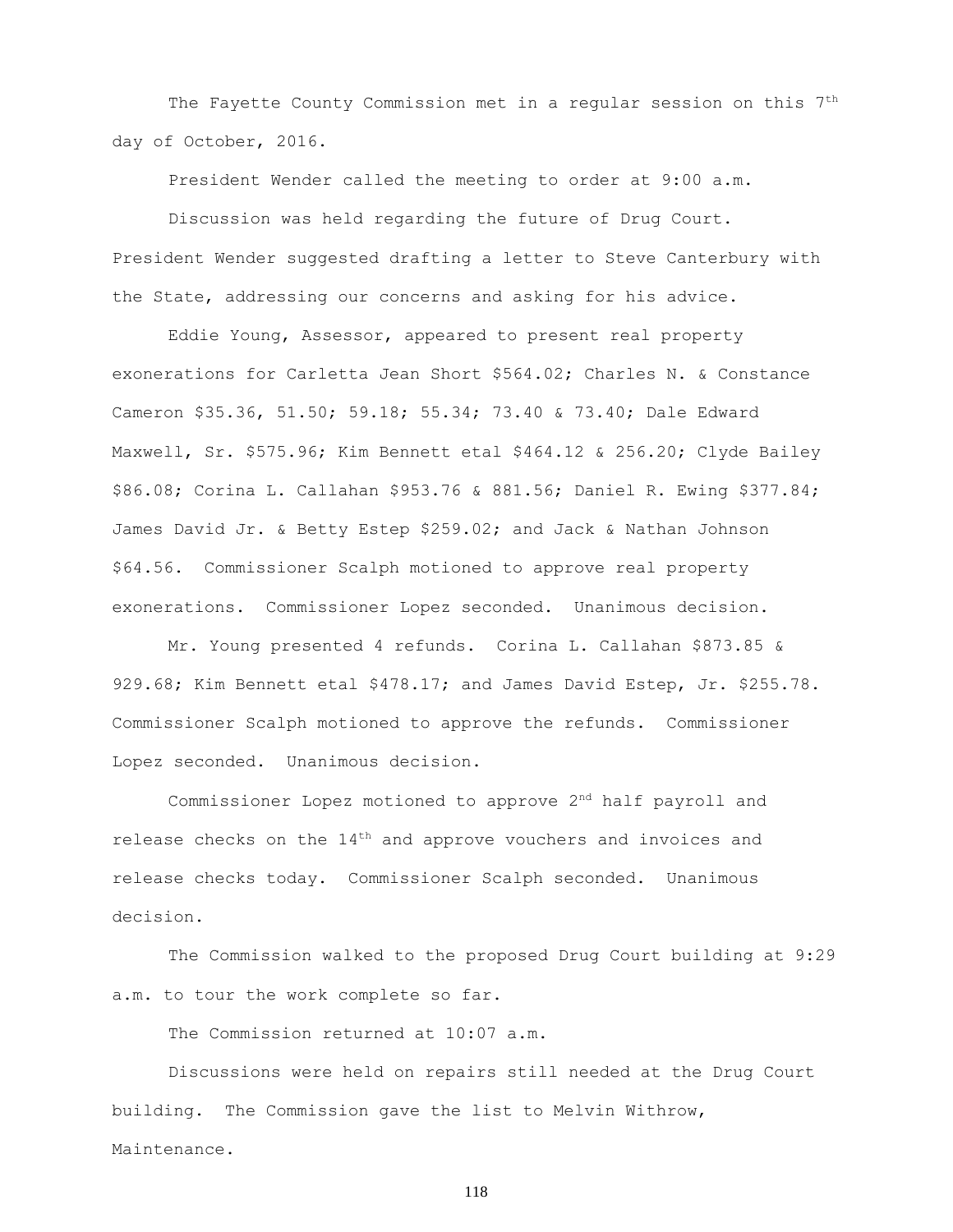The bid opening for the Courthouse Security upgrades was held. Only one bid was received.

Key Telephone & Security -  $$74,304.94$ 

Commissioner Lopez motioned to approve the bid pending Deputy Lt. Shawn Campbell's review of the specifications on the quote and his approval. Commissioner Scalph seconded. Unanimous decision.

Kelvin Holliday, County Clerk, appeared to discuss software for his office. Mr. Holliday stated that Larry Harrah, Prosecuting Attorney, reviewed all contracts. Chris Harrington with Compiled Technology has agreed to all of Mr. Holliday's office's needs.

President Wender asked about the paid hardware contract with CSSI. Mr. Holliday stated that we have an ironclad contract and CSSI will not release us. Compiled Technology agreed to service our hardware without cost per Mr. Holliday.

President Wender requested that Liz Campbell, Assistant Prosecuting Attorney, review all contracts and give her opinion on October 21st.

Deborah Berry, County Administrator, presented a WV Courthouse Facilities Improvement Fund Grant Application for approval and signatures requesting funds to complete the Masonry Rehabilitation of the Fayette County Courthouse in the amount of \$120,000.00. Commissioner Lopez motioned to approve and sign the grant application. Commissioner Scalph seconded. Unanimous decision.

Ms. Berry presented a letter to the WV Supreme Court of Appeals requesting reimbursement of rent for the Family Law Judge for the month of November, 2016 for approval and signatures. Commissioner Scalph motioned to approve and sign. Commissioner Lopez seconded. Unanimous decision.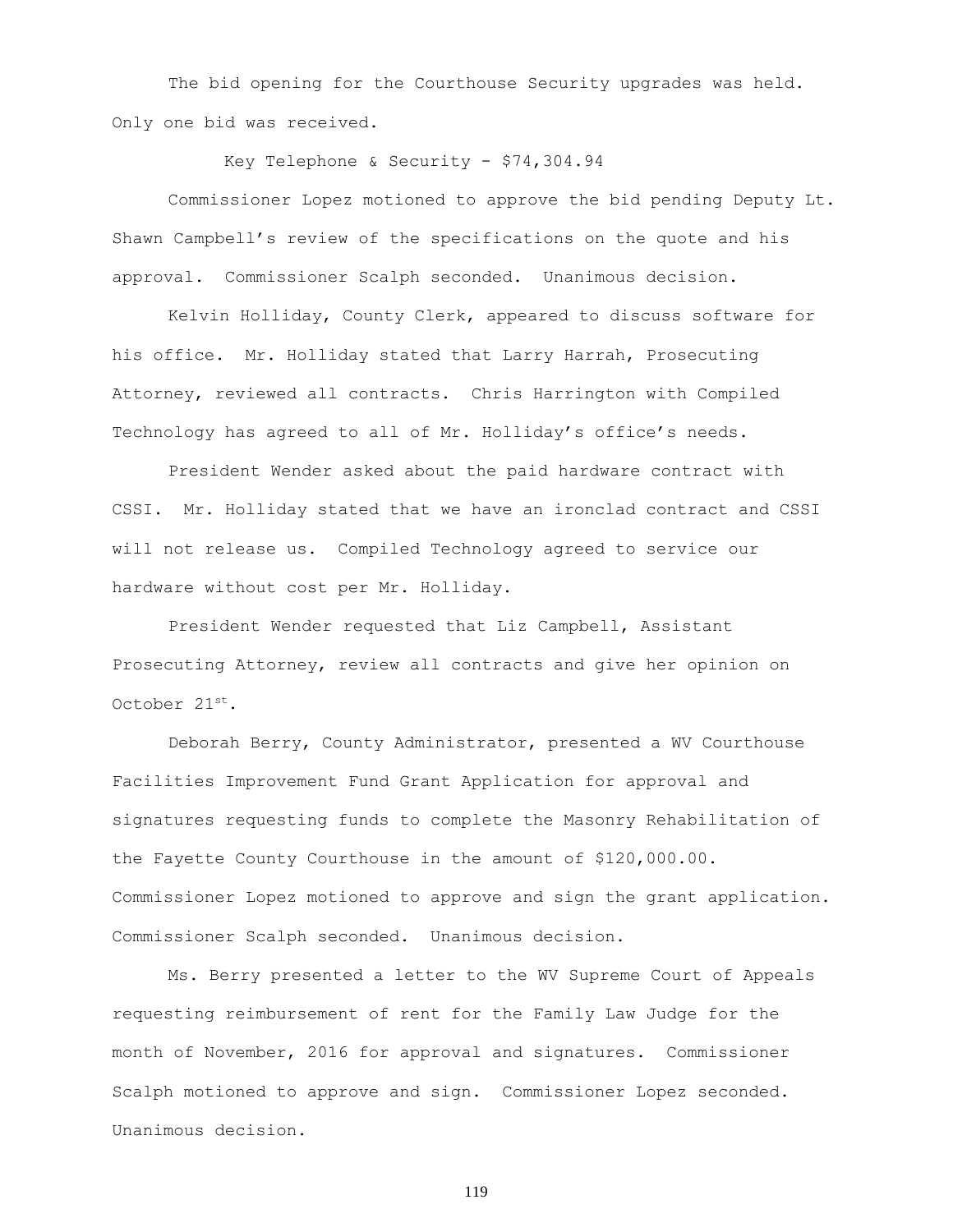Ms. Berry presented a request from Ricky White, Athletic Director/Principal at Ss. Peter and Paul School to use Soldiers and Sailors Memorial Building for basketball games and practices from November 1, 2016 through March 15, 2016 for approval. Commissioner Lopez motioned to approve the request. Commissioner Scalph seconded. Unanimous decision.

Ms. Berry presented a Consumer Sales Tax Report for the quarter ending September 30, 2016 from Fayette County Park for approval and signature of President Wender. Commissioner Scalph motioned to approve and sign. Commissioner Lopez seconded. Unanimous decision.

Discussion was held regarding the Fayette County Police Memorial on courthouse grounds for the Commission to approve. Ms. Berry will draft a letter stating that the Commission liked the idea and appreciates the action. Placement on the lawn is approve and the specific site will be approved by the Commission.

The Commission held a discussion to set a date for the Regional Rountable meeting; possible dates are December 16th or moving the meeting date to December 2<sup>nd</sup> and holding the roundtable then. President Wender suggested Ms. Berry and Commissioner Scalph decide on the options and report back.

Ms. Berry presented a FY 2015 Flex–E Grant agreement for authorization and signature. Commissioner Scalph motioned to approve and authorize President Wender to sign the agreement. Commissioner Lopez seconded. Unanimous decision.

Ms. Berry presented a request from the Greater Fayetteville Women's Club to use the Fayette County Soldiers and Sailors Memorial Building for a basketball tournament to support Shop with a Cop on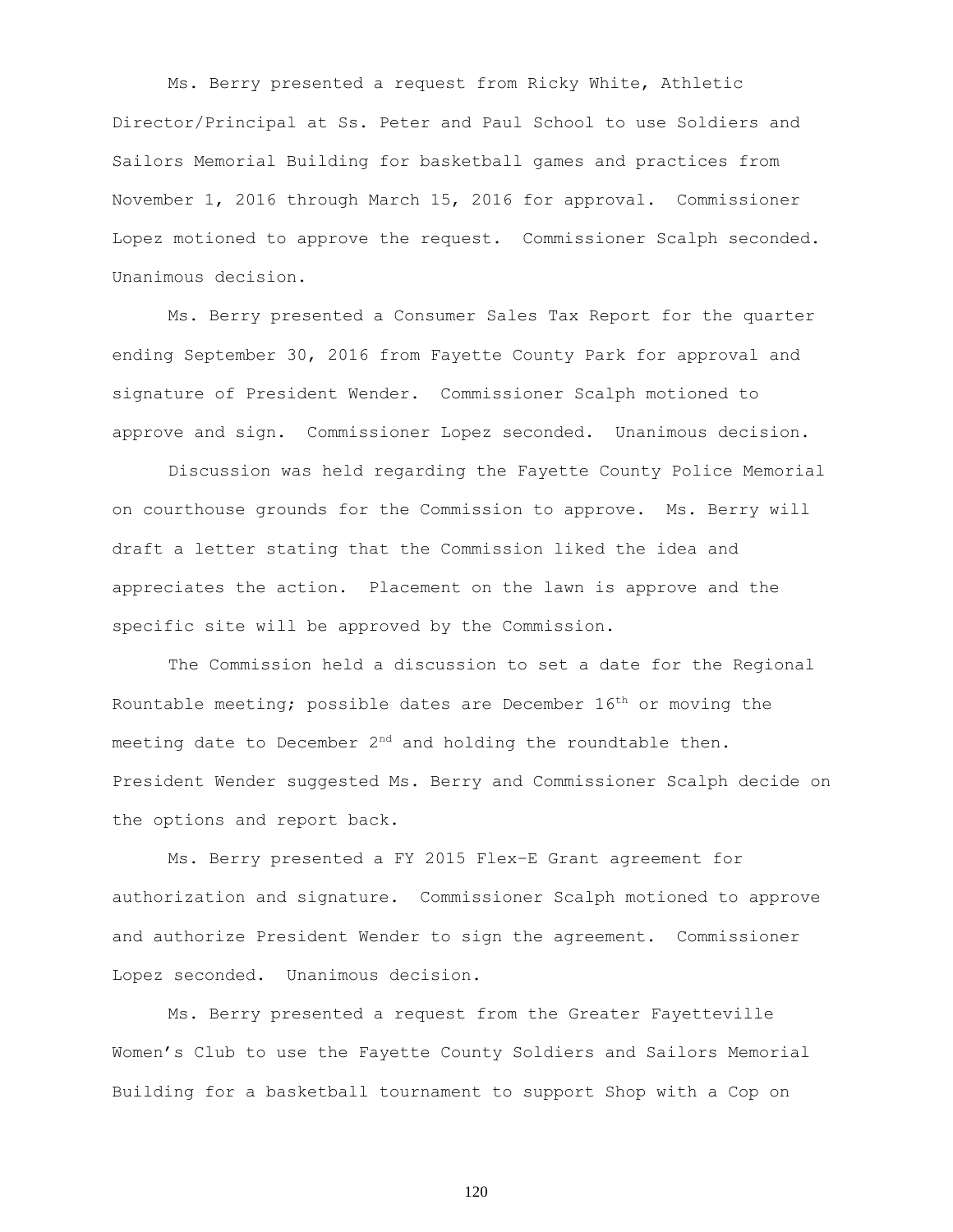November 12, 2016. Commissioner Lopez motioned to approve the request. Commissioner Scalph seconded. Unanimous decision.

Ms. Berry presented the United Bankcard P-Card invoice for payment before the next meeting. Commissioner Lopez motioned to approve payment. Commissioner Scalph seconded. Unanimous decision. The meeting was adjourned at 11:40 p.m.

FAYETTE COUNTY COMMISSION REGULAR SESSION OCTOBER 21, 2016 COURTHOUSE FAYETTEVILLE, WV 25840 MEMBERS Present: Matthew D. Wender, John H. Lopez, Denise A. Scalph

The Fayette County Commission met in a regular session on this 21<sup>st</sup> day of October, 2016.

President Wender called the meeting to order at 9:09 a.m.

Norma Williams presented the Early Voting keys to the Commission. Ms. Williams and Deloris Nelson announced that this will be their last election working Early Voting. They are retiring completely. However they are willing to come in and help train new Early Voting workers.

Early Voting and Election Day tests were held using 8 machines. President Wender and Larry Dotson, Ballot Commissioner, cast votes on the iVotronics. Bruce Williams tested the audio on the machine. The election test was then completed. Alicia Treadway and Carla Atha, Voters' Registration, appeared to present the results. All results came out correct. The Commissioners and the Ballot Commissioners signed the results.

Eddie Young, Assessor, appeared to present real exonerations for Jackie L. Scott \$359.70 & \$344.34; James Franklin Holly, III \$229.04; William H. Boone, Jr. \$2,348.86; Little Bird Real Estate \$6,253.34.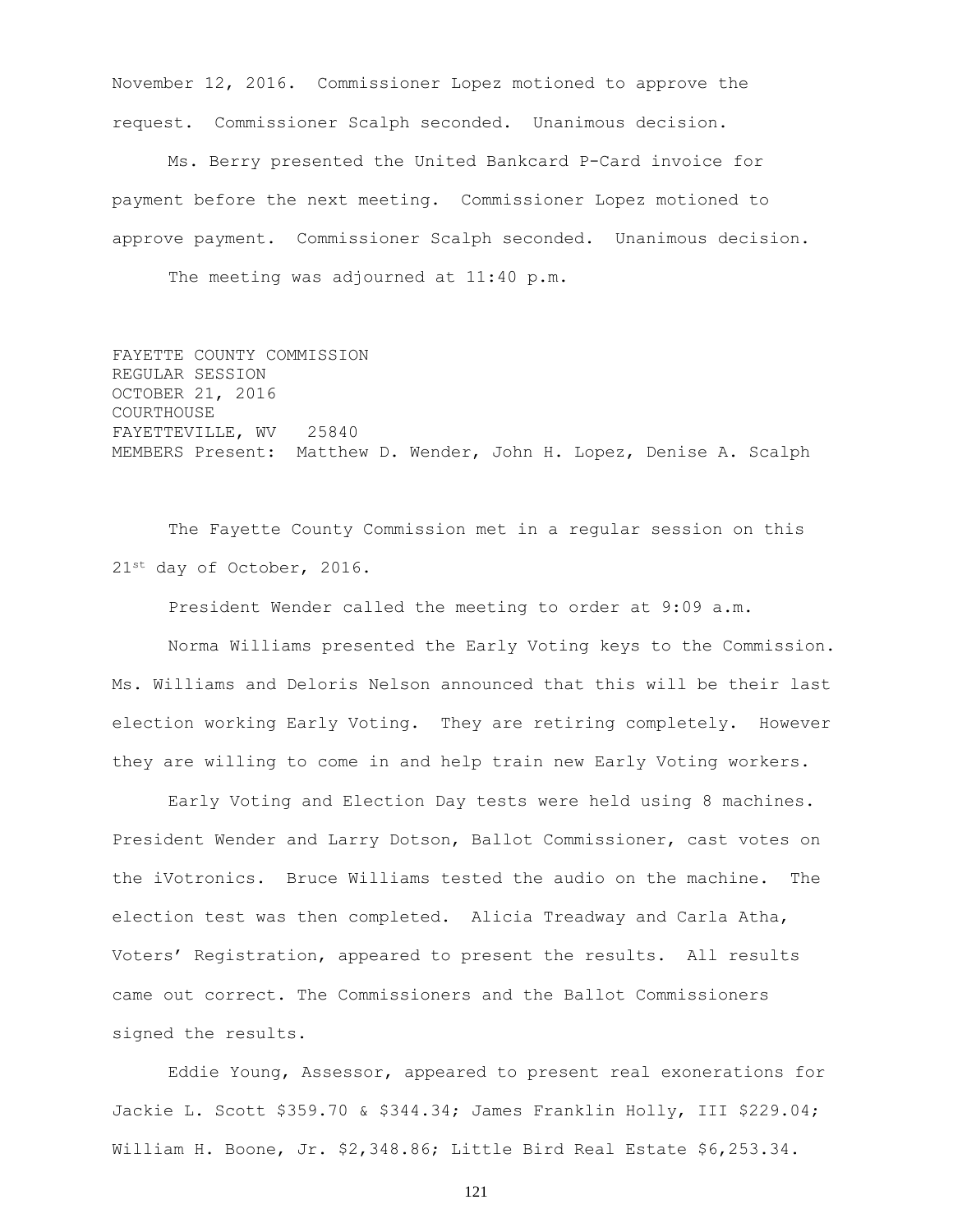Commissioner Scalph motioned to approve the real property exonerations. President Wender seconded. Unanimous decision.

Commissioner Scalph motioned to approve  $2<sup>nd</sup>$  half payroll and release checks on the  $28<sup>th</sup>$  and approve vouchers and invoices and release checks today. President Wender seconded. Unanimous decision.

Commissioner Scalph motioned to approve the minutes from August  $26<sup>th</sup>$ , September 9<sup>th</sup>, September 23<sup>rd</sup> and October 7<sup>th</sup>. President Wender seconded. Unanimous decision.

Debbie Berry, County Administrator, appeared to present costs for electric conduit to run under the bridge at the Animal Shelter. The Commission requested 2 more quotes.

The Day Report Center clients will dig the ditch and the Commission will purchase the conduit and then hire an electrical company to hook up the power.

Ms. Berry presented a letter to Fayette County National Bank allowing Anna Frost, Chief Tax Deputy, and Casey Lewis, Assistant, to place stop payments on checks and access information for bank accounts for President Wender to sign.

Kelvin Holliday, County Clerk, appeared to discuss software in his office. CSSI has refused to help the County because they say we are not a current customer. The proposed new vendor, Compiled Tech, was present to talk about their help to the County.

Liz Campbell, Assistant Prosecuting Attorney, has reviewed all aspects and has spoken with several people involved with this process. Her recommendation is that we are fine to go with Compiled Tech. She does have concerns about the copyright lawsuit between the two companies. Ms. Campbell directs this concern to representative of Compiled Tech. If CT loses the lawsuit, the current software, CSSI,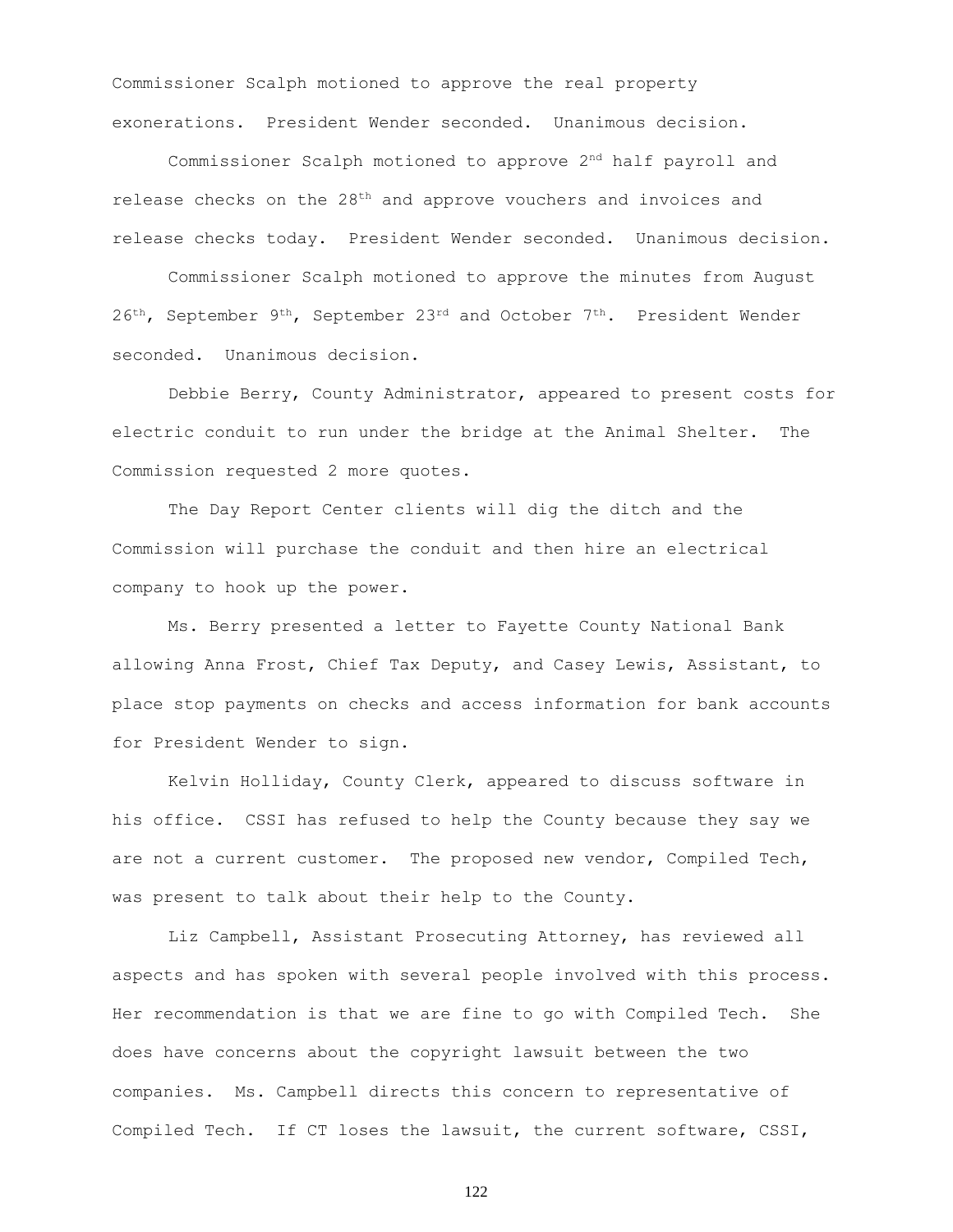will still be on the County Clerk system. CT will not delete CSSI off of the County Clerk's system if they were able to take over. The Commission has concerns as to how CSSI will handle everything if we go back to them.

President Wender suggested CT extend their offer until the end of November and Ms. Campbell will be in touch with CSSI to see if they have interest in keeping us as a client and obtain their side of the story.

President Wender suggested that CT draft a contract with software and hardware and send it to Ms. Campbell to review.

Discussion was then held on the dilapidated property that Van Burks would like to purchase. The County demolished the structure and there is a lien on the property. Mr. Burks lives next door and would like to purchase the property but the property owner/ person paying the taxes is not interested. Commissioner Scalph motioned to authorize the Prosecuting Attorney's office to research. Commissioner Lopez seconded. Unanimous decision.

Larry Harrah, Prosecuting Attorney, appeared to present the Harlem Heights Park deed for President Wender to sign. This was approved in a prior meeting.

The Commission requested that Bill Hannabass, Oak Hill City Manager, and Rev. Paul Baker, Oak Hill Councilman, attend the next meeting on November  $1^{st}$  for presentation of the Harlem Heights deed.

Lesley Taylor appeared to discuss Kanawha Falls PSD Small Cities Block Grant. KFPSD did receive the extra money from the infrastructural council. Ms. Taylor presented papers for the Commission to sign. Commissioner Lopez motioned to authorize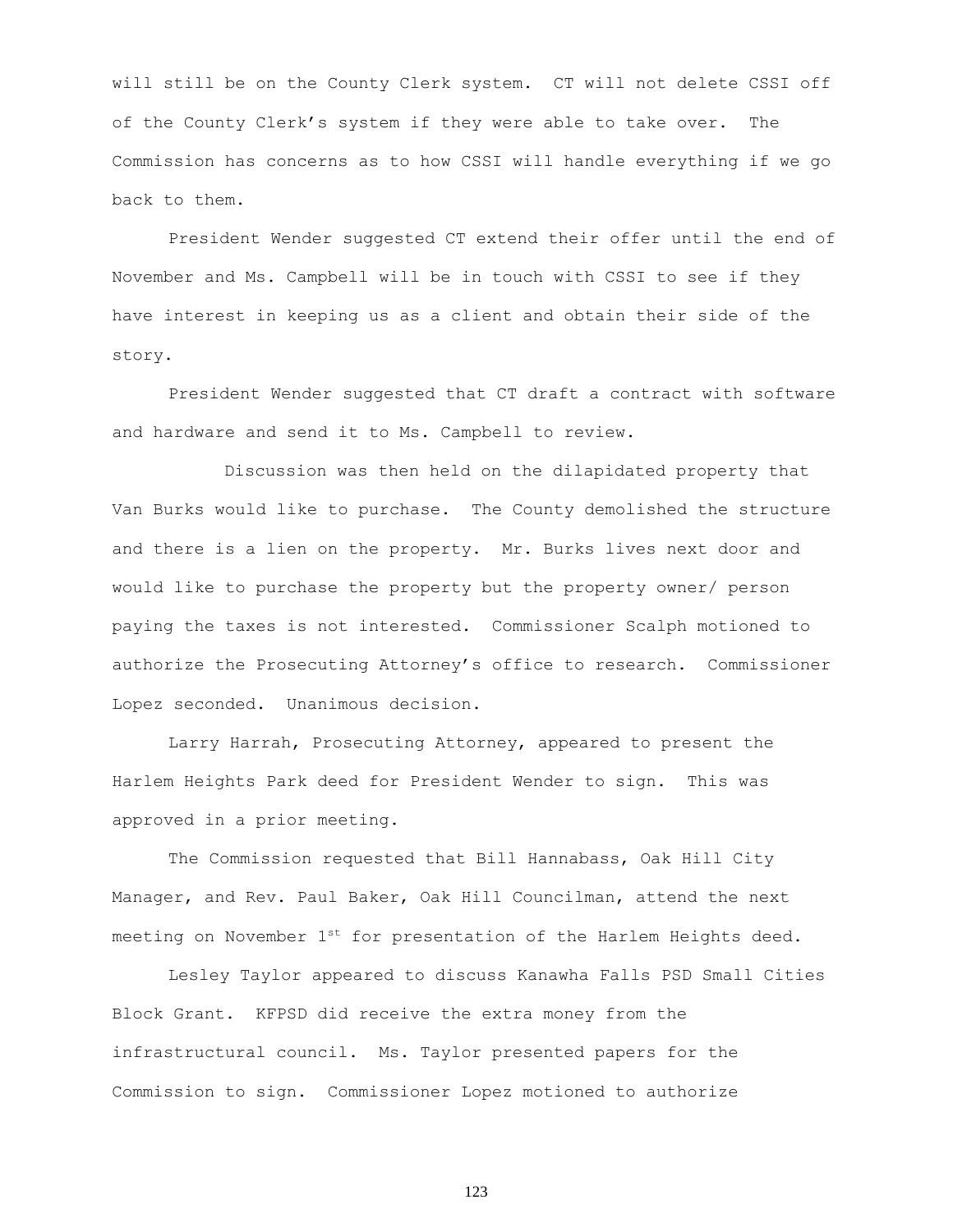President Wender to sign the paperwork for the SCBG for KFPSD. Commissioner Scalph seconded. Unanimous decision.

Renee Harper, Park Director, appeared to give an update regarding the Christmas Lights. A request was made to charge a \$5.00 per car entry fee and to also rent porta-potties to be set up near the dining hall for when Santa is there.

Commissioner Scalph motioned to authorize Ms. Harper to write a press release letting people know about the \$5.00 admission fee. Commissioner Lopez seconded. Unanimous decision.

Ms. Harper also requested changing the name from Lacy's Lights and Maple's Display. President Wender suggested Fayette County Winter Wonderland featuring Lacy's Lights & Maple's Display. Commissioner Scalph motioned to approve the name change. Commissioner Lopez seconded. Unanimous decision.

President Wender suggested outlining why the \$5.00 charge is being implemented for the public to review.

Discussion was held regarding registration for an upcoming Parks and Recreation conference. Ms. Harper requested that the Commission reconsider approving her and Wayne Workman to attend only one day, Thursday. Commissioner Scalph motioned to amend their prior approval of Ms. Harper attending the conference all 3 days to Ms. Harper and Mr. Workman will attend 2 days and one night. Commissioner Lopez seconded. Unanimous decision.

Ms. Harper then gave an update on Volunteer Day that took place on September 30th. All things went well. Shrubs were cleared and a stone wall was revealed. Ms. Harper has plans to make it a focal point. Ms. Harper feels it is important for a Fayette County Parks and Recreation Foundation be set up that could collect money and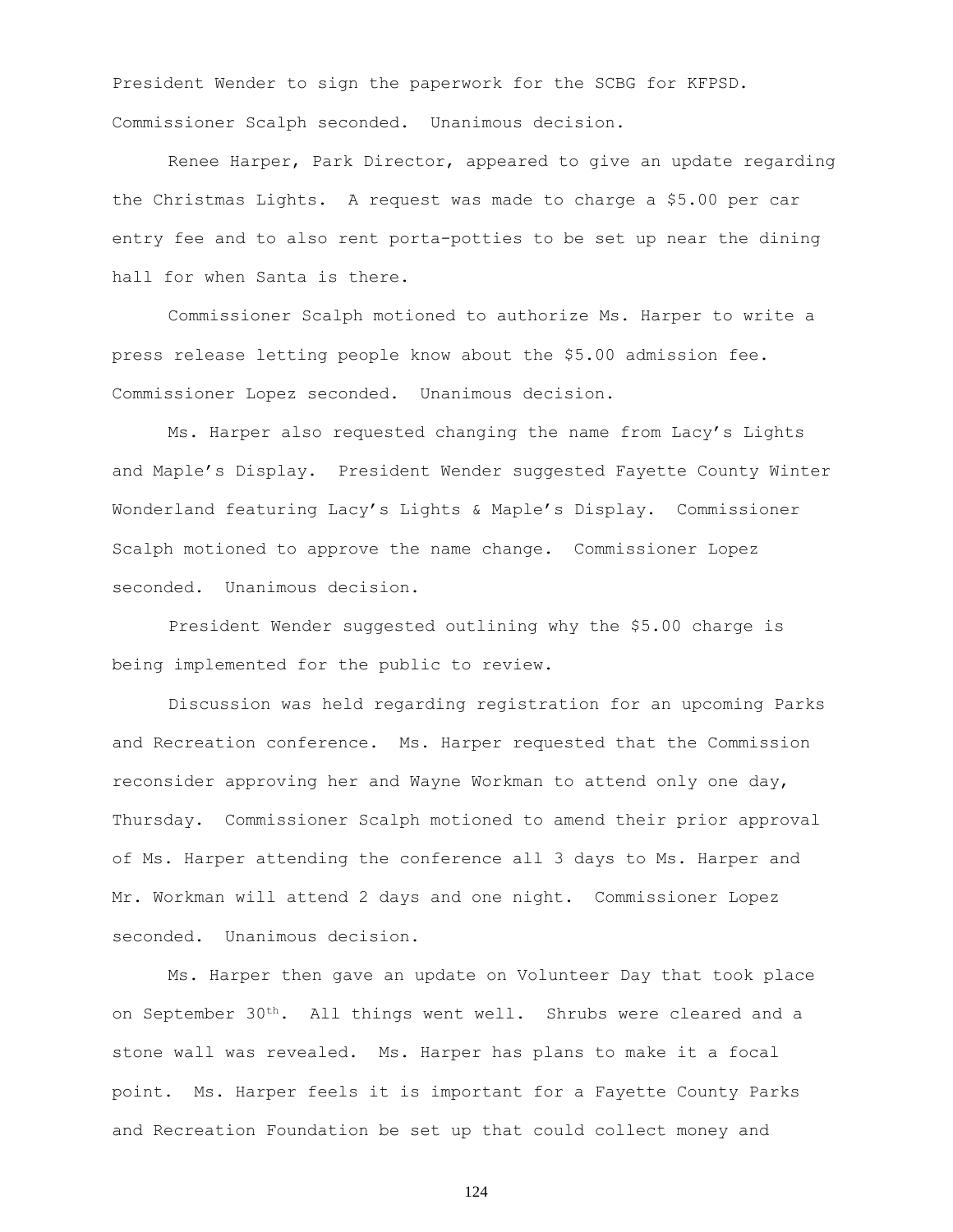accept donations sooner rather than later. Ms. Scalph motioned to approve formation of the foundation. Commissioner Lopez seconded. Unanimous decision.

Gabriel Peña, Assistant Resource Coordinator, appeared to present the Records Management Grant applications for prioritization. The Assessor's and Prosecuting Attorney's applications will be submitted, prioritized:

- 1. Assessor for records storage and shelving for Map Room \$17,722.00
- 2. Prosecuting Attorney to continue to scan and index criminal and civil files from his office - \$10,000.00

Commissioner Scalph motioned to approve the prioritization and to authorize President Wender to sign. Commissioner Lopez seconded. Unanimous decision.

Mr. Harrah reappeared to present orders for signature and approval for the estates of Helen V. Rogers and James Charles Tucker with James Blankenship named as Fiduciary Commissioner. Commissioner Scalph motioned to approve and sign the orders. Commissioner Lopez seconded. Unanimous decision.

The estate of Lois A. Bowyer was tabled until a Fiduciary Commissioner can be named to replace Brandon Steele.

Ms. Berry presented a request from Harry Fuller, Fayetteville Ministerial Association, to use the Fayette County Memorial Building on Sunday, November 6, 2016, for a Veteran's Memorial. Commissioner Lopez motioned to approve. President Wender seconded. Unanimous decision.

Ms. Berry presented a request from Richard A. Smith, Jr., President of Ben Argento Basketball League, to use the Fayette County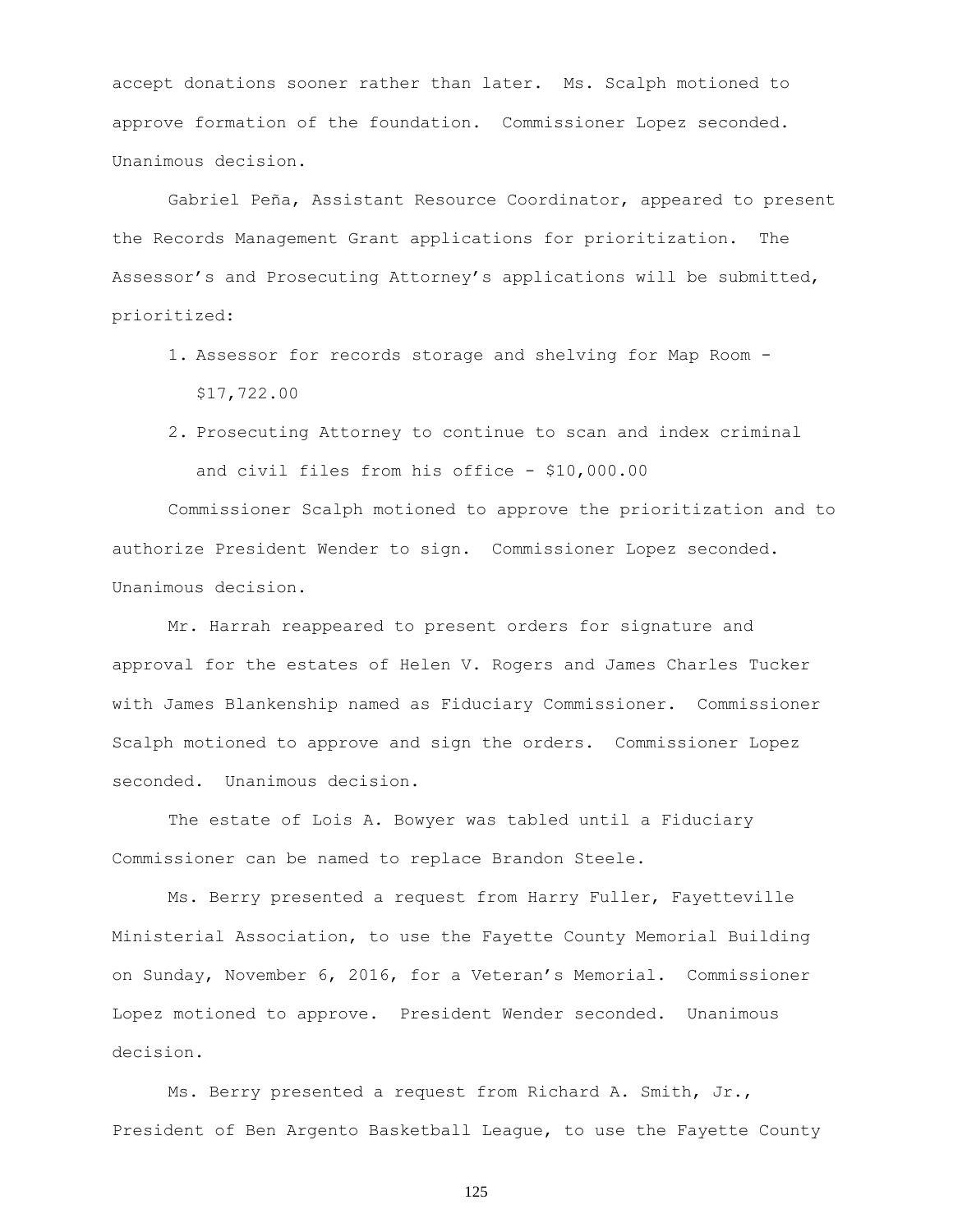Memorial Building for the upcoming basketball season. Commissioner Scalph motioned to approve, pending the approval of dates by Okey Skidmore. President Wender seconded. Unanimous decision.

Ms. Berry presented a request for a support letter for the WVU Tech Upward Bound Program for approval. Commissioner Scalph motioned to approve and sign the letter. President Wender seconded. Unanimous decision.

Ms. Berry presented a letter to Steven D. Canterbury, Administrative Director with the Supreme Court of Appeals of WV for approval and signatures requesting his thoughts on the future of Drug Courts in the State. Commissioner Scalph motioned to approve and sign the letter. Commissioner Lopez seconded. Unanimous decision.

Ms. Berry presented a drawdown request for signature of President Wender for the Community Corrections Grant for the months of:

> July 2016 - \$10,587.83 August 2016 - \$10,439.26 September 2016 - \$10,076.40

Commissioner Lopez motioned to approve and authorize President Wender to sign. Commissioner Scalph seconded. Unanimous decision.

The Commission approved a request to donate 89 hours of sick time from the bank to Jake Johnston.

The Commission entered into an executive session at 12:53 p.m. to discuss a personnel matter.

The Commission reconvened at 1:13 p.m.

The meeting was adjourned at 1:18 p.m.

FAYETTE COUNTY COMMISSION REGULAR SESSION NOVEMBER 1, 2016 COURTHOUSE FAYETTEVILLE, WV 25840 MEMBERS Present: Matthew D. Wender, John H. Lopez, Denise A. Scalph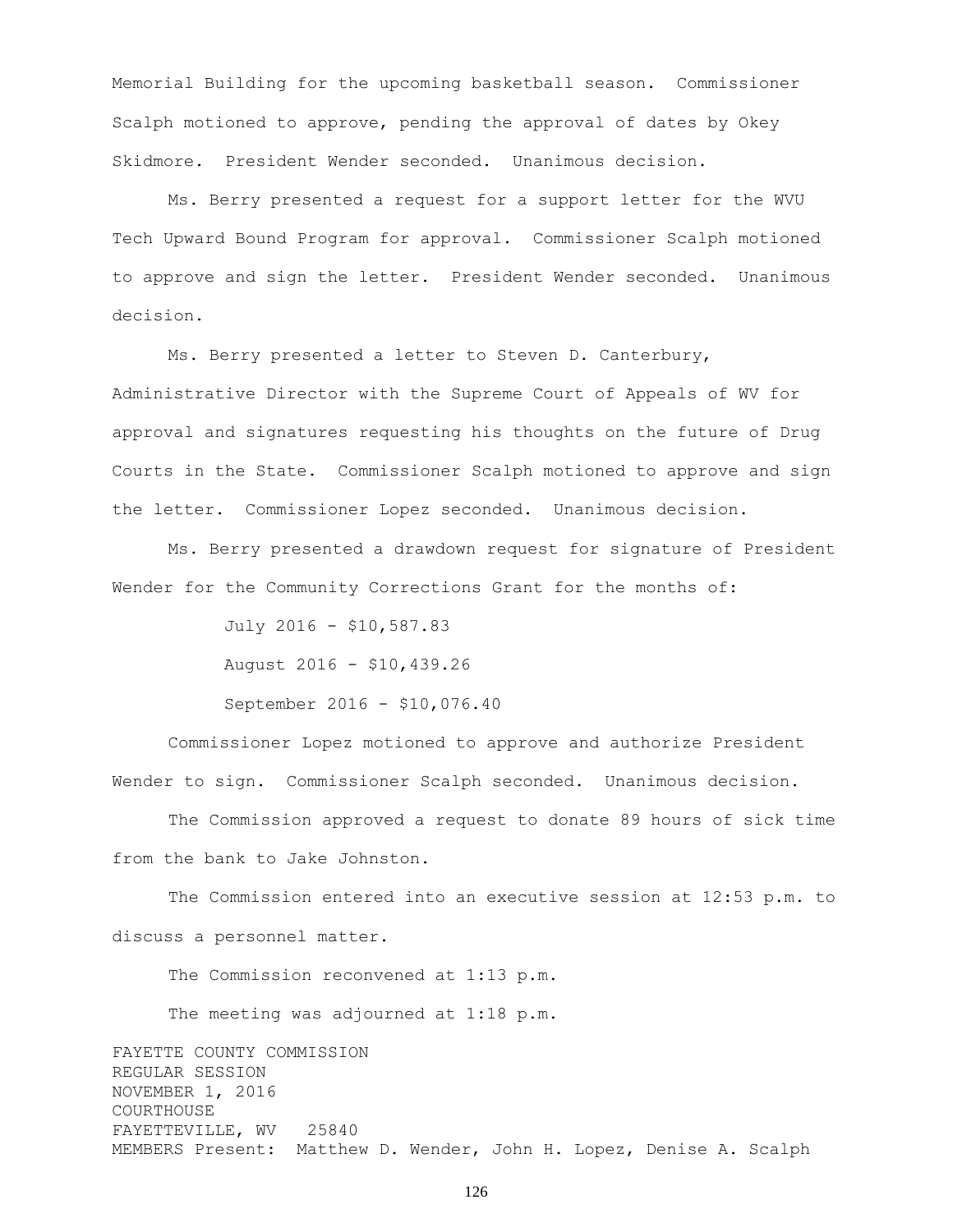The Fayette County Commission met in a regular session on this 1st day of November, 2016.

President Wender called the meeting to order at 9:24 a.m.

Commissioner Lopez motioned to approve 1st half payroll and release on the 15<sup>th</sup> and approve vouchers and invoices, to be released today. Commissioner Scalph seconded. Unanimous decision.

Debbie Berry, County Administrator, presented a lease agreement between the Fayette County Commission and the Board of Education for use of the Fayette County Memorial Building. Commissioner Lopez motioned to approve and sign the lease agreement. Commissioner Scalph seconded. Unanimous decision.

Ms. Berry presented an invoice from Xerox Government System, LLC (Affiliated Computer Services) for approval for software support for customer service payroll for 7/1/2015-6/30/2016 for \$12,854.68. No invoice was received for this time period, however the next year's contract was received and paid. Commissioner Scalph motioned to pay the invoice. Commissioner Lopez seconded. Unanimous decision.

Eddie Young, Assessor, appeared to present real property exonerations for C & E Investments \$188.64; Kerr David Cole, Jr. \$518.80; David M. & Sandra K. Bragg \$1,156.76; Dallas Daniel Fitzwater \$53.02; Billie Wayne Higginbotham \$141.42; City National Bank \$295.80. WVA Manufacturing \$131,596.00 was presented separately. Commissioner Scalph motioned to approve the real property exonerations. Commissioner Lopez seconded. Unanimous decision.

Ms. Berry presented an order and letter to appoint Jerry Allen to the Board of Health due to the resignation of Brandon Richardson. The Commission requested that this be tabled until the next meeting.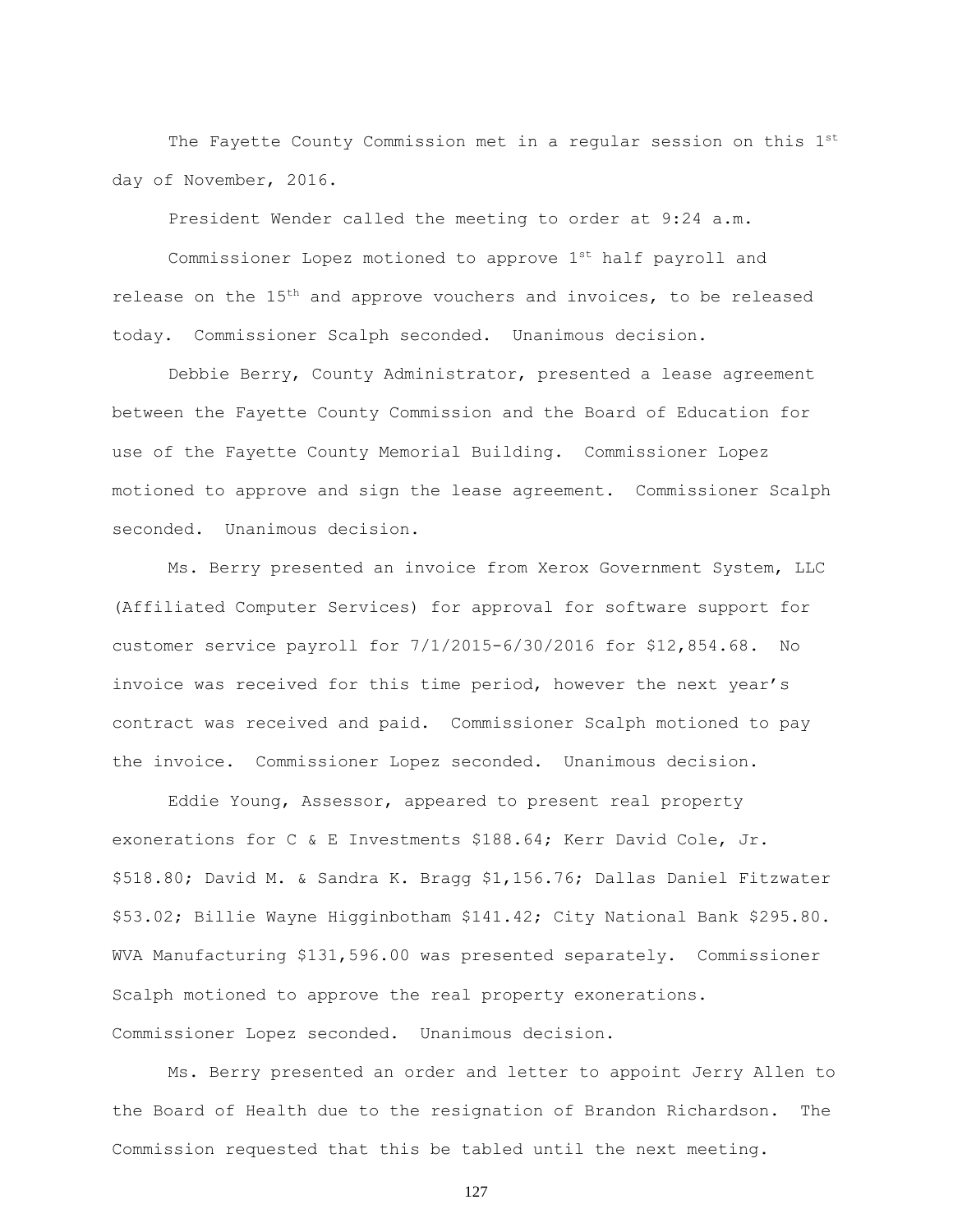Ms. Berry presented a request from Tally Richmond, American Legion Post 149, for an allocation for underprivileged children. The Commission has allotted \$500.00 a year for the last 3 years. The Commission requested that Stephanie Sears, Staff Accountant, present numbers before a decision is made.

Ms. Berry presented a request from CCAWV for a directory update.

Bill Hannabass, Oak Hill City Manager, and Rev. Paul Baker, Oak Hill Councilman appeared to accept the deed to the Harlem Heights Park. This will be the 3rd town park in Oak Hill.

Kelly Jo Drey, Resource Coordinator, appeared to present 2 support letters. Her first letter was to the Farmland Protection Board thanking them for their work on Whitlock farm. Commissioner Scalph motioned to approve and sign the letter. Commissioner Lopez seconded. Unanimous decision.

The second was a support letter for Morris Creek Education Center. They are applying for a grant for around \$6.5 million to build this center. Commissioner Lopez motioned to approve and sign the letter. Commissioner Scalph seconded. Unanimous decision.

Liz Campbell, Assistant Prosecuting Attorney, appeared to discuss the 911 Center HVAC system. In a prior meeting, the Commission asked Ms. Campbell to research if we can recoup any costs. She found that it is in a control problem and Casto Technical is willing to fix it for a cost of \$16,000.00.

Ms. Campbell recommends fixing it right away before any request to recoup can be made. We need monetary damages before anything can be done. The parties involved in the recoup are Dan Snead and Appalachian Heating.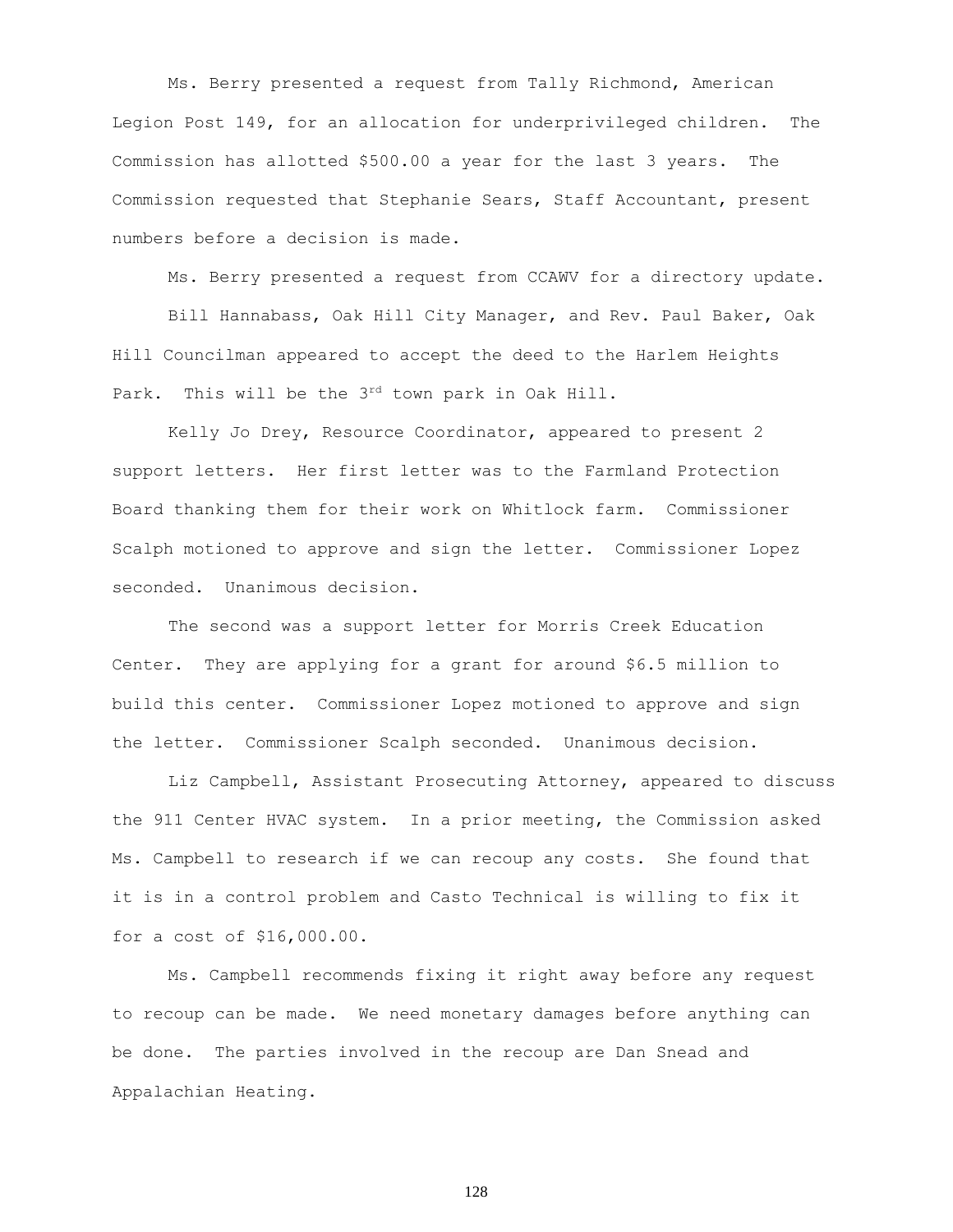The Commission asked if this needs to be bid out. Is it a nonemergency or an emergency? Larry Harrah, Prosecuting Attorney, stated that this is a non-emergency and needs to be bid out.

President Wender stated that he's worried about specifics and how Dan Snead completed it the first time around. Mr. Harrah stated that another company will be looking over the specs.

Commissioner Scalph motioned to authorize Ms. Berry to advertise for bids to repair the HVAC system and payment will be made out of the 911 fund. Commissioner Lopez seconded. Unanimous decision.

The Commission entered into an executive session at 11:08 a.m. to discuss a personnel matter.

The Commission reconvened at 11:58 a.m.

Commissioner Scalph motioned to approve an additional \$65.00 per class (6 classes) compensation for Alicia Treadway, Voters' Registration, for expertise she provides for the election training. Commissioner Lopez seconded. Unanimous decision.

The meeting was adjourned at 12:00 p.m.

FAYETTE COUNTY COMMISSION REGULAR SESSION NOVEMBER 18, 2016 COURTHOUSE FAYETTEVILLE, WV 25840 MEMBERS Present: Matthew D. Wender, John H. Lopez, Denise A. Scalph

The Fayette County Commission met in a regular session on this 18th day of November, 2016.

President Wender called the meeting to order at 9:00 a.m.

Eddie Young, Assessor, appeared to present personal property exonerations for Coinmach Service Corp \$200.34; Patrick R. & Bettie L. Day \$19.30; Carl Randall & Dora Brooks \$321.08; Charles A. & Rosie M. Nutter \$392.76; Jonathan & Linda Meador \$113.22; Jessica D. Brugnoli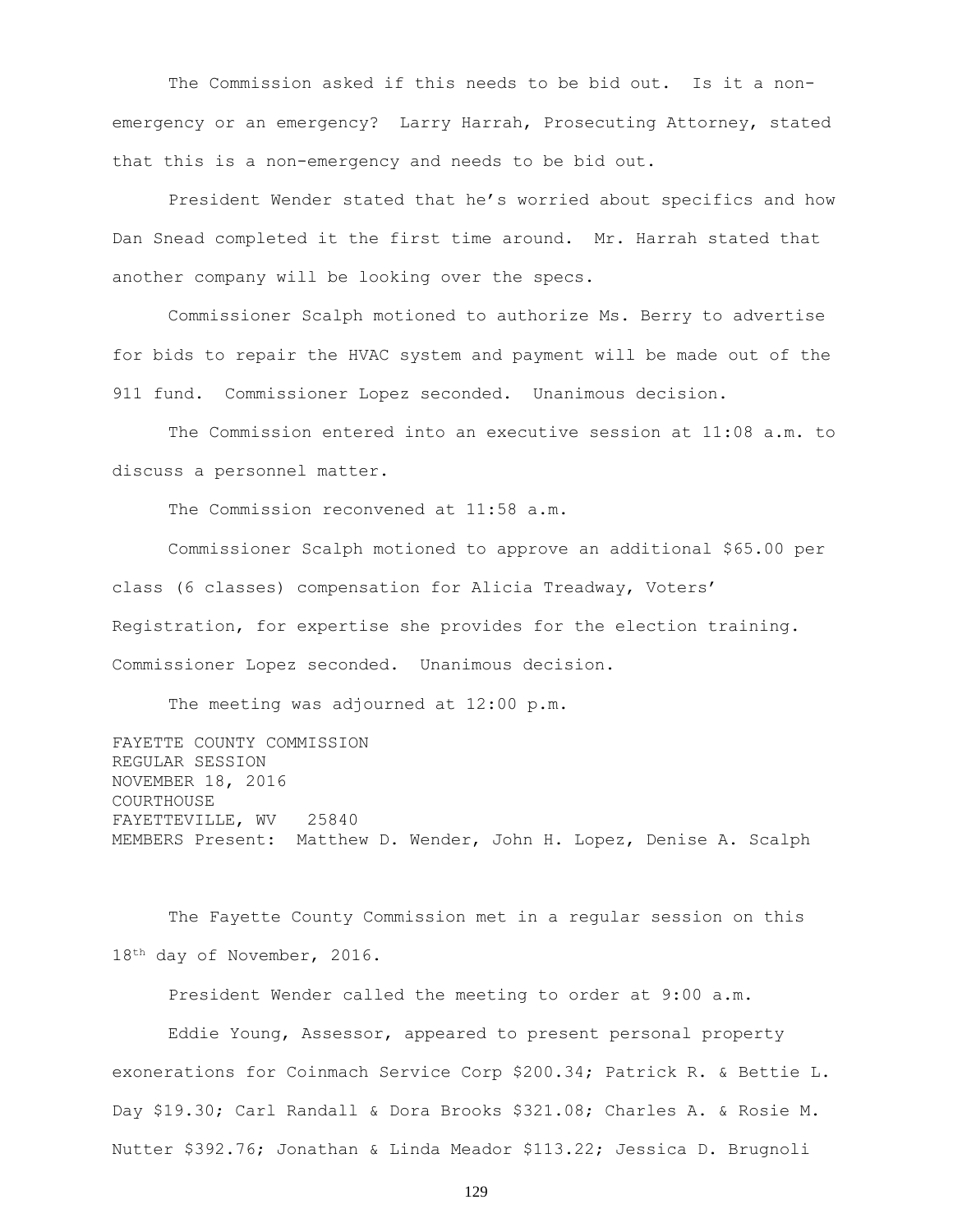\$157.52; Thurmond H. Jr. & Brenda Morton \$721.80; Wendell M. McGhee \$53.02;` Billy J. Bultler \$3.20; Rosetta A. Berry \$659.38 & 594.90; Tudors Biscuit World \$1,061.06; Howard L. Karnes III \$6.42; Patricia S. Gibson Lindsay \$41.50; Alisa & Jeffery Bassett \$301.68; Harry F. & Jeanette H. Cook \$950.92 & 849.60; Roger L. & Morag Law \$157.54; Alicia M. Syner \$227.54; Cavalier Movie Rental \$710.10 & 924.56; Lycoming Auto Trust \$1,223.62; Deanna M. & Leonard M. Richmond \$460.12; Kelly Dawn Parker Evans \$154.48. Commissioner Lopez motioned to approve the personal property exonerations. Commissioner Scalph seconded. Unanimous decision.

Mr. Young presented a refund for Billie Wayne & Alice Higginbotham \$68.94. Commissioner Lopez motioned to approve the refund. Commissioner Scalph seconded. Unanimous decision.

Commissioner Lopez motioned to approve 2nd half payroll and release checks on the 30<sup>th</sup> and approve vouchers and invoices and release checks today. Commissioner Scalph seconded. Unanimous decision.

Commissioner Scalph motioned to approve minutes from October  $21^{st}$ . Commissioner Lopez seconded. Unanimous decision.

Kevin Walker, OEM Director, appeared to give an update on the Long Term recovery Team.

Rick Lewis appeared with an update. Everything is going well. There was some without heat but that was fixed. They are making sure that Fayette County citizens are taken care of but they are also helping with Nicholas and other surrounding counties. One home did have to be condemned in Fayette County.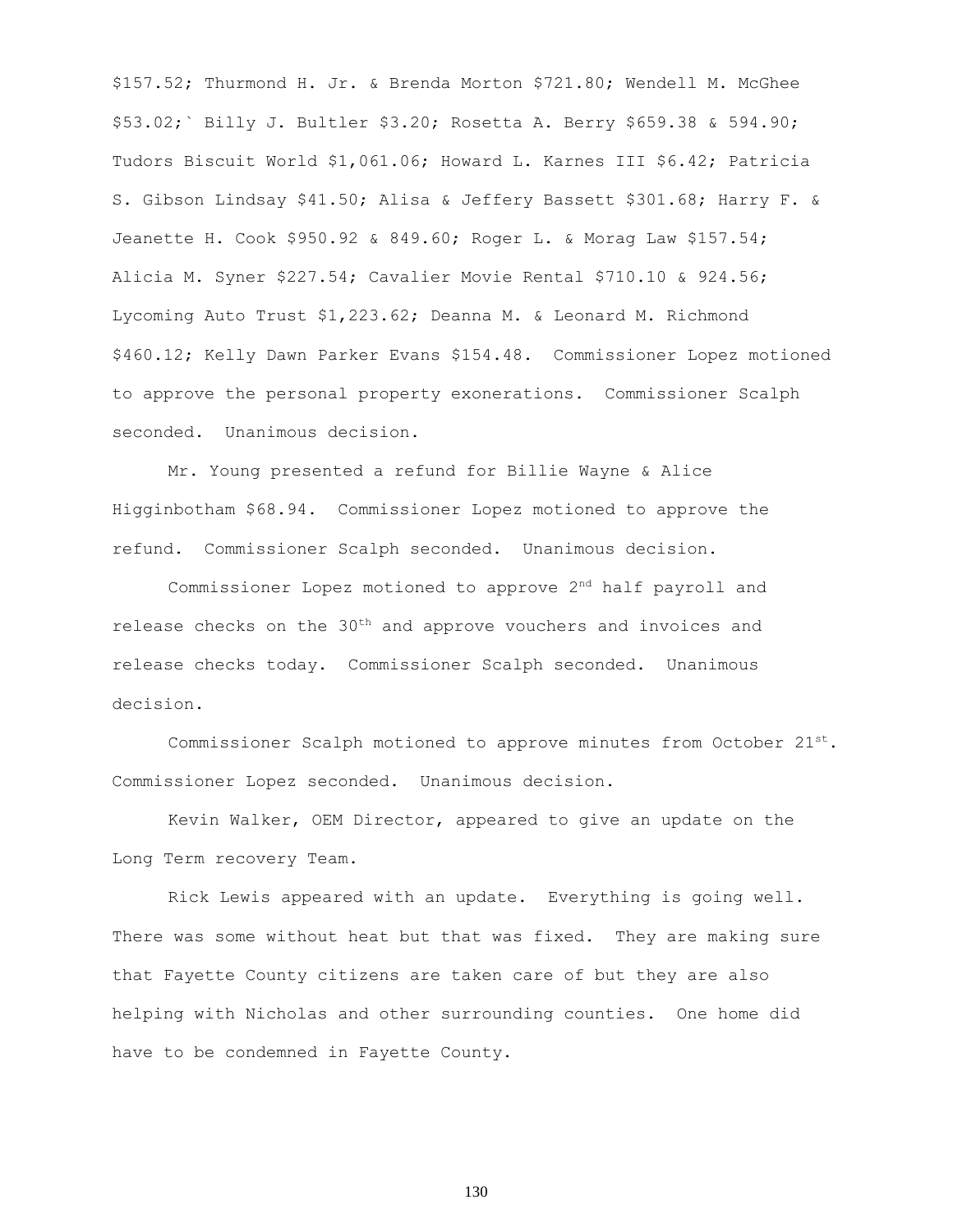President Wender asked about the Nuttall Emergency Center. Mr. Lewis stated there are supplies in the building but it is closed to the public.

Sheriff-elect Mike Fridley asked if we have supplies on hand in case something comes up this winter. Mr. Lewis stated that we have 72 hours' worth of supplies. They are trying to be proactive.

Mr. Walker then discussed Kanawha Falls PSD Waterline. As of right now, there are no plans for a long-term fix.

President Wender asked Deborah Berry, County Administrator. To contact John Tuggle and Lesley Taylor about solutions. Ms. Taylor is on the agenda later in the meeting so the Commission will ask her then. President Wender asked all involved to stay until that appointment to possibly come up with solutions. The County has received 75% of all of our Category A – all debris. We've also received 75% of our Category B – overtime help etc… \$169,470.70.

Kelly Jo Drey, County Resource Coordinator, appeared to discuss the Meadow River Rail Trail. It will take around \$826,000.00 to fix the bridge. Salvage money has been returned to FEMA and the whole bridge has been razed. FEMA will provide 75% and the State will cover the remaining 25%.

Edward Scott appeared to discuss a property he owns adjacent to a flood buy out property purchased by the county in 2001. Mr. Walker appeared with Mr. Scott. Mountain Welding Construction is working on the Small Cities Block Grant project for the Kanawha Falls PSD. Mr. Walker is asking the Commission permission to send a request to FEMA to use the property as a laydown yard for the construction. Larry Harrah, Prosecuting Attorney, will review.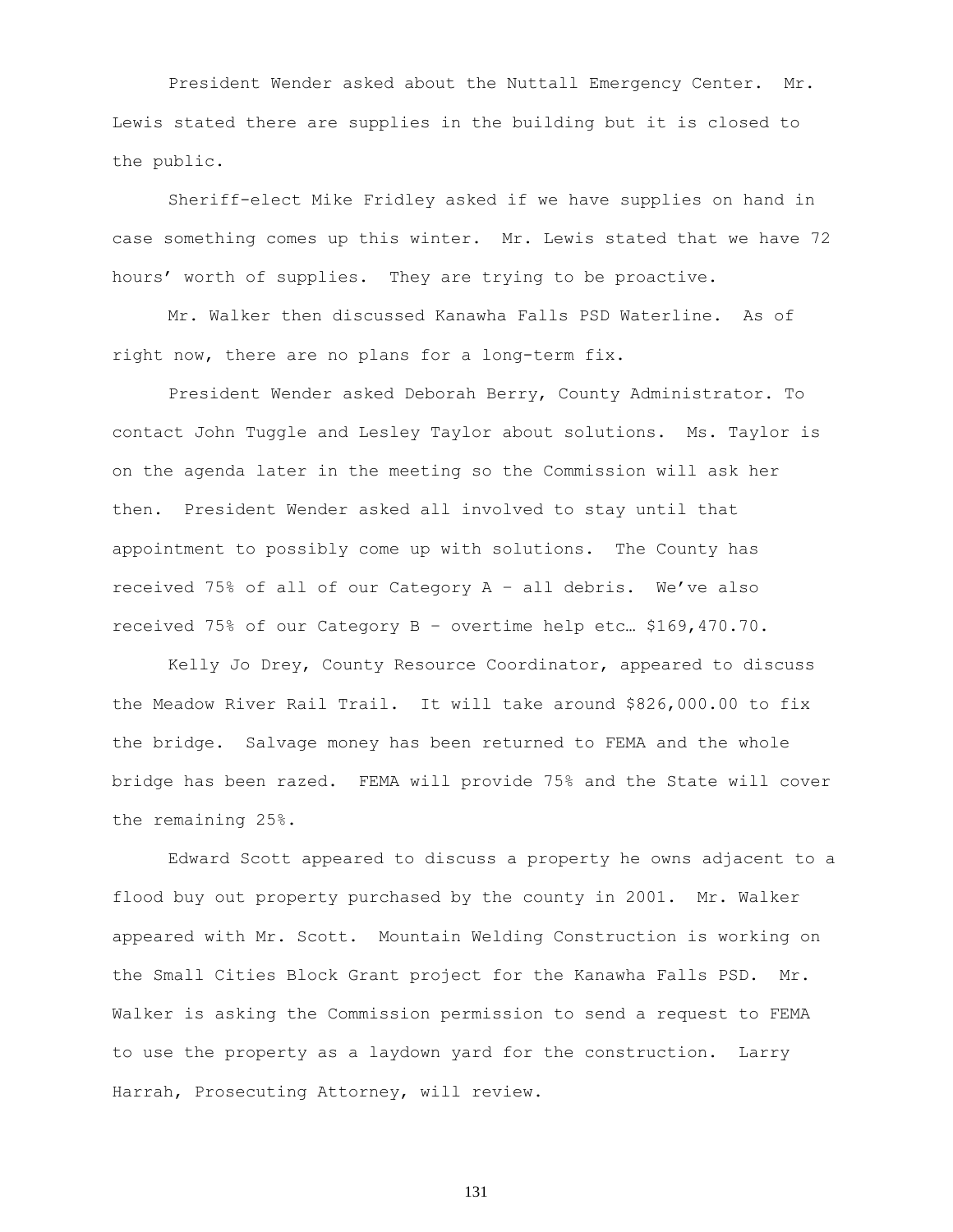Ms. Berry presented the holiday list for calendar year 2017 for review and approval. Commissioner Scalph motioned to approve. Commissioner Lopez seconded. Unanimous decision.

Ms. Berry presented a drawdown request for Community Corrections for the month of October 2015 for approval. Commissioner Scalph motioned to approve. Commissioner Lopez seconded. Unanimous decision.

Ms. Berry presented a request from Judy Gunsaulis, Director at Fayette County Public Libraries, to appoint Anne Folger to the Fayette County Library Board to replace Susan Woods who resigned. Commissioner Lopez motioned to approve the appointment, term to expire June 30, 2019. Commissioner Scalph seconded. Unanimous decision.

Ms. Berry presented a letter to the Supreme Court of Appeals requesting the reimbursement of rent for the Family Law Judge for the month of December 2016, for approval and signatures. Commissioner Scalph motioned to approve and sign the letter. Commissioner Lopez seconded. Unanimous decision.

Ms. Berry presented a Fayette County Fire Levy Pumper Replacement Agreement for Gauley River Volunteer Fire Department for approval and signatures by the Commissions. Commissioner Scalph motioned to approve and sign the agreement. Commissioner Lopez seconded. Unanimous decision.

Ms. Berry presented a request from Tally Richmond from American Legion Post 149 for allocation for underprivileged children. At the November  $1^{st}$  meeting, this was discussed and the Commission asked Staff Accountant Stephanie Sears to make sure funds were available. Ms. Sears stated that funds are available. Commissioner Scalph motioned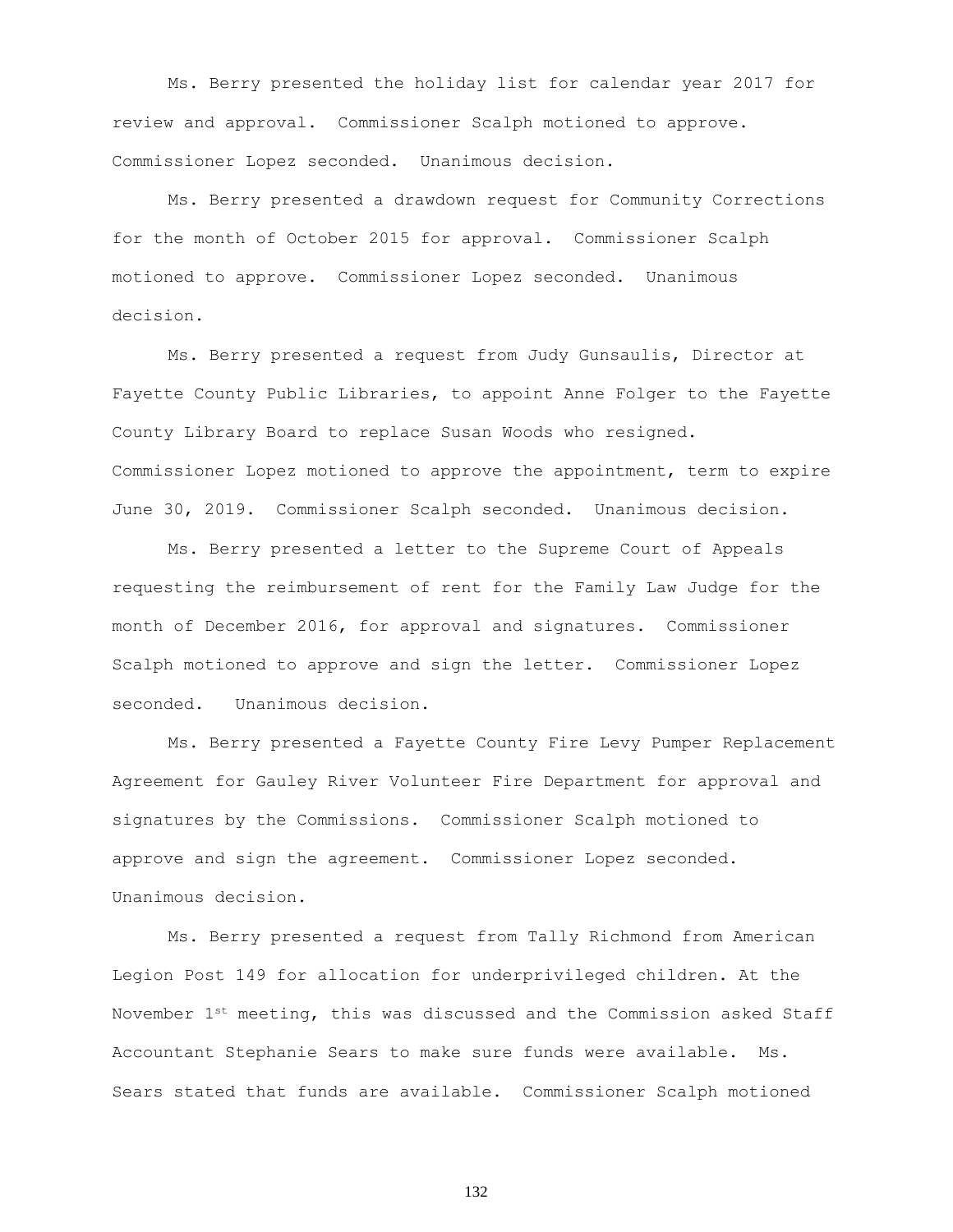to approve the request. Commissioner Lopez seconded. Unanimous decision.

Ms. Berry presented a letter from Ron Eagle, Victor, WV regarding barking dogs. Discussion was held. The Commission asked Mr. Harrah to review an ordinance and schedule a public hearing on the agenda. President Wender suggested letting Mr. Eagle know about the discussion and public hearing.

Ms. Berry presented 5 combine and divide or segregate orders for President Wender to sign for Ibara Land LLC, Charlie L. & Lou E. McCune, Daniel Paul Jr. & Patricia Anne Goins, Gary W. & Therisa McCune, and Floranna Broglin, respectively. Commissioner Lopez motioned to approve and authorize the orders to Combine or Segregate and Divide Land. Commissioner Scalph seconded. Unanimous decision.

The Commission recessed for a break at 10:15 a.m.

The Commission reconvened at 10:28 a.m.

Lesley Taylor, Region 4 Development & Planning, appeared to speak with the Commission about the Kanawha Falls PSD waterline. The contractor is on site today to begin insulating the line. In the spring, the line will be placed back underground.

Ms. Taylor then presented a drawdown for the KFPSD Small Cities Block Grant for \$11,238.04. Commissioner Lopez motioned to approve the drawdown. Commissioner Scalph seconded. Unanimous decision.

Geary Weir, Webster County Economic Development, appeared to give an update on a grant they received for an ATV trail. Some of the trail will be in Fayette County.

Mr. Weir is asking for support of Senate Bill 485 during the legislative session. It passed the senate last year but failed in the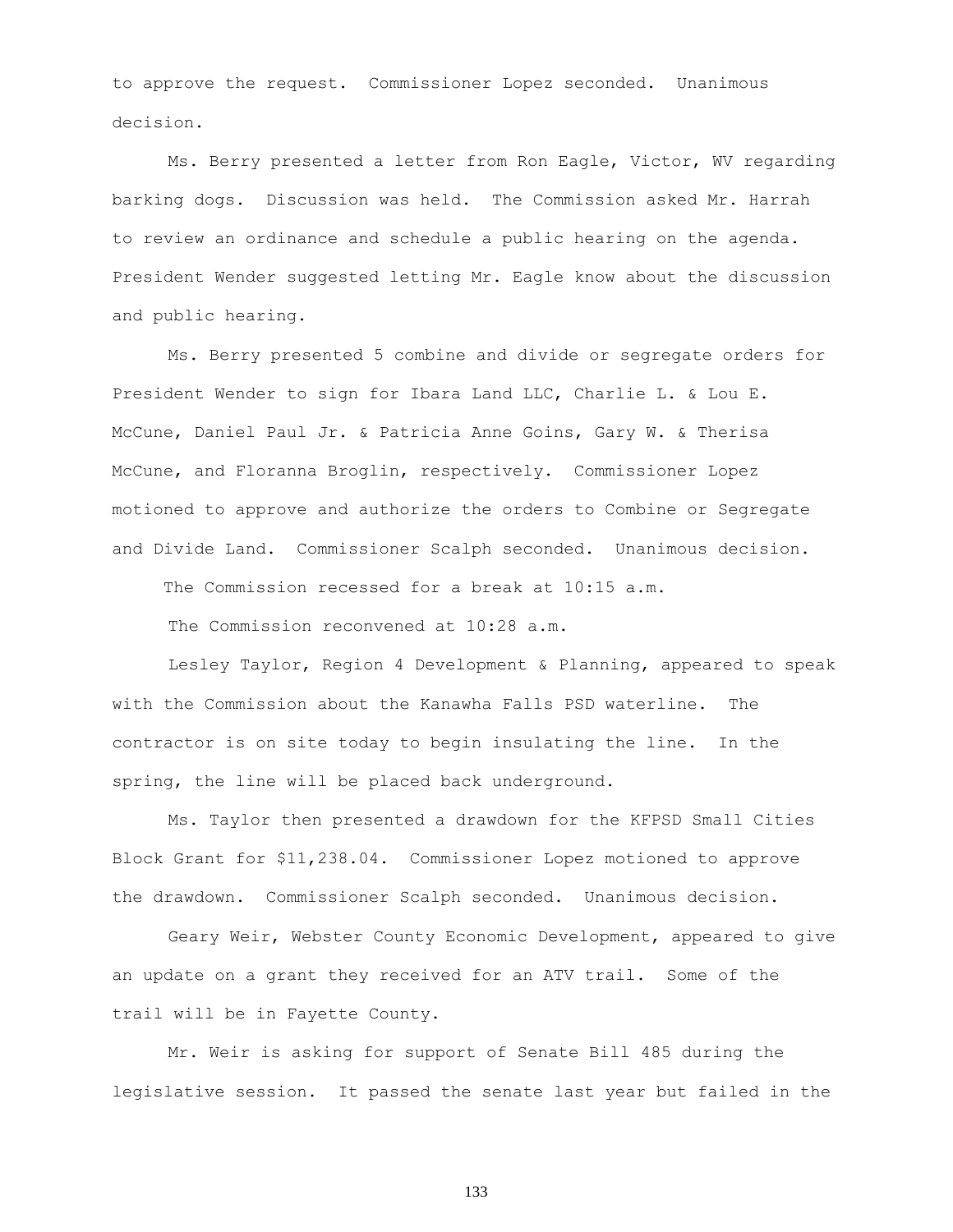house. There is not a specific area planned in Fayette County yet, but it will either border Nicholas or Clay County.

The Commission then held a conference call with attorney Steve Sluss regarding Senate Bill 27. This legislation would allow counties to hire outside counsel to collect delinquent taxes. There must be a cap that can be paid out in attorney fees. This covers bankruptcies and other penalties as well. The fees associated with the attorney would be distributed among all levies pre-distribution if the Judge does not make it tax payer responsibility. The statue is already in place and the County would just have to proceed.

Brian Parsons, Assistant Prosecuting Attorney, asked to give the Prosecutor's office time to discuss of we can get in-house representation. President Wender asked the Tax Office to print off delinquent tax personal property lists after the first of the year.

Discussion regarding the Edward Scott property near KFPSD project was then held with Ms. Taylor.

Commissioner Scalph motioned to approve the agreement upon approval from the Mr. Harrah. An agreement will be made with Mountain Welding & Construction Company regarding the land, Book 587, Page 065 Tracks 1, 2 & 3. (paperwork attached.)

Kelly Jo Drey, Resource Coordinator, appeared to present a resolution for the Commission to sign supporting the improvement of the Historic rehabilitation Investment Tax Credit from 10% to 25%. Commissioner Scalph motioned to approve. President Wender seconded. Unanimous decision.

Bill Wells and Billy Stasser appeared to discuss a Power Plus Planning Grant. They explained the New River Gorge Trail Alliance, which encompasses Fayette, Nicholas, Raleigh, Summers, Greenbrier and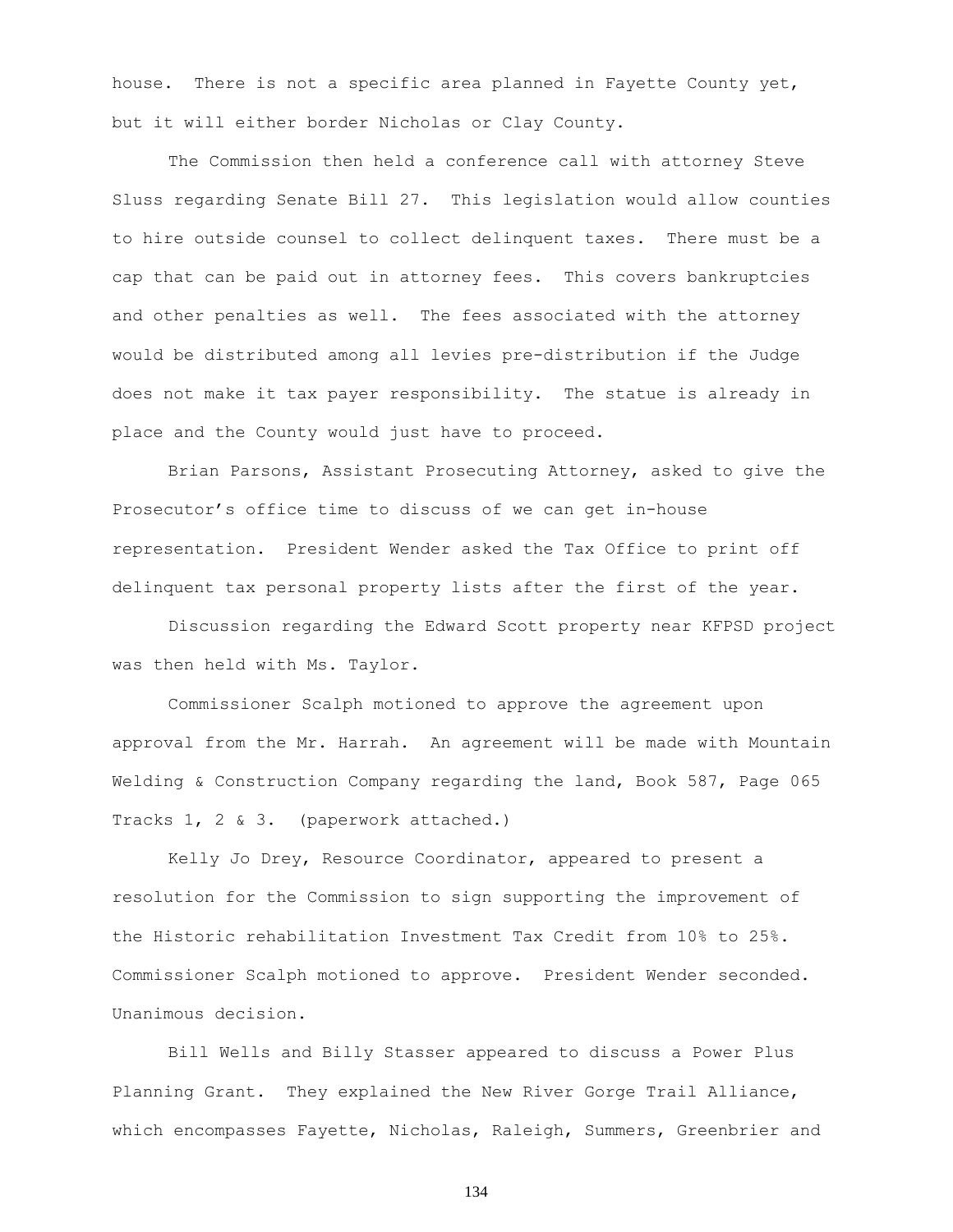eastern Kanawha Counties. Their goal is create a large trail that would be nearly 300 miles long. A grant for \$140,000.00 was awarded in September 2016. The Fayette County portions are North Fayette to Richwood and Fayetteville to Oak Hill. The Alliance is accepting general membership and Mr. Wells requested that the Commission join the Alliance at no charge.

Mr. Stasser stated that they've submitted an ARC Planning Grant.

The Alliance will give a specific proposal for trail heads to be county owned property. The Prosecuting Attorney will need to review and approve. The trails will also need a maintenance plan.

The meeting was adjourned at 12:40 p.m.

FAYETTE COUNTY COMMISSION DECEMBER 6, 2016 COURTHOUSE FAYETTEVILLE, WV Present: MATTHEW D. WENDER, JOHN H. LOPEZ, DENISE A. SCALPH

The Fayette County Commission met in a regular session on Friday, December 6, 2016. President Wender called the meeting to order at 9:10 a.m.

Eddie Young, Assessor, appeared to present a real property exoneration for William C. Richardson \$152.18; H. N. Shumaker \$224.44; Steve Neal, Jr. \$294.88; Frank & Shirley Johnson \$39.98; Mark A. & Joy L. Winters \$145.26; Barry Blackburn \$696.30 & \$657.72. Commissioner Lopez motioned to approve the real property exonerations. Commissioner Scalph seconded. Unanimous decision.

Commissioner Lopez motioned to approve 1st half payroll and release checks on the 15th and approve vouchers and invoices and release today. Commissioner Scalph seconded. Unanimous decision.

The Commission entered into an executive session at 9:15 a.m. for a personnel matter.

The Commission reconvened at 9:22 a.m.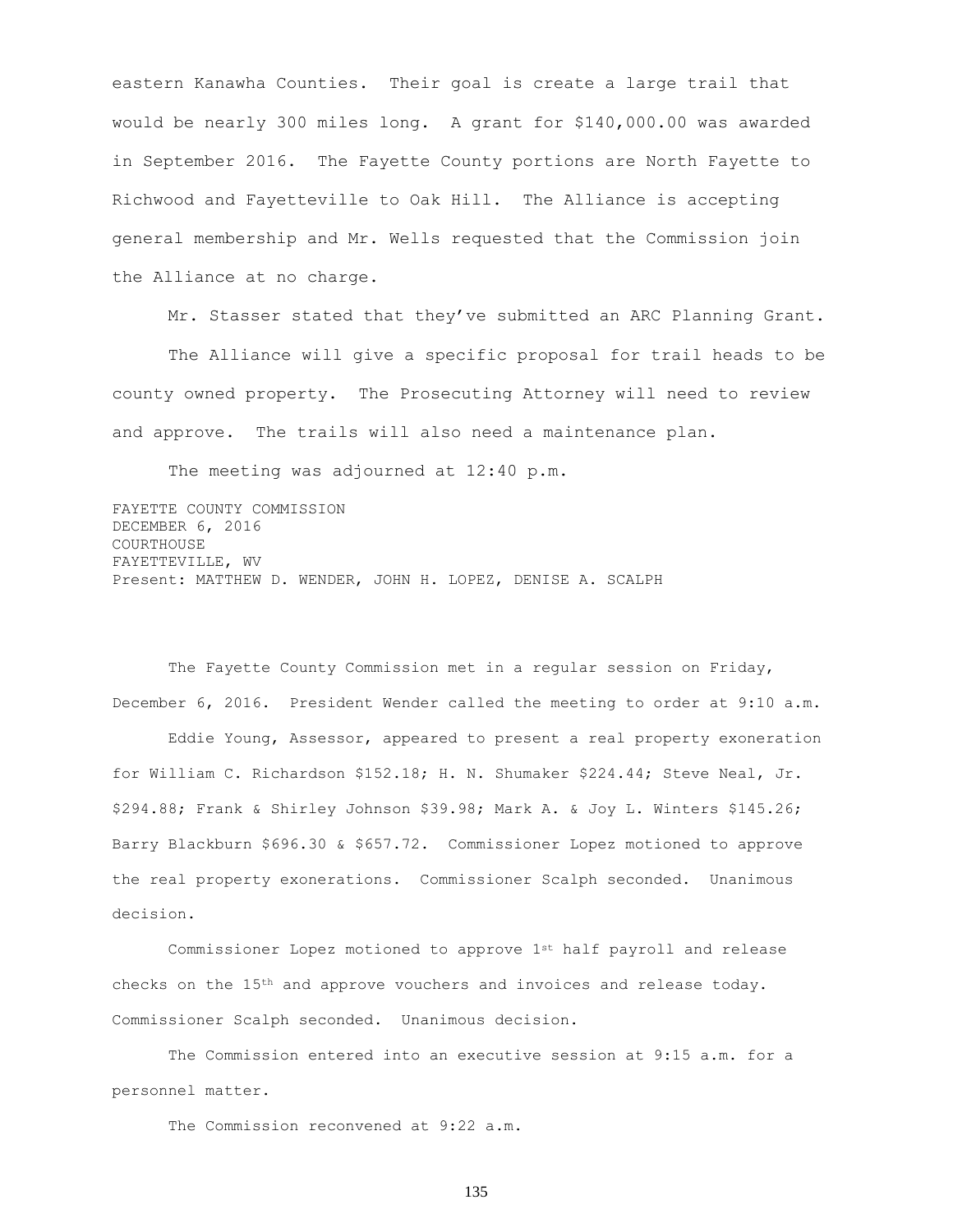Debbie Berry, County Administrator, appeared to present an order to Combine or Divide and Segregate Land for Stacy Webb. Commissioner Lopez motioned to approve the order to Combine or Divide & Segregate Land. Commissioner Scalph seconded. Unanimous decision

Ms. Berry presented a letter to Sergeant Nick Mooney for the Commission to sign congratulating him for being selected as a Young Gun for the Year 2017 in the WV Executive Magazine. The Commission n signed the letter.

Ms. Berry presented a letter to the Commission to approve and sign to WVCFIA requesting an extension for the 2016 grant for Exterior Improvements-Repairs to the Mortar and Brick project. Commission Scalph motioned to approve and sign the letter. Commissioner Lopez seconded. Unanimous decision.

Ms. Berry presented the 2016 WV EMPG Sub Grant Application for approval and signature from Kevin Walker. The application was not complete and was tabled until December 16th.

Ms. Berry presented a support letter for signatures for the EPA Brownsfield Grant prepared by Gabe Peña. Mr. Peña read the letter. Commissioner Lopez motioned to approve and sign the letter. Commissioner Scalph seconded. Unanimous decision.

Ms. Berry presented an order for signatures approving credit on future taxes in the amount of \$628.92 to Billie Wayne Higginbotham due to a clerical error in the Assessor's office. Commissioner Lopez motioned to approve and sign the order. Commissioner Scalph seconded. Unanimous decision.

Ms. Berry presented a quote for approval from Casto Technical Services for repairs to the HVAC Johnson Control 2 Unit System at the OES/911 center. The quote is \$16,634.00 with an 18 month warranty. This was advertised and we did not receive any bids. Casto Technical presented this quote after the deadline. The Commission agrees with the 18 month warranty. Commissioner Scalph motioned to approve the quote. Commissioner Lopez seconded. Unanimous decision.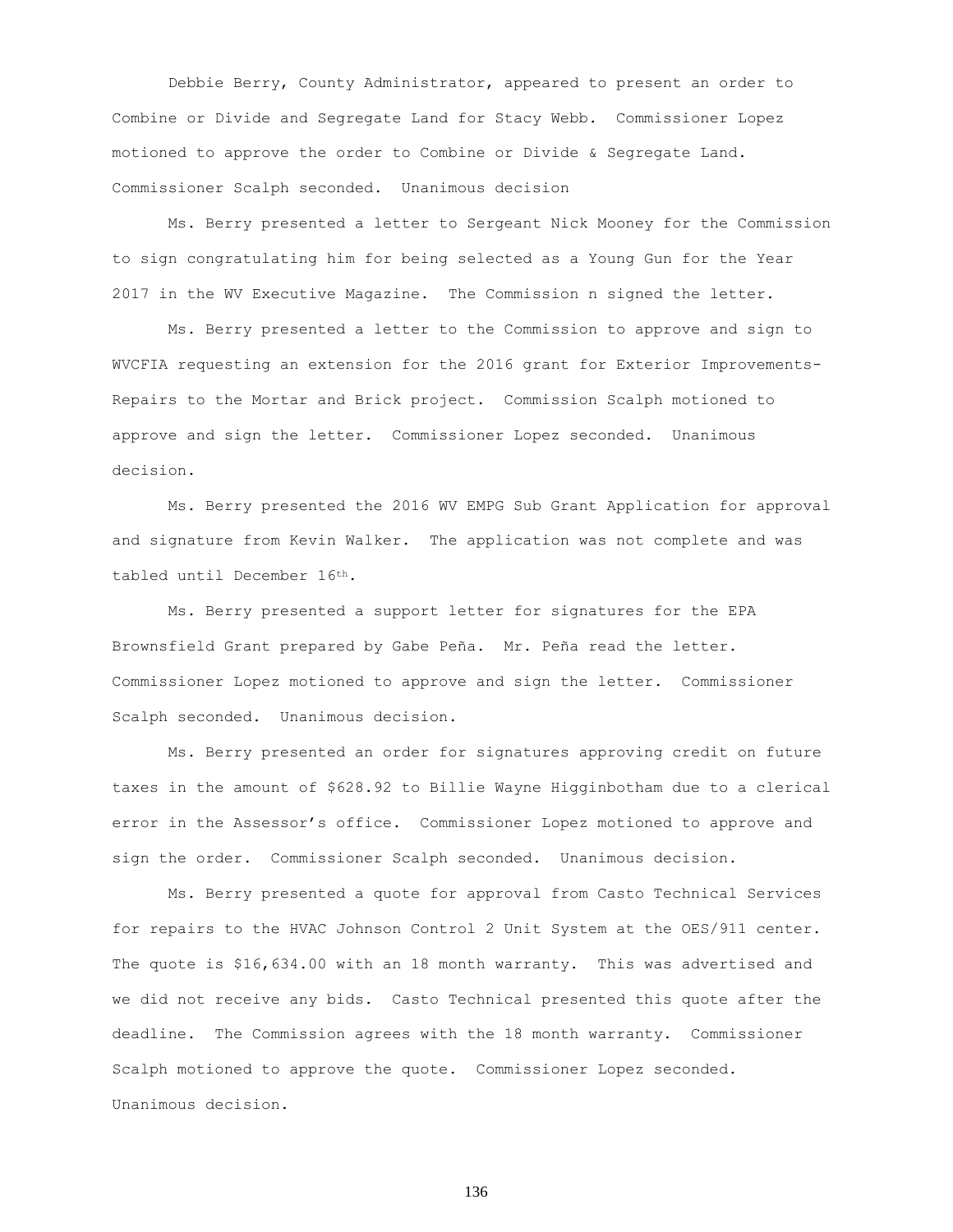Ms. Berry presented a letter for the Commission to sign to the WV Supreme Court of Appeals requesting the reimbursement of rent for the Family Law Judge for the month of January 2017 in the amount of \$3,375.00. Commissioner Scalph motioned to approve and sign the letter. Commissioner Lopez seconded. Unanimous decision.

Ms. Berry presented a Budget Revision for the General Fund for approval and signature. Commissioner Scalph motioned to approve and sign the Budget Revision. Commissioner Lopez seconded. Unanimous decision.

Ms. Berry presented the Fayette County Commission schedule for 2017. The Commission will review.

Lauren Weatherford appeared to give an update on the Living Well Workgroup. Gabe Peña and Melanie Seiler were in attendance as well.

Ms. Weatherford presented the group's identity statement. (attached) They have received three grants to prolong their Diabetes Coalition. The first year they received \$2,000.00, second year \$3,000.00 and the third year \$7,000.00. She then presented a list of partnerships. (attached)

Ms. Weatherford presented a handout with an overall project sheet. (attached)

Mr. Peña gave an update on how the Resource Coordinator's office is working with the Wellness Group.

Ms. Seiler gave an update on how Active Southern WV is working with the Wellness Group.

Liz Campbell, Assistant Prosecuting Attorney, appeared to discuss the County Clerk's software.

Kelvin Holliday, County Clerk, gave a background of the last several months. Dana Ball from CSSI appeared to discuss the accusation of not having a good response for service calls. He has spoken with Chief Deputy Traci Johnson and she said there was an employee with CSSI that would not return their calls. He informed her that the employee is no longer with CSSI.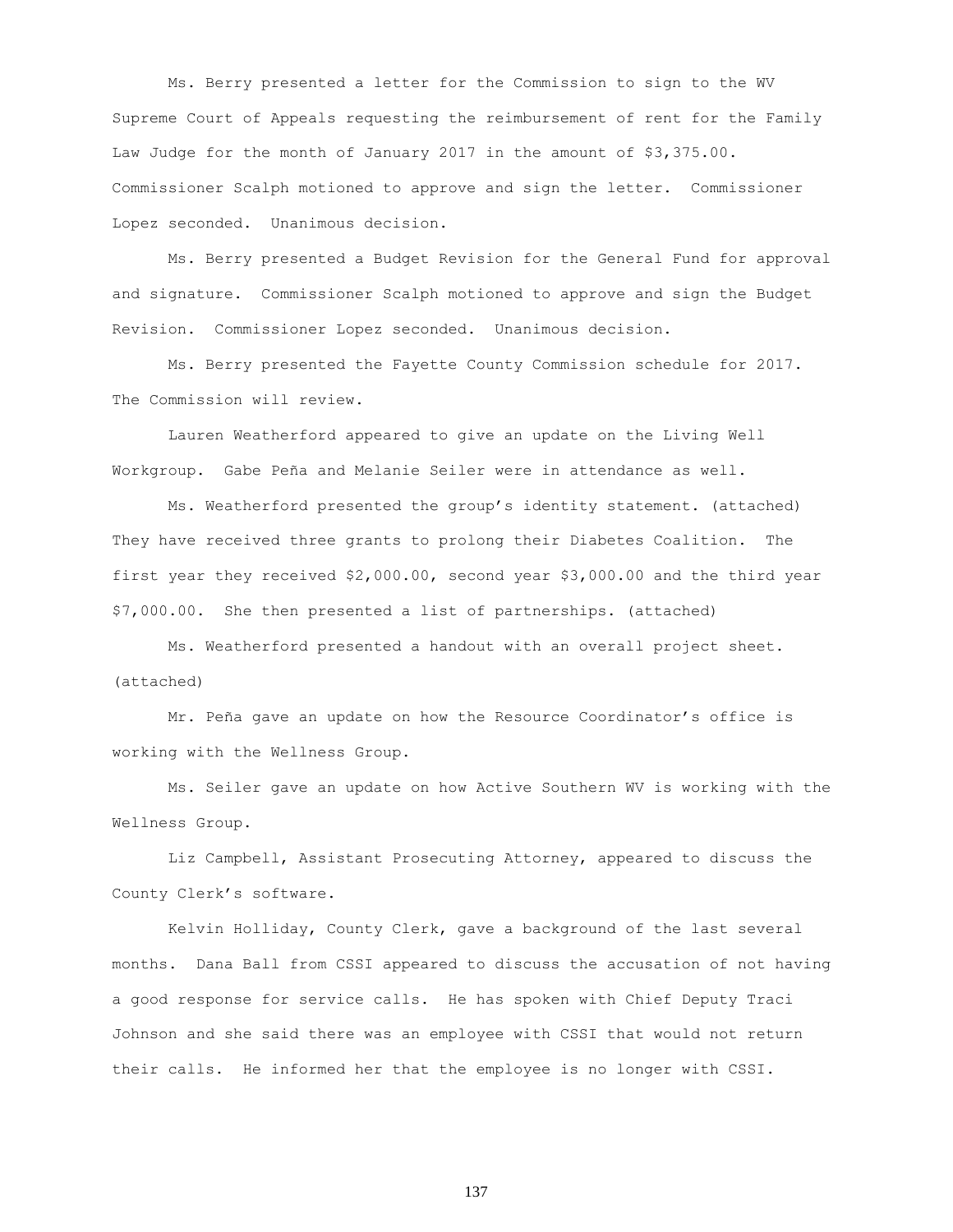Lisa Redden spoke about the newer system and how counties are moving to the new system because of the ever changing real estate world and the up to date software offered.

The Commission asked Ms. Campbell to give her advice on the situation. The main problem she sees is having 2 different contracts with 2 different companies which could lead to a lot of finger pointing. There is also a lawsuit between the two companies.

Commissioner Scalph motioned to take the recommendation of Mr. Holliday and switch to Compiled Technologies, with the understanding that CSSI will maintain the hardware until June 30, 2017 and Compiled Technologies will not conflict with that. There will also be no additional costs to the county except for training on the new system. Compiled Technologies will waive the license fee and take over the service fee. (contract attached) Commissioner Lopez seconded. Unanimous decision.

Tom Fast and Matthew Bradford, Attorneys, appeared to discuss the Betty Jo Lilly Estate. Mr. Fast appeared to accept the recommendation of the Fiduciary Commissioner, Phil Tissue. Mr. Bradford had objections of the recommendations.

Commissioner Scalph motioned to approve the recommendation of the Fiduciary Commissioner, Philip J. Tissue, to deny the motion of the petitioner to remove the Executor, John Lilly, from the estate of Betty Jo Lilly. President Wender seconded. Unanimous decision.

The Commission recessed for 10 minutes and reconvened at 11:35.

Casey Gioeli appeared to discuss the New River Humane Society. She would like to discuss the NRHS budget with the Commission in January.

Discussion was held regarding Day Report Center workers helping at the shelter. Overcrowding at the shelter has been fixed. No animals are sleeping outside now. Discussion was held about the cat issue in the county.

The meeting was adjourned at 12:26 p.m.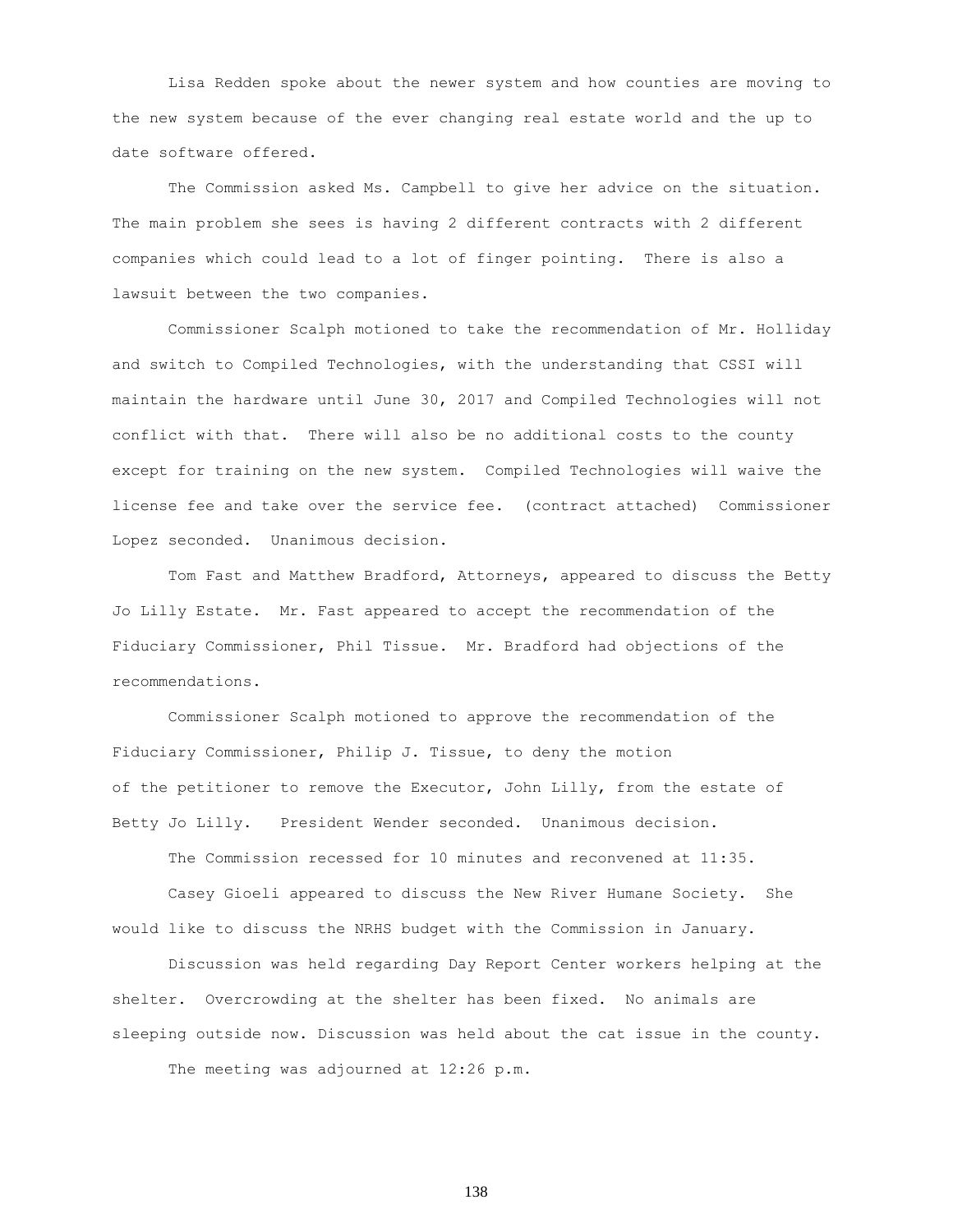FAYETTE COUNTY COMMISSION REGULAR SESSION DECEMBER 16, 2016 COURTHOUSE FAYETTEVILLE, WV 25840 MEMBERS PRESENT: MATTHEW D. WENDER, JOHN H. LOPEZ, DENISE A. SCALPH

The Fayette County Commission met in a regular session on this 16th day of December, 2016.

President Wender called the meeting to order at 9:10 a.m.

Eddie Young, Assessor, appeared to present a real property exoneration for Erma Pennington \$60.62. Commissioner Scalph motioned to approve the real property exoneration. President Wender seconded. Unanimous decision.

Commissioner Scalph motioned to approve 2nd half payroll and release checks on the 30th and approve vouchers and invoices and release today. President Wender seconded. Unanimous decision.

Debbie Berry, County Administrator, appeared to present orders to Combine or Divide and Segregate Land for Gary W. & Therisa L McCune; Richard A. & Christina Workman; Richard A. & Oneta L. Alexander; and Orville E. Thomas, respectively. Commissioner Scalph motioned to approve the orders to Combine or Divide & Segregate Land. President Wender seconded. Unanimous decision

Ms. Berry presented a drawdown request for Community Corrections Grant for November, 2016 in the amount of \$9,369.60 for approval and signature of President Wender. Commissioner Scalph motioned to approve the drawdown and authorize President Wender to sign. President Wender seconded. Unanimous decision.

Ms. Berry presented an order for the Commission to approve and sign for the estate of Walter A. Cole, Jr. Allen B. Cole shall be qualified to serve as the Administrator DBN CTA of the estate. Commissioner Scalph motioned to approve the order. President Wender seconded. Unanimous decision.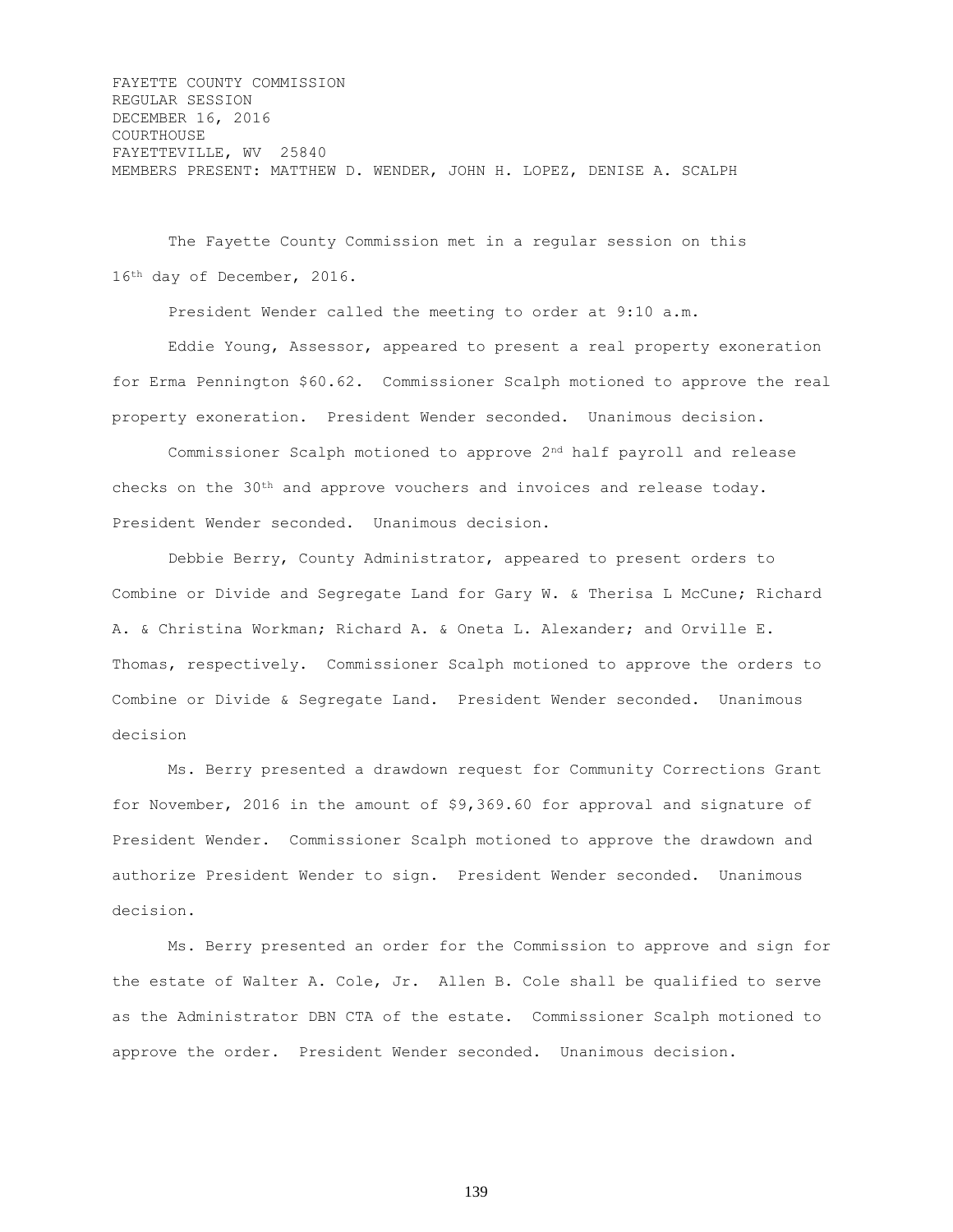Ms. Berry presented a transfer order for the General School Fund in the amount of \$88,592.27. Commissioner Scalph motioned to approve the transfer order. President Wender seconded. Unanimous decision.

James Bennett, 911 Coordinator, appeared to request adding Foster's Wrecker Service, Gauley Bridge, to the rotation. President Wender asked if the Advisory Board should first approve the request. President Wender requested that Mr. Bennett draft a letter to the members of the Advisory Board informing them that, while the Commission would have like to have their opinion, the Commission felt they needed to approve Foster's to be added to the rotation. President Wender said it should be mentioned that if they are no longer interested in being on the board, to please tender their resignation so a replacement can be found. Commissioner Scalph motioned to approve adding Foster's to the rotation. President Wender seconded. Unanimous decision.

Mr. Bennett then presented a budget request regarding a UPS back-up battery system. Commissioner Scalph motioned to authorize Mr. Bennett to advertise for the UPS back-up battery system bids. President Wender seconded. Unanimous decision.

Mike Fridley, Chief Deputy and Sheriff-Elect, appeared to give an update on Courthouse security.

Sonny Milam, Maintenance Supervisor, appeared to discuss full-time temporary help for his department. Commissioner Scalph motioned to accept the recommendation of Mr. Milam to hire Michael Dial as full-time temporary help at \$9.00/hour for no more than 6 months, and then to be revisited if needed. President Wender seconded. Unanimous decision.

A discussion was held regarding the Animal Shelter hot water tank. The tank was donated and no longer works. Commissioner Scalph motioned to approve up to \$500.00 for a 30 gallon hot water tank to be placed in the garage. If the cost is more, then Mr. Milam will consult with Ms. Berry. President Wender seconded. Unanimous decision.

The Commission recessed at 10:12 a.m. to reconvene at 10:30 a.m.